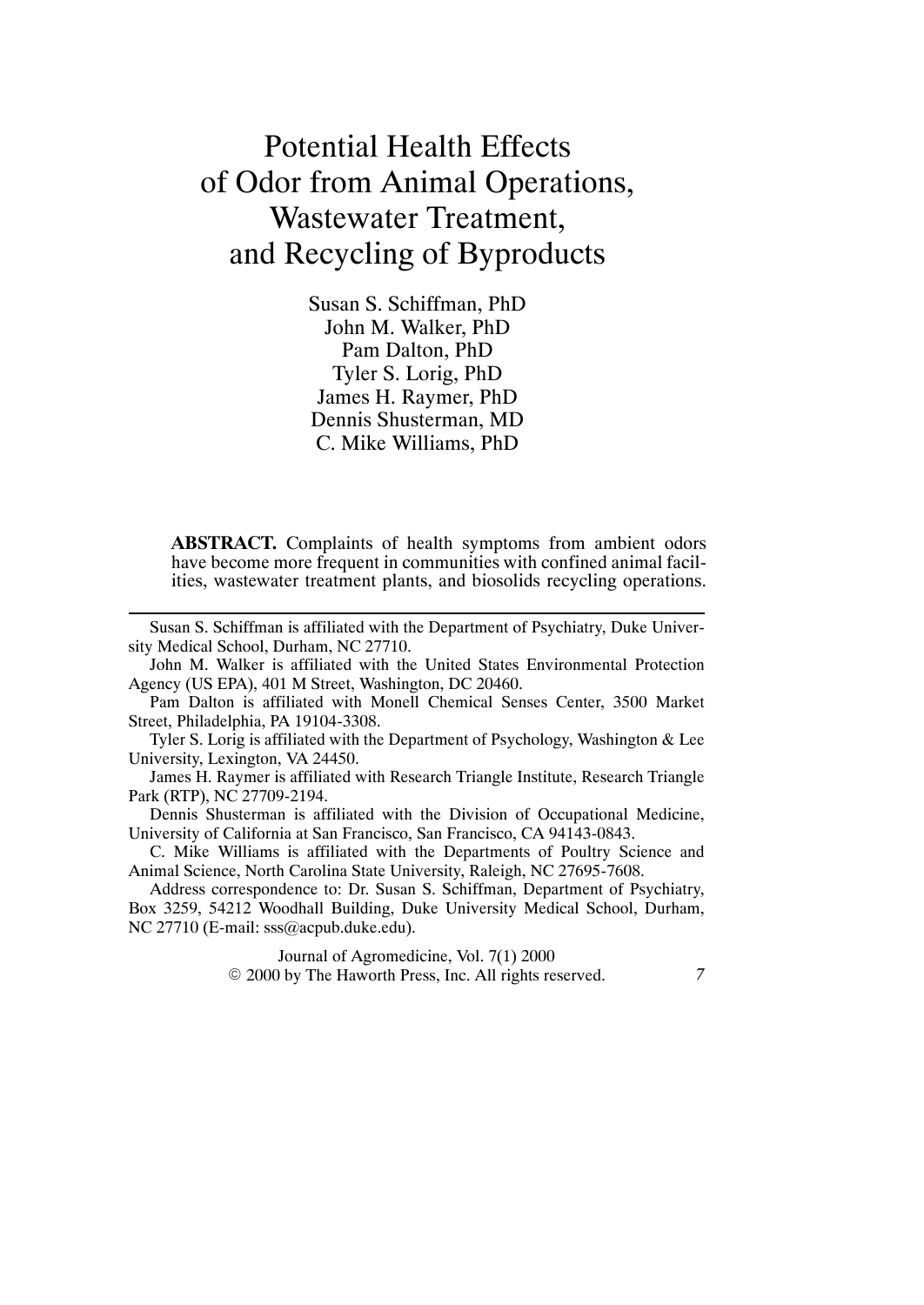The most frequently reported health complaints include eye, nose, and throat irritation, headache, nausea, diarrhea, hoarseness, sore throat, cough, chest tightness, nasal congestion, palpitations, shortness of breath, stress, drowsiness, and alterations in mood. Typically, these symptoms occur at the time of exposure and remit after a short period of time. However, for sensitive individuals such as asthmatic patients, exposure to odors may induce health symptoms that persist for longer periods of time as well as aggravate existing medical conditions. A workshop was held at Duke University on April 16-17, 1998 cosponsored by Duke University, the Environmental Protection Agency (EPA), and National Institute on Deafness and Other Communication Disorders (NIDCD) to assess the current state of knowledge regarding the health effects of ambient odors. This report summarizes the conclusions from the Workshop regarding the potential mechanisms responsible for health symptoms from ambient odors. Methods for validation of health symptoms, presence of odor, and efficacy of odor management techniques are described as well. *[Article copies available for a fee from The Haworth Document Delivery Service: 1-800-342-9678. E-mail address: <getinfo@ haworthpressinc.com> Website: <http://www.HaworthPress.com>]*

**KEYWORDS.** Health effects, odor, nasal irritation, irritant, confined animal feeding operations (CAFOs), dust, particulates, wastewater treatment, biosolids, composting

### *EXECUTIVE SUMMARY*

A workshop was held at Duke University on April 16-17, 1998 cosponsored by Duke University, the Environmental Protection Agency (EPA), and National Institute on Deafness and Other Communication Disorders (NIDCD) to determine the current state of knowledge regarding the health effects of ambient odors. Special emphasis was placed on potential health issues related to odorous emissions from animal manures and other biosolids. Odors are sensations that occur when a complex mixture of compounds (called odorants) stimulate receptors in the nasal cavity. Most odorants associated with animal manures and biosolids are volatile organic compounds (VOCs) that are generated by bacterial degradation of protein, fat, and carbohydrates in the organic matter. Reactive inorganic gases such as ammonia and hydrogen sulfide are also important odorants that can be emitted from animal manures and biosolids.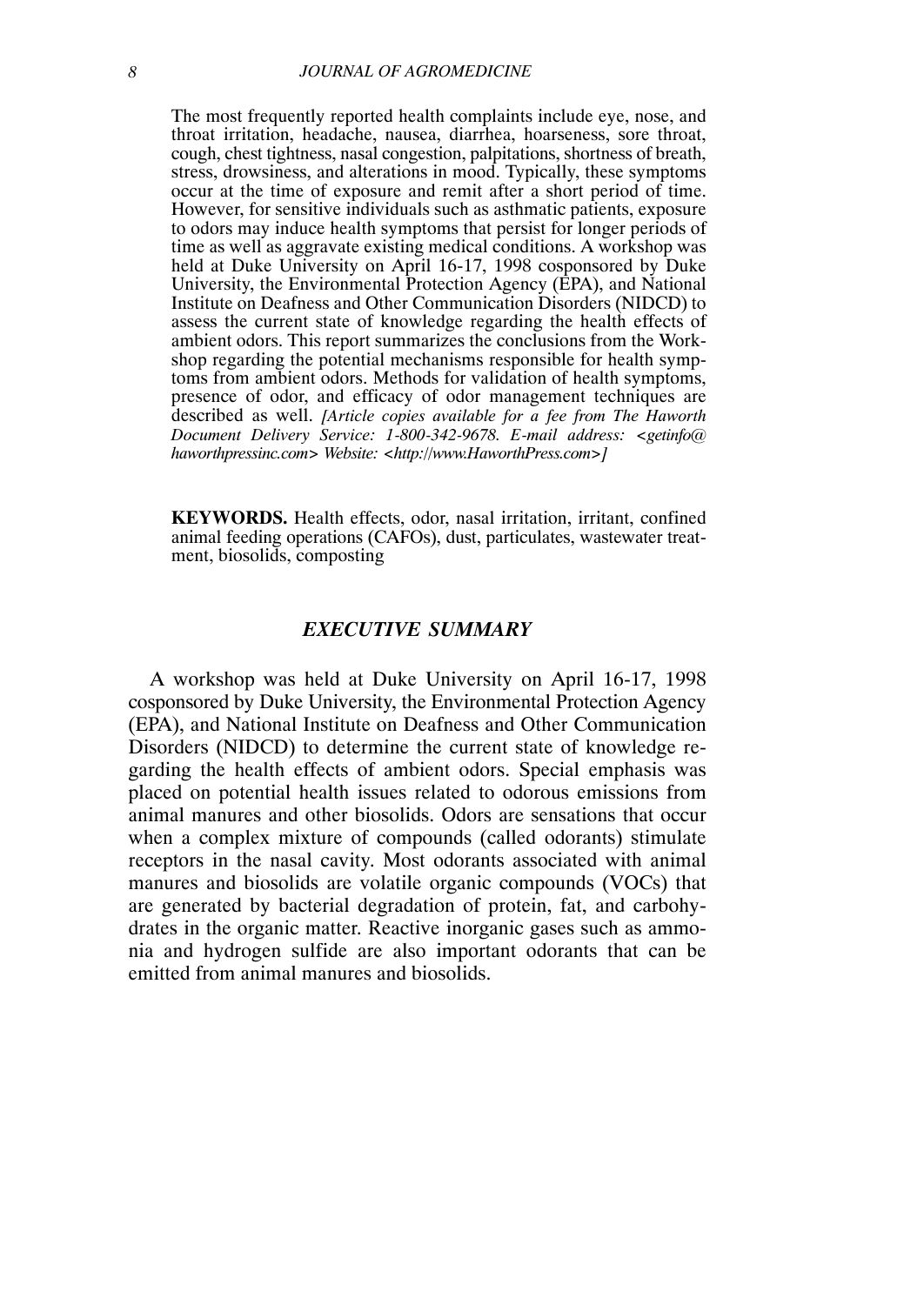People are exposed to odor every day. Most of these odors produce no complaints and may be pleasant. When odors from manures and biosolids rise to the level that complaints are produced, many of these complaints are focused on the unpleasant nature of the odor rather than on health symptoms. However, health symptoms have been reported with increasing frequency to low levels of odor from manures and biosolids. The most frequently reported health complaints include eye, nose, and throat irritation, headache, nausea, diarrhea, hoarseness, sore throat, cough, chest tightness, nasal congestion, palpitations, shortness of breath, stress, drowsiness, and alterations in mood. Typically, these symptoms occur at the time of exposure and remit after a short period of time. However, for sensitive individuals such as asthmatic patients, exposure to odors may induce health symptoms that persist for longer periods of time as well as aggravate existing medical conditions. It is not known at present if there is a cumulative impact of exposure to irritants/odors from agricultural operations and municipal wastewater treatment facilities on neighbors over time as has been documented for workers continuously exposed to odorous air in swine facilities.

Workshop participants discussed three paradigms by which ambient odors may produce health symptoms in communities with odorous manures and biosolids. In the first paradigm, the symptoms are induced by exposure to odorants at levels that also cause irritation (or other toxicological effects). That is, irritation--rather than the odor--is the cause of the symptoms, and odor simply serves as an exposure marker. In this paradigm irritancy (or other toxicity) generally occurs at a concentration somewhat higher (about 3 to 10 times higher) than the concentration at which odor is first detected (odor threshold). While the concentration of each individual compound identified in odorous air from agricultural and municipal wastewater facilities seldom exceeds the concentration that is known to cause irritation, the combined load of the mixture of odorants can exceed the irritation threshold. That is, the irritation induced by the mixture derives from the addition (and sometimes synergism) of individual component VOCs.

In the second paradigm health symptoms occur at odorant concentrations that are not irritating. This typically occurs with exposure to certain odorant classes such as sulfur-containing compounds and organic amines at concentrations that are above odor detection thresholds but far below irritant thresholds. Health symptoms often reported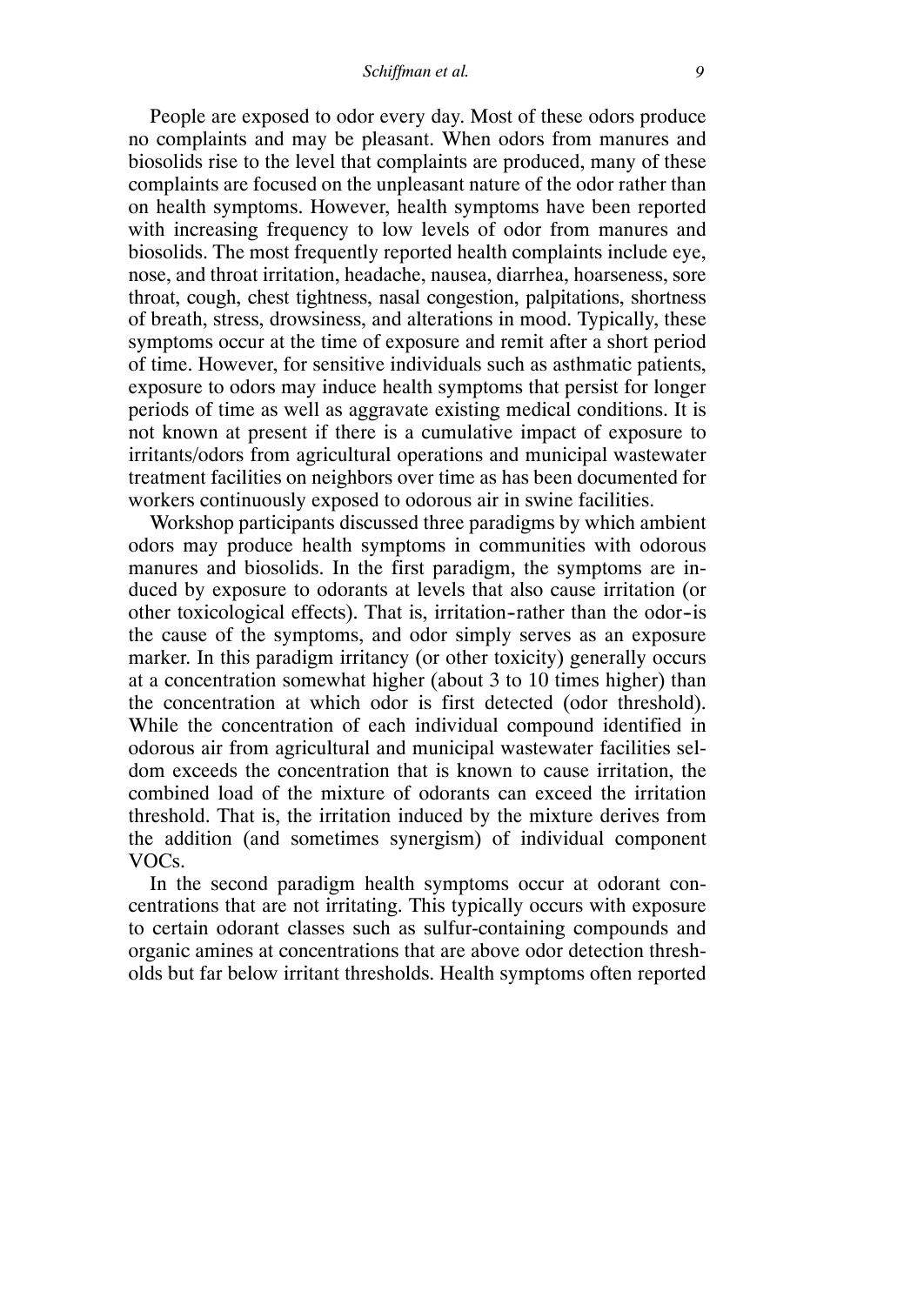include a stinging sensation, nausea, vomiting, and headaches. The mechanism by which health symptoms are induced by sulfur gases or organic amines for which odorant potency far exceeds the irritant potency is not well understood. Factors such as the degree of unpleasantness of the odor, the exposure history (prior experience with odor), beliefs about the safety of an odor, and emotional status may play a role in inducing health symptoms. Noxious odors that are neither irritating nor toxic can set up a cascade of events such as physiological stress or nutritional problems (caused by altered food intake) that lead to health effects. The genetic basis of aversions to malodors is not well understood, but brain imaging studies suggest that noxious odors stimulate different brain areas than those that process pleasant odors.

In the third paradigm, the odorant is part of a mixture that contains a co-pollutant that is essentially responsible for the reported health symptom. Odorous airborne emissions from confined animal housing, composting facilities, and land application of sludge can contain other components that may be the cause of the symptoms such as bioaerosols consisting of endotoxin, dust from food, airborne manure particulates, glucans, allergens, microorganisms, or toxins. Thus, an individual may encounter odors from swine facilities while simultaneously exposed to dust or gram-negative endotoxin. In this case, the symptoms or health effects are more likely to result from the irritant effects of the dust or from the inflammatory responses to endotoxin exposure rather than from the odor. That is, odor again acts as an exposure marker as in Paradigm 1. Somatic symptoms (i.e., those affecting the body) including altered respiratory behavior to the odor alone can be acquired via Pavlovian conditioning due to association of odorous emissions with a physiological challenge (e.g., dust, endotoxin). Subsequently the odor in the absence of the co-pollutant will produce the symptoms. These odor associations are readily established and robust; while they can be extinguished (unlearned), this process occurs slowly.

There is wide variability among individuals in the odorant concentrations that cause health complaints. To address this issue, levels of odor exposure were defined to clarify the intensities associated with potential health impacts described above in the three paradigms. This set of odor levels in increasing intensity includes the following: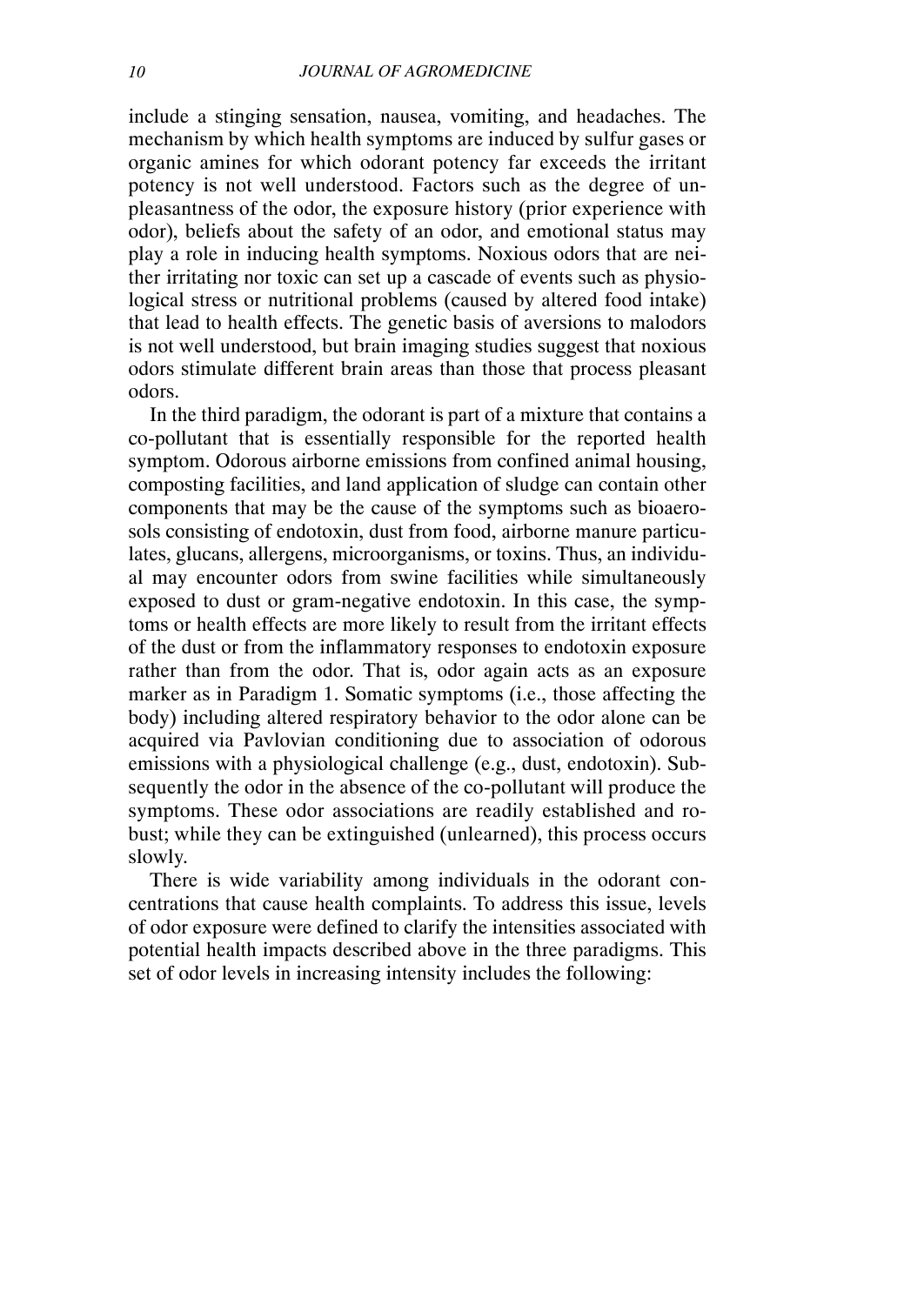*Schiffman et al. 11*

| Level                                                | Description                                                                                                                                                                                                         |
|------------------------------------------------------|---------------------------------------------------------------------------------------------------------------------------------------------------------------------------------------------------------------------|
| 1) odor detection                                    | The level of odor that can first be differentiated from ambient air.                                                                                                                                                |
| 2) odor recognition                                  | The level of odor at which the odor quality can be<br>characterized, e.g., the level at which a person can detect that<br>an odor is apple or manure.                                                               |
| 3) odor annoyance                                    | The level at which a person is annoyed by an odor but does<br>not show or perceive a physical reaction.                                                                                                             |
|                                                      | Note: Health symptoms are not expected at these first three<br>levels unless the odor occurs with a co-pollutant such as dust<br>as in Paradigm 3 or the level of annoyance is intense or<br>prolonged.             |
| 4) odor intolerance<br>(causing somatic<br>symptoms) | The level at which an individual may show or perceive physical<br>(somatic) symptoms to an odor.                                                                                                                    |
|                                                      | Note: This level corresponds to Paradigm 2 in which the odor<br>induces symptoms even though the odorant concentration is<br>lower than that known to cause irritation.                                             |
| 5) perceived irritant                                | The level at which a person reports irritation or physical<br>symptoms as a result of stimulation of nerve endings in the<br>respiratory tract.                                                                     |
| 6) somatic irritant                                  | The level at which an odorant (not an odor) results in a negative<br>physical reaction regardless of an individual's predisposition.<br>This can occur when an odorous compound (e.g., chlorine)<br>damages tissue. |
|                                                      | Note: Perceived and somatic irritation correspond to Paradigm 1.                                                                                                                                                    |
| 7) chronic toxicity                                  | The level at which an odorant can result in a long-term health<br>impact.                                                                                                                                           |
| 8) acute toxicity                                    | The level at which an immediate toxic impact is experienced,<br>e.g., a single event may evoke an acute health impact.                                                                                              |
|                                                      | Note: In the case of chronic or acute toxicity, the compound<br>should not be considered an odorant but rather a compound<br>with toxic effects that happens to have an odor.                                       |

The range of odor intensities and odorant concentrations that correspond to these 8 levels varies across individuals.

A majority of the studies reviewed in this report are taken from laboratory experiments where greater control is possible and mostly not from confined animal feeding operations, municipal wastewater or biosolids treatment, or the recycling of these byproducts. By the re-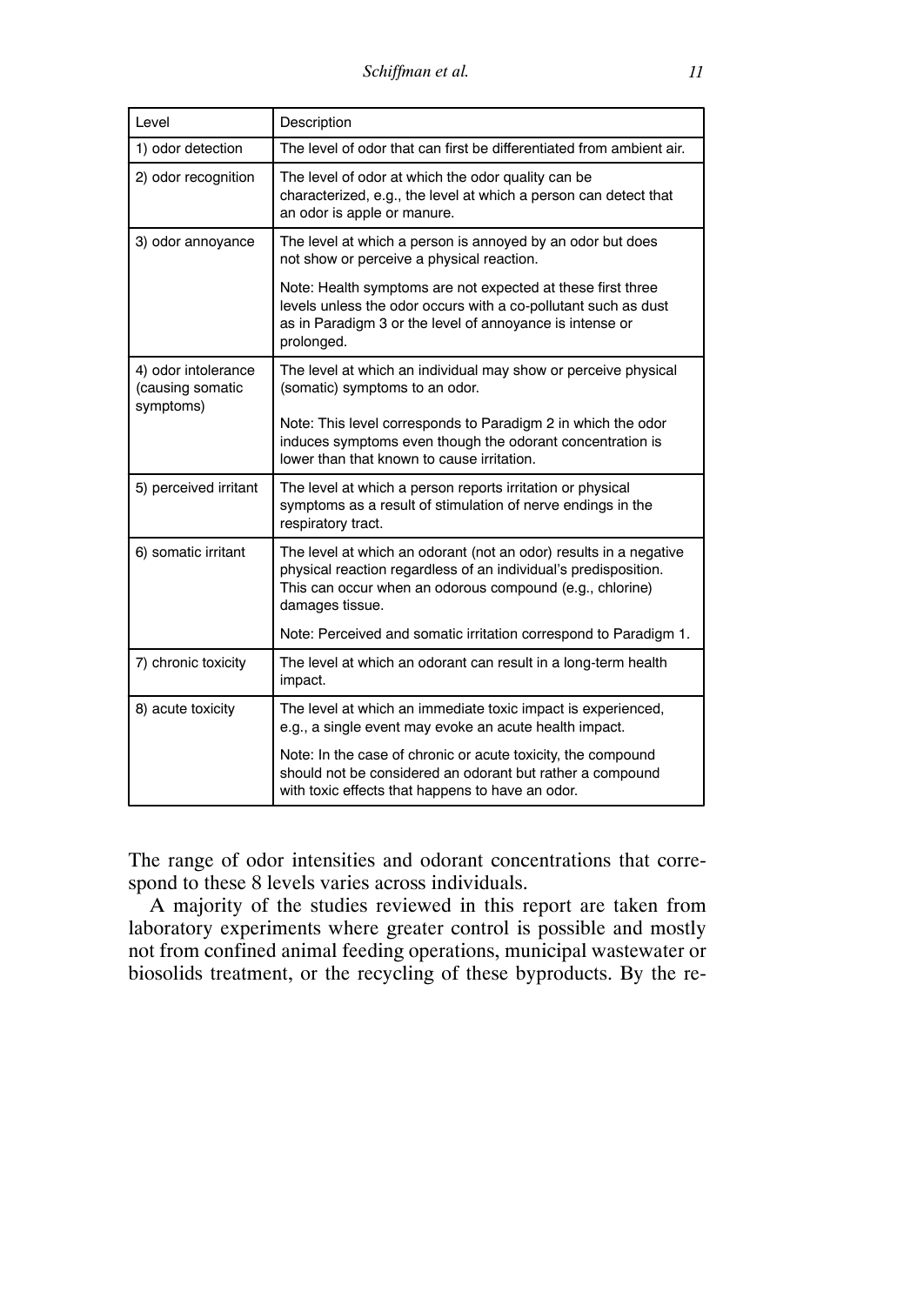view of these studies, examples are given that can help elucidate the types of health symptoms that may occur from exposure to odorous volatile compounds and associated particulates from animal feeding and the processing and recycling of animal manures and biosolids. In addition, this review helps establish a basis for future management and research regarding the potential impacts of odor on human health from such operations.

The odor exposures that have received the greatest research attention are those that involve irritation. Physiological responses to irritation in the upper respiratory tract (nose, larynx) and/or lower respiratory tract (trachea, bronchi, deep lung sites) have been documented in both humans and animals. Irritation of the respiratory tract can alter respiratory rate, reduce respiratory volume (the amount of air inhaled), increase duration of expiration, alter spontaneous body movements, contract the larynx and bronchi, increase epinephrine secretion, increase nasal secretions, increase nasal airflow resistance, slow the heart rate, constrict peripheral blood vessels, increase blood pressure, decrease blood flow to the lungs, and cause sneezing, tearing, and hoarseness. Release of the potent hormone epinephrine (also called adrenalin) subsequent to nasal irritation may be a source of feelings of anger and tension that have been reported by persons exposed to odors. Epidemiological studies in communities with animal operations and municipal wastewater facilities have reported increased occurrence of self-reported health symptoms consistent with exposure to irritants.

The odorous emissions that reach neighbors of animal and municipal wastewater facilities and recycling operations are a function of the concentration of volatiles produced at the source as well as their emission rates, dispersion, deposition, and degradation in the downwind plume. Furthermore, numerous sources at a facility can contribute to the total odor and irritation intensity experienced by neighbors. In the case of confined swine operations, for example, odor sources including animal housing, lagoons (or other storage units), and land application of manure all contribute to the sensory impact. VOCs emitted from swine houses probably contribute substantially to irritation downwind if not strongly diluted after emission. Particulates (e.g., dust) may also contribute to the irritation.

Workshop participants concluded that current evidence suggests that the symptom complaints experienced by neighbors of some odor-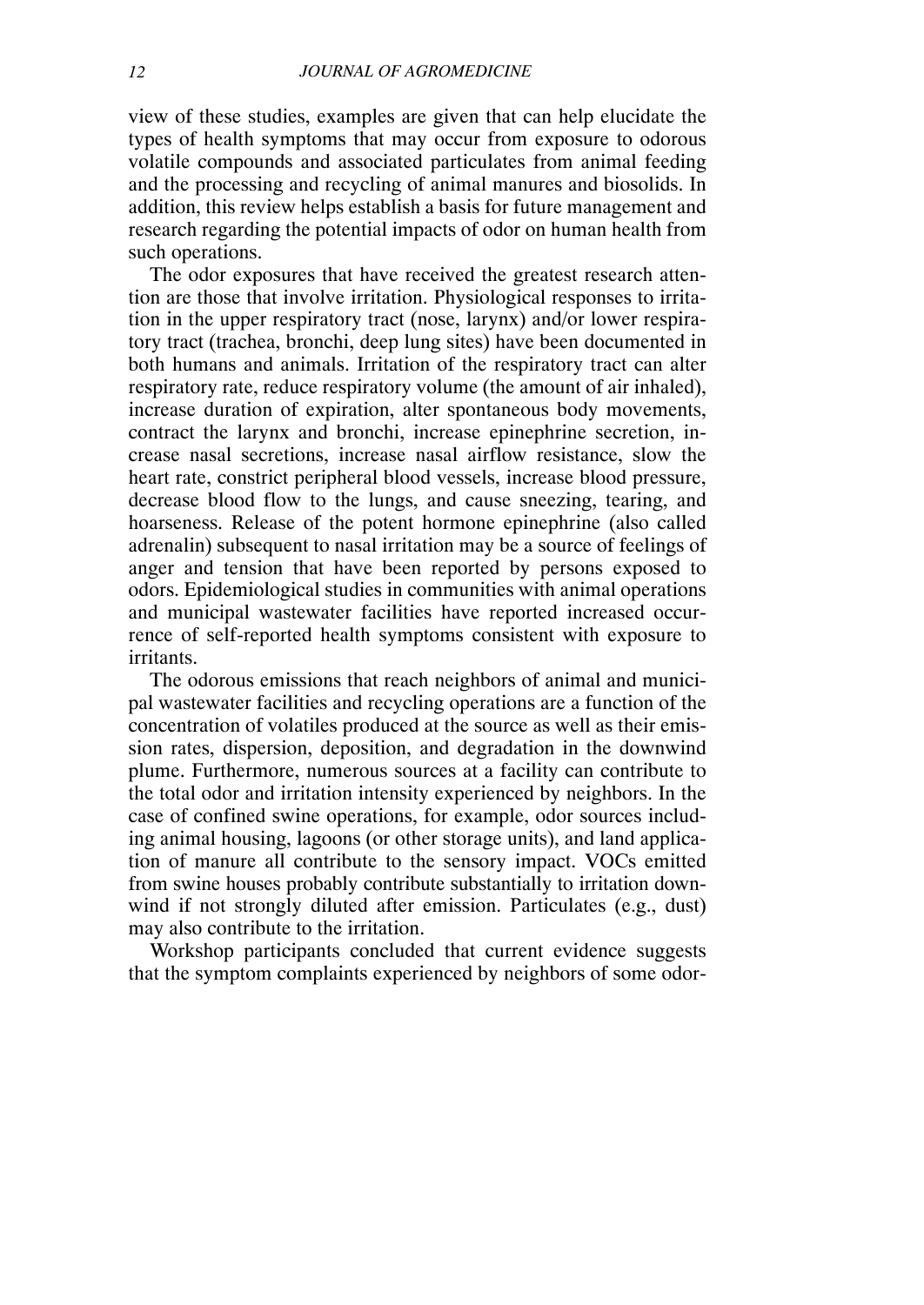ous animal operations and municipal wastewater facilities may constitute health effects. In addition, odorous compounds from these operations together with odor sources other than animal and wastewater byproducts all contribute to odor complaints and air quality in an air shed. However, further research studies in both laboratory and field settings are necessary to quantify the concentration/intensity ranges that cause health complaints in the general population as well as in sensitive (e.g., allergic) individuals. These studies should utilize objective biomarkers of health symptoms to validate health complaints. The workshop participants developed a battery of objective tests to be used for these studies. The research should also be performed in a manner that removes confounding and bias (i.e., belief that odor presents a risk or is toxic). Overall, workshop participants agreed that if health complaints can be documented by objective measures of physical symptoms, then such health symptoms should be considered health effects. The importance attached to such health effects, however, is dependent upon a number of value-laden variables, including exposure and/or symptom prevalence, severity, and perceived degree of impairment in the lives of affected individuals.

Workshop participants also concluded that health impacts from odorous facilities can be minimized using a variety of methods for odor remediation. For agricultural facilities, as an example, feed additives (compounds incorporated into the animal's diet), digestive deodorants (bacteria or enzymes that reduce undesirable odors through biochemical metabolic degradative processes), adsorbents (products with large surface area that adsorb targeted odorants before they are released), and chemical deodorants (strong oxidizing agents or germicides) have been used although the cost effectiveness of these approaches has not yet been proven. The efficacy of these odor remediation techniques in reducing odor itself can be quantified by olfactometry (a measurement technique that uses the human nose as the sensor), gas chromatography (an analytical method that separates the gaseous mixture of chemical compounds into its molecular constituents), and/or an electronic nose (a sensor array that mimics the performance of the human nose).

This report summarizes of current state of knowledge regarding the health effects of ambient odors with special emphasis on odorous emissions from animal manures and other biosolids. The potential mechanisms that are responsible for health symptoms are discussed.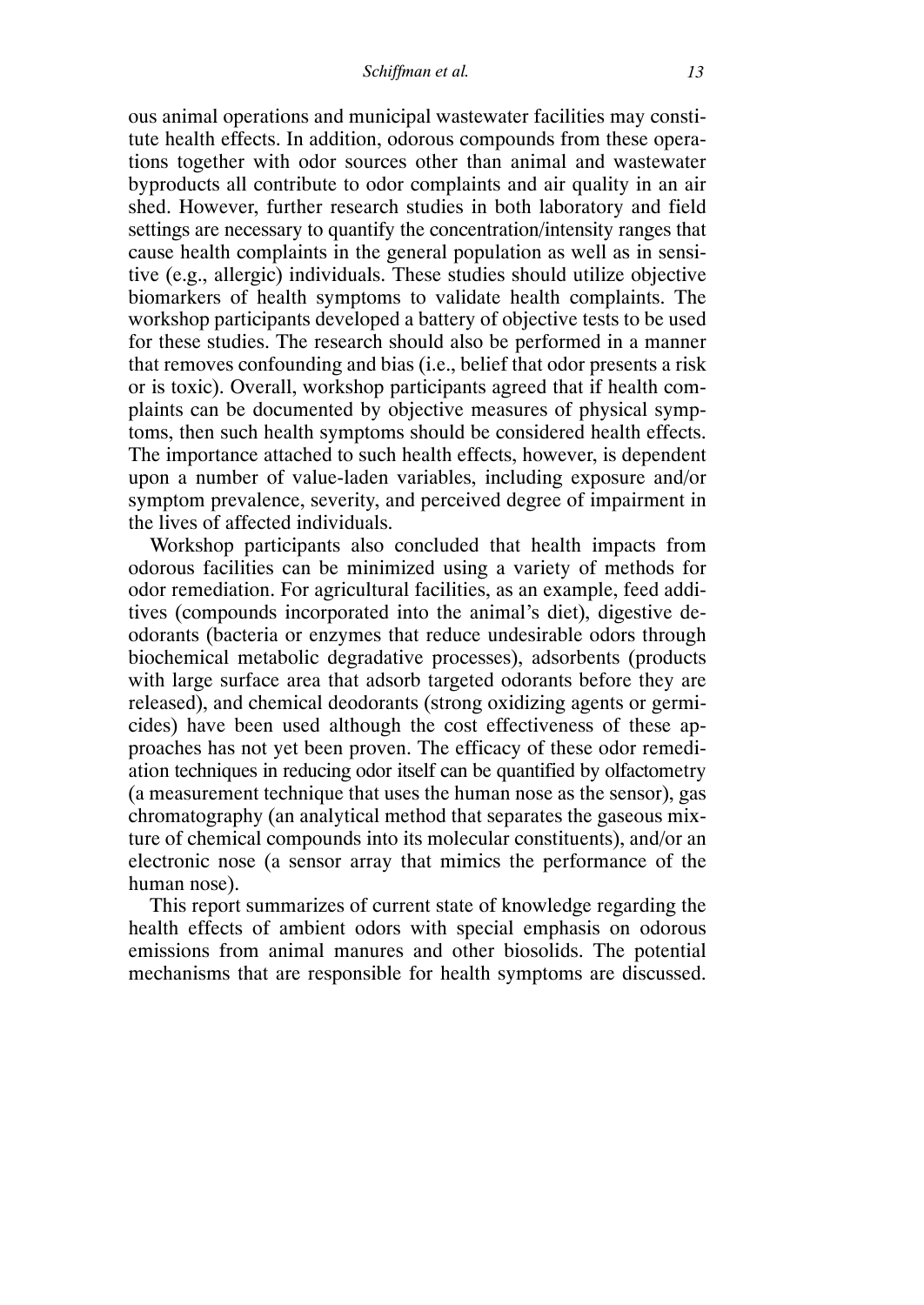Methods for validation of health symptoms, presence of odor, and efficacy of odor management techniques are also described.

# *INTRODUCTION*

Complaints of adverse health symptoms are reported with increasing frequency in communities near odorous agricultural, industrial, and municipal facilities. Intensive livestock rearing, solid waste processing, composting, storage, disposal, and/or land application sites from agricultural, industrial, and municipal facilities have all been involved in complaint processes. In agriculture, there is a national trend toward increased numbers of animals per livestock facility. In North Carolina, for example, the number of hogs has nearly quadrupled since 1990 from 2.5 million to 9.6 million while the number of hog farms has decreased by almost one half (from 10,000 to 5,800).<sup>1</sup> In many areas, people with residences neighboring intensive livestock operations, especially swine facilities, complain because their once clean air has offensive odors; in addition they say it affects their health.<sup>2</sup> The most common health complaints associated with environmental odors from agricultural sources and biosolids include eye, nose, and throat irritation, headache, nausea, hoarseness, cough, nasal congestion, palpitations, shortness of breath, ''stress,'' drowsiness, and alterations in mood.<sup>3-6</sup> These symptoms attributed to odors are generally acute in onset (occur at the time of exposure) and self-limited in duration (remit after a short period of time). Persons with allergies and asthma often assert that odors exacerbate their symptoms.7 Persons who report adverse health symptoms from odors usually indicate that they have problems with numerous types of odorous compounds.<sup>6</sup>

Because of the increased number of questions about possible health symptoms from odors, a workshop to address the issue was held at Duke University on April 16-17, 1998 cosponsored by Duke University, the Environmental Protection Agency (EPA), and National Institute on Deafness and Other Communication Disorders (NIDCD). The purpose of this workshop was to determine the current state of knowledge regarding the effects of ambient odors on health and well-being. Special emphasis was placed on potential health issues related to odorous emissions from animal manures and biosolids. The list of Workshop participants is given in Acknowledgements. This paper summarizes the issues raised during the workshop including potential mechanisms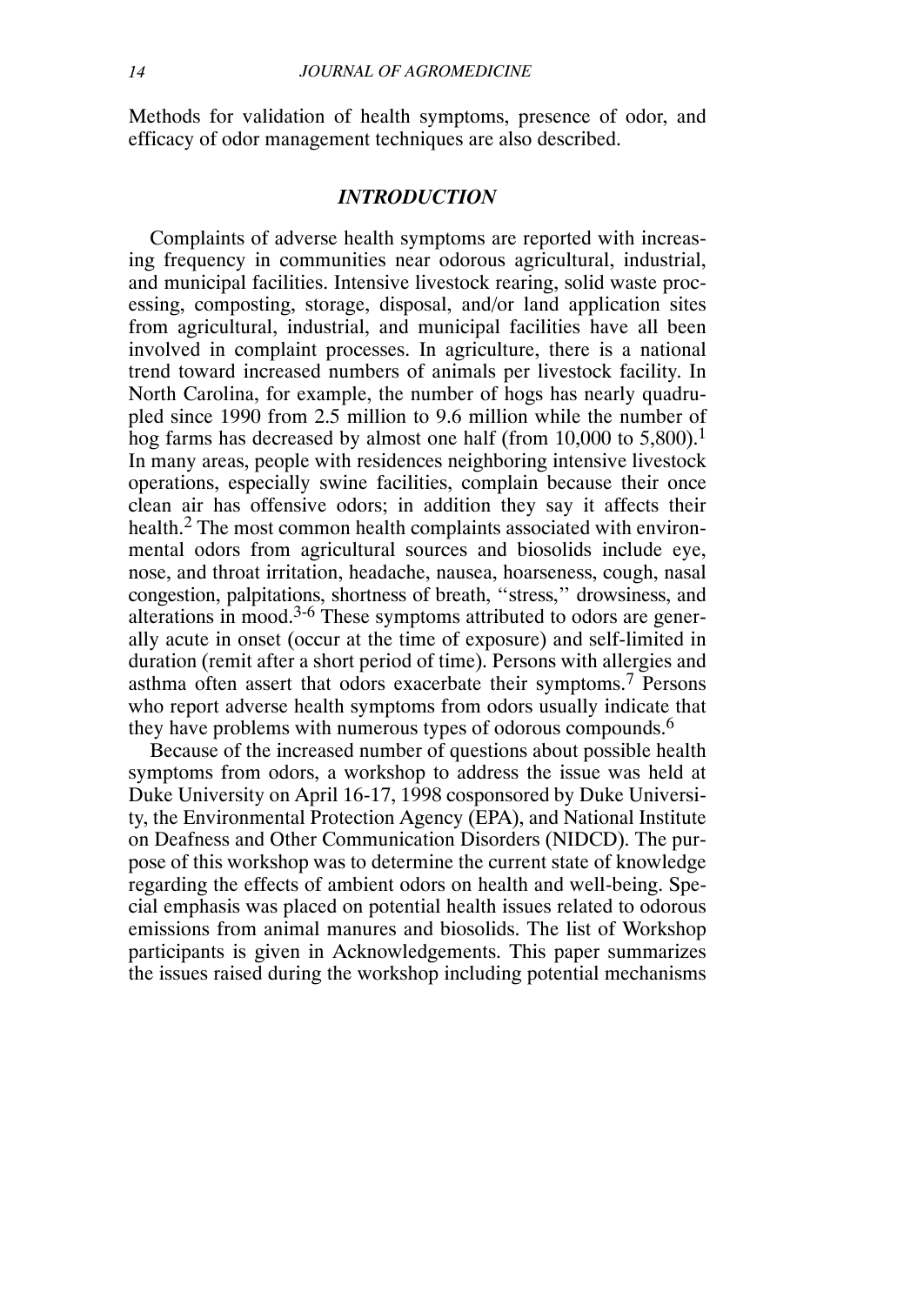by which odorous emissions may give rise to health effects. Methods for evaluation, documentation, and remediation of odors are described as well.

### *Physiology of Odor Perception*

Health symptoms from odors can potentially result from two sources: the odor (the sensation) or the odorant (the chemical or mixture of chemicals that happens to have an odor). Odor sensations are induced when odorants interact with receptors in the olfactory epithelium in the top of the nasal cavity. Signals from activated receptors are transmitted via the olfactory nerve (first cranial nerve) to the olfactory bulb and ultimately to the brain. Odor sensations are described by adjectives such as floral, fruity, earthy, fishy, fecal, and urinous.<sup>8</sup> Odorant compounds are diverse in molecular structure but most are non-ionic compounds with molecular weights of less than 300. In general odorants are hydrophobic organic compounds that contain a limited number of functional groups although the presence of a functional group is not a prerequisite for odor. Some reactive inorganic gases such as ammonia and  $H_2S$  can also be odorants.

Odorants can also stimulate free nerve endings of four other cranial nerves (trigeminal, vagus, chorda tympani, and glossopharyngeal nerves) to induce sensations of irritation. Sensory neurons of the trigeminal nerve innervate the eyes, nose, anterior 2/3 of the tongue, gums, and cheeks.  $9,10$  The trigeminal nerve responds to five different classes of stimuli: (1) chemical, (2) mechanical (such as dust particles that touch the mucous linings of the nose, eye, or mouth), (3) thermal (temperature), (4) nociceptive (pain), and (5) proprioceptive (movement/position).<sup>11</sup> Trigeminal stimulation by odorous chemicals and dust induces sensations such as irritation, tickling, burning, stinging, scratching, prickling, and itching.<sup>12-14</sup> Examples of odorous compounds found in the home or office which are also irritants include chlorine, gasoline, camphor, menthol, alcohol, vinegar, and various solvents.<sup>15-17</sup> Diesel exhaust is an example of a mixture of odorous compounds found outdoors that is an irritant.18

Free nerve endings of the vagus nerve transmit information on irritation in the throat, trachea, and lungs. Free nerve endings of the chorda tympani nerve (along with the trigeminal nerve) mediate irritation on the anterior tongue during mouth breathing; free nerve endings of the glossopharyngeal nerve transmit information about irritation on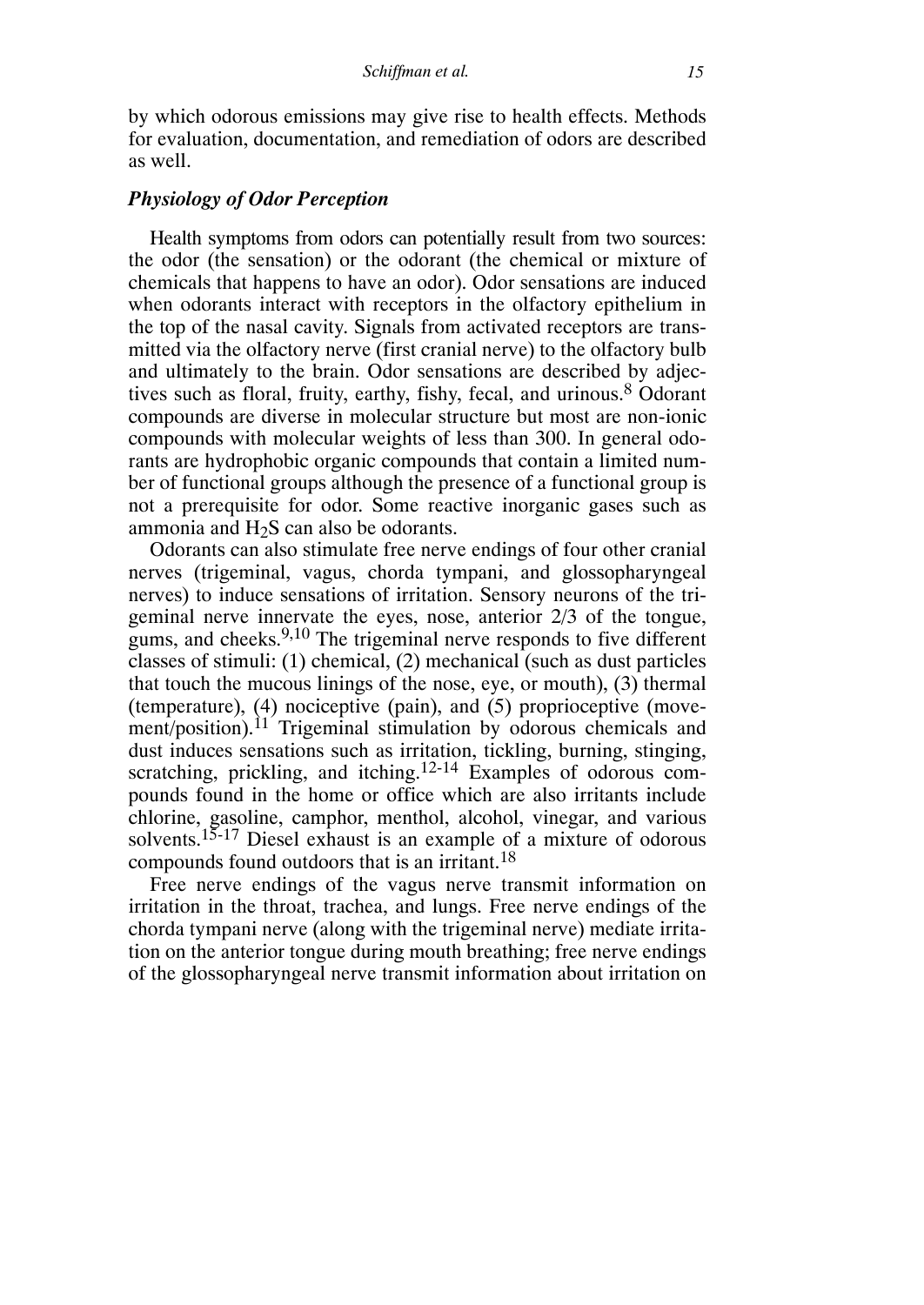the posterior tongue. Overall, the same compound can generate sensations of both odor and irritation, but the concentration necessary to elicit irritation is generally higher than that needed for odor. Almost any airborne chemical can, in sufficient concentration, stimulate chemosensory trigeminal receptors in the nose and eyes, damage tissue, or cause toxic effects.<sup>19</sup>

#### *Paradigms by Which Odors Can Affect Health Symptoms*

There are at least three paradigms that may explain how odors or odorants could potentially affect human health.<sup>20</sup> In Paradigm 1, the symptoms are induced by exposure to an odorant at levels that also cause irritation (or other toxicological effects). In this case, irritation- rather than the odor-is the cause of the symptoms, and odor simply serves as an exposure marker. For odorants acting under Paradigm 1, the irritancy (or other toxicity) generally occurs at a concentration above-but within an order of magnitude-of the odor threshold. That is, the detection threshold for irritancy (concentration at which irritancy is first detected) is between 3-10 times higher than the concentration at which odor is first detected. (The odor detection threshold is the concentration at which odor is first detected.) Examples include ammonia, chlorine, and formaldehyde (e.g., from building products) as well as acrolein, acetaldehyde, and organic acids (e.g., from cigarettes). At concentrations above the irritant threshold, both odor and irritant sensations can coexist. The sensation of odor is merely coincident with the more relevant irritative process; symptoms are more likely caused by irritation rather than ''odor-induced.'' In this paradigm, odor is a warning of potential health symptoms at elevated concentrations.

In Paradigm 2, by contrast, exposure to odorous compounds at concentrations above the odor threshold but below irritant levels is associated with health symptoms. This typically occurs with exposure to certain odorant classes such as sulfur-containing compounds and organic amines with odor thresholds that are 3-4 orders of magnitude (that is  $10^3$  and  $10^4$  times) below the levels that cause classical toxicological or irritant symptoms. Industrial and biological sulfur gases (e.g., hydrogen sulfide, mercaptans, or thiophenes) have odor thresholds in the ppb (parts per billion) or ppt (parts per trillion) range<sup>21,22</sup> but they do not produce objective mucous membrane irritation until they reach a level of 10-20 ppm (parts per million). Nevertheless, health symptoms are often reported from residents of communities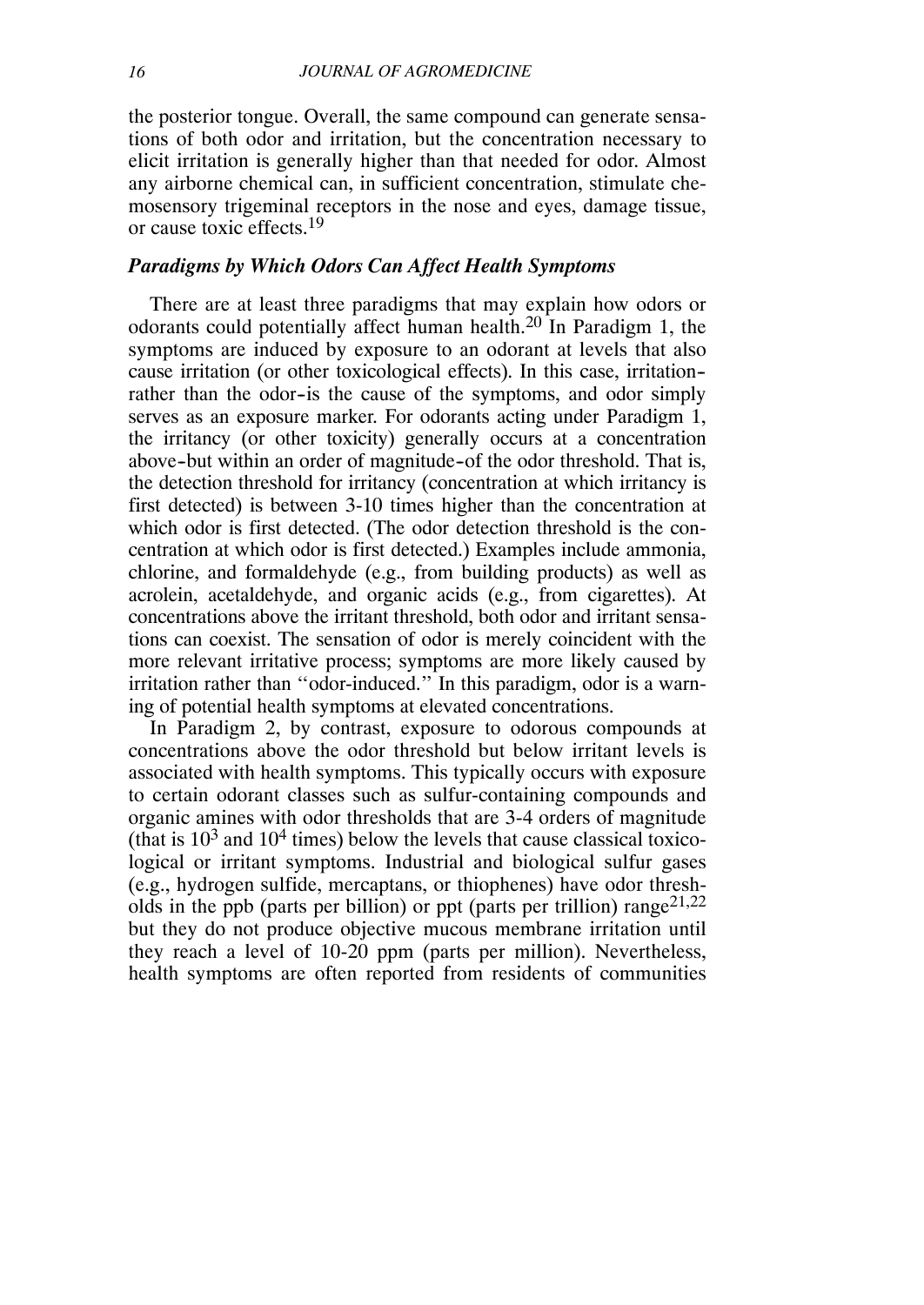exposed to industrial sulfur gases and other malodorous compounds at levels exceeding the odor threshold but below irritant thresholds.  $6,23$ The mechanism by which health complaints are induced by compounds whose odorant potency far exceeds the irritant potency is not well understood, but perceptual/psychological as well as genetic/physiological factors may play a role.<sup>6,20</sup>

The third paradigm in which odors may be associated with symptoms is one in which the odorant is part of a mixture that contains a co-pollutant that is actually responsible for the reported health symptom. Odorous airborne emissions from confined animal operations, composting facilities, and sludge can contain other components that may be the cause of the symptoms such as bioaerosols consisting of endotoxin, dust from food, airborne manure particulates, glucans, allergens, microorganisms, or toxins. Thus, an individual may encounter odors from swine facilities while simultaneously exposed to dust or gram-negative endotoxin. In this case, the health symptoms are more likely to result from the irritant effects of the dust or from the inflammatory responses to endotoxin exposure than the odor. That is, odor again acts as an exposure marker (as in Paradigm 1).

It should be noted that odor perception is not always an adequate warning of impending toxicity. This situation arises when a compound is toxic or irritating at concentrations below the odor threshold. One example is arsine gas (not found in animal or biosolids operations) which may cause hemolysis and potential renal failure at a concentration at or below its odor threshold.20 Other examples are methyl isocyanate (the contaminant released at Bhopal, India) and methyl isothiocyanate (breakdown product of the pesticide Metam sodium) for which the odor thresholds are higher than the irritant threshold.<sup>20,24</sup> A few compounds produce irritation almost in the absence of odor; for example,  $CO<sub>2</sub>$  is an irritant that produces minimal, if any, odor response in humans. $25$ 

# *EVIDENCE THAT ODORS CAN PRODUCE HEALTH SYMPTOMS*

There is experimental evidence to support each of the paradigms given above. This evidence is described below in order to elucidate the mechanisms by which odorous emissions can cause health symptoms.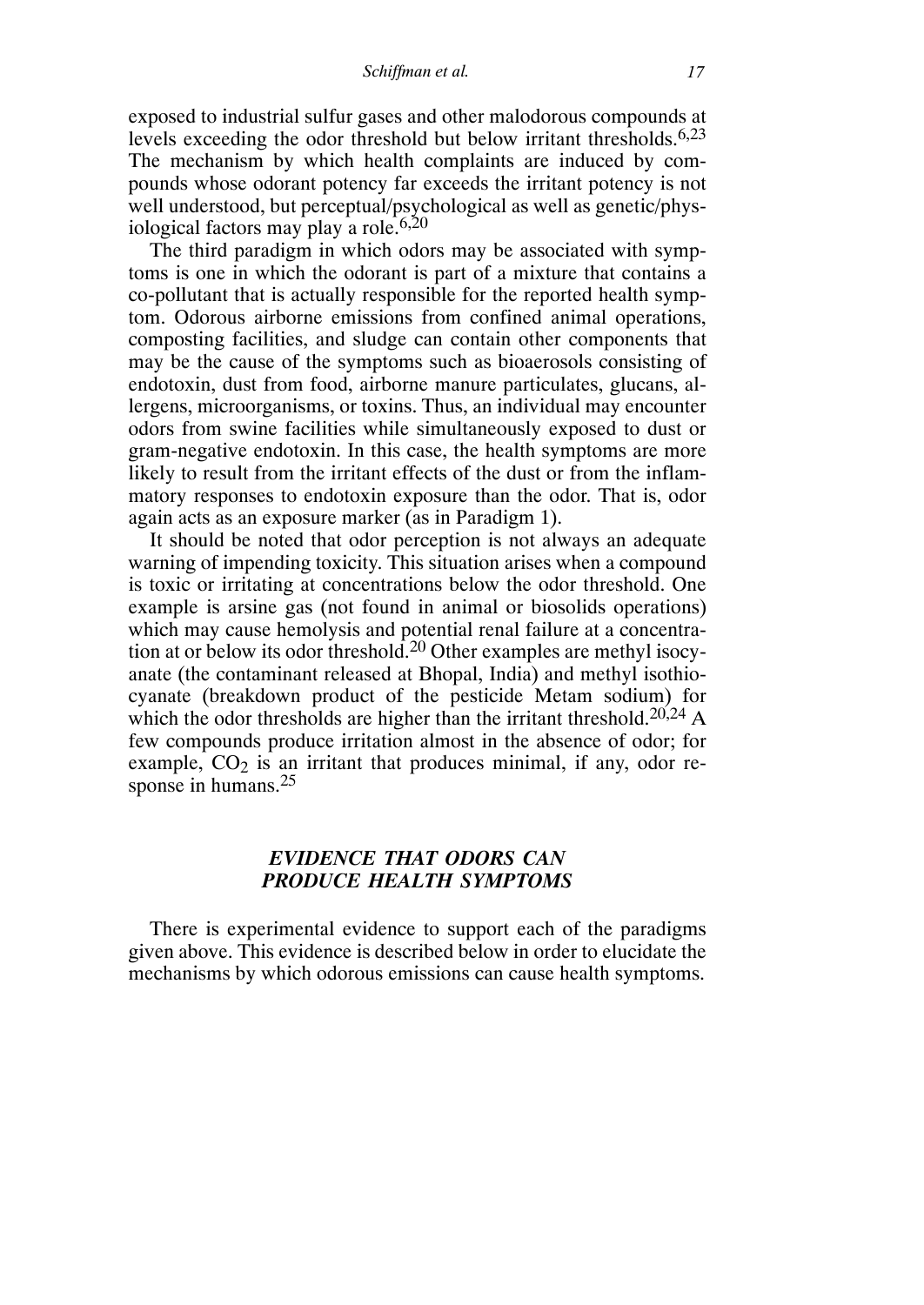# *Evidence for Paradigm 1: Irritation Rather Than the Odor Causes the Health Symptoms*

There is extensive evidence that odorous volatile compounds can produce irritation in both the upper respiratory tract (nose, larynx) and lower respiratory tract (trachea, bronchi, deep lung sites). This irritation involves both sensory signals (mediated by the trigeminal and vagus nerves) as well as actual inflammation of tissues. Sensory irritation can arise: (1) from a single odorous compound above its irritant threshold,  $6,26$  (2) from the aggregate effect of low concentrations of odorous chemicals not normally considered to be irritants,  $12$  or (3) from weak trigeminal stimulation in combination with much higher levels of olfactory stimulation.14 The fact that mixtures of low concentrations of odorants can induce sensory irritation is due to the fact that the primary mixture constituents can be additive (or, in some cases, even synergistic) in their ability to produce irritation,  $19,27,28$  i.e., the irritancy of the mixture may, in some cases, be greater than the sum of the individual components. Even subthreshold levels of individual volatile organic compounds (VOCs) can add together when delivered in a mixture to produce noticeable sensory irritation.

Irritation thresholds for specific single compounds vary widely across volatile chemicals; furthermore, the degree of chronic structural damage associated with exposure to irritants is compound specific. For example, the compound ortho-chlorobenzylidene malononitrile (tear gas) has irritant properties as low as 0.05 ppm (parts per million). Inhalation of this compound causes acute effects including irritation, burning, and pain in the upper and lower airways and eyes. Headache and altered breathing also occur acutely. The severity of the symptoms is dependent on the length of exposure and the concentration.<sup>29</sup> However, in persons without respiratory allergies or asthma, the symptoms usually remit within minutes to hours without showing long-term respiratory effects. Other irritants such as chlorine are more chemically reactive and attack tissue. Chlorine is irritating at or below 0.5 ppm;30 at higher concentrations, it can cause acute respiratory injury and long-term reactive airway dysfunction.31 Some individual chemicals can be tolerated at concentrations up to 1,000-2,000 ppm and above without irritation.<sup>28,32</sup> Sensory irritation as well as odor can also be produced by a mixture of individual chemicals at subthreshold concentrations.<sup>19,27</sup> This agonistic effect may explain why odorous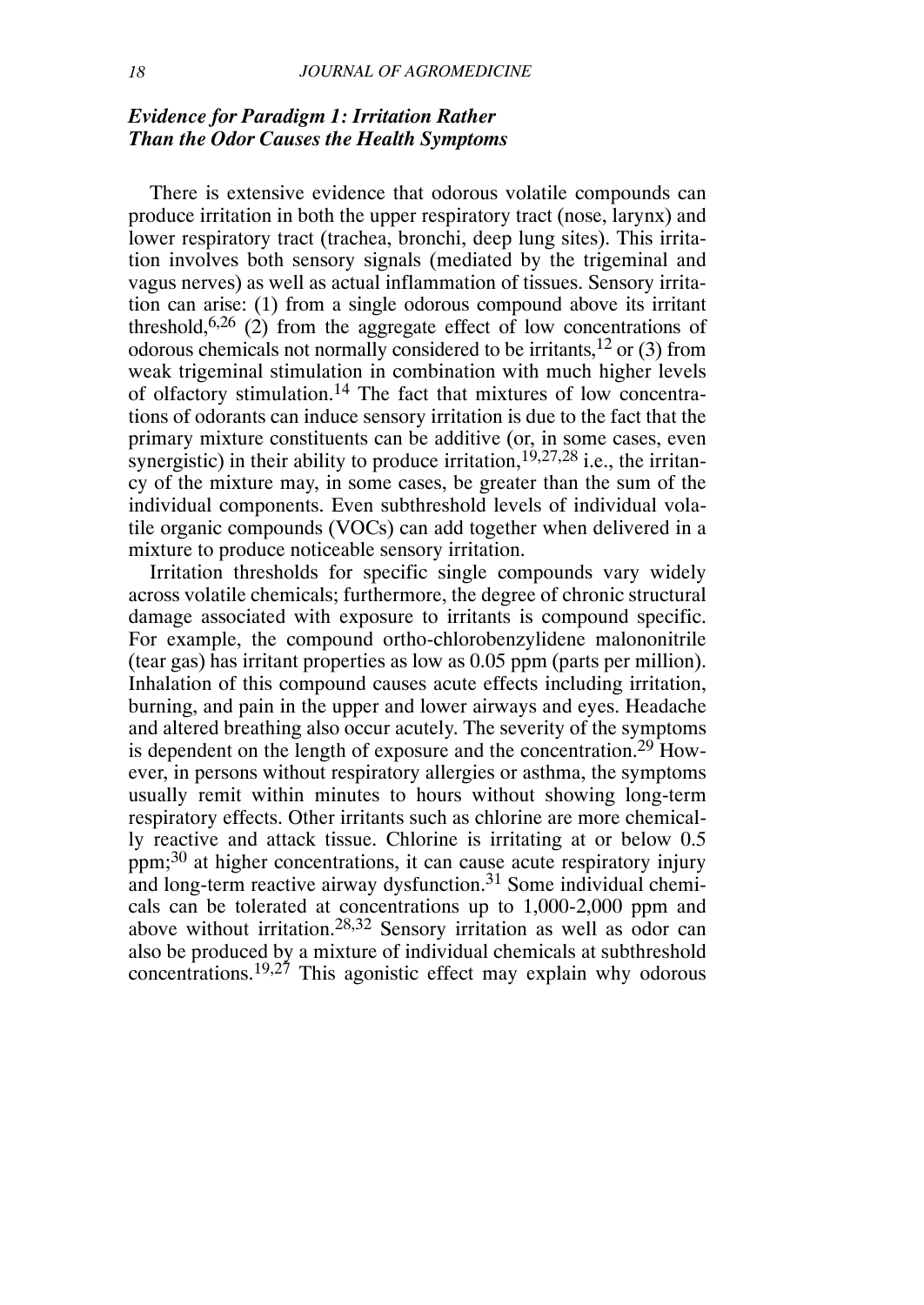*Schiffman et al. 19*

emissions from swine operations which contain low levels of hundreds of component compounds lead to self-reports of irritant sensations<sup>3,4</sup> even though the concentrations of individual chemical constituents are below known irritant threshold concentrations.<sup>33</sup> It should be noted here that neither ortho-chlorobenzylidene malononitrile (tear gas) nor chlorine are found in manure or biosolids. However, the mixture of volatile compounds emitted from manures and biosolids do have the potential to cause sensory irritation with or without health complaints.

### *Physiological Symptoms Caused by Sensory Irritation*

Administration of irritant compounds to the upper and/or lower airway in laboratory studies produces many systemic responses including: (1) changes in respiratory rate, depending upon the primary level of irritation (upper versus lower), (2) reduced respiratory volume, (3) increased duration of expiration, (4) alterations in spontaneous body movements, (5) contraction of the larynx and bronchi, (6) increased epinephrine secretion, (7) increased nasal secretion, (8) increased nasal airflow resistance, (9) increased bronchial tone, (10) decreased pulmonary ventilation, (11) bradycardia, (12) peripheral vasoconstriction, (13) increased blood pressure, (14) closure of the glottis, (15) sneezing, (16) closure of the nares, (17) decreased pulmonary blood flow, (18) decreased renal blood flow and clearance, and (19) lacrimation or tearing.<sup>9,17,34-42</sup> Irritants can also induce hoarseness of voice<sup>43</sup> and impair mucociliary clearance functioning.26 These physiological responses suggest that irritant sensations in the upper respiratory tract are a warning that the respiratory system may be at risk from harmful substances. Reflexive breath stoppage (apnea) subsequent to stimulation of the trigeminal nerve in the upper airway is probably a defensive device to prevent inhaling chemicals in the air that might damage the lungs or respiratory tract. This breath stoppage does not occur in isolation as evidenced by a subsequent cascade of physiological symptoms associated with this response. This nasal reflex induces activity in the sympathetic division of the autonomic nervous system (ANS) leading to increases in circulating epinephrine. This causes acceleration of heart rate and peripheral vasoconstriction (leading to an increase in blood pressure). In addition, activity in the sympathetic division of the ANS is often associated with emotional induction of fear or anger. Sustained exposure to irritating solvents can also impact neurobehavioral functioning.44 These factors along with the unpleas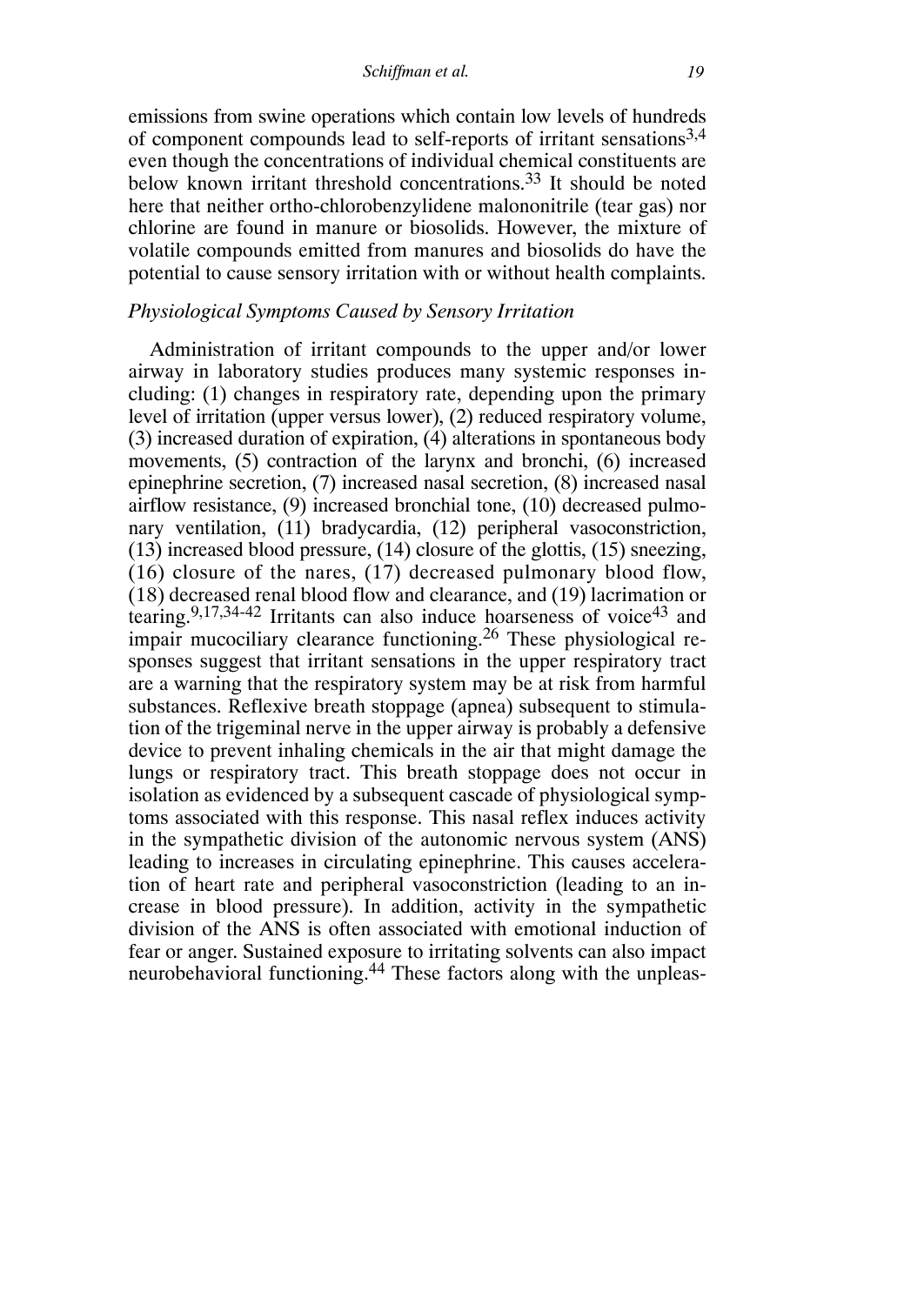ant sensory properties of irritation make strong trigeminal stimulation a memorable event, and one which is likely to be regarded as highly aversive.

Lower airway irritation usually produces an increase in breathing rate and pulmonary ventilation and little change in heart rate or blood pressure.34 There are instances, however, in which lower airway irritation can cause decreased respiratory rate (postexpiratory apnea)<sup>45</sup>. Volatile chemical irritants can also cause local redness, edema, pruritis or pain, and eventually altered function.45 Excessive irritation in the lower airway (as well as upper airway) may lead to tissue damage and, eventually, scarring. Airway irritation is also associated with non-respiratory tract health complaints such as headache and lassitude.<sup>6,12</sup>

Controlled experiments have been performed to assess health impacts of specific airborne irritants. For example, Hudnell et al.<sup>46</sup> at the Environmental Protection Agency evaluated health symptoms in 66 healthy males who were exposed to an odorous mixture of 22 common volatile organic compounds  $(25 \text{ mg/m}^3 \text{ total concentration which is}$ representative of levels found in new homes and office buildings) for 2.75-hours. Subjects were also exposed to clean air for an equivalent time in a control session. Subjects rated the intensity of perceived odor, irritation, and other variables before and during exposure. During exposure to the VOC mixture, self-reported eye and throat irritation, headache, and drowsiness increased or showed no evidence of adaptation (that is, no reduction in intensity). Thus, irritation did not decrease over the 2.75 hour-long sessions but odor intensity decreased by 30%. Exposure for a longer period (6 hours) in another study did show, however, some significant adaptation in nasal irritation.<sup>47</sup> Hudnell et al.<sup>46</sup> concluded that the health symptoms in the 2.75 hour study were caused by stimulation of free nerve endings in the eyes and respiratory tract by additive or synergistic interactions among subthreshold levels of this particular combination of VOCs. Seventeen of the 22 compounds tested by Hudnell et al.<sup>46</sup> are also found in emissions from swine odor:<sup>33</sup> n-butylacetate, p-xylene, n-butanol, n-decane, ethylbenzene, n-hexanal, n-hexane, 2-butanone, cyclohexane, 3-methyl-2-butanone, 4-methyl-2-pentanone, n-pentanal, isopropanol, n-propylbenzene, trimethylbenzene, n-undecane, and 1-octene. However, it is not yet known if the levels of VOCs experienced by neighbors exposed to emissions from manure and biosolids are comparable to those tested by Hudnell et al.<sup>46</sup>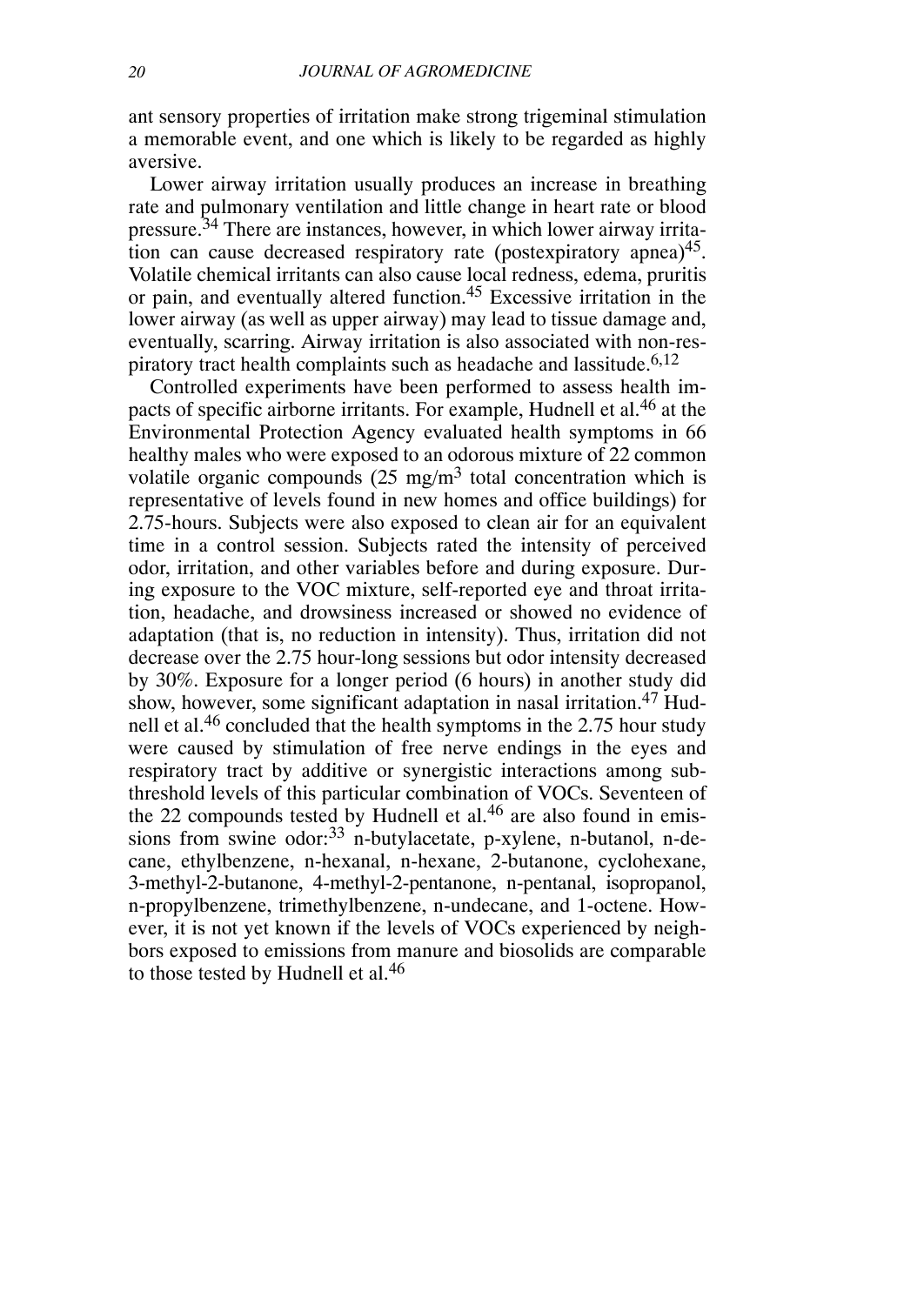Two types of nerve fibers in the trigeminal nerve conduct nociceptive (pain) afferent pulses: finely myelinated A-delta fibers and unmyelinated C fibers. $48,49$  Dull and burning painful sensations are characteristic of C fibers while sharp, stinging sensations appear after activation of A-delta fibers.<sup>50-52</sup> Activation of trigeminal  $\overrightarrow{C}$  fibers by irritants leads to the release of neuropeptides including substance P into the nose. Substance P induces neurogenic inflammation including vasodilation, increased blood flow, increased vascular permeability, increased ocular pressure and pupillary contraction.40 Substance P release is associated with an increased presence of polymorphonuclear neutrophilic leukocytes (PMNs) in the nasal cavity which indicates the presence of acute inflammation.53 Exposure to 25 mg/m3 VOCs for 4 hours led to increased levels of PMNs in nasal lavage fluid.<sup>54</sup> The release of substance P by trigeminal stimuli is also one potential mechanism by which trigeminal irritants may cause head pain.<sup>55</sup> Vasculature in the cranium is supplied by substance P-containing C fibers of the trigeminal nerve. Thus, inhaled irritants in the air may induce headaches and migraines by increasing cortical blood flow via the trigeminovascular system, i.e., via stimulation of a sensory (trigeminal) nerve.

#### *Relationship Between Trigeminal and Olfactory Sensations*

There is often a temporal disparity between odor and irritant sensations with odor sensations tending to precede the irritant sensations. This is due in part to the fact that chemical agents must migrate through the mucosa to activate free nerve endings of the trigeminal nerve. This fact coupled with the relatively slow transmission time of the C fibers leads to a slowly responding system in comparison to olfaction. Sensations of odor and irritation also respond differently to continuous chemosensory stimulation. Odor sensations tend to fade quickly (adaptation) upon stimulation while irritancy can grow sharply over a period of time<sup>52,56</sup> though it may ultimately adapt to some degree by six hours of exposure.<sup>47</sup> The growth of irritancy over time may be due in part to the kinetics of overcoming the buffering capacity of nasal mucus or may represent cumulative damage to structural elements. Thus odor is a warning of potential health symptoms from irritation at elevated concentrations. Continuous exposure to compounds such as ammonia or  $H_2S$  can lead to odor fatigue and/or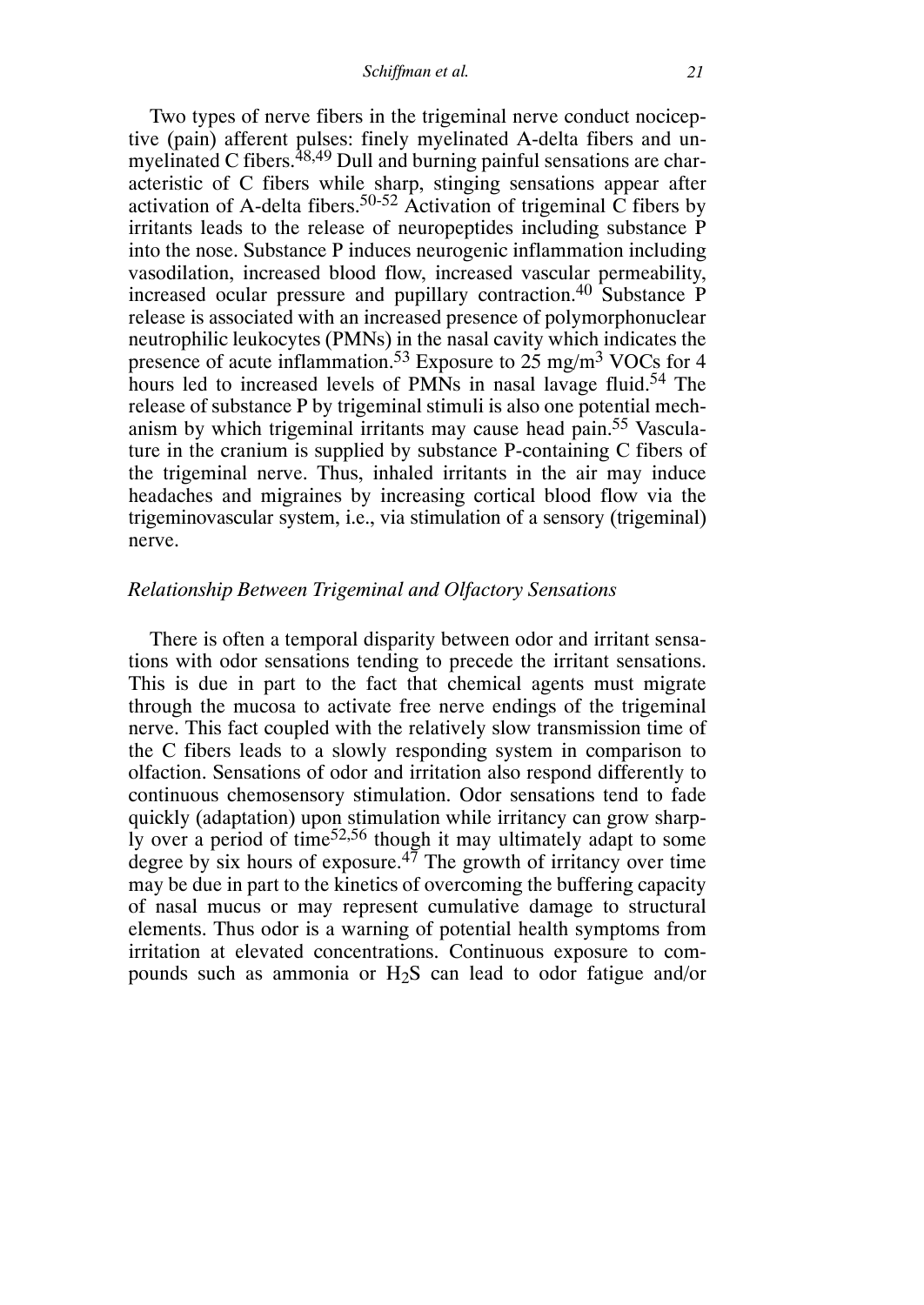tolerance, and this reduced sensitivity may jeopardize health when the warning signal is not adequately perceived.

Sustained occupational exposure to a sensory irritant over months or years can reduce the perceived odor and irritation intensity. For example, acetone-exposed workers required higher concentrations of acetone to detect both its odor and irritating sensory properties.<sup>57</sup> Olfactory perception of other compounds was not necessarily affected.58,59 There are at least three possible causes of this persistent reduction in perceived irritation and odor intensity with occupational exposure. First, inhaled acetone (and other odorous VOCs) can be absorbed from the lungs into the blood stream to dissolve in fat stores of the body. The VOCs (in this case acetone) are subsequently released slowly from the fat stores back into the blood and lungs to cause continuous adaptation of olfactory receptors as they are exhaled. Odorous VOCs have been found in the blood and brain after three hours of exposure,<sup>60</sup> and olfactory receptors have been shown to respond to blood-borne odorants.<sup>61</sup> Second, there is a possibility that peripheral changes such as down-regulation of receptors could account for the elevated thresholds and reduced responses. A third possibility is that a cognitive factor contributes to a person's perception of odor, and that acetone-exposed workers learn to tune out the smell of acetone at a cognitive level. The reduced sensory perception of acetone by acetone workers reduced the number of health symptoms they reported relative to unexposed controls.58,59 It is possible that workers who can tolerate the initial exposure to irritants stay on the job while those that cannot, leave for other jobs. (This has been called the ''healthy worker phenomenon.'')

There is perceptual interaction between the olfactory and trigeminal sensations but the results of studies differ somewhat in their findings. Kendal-Reed et al.14 found that low to moderate levels of self-reported nasal irritation are attributable not only to trigeminal stimulation but also to relatively weak trigeminal stimulation in combination with much higher levels of olfactory activation. Cain, on the other hand, suggested that strong odors can lead to a perceptual reduction in the irritation produced by the trigeminal stimulus. $\delta^2$  That is, odors can "mask" trigeminal stimuli and vice versa. While masking does occur, the overall intensity of the experience is rated as more intense as the concentrations of the two stimuli increase. Stimulation of the nose and eye with low levels of odorous VOCs are often either additive or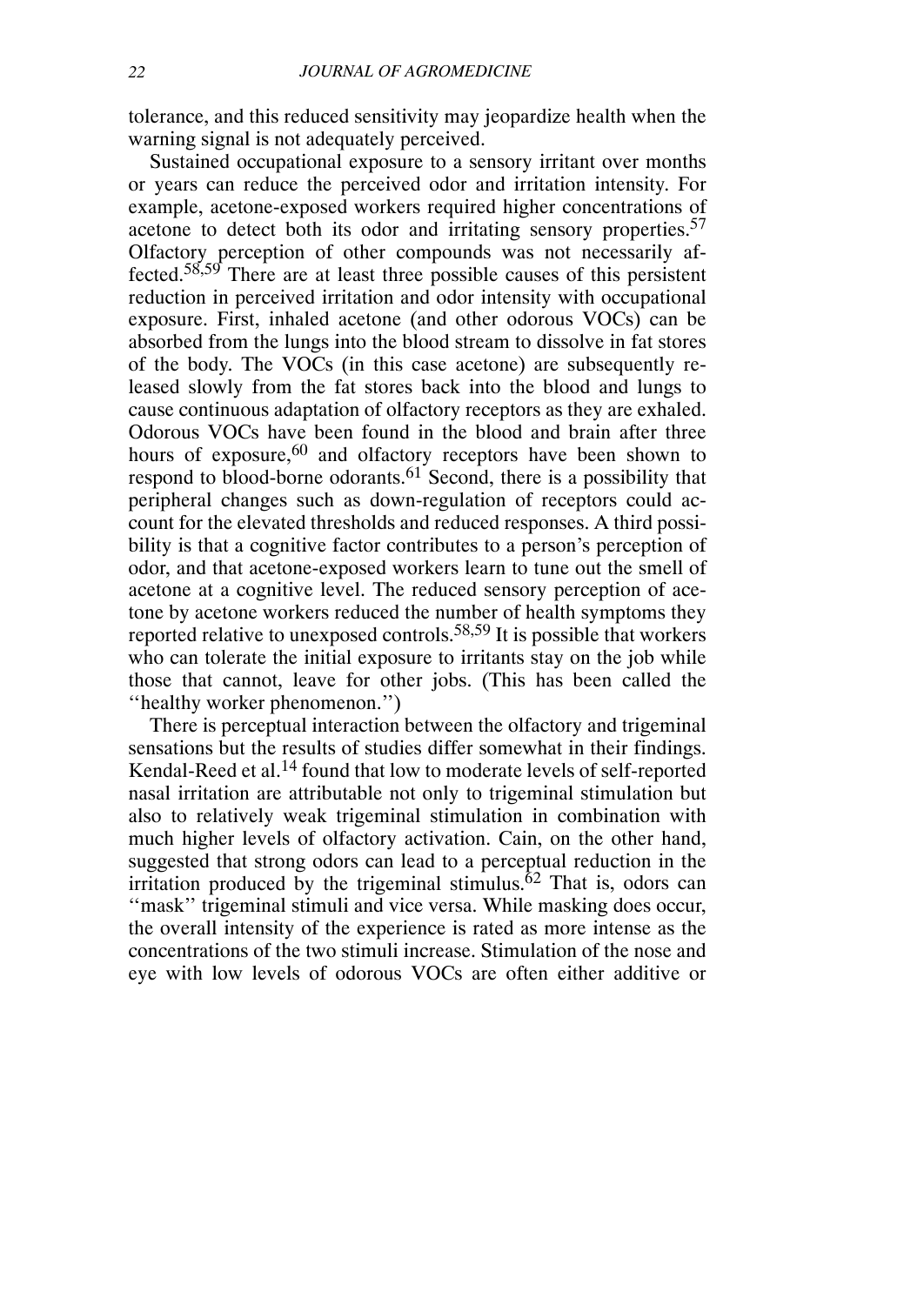synergistic, leading to responses characteristic of irritants. Walker and colleagues<sup>63</sup> have studied respiratory responses following stimulation of the eye and nose. Using a specially designed olfactometer that provided different channels for the eye and nose, they collected respiration data in human subjects to "nose only" and "eye + nose" trials. Using amyl acetate (a banana-like and relatively pleasant smell at low concentration), they found that breathing flow rate increased at the lower concentration presented to ''nose only.'' At the highest concentration of ''nose only'' administration, breathing flow was slightly reduced. When the same stimuli were presented to the ''eye + nose,'' subjects responded as if they had been exposed to far more amyl acetate, that is, breathing was significantly reduced as a function of concentration. From these studies, it appears that receptors in the eye interact with those in the nose to alter breathing and initiate respiratory volume reductions at relatively low concentrations of chemical stimulation.

The fact that odor sensations are linked so closely with irritant sensations is due in part to the central projections of the olfactory and trigeminal systems. The trigeminal nerve projects to fibers that overlap with brain areas of olfactory projection such as the mediodorsal nucleus of the thalamus.<sup>64</sup> Additionally, the trigeminal nerve projects to many areas of the brainstem associated with autonomic responses such as nasal secretion, sneezing, and respiration.<sup>36</sup> Silver and Fin $ger<sup>11</sup>$  emphasized that these physiological reflexes are "among the strongest in the body.'' The magnitude of these responses underscores the evolutionary importance of olfaction as a warning and response mobilization system.

# *Methods to Quantify Irritation*

A variety of methods have been developed to quantify irritation and specifically to determine the concentration at which volatile compounds activate the trigeminal nerve. Measurement of irritation is generally achieved in one of three ways. First, verbal measures can be obtained in human subjects in psychophysical experiments. Second, electrophysiological (nonverbal) responses to irritants such as nasal mucosal potentials and central event-related potentials can be measured in human subjects. Third, animal models can be used to assess respiratory or neural effects of irritants. Equations using quantitative structure-activity relationships (QSAR) based on solvation energies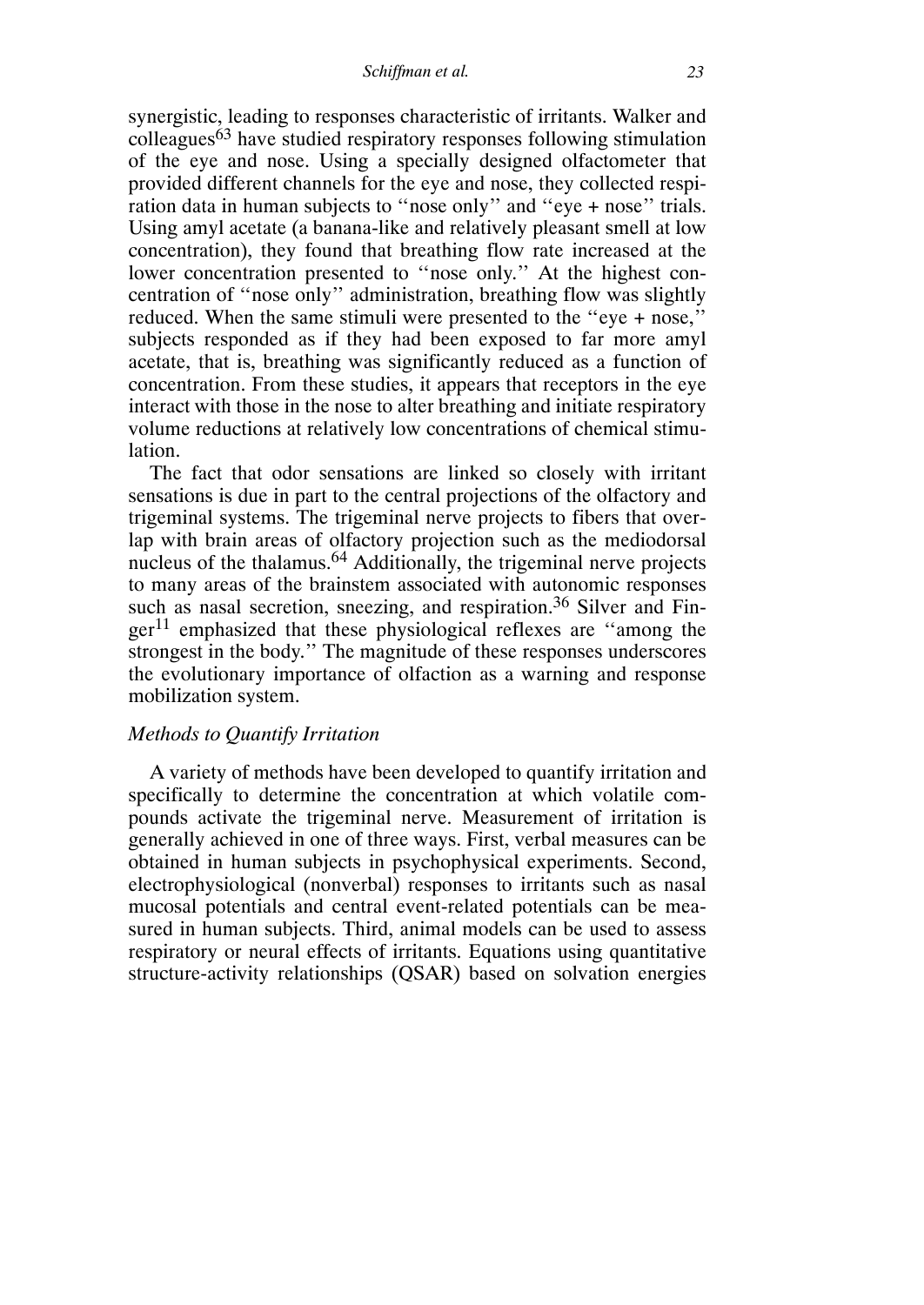have also been used to predict nasal irritation thresholds but this is still in the basic research phase.65,66

*Human Psychophysical Ratings*. First, irritant thresholds and intensity ratings can be obtained in normosmic human subjects.12,67,68 Psychophysical ratings involve verbal reports of perceived odor and irritation. However, in normosmic subjects, ratings of irritation can be affected by the concomitant olfactory sensations. In order to determine the effect of trigeminal input alone, judgments of irritation are frequently obtained in anosmics who lack olfactory sensations but have an intact trigeminal system.<sup>69-71</sup> There is some controversy, however, whether anosmics are an appropriate model since irritation (as well as olfaction) may be blunted in anosmic/hyposmic subjects.<sup>72</sup> Recently, localization of chemosensory nasal stimulants has been used to determine sensitivity to irritants by determining nasal lateralization thresholds in normosmics.73-75 Irritation, unlike olfaction, can be localized to one nostril or the other. Thus, the lowest concentration at which a vapor can just be lateralized (the nostril receiving the stimulus can be determined), constitutes the true irritant threshold. Several experimental methods have been used to determine lateralization thresholds.<sup>57,76</sup> In addition, Cometto-Muñiz and Cain<sup>77</sup> found that thresholds for eye irritation closely predict nasal irritation thresholds, and can serve as a practical means to assess potency for nasal irritation in normosmics.

Schiffman<sup>78</sup> used the lateralization method to determine if the odorous ambient air inhaled by persons located 1500 feet downwind from a swine facility was an irritant. The odorous air was delivered to one nostril and clean air from a Tedlar® bag was delivered to the other. The four subjects (while blindfolded) were able to correctly identify which nostril received the odor. Furthermore, they rated the sensation in the nostril to which ambient air was directed as irritating. While additional studies must be performed to further investigate this result, it suggests that inhalation of odorous ambient air downwind from swine facilities can stimulate the trigeminal nerve and induce sensory irritation.

*Human Electrophysiological Responses to Irritants*. Electrophysiological methods for measuring responses to irritation include peripheral negative mucosal potentials (NMPs) and central event-related potentials (ERPs).79-81 NMPs are recorded by means of an electrode on the septal wall of the nasal cavity along the line between bony and cartilaginous parts of the nose (referenced against the contralateral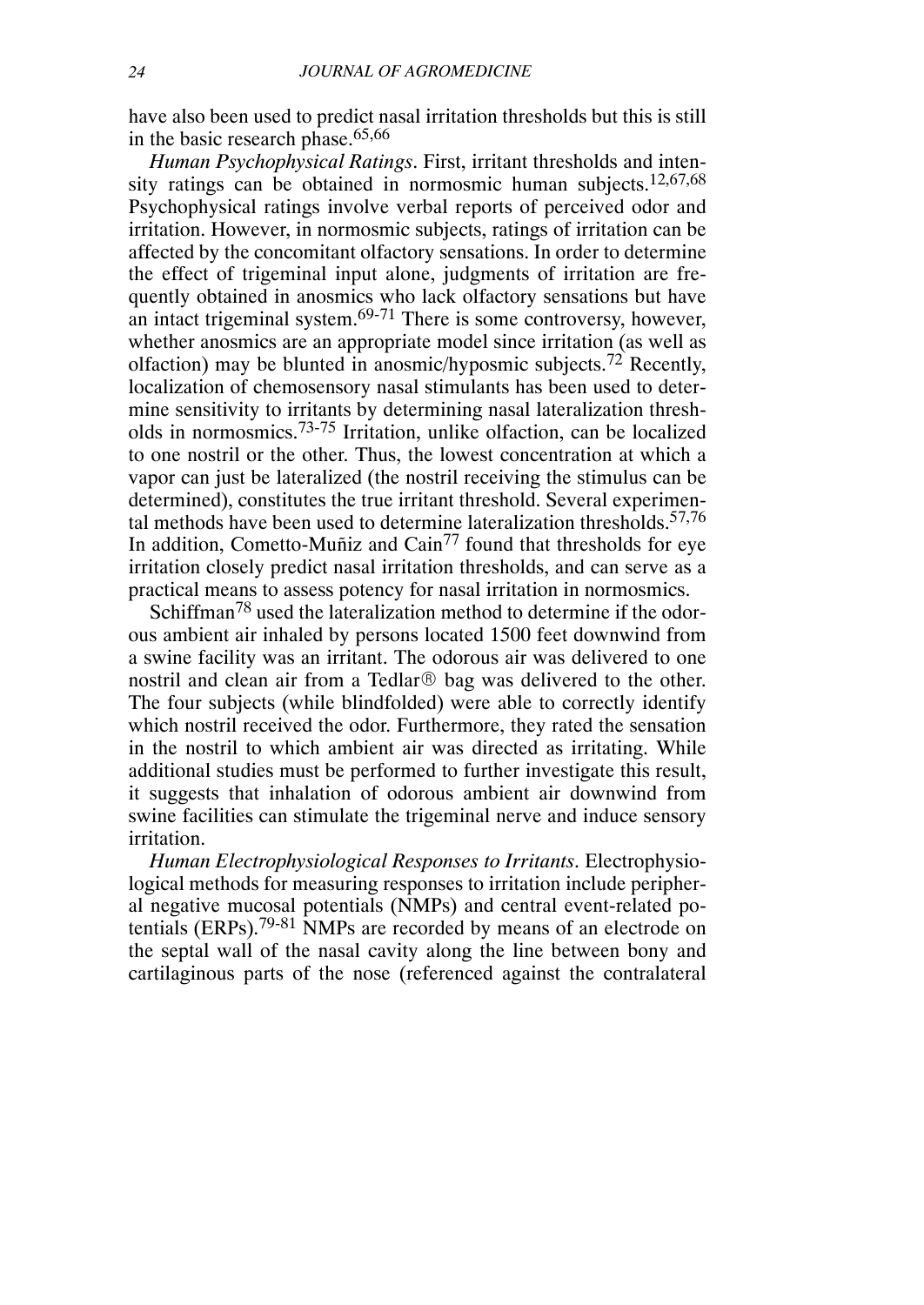bridge of the nose). The NMPs are thought to result from activation of both C-fibers and A-delta fibers. Odorants do not tend to produce NMPs at concentrations below the irritation threshold.<sup>80</sup> ERPs are recorded from electrodes on the scalp and respond to both trigeminal and olfactory stimuli. In one study, substances that stimulated the trigeminal nerve were found to produce maximum amplitudes at the vertex, and those that stimulated the olfactory nerve produced maximum amplitudes at parieto-central sites.<sup>82</sup> In addition, trigeminal stimulation involves the right hemisphere more than the left according to Hari et al.<sup>83</sup> ERPs appear to reflect nociceptive information transmitted by A-delta fibers of the trigeminal nerve but not necessarily C fibers.52 Reflexive changes in nasal blood flow to irritants can be measured using a laser Doppler flow meter.<sup>80</sup> Pneumotachograph measurements indicate that there is a reduction of tidal volume (volume per breath) that begins at the threshold of nasal irritation.<sup>17</sup>

*Animal Studies of Irritation*. Electrophysiological responses to irritants can be determined in an animal model by recording from the ethmoid nerve (a branch of the ophthalmic division of the trigeminal nerve) which innervates the anterior nasal mucosa<sup>9</sup> or by recording from the nasopalatine nerve (a branch of the maxillary division) which innervates the nasal mucosa in the posterior portion of the nasal cavity.84 Animal models can also be used to assess respiratory responses to irritants. Reflexively induced decreases in respiratory rate are caused by stimulation of the trigeminal nerves by irritants.<sup>37,85</sup> Mice are placed in a plethysmograph with their heads in an exposure chamber. The respiratory rate is monitored before, during, and after exposure. The dose-response relationship between the maximum percentage decrease in respiratory rate during the exposure period (e.g., 10 minutes) and the logarithm of the concentration of the irritant is plotted. The  $RD_{50}$  (50% decrease in respiratory frequency) is calculated from the log concentration-response curve. A computerized version of this test has been developed to quantify breathing patterns in unanesthetized mice exposed to volatile chemicals.  $86-91$  It should be noted that reflex momentary apnea (interruption of inhalation) in response to irritation can also be recorded in humans. Apnea is reflexive response to irritant stimulation that protects the upper airway.92 Breathing patterns before, during, and after presentation of various concentrations of a potential irritant can be used to determine the concentration sufficient to elicit the reflex.12,93 While bioassays of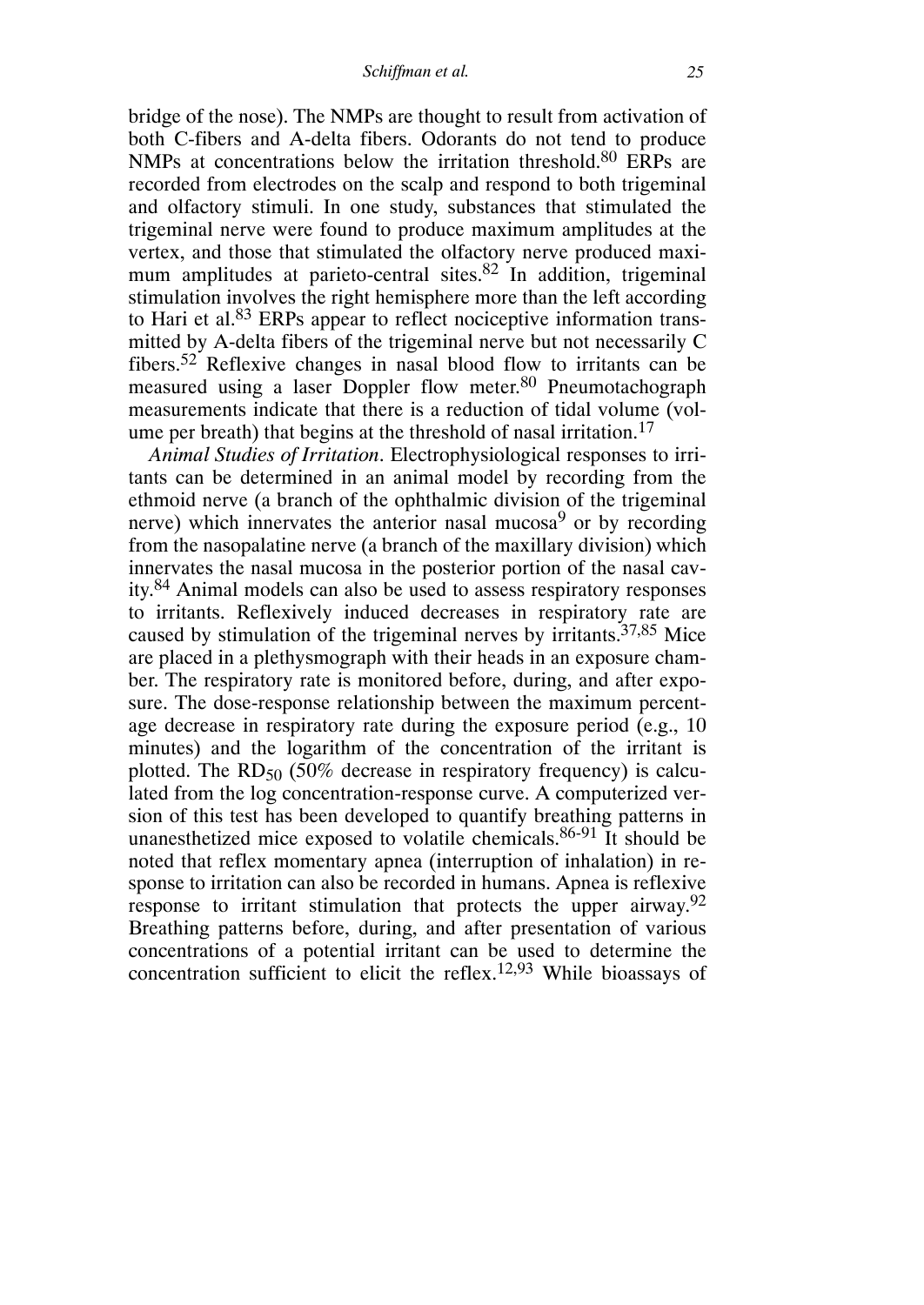irritation in animals can provide helpful information, current research suggests that humans are more sensitive to irritation than animals.<sup>17</sup>

# *Evidence for Paradigm 2: Health Symptoms Occur at Odorant Concentrations That Are Not Irritating*

Historically, malodor has been considered an indicator of potential health risk.<sup>94-96</sup> However, the mechanism by which unpleasant odors cause health complaints in the absence of irritation or toxicity is poorly understood. Health complaints do occur at levels of VOCs that are below irritant thresholds. $23,97$  Factors such as the degree of unpleasantness of the odor, the exposure history (prior experience with odor), beliefs about the safety of an odor, and emotional status may play a role in inducing health symptoms. Both genetics and learning may play a role in health complaints to unpleasant (but nonirritating) odors. There is an extensive animal literature that indicates that airborne chemicals can affect behavior. In humans, airborne chemical signals have even been shown to affect ovulation.<sup>98</sup>

# *Physiological Responses to an Unpleasant Odor in the Absence of Irritation*

In one study, fourteen of 26 workers exposed to presumably safe levels of odorous sewer gases (as measured by gas detection equipment) experienced sore throat, cough, chest tightness, breathlessness, thirst, sweating, irritability, and loss of libido. Severity of symptoms was dose related. Clinical follow up showed deteriorating respiratory symptoms and lung function tests in the most seriously affected.<sup>23</sup> Chemical analysis showed that the workers had been exposed to a mixture of thiols and sulfides. In another study, exposure to the odor of n-propyl mercaptan in an agricultural setting for 6 weeks led to significant exposure effects including headache, diarrhea, runny nose, sore throat, burning/itching eyes, fever, hay fever attacks, and asthma attacks.99

The mechanism by which these unpleasant odors induced health symptoms in the absence of irritation or toxicity is not known. However, Gift and Foureman<sup>100</sup> reported that the  $RD_{50}$  values (concentration that induces 50% decrease in respiratory rate) for a random sample of unpleasant smelling compounds were much lower than for pleasant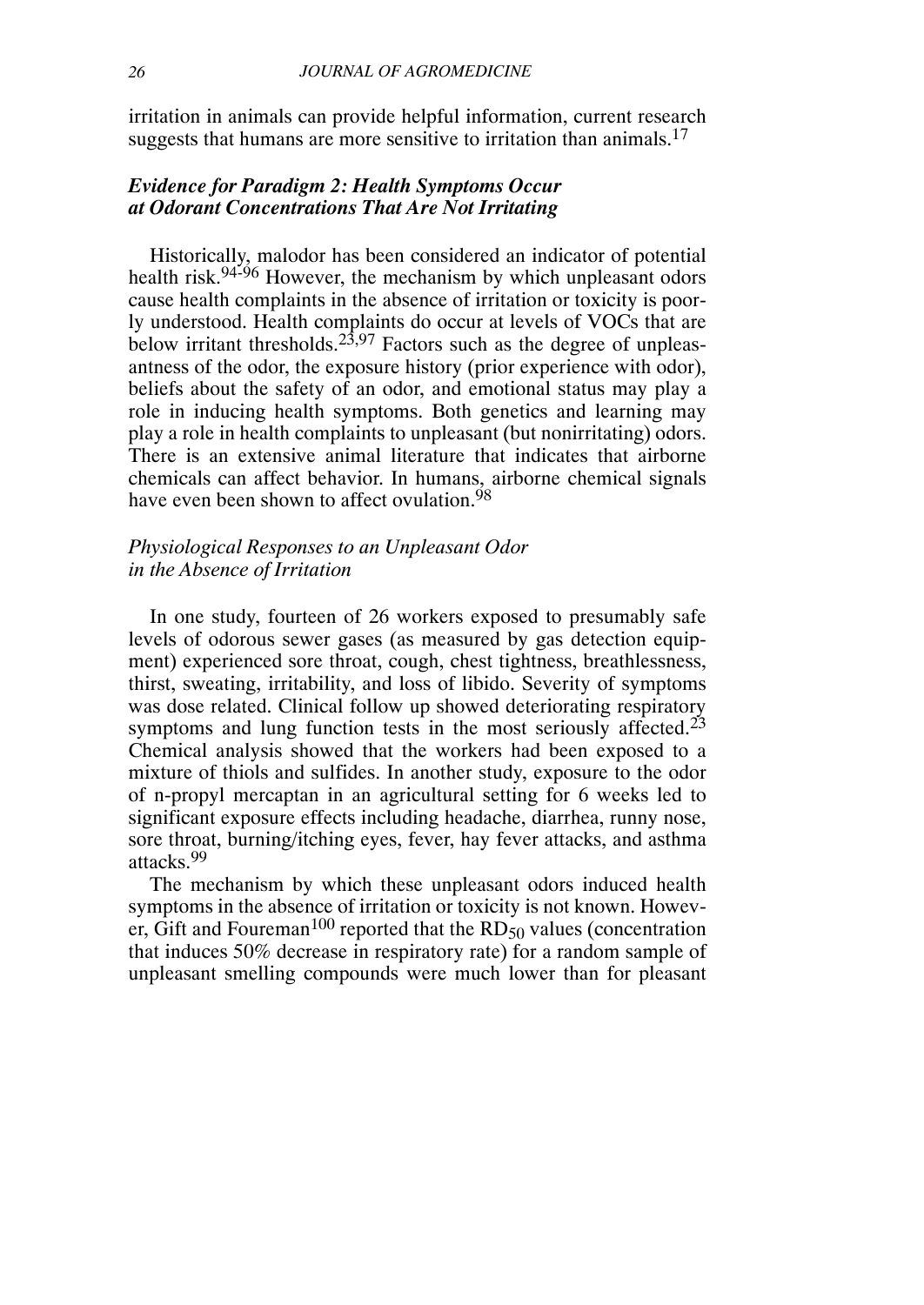smelling compounds. Schiffman<sup>78</sup> found that shallow and irregular breathing patterns were induced by exposure to unpleasant odors (swine odors, rotten fish, sulfides) while deeper stable breathing patterns were characteristic of exposure to pleasant odors (chocolate chip cookies, orange cake). These differences in breathing patterns (whether genetic or learned) may influence health symptoms.

Furthermore, unpleasant odors induce different patterns of electrical brain activity and activate different areas of the brain than pleasant odors. Electro-olfactograms (EOGs) and electroencephalograms (EEGs) have unique and distinct patterns that differ according to the hedonic properties of odors.101-104 Studies using neuroimaging techniques also indicate that there are specific physiological neural markers for olfactory hedonics. Zald and Pardo<sup>105</sup> measured regional cortical blood flow (rCBF) using positron emission tomography and found that highly aversive (sulfides) and pleasant smells (fruits, flowers, and spices) activated different brain regions. The fact that olfactory hedonics differentially affects brain activity may have genetic and/or learned components. Electroencephalography (EEG) and functional magnetic resonance imaging (fMRI) studies have even shown that odorants and airborne chemicals can affect the nervous system without being consciously detected.<sup>106-108</sup> Further research is necessary to determine if the areas of the brain stimulated by odors that differ hedonically is affected by experience and/or national origin. It has not yet been determined whether the patterns of brain activity induced by unpleasant odors contribute to health complaints.

# *Mood Impairment and Stress Induced by an Unpleasant Odor*

Odors perceived to be unpleasant can impair mood<sup>5,109</sup> and increase reactivity to startling stimuli.<sup>110</sup> Schiffman et al.,<sup>5</sup> for example, studied the effect of odorous emissions emanating from large-scale hog operations on the mood of nearby residents. Scores on the Profile of Mood States (POMS) indicated that nearby residents experienced an acute impairment of mood when odor from the swine operations was present. This included increased levels of tension, depression, anger, fatigue, and confusion.

Negative mood, stress, and environmental worry can potentially lead to a number of physiological and biochemical changes with subsequent health consequences.<sup>111, 112</sup> These include elevations in blood pressure, both in normotensives and in patients with hypertension,<sup>113-115</sup> immune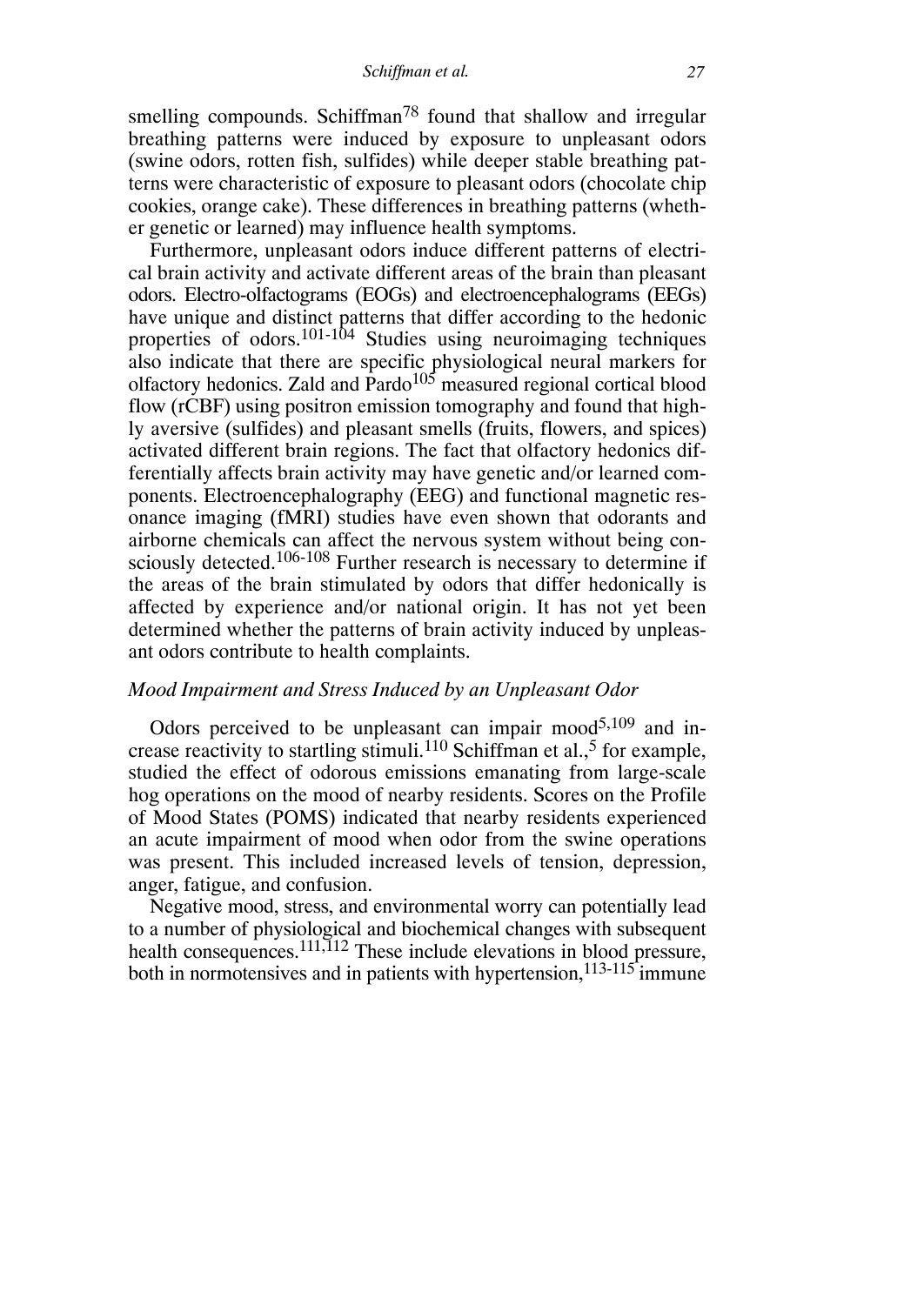impairment,<sup>116</sup> increased levels of peripheral catecholamines,<sup>117</sup> increased glucocorticoids,118 increased secretion of adrenocorticotropic hormone (ACTH) from the pituitary,<sup>117</sup> decreased gastric motility,<sup>119</sup> increased scalp muscle tension in patients with muscle tension headaches, $120,121$  and even hippocampal damage. $122$  Chronic stress has been associated with development of coronary artery disease, chronic hypertension, and structural changes of the heart in some studies.<sup>123-125</sup> Thus, if odorous stimuli are sufficiently stressful, this could potentially elevate the catecholamines epinephrine and norepinephrine to levels that produce adverse cardiovascular effects including increased heart rate and blood pressure and increased tendency of blood to clot.126 However, further research is necessary to determine if odors from animal and municipal wastewater facilities do cause these types of stress-related health problems in susceptible individuals.

Several studies have shown a relationship between odors and stress effects. Cardiovascular effects have been reported to numerous odorous stimuli including fresh diluted sidestream cigarette smoke.<sup>127</sup> Several changes in blood lipid measurements were observed in both male and female subjects after exposure for 7.33 hours. In male subjects, there was a 15% increase in triglyceride levels and a 4.8% decrease in high density lipoprotein (HDL) levels. Smith and Scott<sup>128</sup> noted that these lipoprotein changes are consistent with stress-related epinephrine-induced mobilization of free fatty acids and a concomitant decrease in HDL.129 Steinheider et al.130,131 found an association between urinary cortisol levels and odor exposure at a fertilizer manufacturing facility. The elevated cortisol levels associated with malodor and irritation can potentially induce stress-related immune dysfunction.

#### *Learned Associations and Health Symptoms*

Conditioned or learned associations can play a role in perceptions and health symptoms induced by odors.<sup>132-135</sup> For example, the odor may have been previously associated with a maladaptive physiological response. Abnormal respiration can be produced by an odor if it was previously associated with a respiratory challenge such as an irritant.136 Histamine can also be released as a learned response to presentation of an odor.137 Aversive conditioning appears to occur to a broad range of odorous compounds including solvents, aldehydes, acid vapors, and phosphine gas.<sup>132,133,138-142</sup> Odors can also prompt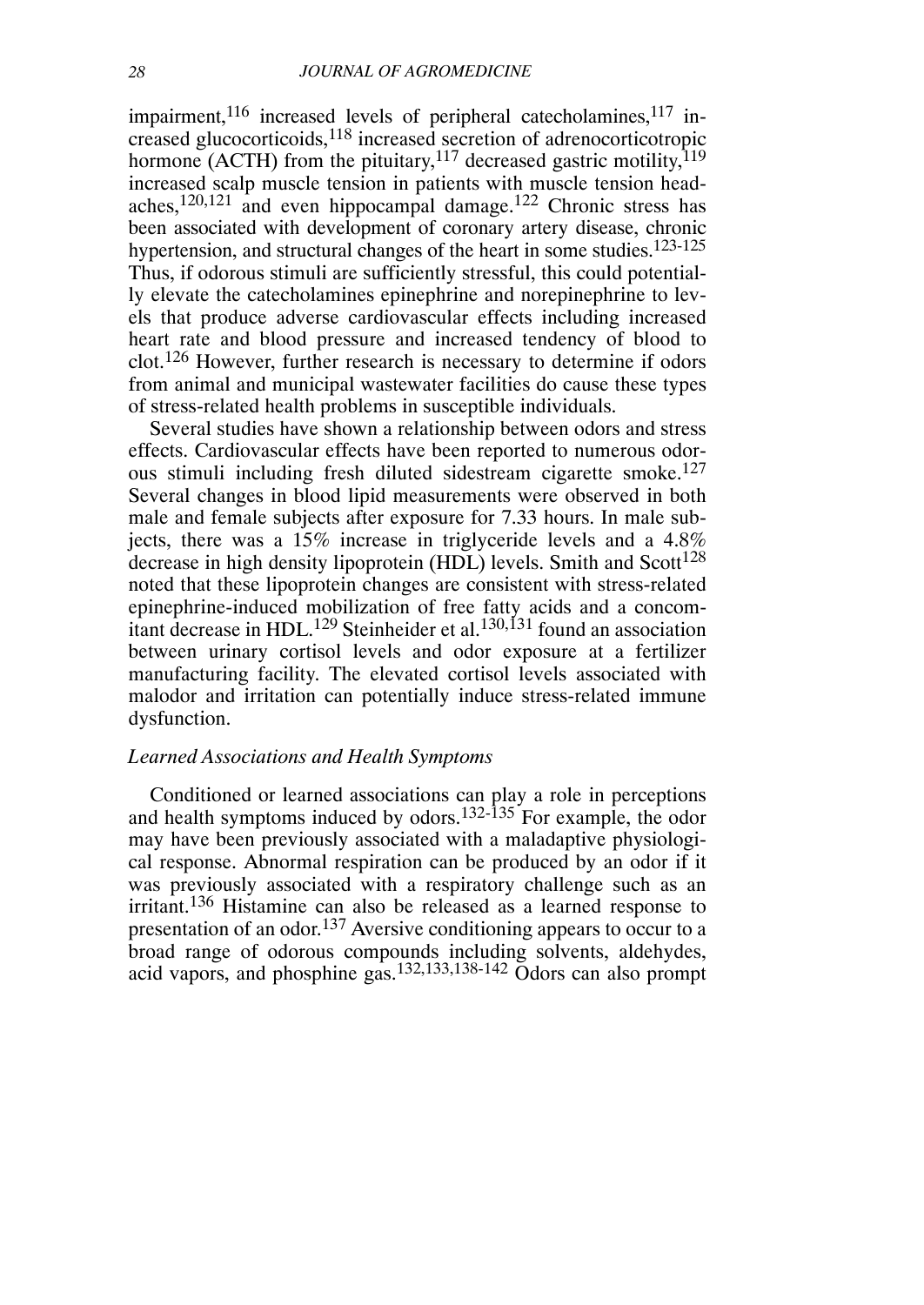retrieval of emotionally laden memories.<sup>143,144</sup> Odors can modify synaptic plasticity in the hippocampus and piriform cortex (parts of the limbic system) which are associated with learning and emotion.<sup>145</sup> The animal literature indicates that odor aversions are readily established and robust; $146,147$  while they can be extinguished, the process occurs slowly. Health symptoms in humans can sometimes be unlearned (extinguished) using a technique called systematic desensitization.136,148

Odor-conditioned panic attacks or panic disorder have been reported after exposure to odors in the workplace.<sup>142</sup> Whether these learned responses should be deemed ''health effects'' from odors, however, is controversial because the term ''health'' has multiple meanings in scientific, regulatory, and legal settings. According to the World Health Organization (WHO), the definition of "health" is "... a state of complete physical, mental, and social well-being and not merely the absence of disease or infirmity.'' Thus, a symptom that diminishes physical, mental, or social well-being would be a ''health effect'' according to WHO. The majority of the participants at the Health Effects of Odors workshop considered it appropriate to explore health effects of odors within the WHO definition of health. Participants at a subsequent workshop sponsored by the Centers for Disease Control also agreed the potential health effects associated with exposure to confined animal feeding operations (CAFOs) should be viewed according to the WHO definition of health.<sup>149</sup> Frist<sup>150</sup> emphasized that reactions to odors such as nausea, headache, loss of sleep, and loss of appetite clearly represent a matter for public-health concern and attention under the WHO definition of health. Using a broad definition of health that includes quality of life and social and mental well-being, Mitchell et al.<sup>151</sup> concluded that malodorous air in an urban environment causes adverse health effects. Other types of sensory overload such as noise pollution can also contribute to ill-health using the WHO definition, which includes positive mental and social well-being.152 Attendees at the workshop also agreed, however, that more experimental data are required to substantiate the opinion that intermittent odors from industrial, agricultural, and municipal facilities adversely affect the health of persons off-site such as residential neighbors. The intensity, duration, and frequency of health symptoms must be carefully evaluated before drawing the conclusion that such symptoms constitute a health effect.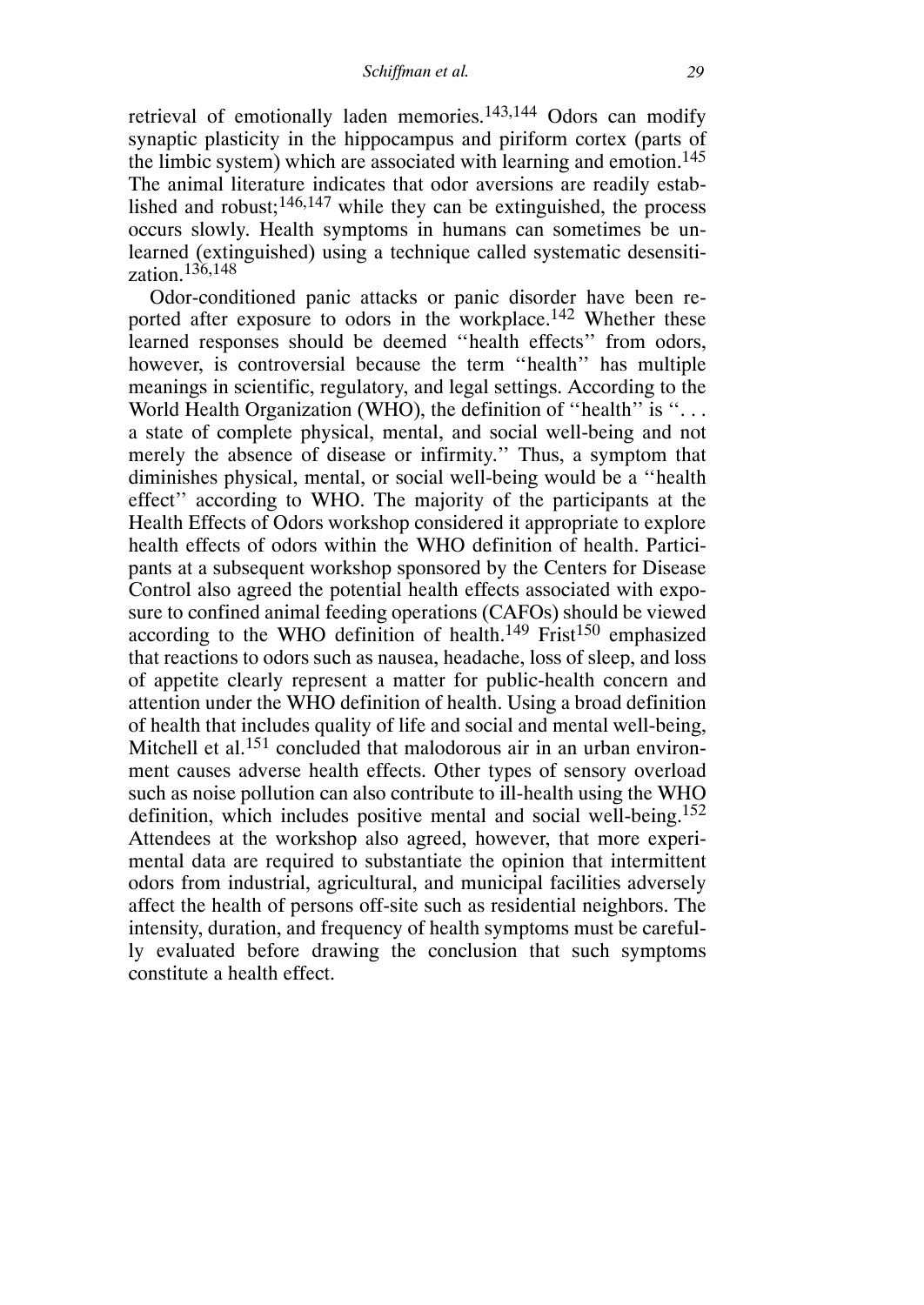# *Beliefs About Safety and Health Symptoms*

Malodorous compounds frequently engender concerns for safety; in a typical air pollution control district in California, roughly 70-80% of citizen-initiated calls are concerned with environmental odors.153 In a meta-analysis of three epidemiological surveys conducted near hazardous waste sites, Shusterman and colleagues $112$  found that the frequency of perceived environmental odors and degree of self-reported ''environmental worry'' synergistically predicted such symptoms as headaches, nausea, eye, nose, and throat irritation. Dalton and colleagues154-156 subsequently showed in an experimental setting that beliefs about the safety of an odor can have an effect on sensory ratings as well as health complaints. In one study, three groups of subjects were given different information (positive, neutral, and negative) about the same odor. The ''positive'' group, was told that the odor was a natural extract used by aromatherapists while the ''negative'' group was told that the odorant was an industrial chemical that purportedly caused health effects after long exposure. The negative bias group rated the odors as more irritating and had the greatest number and intensity of self-reported health symptoms including nose, throat, and eye irritation as well as lightheadedness. Smeets and Dalton<sup>156</sup> reported that persons with a tendency to worry in general or to have a negative emotional orientation to life reported more symptoms of sensory irritation to the odor of rubbing alcohol.

Morgan<sup>157</sup> emphasized that unpleasant sensory properties of odorous compounds are not necessarily a good predictor of safety. For example, certain ripe goat cheeses may emit unpleasant odors while being perfectly safe to eat while wild mushrooms may have pleasant odor but are poisonous to eat. The smell of rotten meat is certainly an indication of danger but only if the meat were to be consumed. Hence, unpleasant smells may not be harmful from a toxicological point of view beyond their unpleasant nature; yet, physical reactions to unpleasant odors do occur.

# *Individual Differences in Physiological Responses to Odors*

Bell and colleagues<sup>158-162</sup> have found a subset of the population that appears to have an intolerance to low-level chemical odors from sources such as car exhaust, pesticides, paint, new carpet, and perfume. This intolerance presumably can occur at levels both below and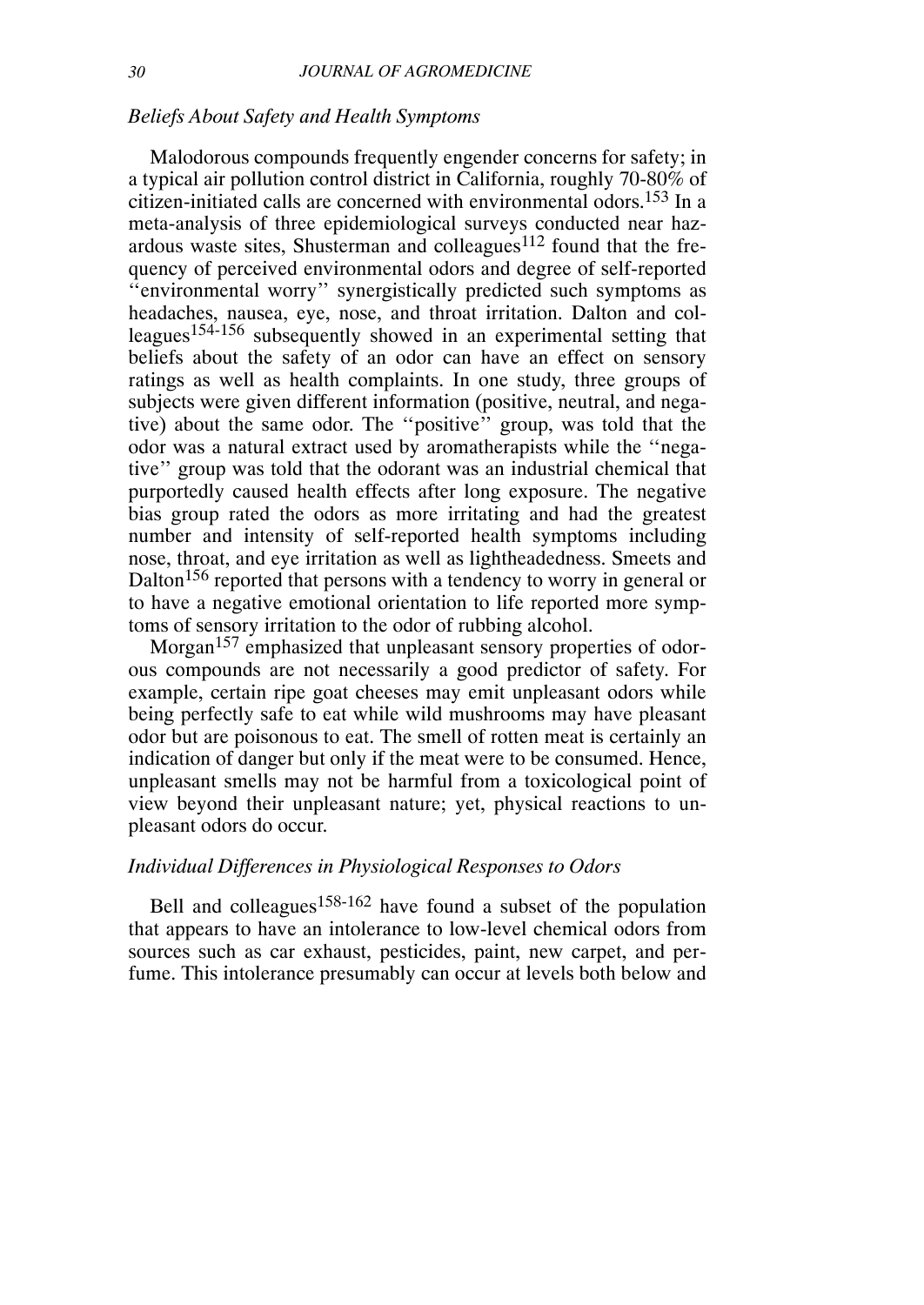above irritant thresholds. Odor intolerance has been associated with increased cardiopulmonary risk $163$  including increased sympathetic tone in the cardiovascular system at rest,<sup>160</sup> different EEG alpha rhythms,164 lower rapid-eye-movement (REM) sleep,165 and greater prevalence of chronic cough, phlegm, wheeze, chest tightness, exertional dyspnea, acute respiratory illnesses, hay fever, child respiratory trouble, and physician confirmed asthma.161 The reasons for these biological responses in odor-intolerant individuals are not known but Bell et al.<sup>162</sup> suggested that sensitized dysfunction of the limbic and mesolimbic systems could account in part for many of the cognitive, affective, and somatic symptoms. Many of these responses may also be learned odor aversions.<sup>166</sup>

Evidence to date suggests that individuals with intolerance to low level chemical odors do not have lower perceptual thresholds, despite their augmented subjective responsiveness to suprathreshold stimuli.167,168 However, it is noteworthy that intermittent exposure to the odor of androstenone (a boar taint odor) in humans<sup>169</sup> and animals<sup>170</sup> has been found to induce a highly significant increase in odor sensitivity to androstenone in previously insensitive individuals. Elevated sensitivity to isovaleric acid (a component of swine odor) after intermittent exposure to isovaleric acid has also been induced in animals.170 Wysocki et al.<sup>169</sup> and Wang et al.<sup>170</sup> suggested that the increase in sensitivity to androstenone and isovaleric acid from intermittent exposure may be due to clonal expansion of olfactory receptors with high affinity for these compounds.

Karol<sup>171</sup> suggested that inhalation of airborne chemicals can augment allergic sensitization with episodic pulmonary reactions occurring on subsequent exposures. These reactions could involve the upper respiratory tract (rhinitis), lower respiratory tract (wheeze, bronchospasm), or systemic immune involvement (febrile response). While the mechanisms of sensitization are not well understood, mediators of immunity are definitely involved.

# *Evidence for Paradigm 3: A Co-Pollutant in an Odorous Mixture Is Responsible for the Reported Health Symptom*

In agricultural settings, odorant mixtures typically contain co-pollutants such as particulates, endotoxin, and pesticides. Particulates can arise from confinement building exhausts, dry feedlots, composting facilities, lagoons, and land application sprays. Particulates from in-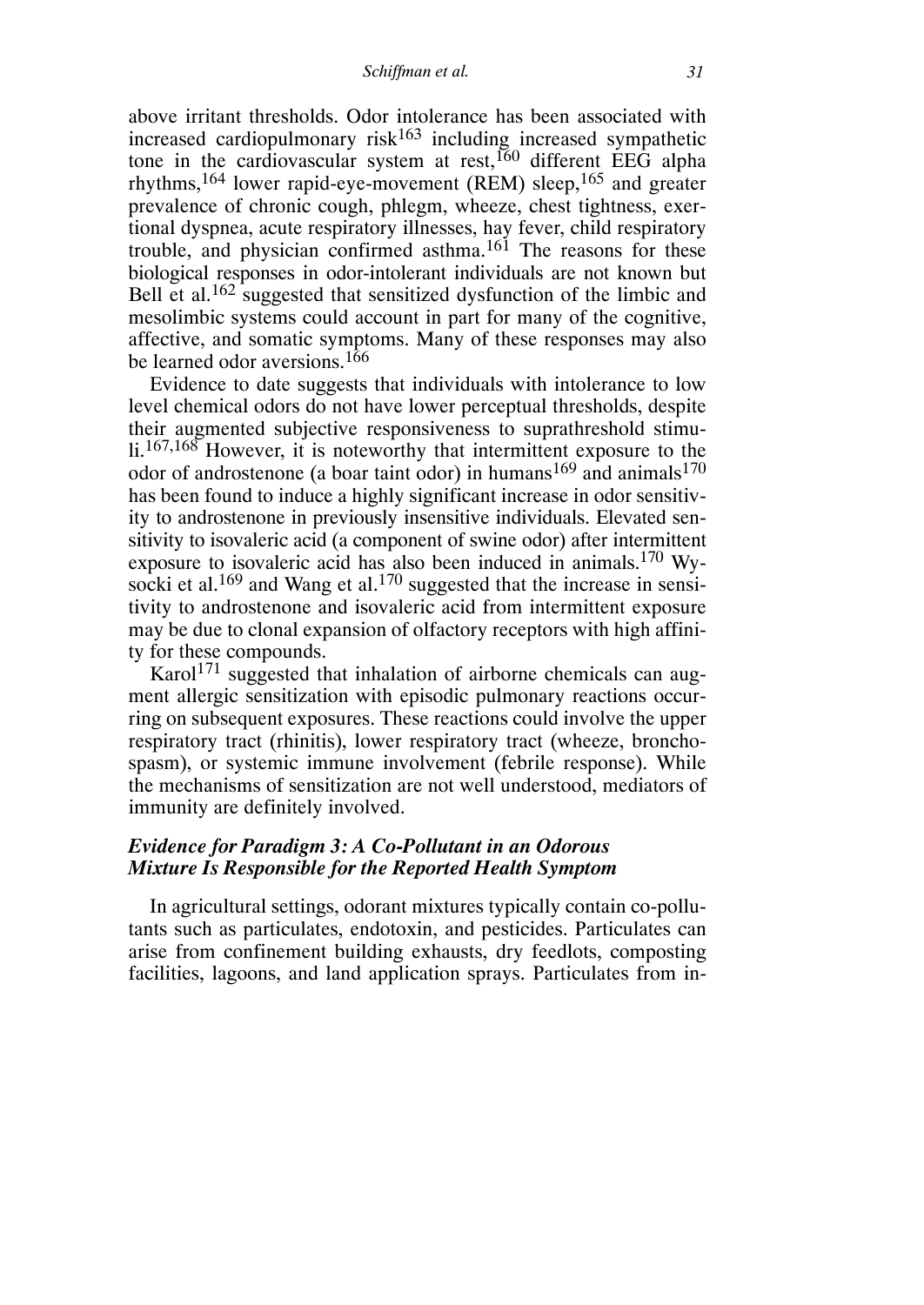tensive animal housing consist mainly of manure, dander (hair and skin cells), molds, pollen, grains, insect parts, mineral ash, feathers, endotoxin, and feed dust.<sup>172</sup> Airborne dust particles can concentrate odorants such as organic acids and ammonia on their surfaces;<sup>173,174</sup> this contributes to odor potential and exacerbates irritancy induced by dust in the respiratory tract. Experimental studies have found a strong link between odor/irritation intensity and levels of particulates.<sup>172</sup> Particulates associated with fecal waste are also known to carry bacteria.175 Thus, it is likely that some of the health complaints ascribed to odor may, in fact, be caused by particulate matter (liquid or solid) suspended in air or by a synergistic effect between odorants and particulates. A synergistic effect of ammonia and dust exposure has been reported in a study of 200 poultry facilities. The adverse health effects of ammonia and particulates in combination was greater than the additive effect of ammonia and particulates by a factor of 1.5 to 2.0.176

Both fine and coarse particles in an odorous plume enter the nasal cavity and can induce nasal irritation. However, these particles differ in the degree to which they traverse the respiratory tract. Fine particles include particulate matter with sizes less that 2.5  $\mu$ M (PM<sub>2.5</sub>). These particles are more likely than coarse particles to cause respiratory health effects because they reach the gas-exchange region of the lung. Ultrafine particles (i.e., those with a diameter  $0.1 \mu M$  or less) may be even more toxic than larger sized particles producing severe pulmonary inflammation and damage and even affecting mortality.<sup>177-182</sup> Fine particles remain suspended in the atmosphere for days and can be transported thousands of miles. Particles with sizes from 2.5 μM to 10 μM  $(PM<sub>2.5-10</sub>)$  are coarse particles that enter the thorax and may also induce health effects. There is an overlap of fine and coarse mode particles in the intermodal region of 1 to  $\frac{3}{3} \mu$ M.<sup>26,183</sup> Coarse particles are usually mechanically generated. Sources of coarse particles near confined animal operations and other locations of biosolids include windblown dust from soil, feed, manure, unpaved roads, pollen, mold spores, parts of plants and insects, and evaporation of aqueous sprays. Coarse particles tend to settle rapidly from the atmosphere within hours and usually travel short distances (except in dust storms). Coarse particles in outdoor air are less likely to infiltrate indoor air than fine particles.

Fine particles may be formed in the atmosphere from gases through the processes of nucleation and growth.26,183-188 Nucleation entails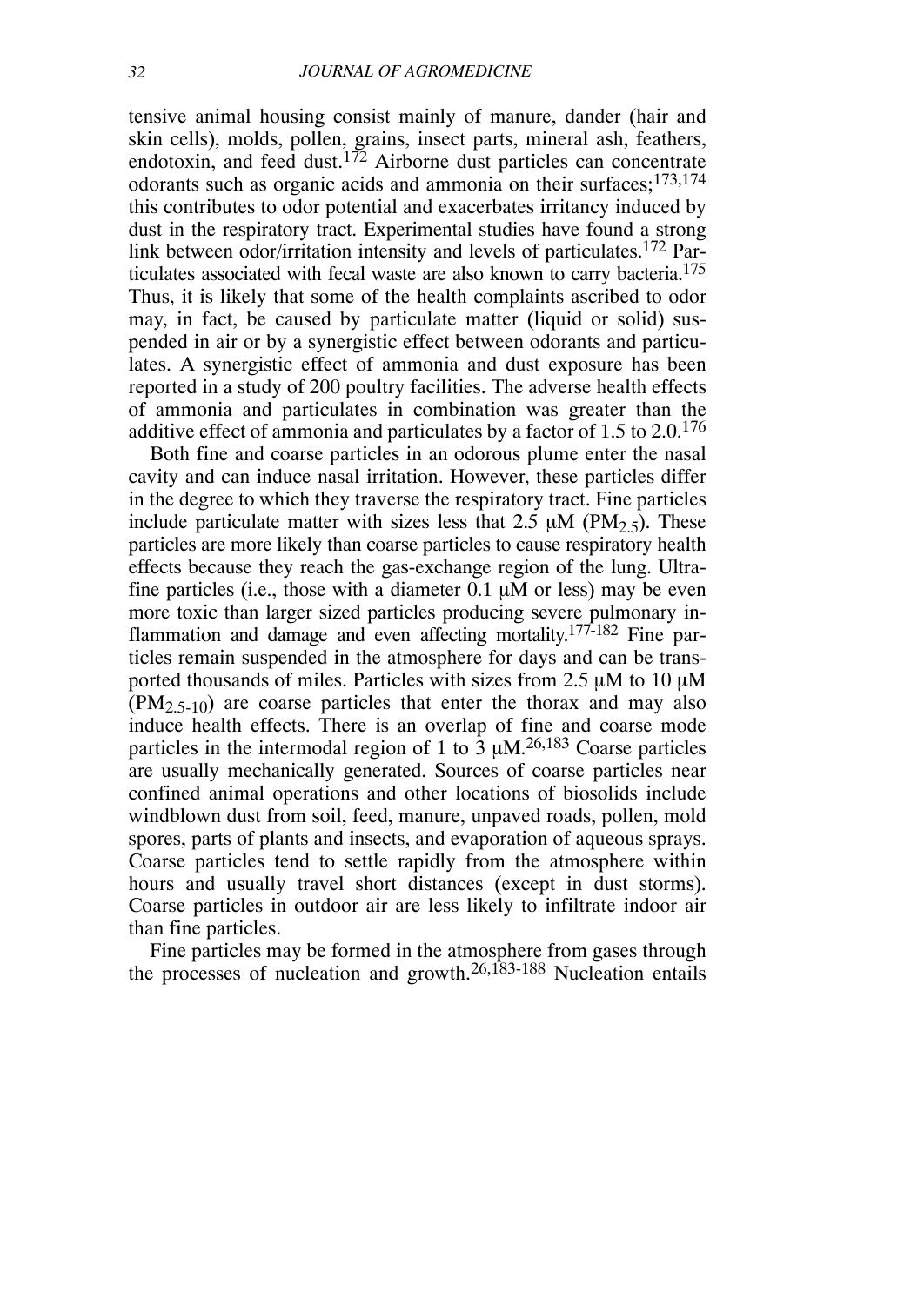formation of very small particles from gases. Substances with low saturation vapor pressures are formed in the gas phase through chemical reactions in the atmosphere or by high-temperature vaporization. These substances grow into particles by coagulation (in which smaller particles coalesce to form larger particles) and condensation (in which gases condense onto existing particles). The resultant particles tend to accumulate in the size range from 0.1 to 1 μM. One example is the oxidation of the gas  $SO_2$  to  $SO_3$  and to sulfuric acid (H<sub>2</sub>SO<sub>4</sub>) with subsequent formation of fine particles either by nucleation followed by coagulation or by condensation on existing particles. Another example is the oxidation of  $NO<sub>2</sub>$  to nitric acid (HNO<sub>3</sub>) which reacts with ammonia  $(NH<sub>3</sub>)$  to form fine particles of ammonium nitrate. Ammonia salts that exist as fine aerosols can be transported long-range in the atmosphere.186 Third, photochemical reactions generate ozone and OH−, and these react with organic gases (such as odorous compounds) to form materials with low vapor pressure that can nucleate or condense on existing particles. These processes may occur in the troposphere from precursors emitted into the atmosphere from agricultural facilities such as lagoons on swine farms. They are more likely to occur in the warmer months as a result of atmospheric reactions.

Epidemiologic studies of exposure to particulates have reported statistical associations between daily changes in health outcomes such as mortality and daily variations in the concentrations of different sizes of ambient particulate matter.<sup>183</sup> There is considerable epidemiological evidence predominantly from urban settings that exposure to increased levels of particulates is associated with increased mortality risk, especially among the elderly and individuals with preexisting cardiopulmonary diseases, such as chronic obstructive pulmonary disease (COPD), pneumonia, and chronic heart disease.<sup>26</sup> There is also epidemiological evidence that particulate exposure can increase the risk of respiratory and cardiovascular morbidity such as increased hospital admissions or emergency room visits for asthma or other respiratory problems, increased incidence of respiratory symptoms, or alterations in pulmonary function. This can begin to occur when ambient particles smaller than 10  $\mu$ M fall between 30 to 150  $\mu$ g/m<sup>3</sup> according to the Committee of the Environmental and Occupational Health Assembly of the American Thoracic Society.<sup>189</sup> Daily fluctuations in these levels are related to acute respiratory hospital admissions in children, to school and kindergarten absences, to decrements in peak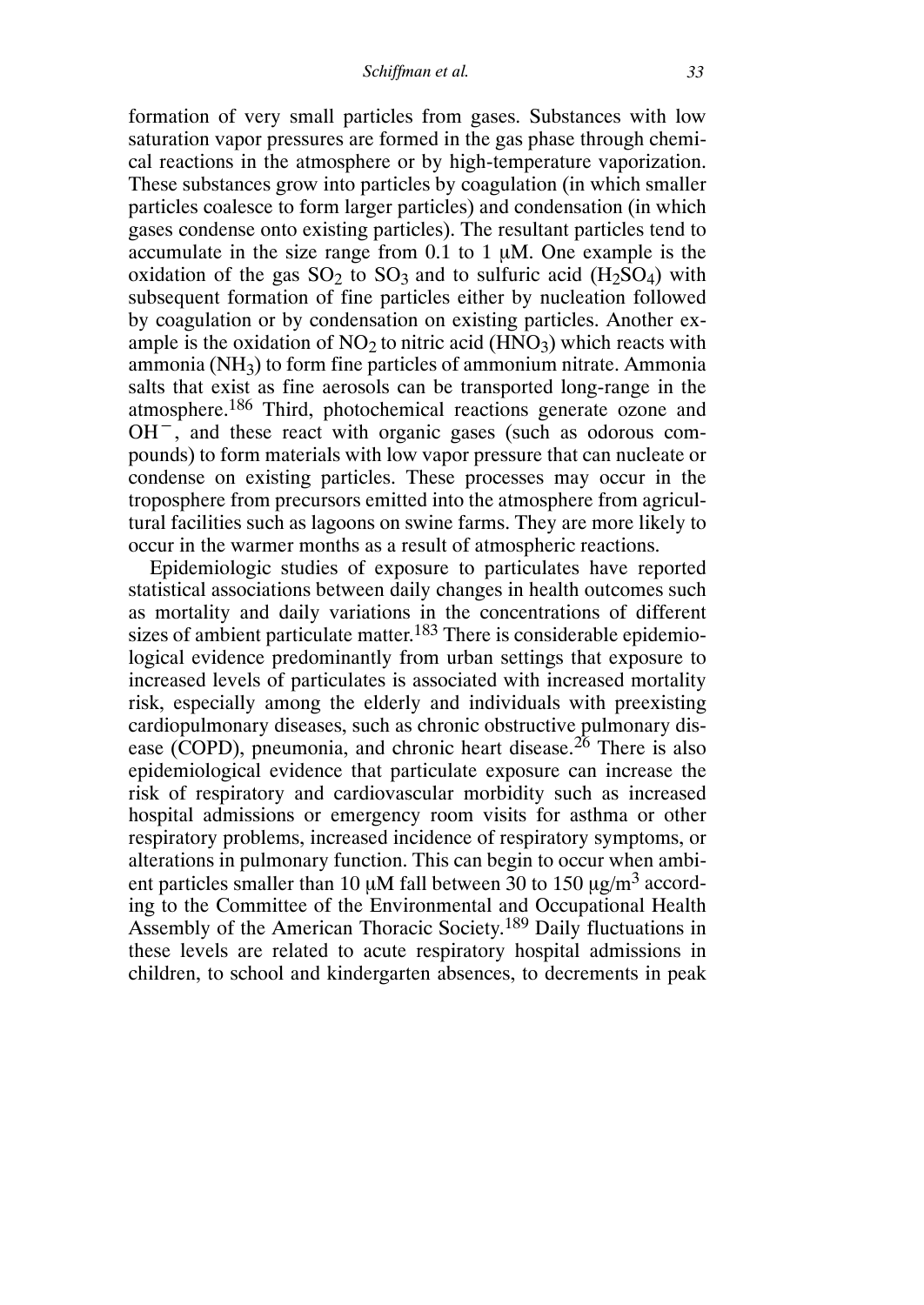expiratory flow rates in normal children, and to increased medication use in children and adults with asthma.<sup>189</sup>

The concentration of total particles as well as respirable particles inside confined animal operations far exceeds the  $30$  to  $150 \text{ µg/m}^3$ level at which symptoms can purportedly begin according to the Committee of the Environmental and Occupational Health Assembly of the American Thoracic Society.<sup>189</sup> An overview of the literature suggests that typical total particulate levels inside swine confinement houses are  $5 \text{ mg/m}^3$ . Total dust levels have even been reported to reach from 15 mg/m<sup>3</sup> up to 52 mg/m<sup>3</sup> in some houses.<sup>190-192</sup> Respirable dust comprises  $5$  to  $50\%$  of the total dust.<sup>174</sup> While levels of dust in the livestock houses are high, the levels at neighboring properties are difficult to determine for several reasons. First, time-averaged sampling of dust downwind gives lower values than the peak dust levels because the samplers are usually in the plume for only a short period of time due to shifts in the wind direction. Second, the geographical location where the plume reaches the level of potential perception (e.g., a neighbor's nose) may be a small physical area that is difficult to locate for measurement purposes in real time. Third, particulates from the swine confinement houses and particulates from the lagoon may both contribute to the exposure but may or may not occur simultaneously.

Bacterial exposures may also be responsible for some health complaints from exposure to odorous emissions from agricultural operations.193 Bacteria are ubiquitous in swine houses; furthermore, aerosols formed over lagoons may allow the transfer of bacteria from the water into the air with transfer downwind in aerosol droplets.<sup>194</sup> Endotoxin, a heat-stable toxin associated with the outer membranes of certain gram-negative bacteria, can reach levels as high as  $2,410$  ng/m<sup>3</sup> to 78,600 ng/m<sup>3</sup> in swine facilities.<sup>195</sup> The American Conference of Governmental Industrial Hygienists' Threshold Limit Value-Time Weighted Average (ACGIH TLV-TWA) for endotoxin is 10 ng/m<sup>3</sup>; this is the time-weighted average concentration for a conventional 8-hour workday and 40-hour workweek, to which nearly all workers may be repeatedly exposed daily without adverse effects. Endotoxins cause an inflammatory response of the respiratory tract. Atopic asthmatic individuals have elevated sensitivity to respirable endotoxin which results in a variety of immune responses including increased eosinophils in the airways.<sup>196</sup> Furthermore, exposure to allergens in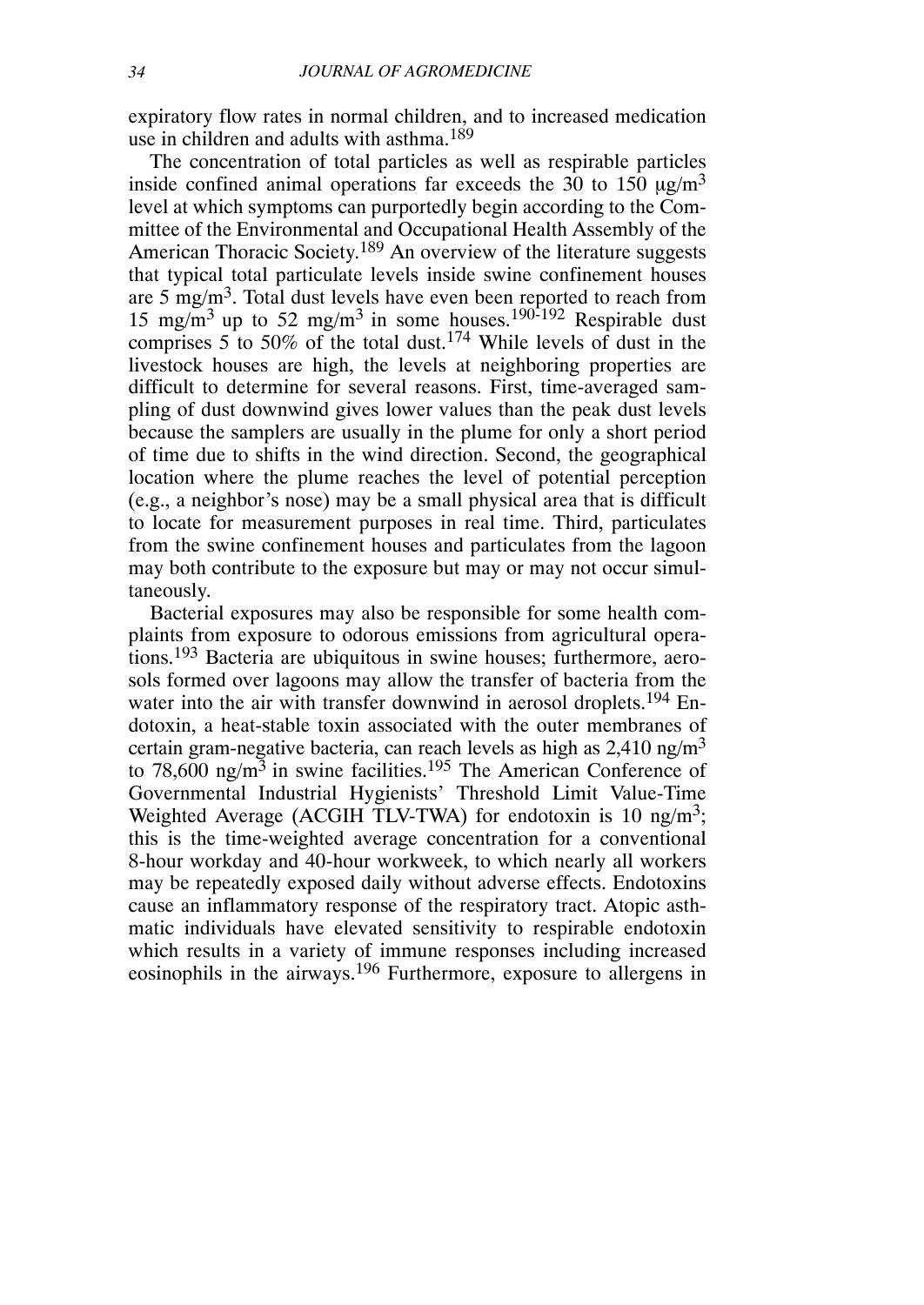atopic asthmatic individuals augments subsequent endotoxin-induced nasal inflammation.197

Studies that trace the transport of odorous VOCs within olfactory and trigeminal nerves may also be helpful in understanding health effects of odors. Both small and large molecules can be transported to the brain in the olfactory and trigeminal nerves.<sup>198-204</sup> Thus odorous VOCs or co-pollutants such as viruses that enter the nose can potentially reach the central nervous system by neuron to neuron transmission. For example, herpes simplex virus can infect the trigeminal nerve and ultimately enter the CNS.<sup>205</sup> Viruses can also infect olfactory receptor neurons.206 However, far more research is needed to determine if any health effects from exposure to odorous emissions from agricultural facilities or biosolids are due to transport of VOCs or viruses in nasal sensory nerves.

Further research is also required to determine if the levels of dust, endotoxin, or other co-pollutants (such as flying insects) transported in odorous plumes are high enough to cause health symptoms in neighbors of agricultural or municipal operations. Flying insects are attracted to odors from urine, feces and gut mucus $207$  and often follow odor plumes to find resources.208 Flying insects have the potential to carry disease.

#### *Vulnerable Populations*

Two segments of the population appear to be especially vulnerable to respiratory effects from odorous environmental exposures: persons with asthma and persons with high occupational exposure to odor and dust.

#### *Asthma and Allergies*

Odors have been reported to exacerbate symptoms of asth- $\text{ma}^{7,209-214}$  but it is not clear whether the main cause of this worsening is due to direct irritation of mucous membranes by the odorant, to sensory stimulation of the olfactory and/or trigeminal nerve, or to prior conditioning. Asthma is characterized by bronchial hyperresponsiveness and mucosal airway inflammation; it is the leading chronic illness among adults and children.215 Epithelial damage and epithelial shedding occur in the airway passages in asthma<sup>216,217</sup> as well as other respiratory disorders including nasal allergy218 and infantile wheeze.<sup>216</sup> Even healthy individuals exposed to a polluted environ-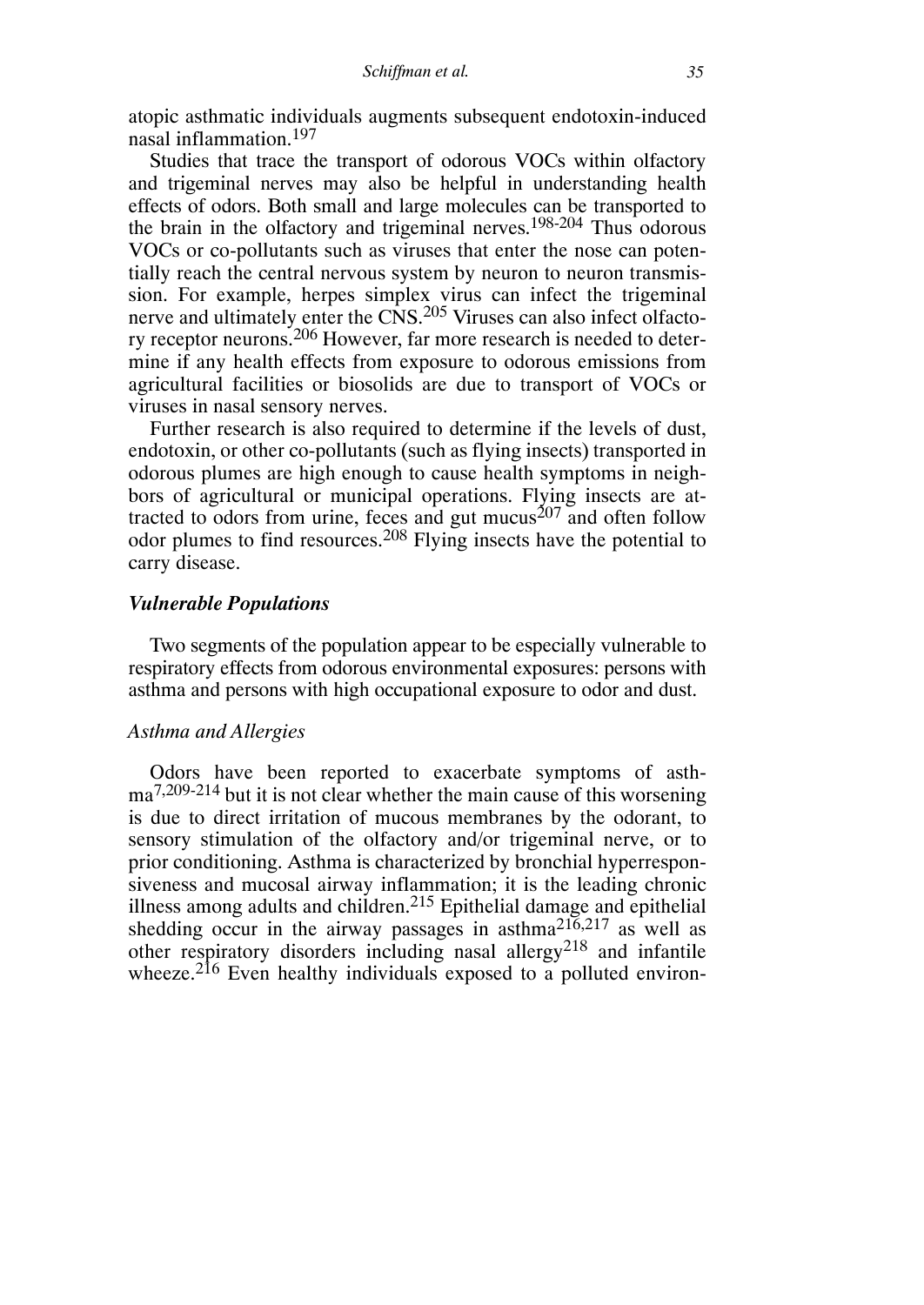ment (e.g., ozone) can experience epithelial shedding which can last up to  $2 \times 2^{19}$  Nerve endings are exposed by epithelial shedding;<sup>220</sup> this allows VOCs and particulates access to free nerve endings which augments irritation from inhaled pollutants. Irritants can then set up a low grade neurogenic inflammation with leukocyte recruitment that aggravates asthma and allergy.221-224 It has been suggested that even anaphylaxis can be triggered by chemical odors.<sup>225</sup>

#### *Occupational and Environmental Exposure*

There are health risks associated with prolonged exposure to highly odorous ambient air in the work or home environment.226,227 Persistent asthma-like symptoms can result from a single excessively high environmental or occupational exposure to odorous/irritant substances such as paint, floor sealant, ammonia, chlorine, acetic acid, and hydrogen sulfide from manure.228-232 This syndrome was termed RADS (reactive airways dysfunction syndrome) by Brooks et al.228 The duration of the single exposure can be as short as a few minutes to as long as 12 hours. RADS, by definition, occurs in persons with no evidence of preexisting pulmonary disease. Another defining characteristic is that symptoms can persist after termination of the exposure for at least three months; but in fact they may persist for one year or more. Bronchial biopsies suggest respiratory epithelial injury, but the mechanisms operative in the syndrome appear to be nonimmunological. Persons with RADS were generally aware of an odor that was present during the irritant exposure.<sup>228,229</sup> For example, one man who developed RADS after exposure to a sealant containing several aromatic hydrocarbons (including decane, ethylbenzene, toluene, and xylol) noted a ''glue'' or ''varnish'' odor at the time of the exposure. A woman who developed RADS after her apartment was fumigated noted a background odor like ''insect exterminating solution.''

Agricultural workers have also been reported to suffer respiratory symptoms from exposure to highly odorous and dusty environments. Donham et al.<sup>233</sup> were the first to suggest that there are occupational health risks related to working in highly odorous intensive swine housing facilities. Since that time, other studies have confirmed occupational health risks to swine workers.226,234-243 Documented irritant/ odorant exposures include hydrogen sulfide, ammonia, and dust. In an overview of recent studies, Donham234 reported that at least 60% of swine confinement workers have acute or sub-acute respiratory symp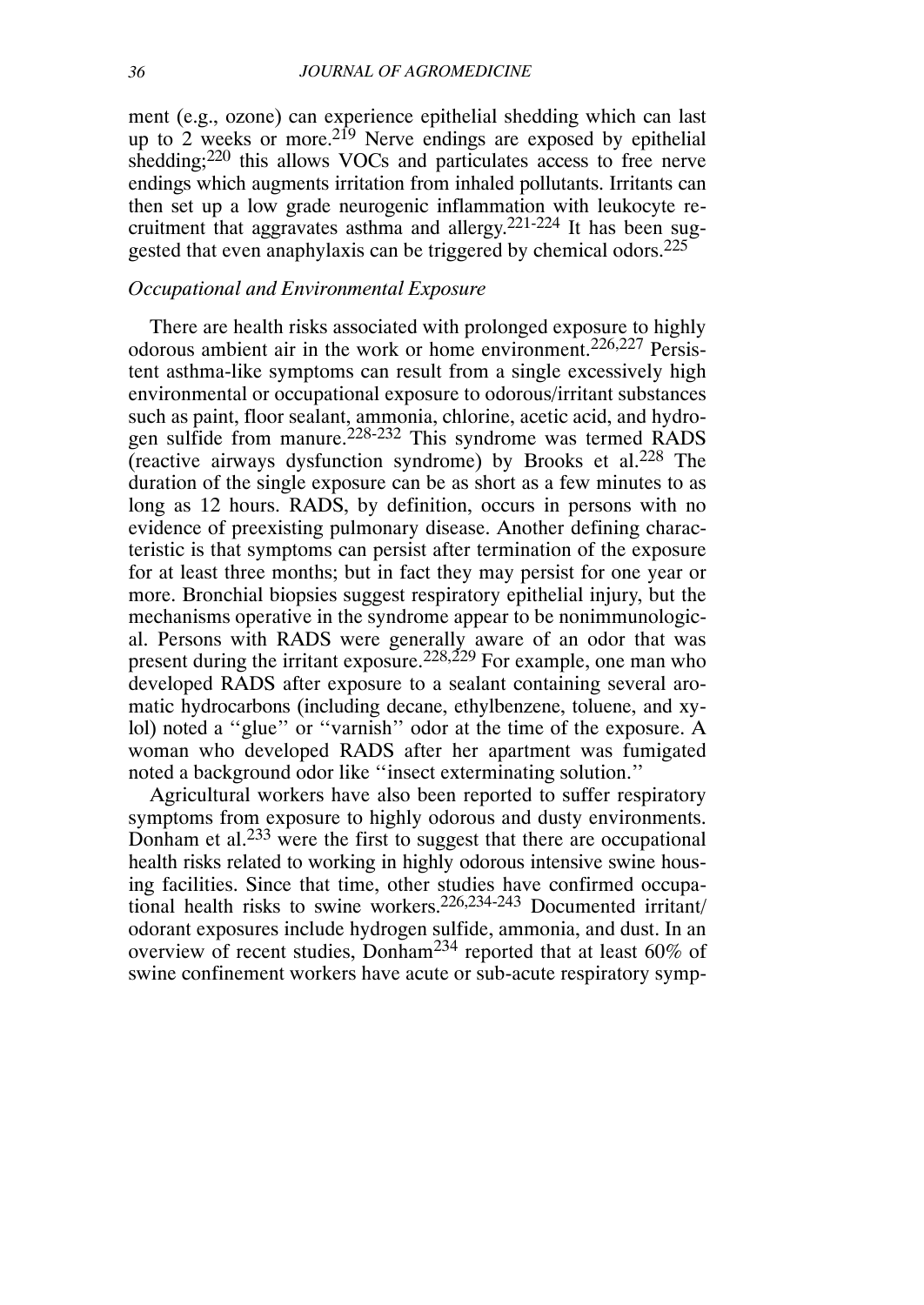toms that include dry cough, chest tightness and wheezing on exposure to the work environment. Other frequent symptoms include irritation of the nose, eyes and throat, stuffy nose and head. Furthermore, at least 25% of pig farmers suffer from organic dust toxic syndrome which is characterized by periodic, acute febrile episodes with fever, headache, muscle aches and pains, chest tightness and cough.<sup>234,243</sup> Chronic bronchitis, occupational (non-allergic) asthma, and non-infectious chronic sinusitis are also prevalent among pig farmers.234,240 These symptoms can be induced by odorous and irritant VOCs as well as dust and endotoxin. There appears to be a synergistic effect between volatile compounds and dust exposure in producing these symptoms.176 Symptoms appear to be progressive with an annual decline in lung function.241,242

Health symptoms can also occur acutely and reversibly with even brief exposure to odorous and dusty agricultural environments. Jolie et al.<sup>244</sup> reported that adverse health symptoms were experienced by  $103$ of 142 veterinary students (72.5%) who worked with pigs on a swine farm for three hours. Respiratory symptoms including cough, nasal and throat irritation, and sinus trouble were reported by 94/103 (91%) of the students. Other frequent symptoms experienced by the students included eye irritation, headache and tiredness. Students with pre-existing allergies were the most likely to develop respiratory symptoms.

# *Quantification of Health Symptoms*

Workshop participants concluded that current evidence suggests that the symptom complaints experienced by neighbors of some odorous animal operations and other sources of biosolids may constitute health effects. However, further research studies in both laboratory and field settings are necessary to quantify the concentration/intensity ranges that cause health complaints in the general population as well as in sensitive (e.g., allergic) individuals. These studies should utilize objective biomarkers of health symptoms to validate health complaints. A set of potential study tools and biomarkers were proposed at the workshop to validate odor-related symptoms in clinical, epidemiologic, and research studies. These are given in Table 1. Workshop participants stressed the need to relate these health measures to levels of exposure.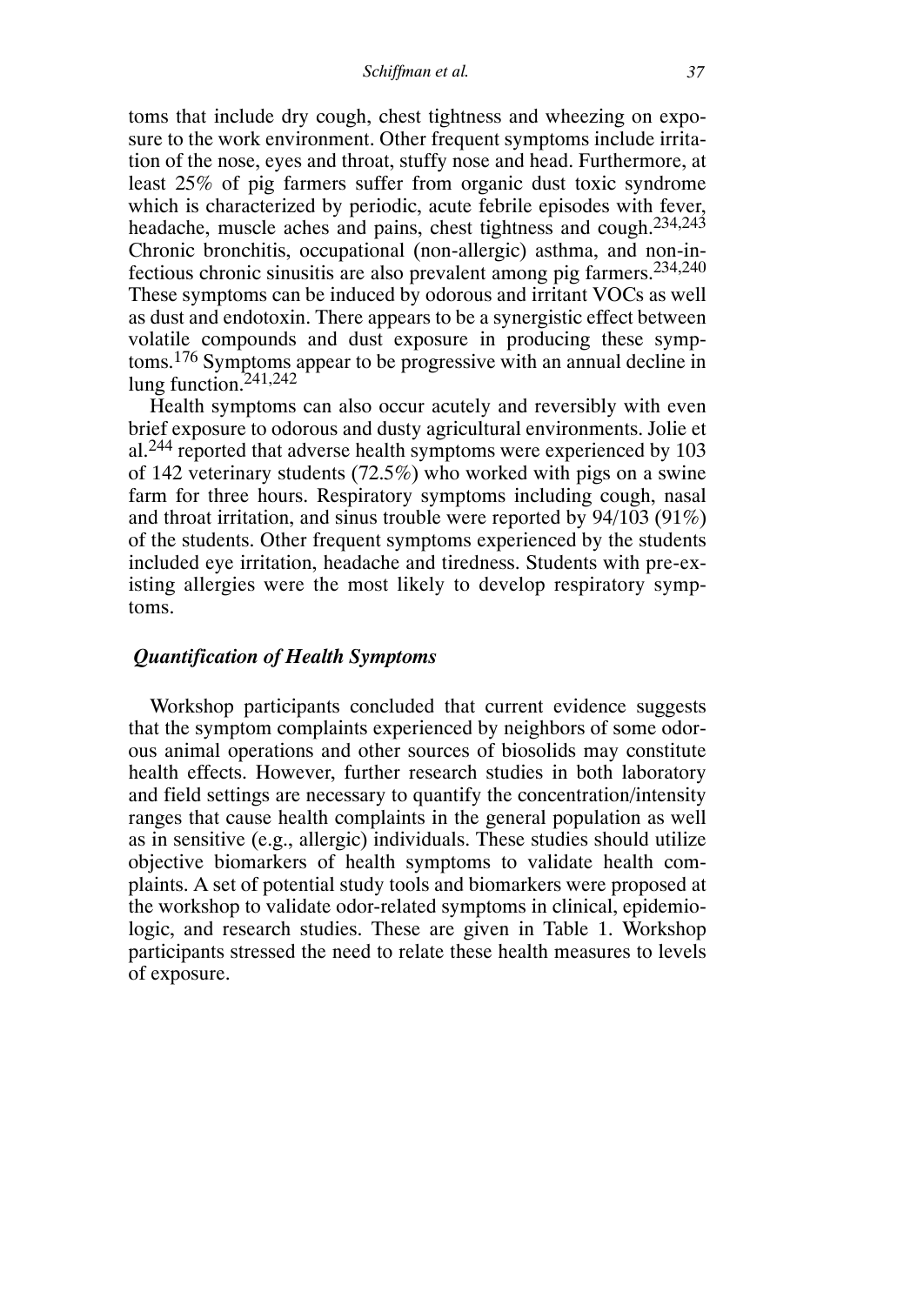TABLE 1. Potential study tools and biomarkers for the validation of odor-related symptoms in clinical (C), epidemiologic (E), and research (R) studies

| Symptom               | Potential study tool and reference                                                                                        | С | E | R      |
|-----------------------|---------------------------------------------------------------------------------------------------------------------------|---|---|--------|
| Eye irritation        | Slit lamp examination <sup>245,246</sup><br>Blink rate <sup>247</sup>                                                     | X | X | X      |
|                       | Tear film stability <sup>248</sup>                                                                                        |   |   | X      |
|                       | Lissamine green staining of conjunctiva <sup>249</sup>                                                                    |   |   | X      |
|                       | Corneal CO <sub>2</sub> threshold <sup>250</sup>                                                                          |   |   | X      |
| Headache              | Electromyography (EMG) for tension headache <sup>251,252</sup><br>Functional imaging for vascular headache <sup>253</sup> |   | X | X<br>X |
| Nasal congestion      | Longitudinal study of nasal peak flow <sup>254,255</sup>                                                                  | X | X |        |
|                       | Rhinomanometry <sup>255</sup>                                                                                             |   |   | X      |
|                       | Acoustic rhinometry <sup>255</sup>                                                                                        |   |   | X      |
|                       | Rhinostereometry <sup>255</sup>                                                                                           |   |   | X      |
| Nasal Irritation,     | Physical exam                                                                                                             | X |   |        |
| Burning               | Nasal lavage <sup>256-259</sup>                                                                                           |   | X | X      |
|                       | Nasal cytology <sup>258</sup>                                                                                             |   | X |        |
|                       | Negative mucosal potential <sup>80</sup>                                                                                  |   |   | X      |
|                       | Nasal mucosal blood flow by Laser-Doppler velocimetry <sup>260</sup>                                                      |   |   | X      |
| Epistaxis (nosebleed) | Physical examination                                                                                                      | X | X | X      |
| Throat irritation     | Physical examination (insensitive)                                                                                        |   |   |        |
| Nausea                | None                                                                                                                      |   |   |        |
| Hoarseness/globus     | Rhinolaryngoscopy <sup>261</sup>                                                                                          | X |   |        |
|                       | Acoustic analysis: noise-to-signal (N/S) ratio <sup>262</sup>                                                             |   |   | X      |
| Palpitations          | Physical exam (heart rate)                                                                                                | х | X | X      |
|                       | Electrocardiogram/rhythm strip <sup>263,264</sup>                                                                         | X | X | X      |
|                       | Ambulatory rhythm monitoring (Holter) <sup>265,266</sup>                                                                  | X | X |        |
|                       | Telemetry <sup>267</sup>                                                                                                  |   |   | X      |
| Sensory alterations   | Psychophysical tests <sup>268</sup>                                                                                       | х | X | X      |
| (Taste and smell)     | Biopsy of chemosensory tissue <sup>227</sup>                                                                              | X |   | X      |
| Shortness-of-breath   | Physical exam                                                                                                             | X | X | X      |
| (wheezing)            | Peak flow <sup>269-271</sup>                                                                                              | X | X | X      |
|                       | Spirometry/Pulmonary function tests (PFTs) <sup>272,273</sup>                                                             | X | X | X      |
|                       | Methacholine challenge <sup>272,273</sup>                                                                                 | X | X | X      |
| Shortness-of-breath   | Physical exam (respiratory rate)                                                                                          | X | X | X      |
| (air hunger)          | Arterial blood gas (ABG)/transcutaneous CO <sub>2</sub> (TC-CO <sub>2</sub> ) <sup>274</sup>                              | X | X | X      |
|                       | End tidal $CO2$ <sup>275-277</sup>                                                                                        | X | X | X      |
| Blood rheology        | Altered plasma viscosity caused by inflammatory<br>processes in the lung <sup>278</sup>                                   |   |   | x      |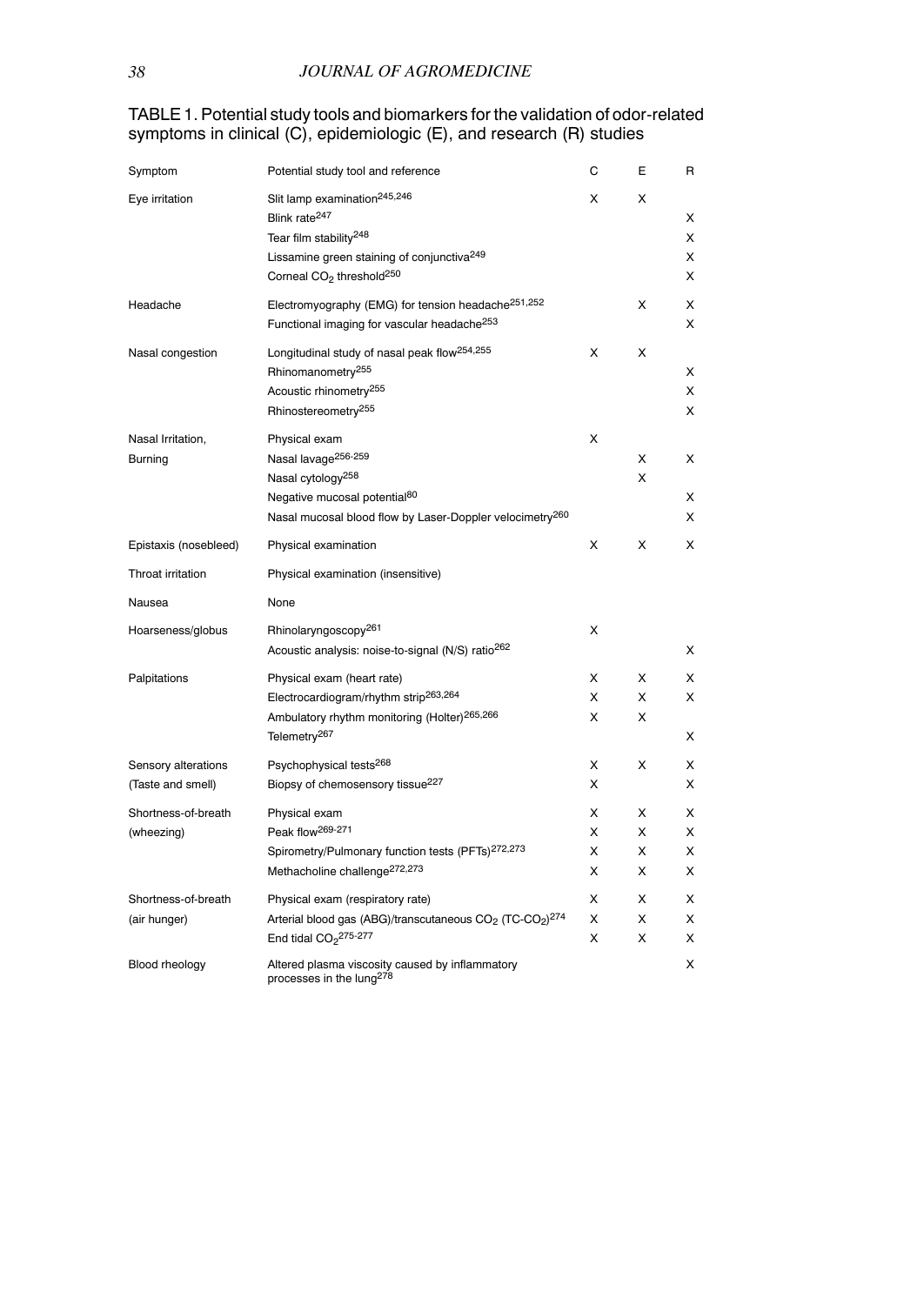| <b>Stress</b><br>Physical exam (Affect, tremor, skin moistness)<br>х |  |
|----------------------------------------------------------------------|--|
| Serum, urine, and salivary cortisol <sup>279-282</sup><br>X          |  |
| Natural killer (NK) cell count <sup>283,284</sup><br>X               |  |
| Salivary IgA <sup>285</sup><br>X                                     |  |
| Galvanic skin response <sup>286,287</sup><br>X                       |  |
| Urinary catecholamines <sup>288,289</sup><br>x                       |  |

# *METHODS TO QUANTIFY LEVEL OF EXPOSURE TO ODORS*

Accurate methods to quantify odorous emissions are necessary to determine the relation between potential health symptoms and odors. However, no United States governmental agency has developed standard test methods that can serve as an indicator of odor potential or verify objectionable odor which can be used to relate to potential health symptoms. Furthermore, there is wide variability among individuals in the odor intensities and odorant concentrations that cause health complaints. To address this issue, levels of odor exposure were defined to clarify the intensities associated with potential health impacts described in three paradigms above.<sup>160,290</sup> This set of odor levels in increasing intensity includes the following:

| Level                                                | Description                                                                                                                                                                                          |
|------------------------------------------------------|------------------------------------------------------------------------------------------------------------------------------------------------------------------------------------------------------|
| 1) odor detection                                    | The level of odor that can first be differentiated from ambient air                                                                                                                                  |
| 2) odor recognition                                  | The level of odor at which the odor quality can be<br>characterized, e.g., the level at which a person can detect that<br>an odor is apple or manure.                                                |
| 3) odor annoyance                                    | The level at which a person is annoyed by an odor but does<br>not show or perceive a physical reaction.                                                                                              |
|                                                      | Note: Health symptoms are not expected at these first three<br>levels unless the odor occurs with a co-pollutant such as dust as<br>in Paradigm 3 or the level of annoyance is intense or prolonged. |
| 4) odor intolerance<br>(causing somatic<br>symptoms) | The level at which an individual may show or perceive physical<br>(somatic) symptoms to an odor.                                                                                                     |
|                                                      | Note: This level corresponds to Paradigm 2 in which the odor<br>induces symptoms even though the odorant concentration is<br>lower than that known to cause irritation.                              |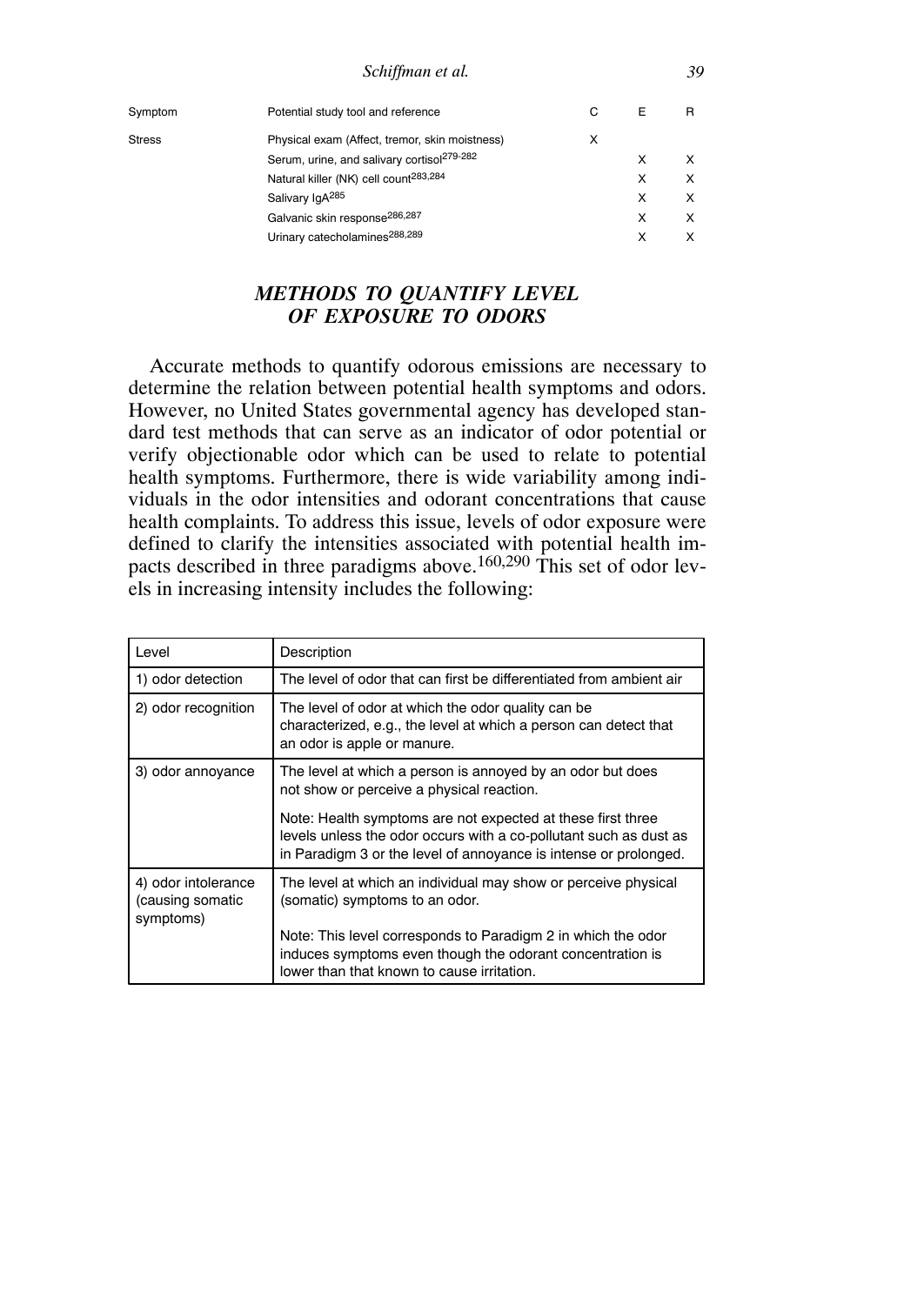| Level                 | Description                                                                                                                                                                                                         |
|-----------------------|---------------------------------------------------------------------------------------------------------------------------------------------------------------------------------------------------------------------|
| 5) perceived irritant | The level at which a person reports irritation or physical<br>symptoms as a result of stimulation of nerve endings in the<br>respiratory tract                                                                      |
| 6) somatic irritant   | The level at which an odorant (not an odor) results in a negative<br>physical reaction regardless of an individual's predisposition.<br>This can occur when an odorous compound (e.g., chlorine)<br>damages tissue. |
|                       | Note: Perceived and somatic irritation correspond to Paradigm 1.                                                                                                                                                    |
| 7) chronic toxicity   | The level at which an odorant can result in a long-term health<br>impact.                                                                                                                                           |
| 8) acute toxicity     | The level at which an immediate toxic impact is experienced,<br>e.g., a single event may evoke an acute health impact.                                                                                              |
|                       | Note: In the case of chronic or acute toxicity, the compound<br>should not be considered an odorant but rather a compound<br>with toxic effects that happens to have an odor.                                       |

The range of odor intensities and odorant concentrations that correspond to these 8 levels varies across individuals.

A variety of measurement methods can be used to obtain quantitative data that correspond to each of these 8 levels including: (1) olfactometry, (2) gas chromatography, and (3) the electronic nose. Olfactometry is a measurement technique that uses the human nose as the sensor. It is the most precise approach to quantify odors because the human nose can detect compounds at concentrations that cannot be detected by current real-time analytic methods. Gas chromatography is an analytical method that separates the gaseous mixture of chemical compounds into its molecular constituents. Gas chromatography can be used to obtain quantitative data on the concentrations of individual compounds in an odorant mixture that correspond to the 8 levels above. An electronic nose is an instrumentation system that uses the pattern of response across an array of gas sensors to identify an odor. It holds promise for simulating human responses as the technology improves. New analytic methods will most likely be developed in the future to detect levels and identity of odorous volatile compounds in real time. Each of the three current methods used to quantify odor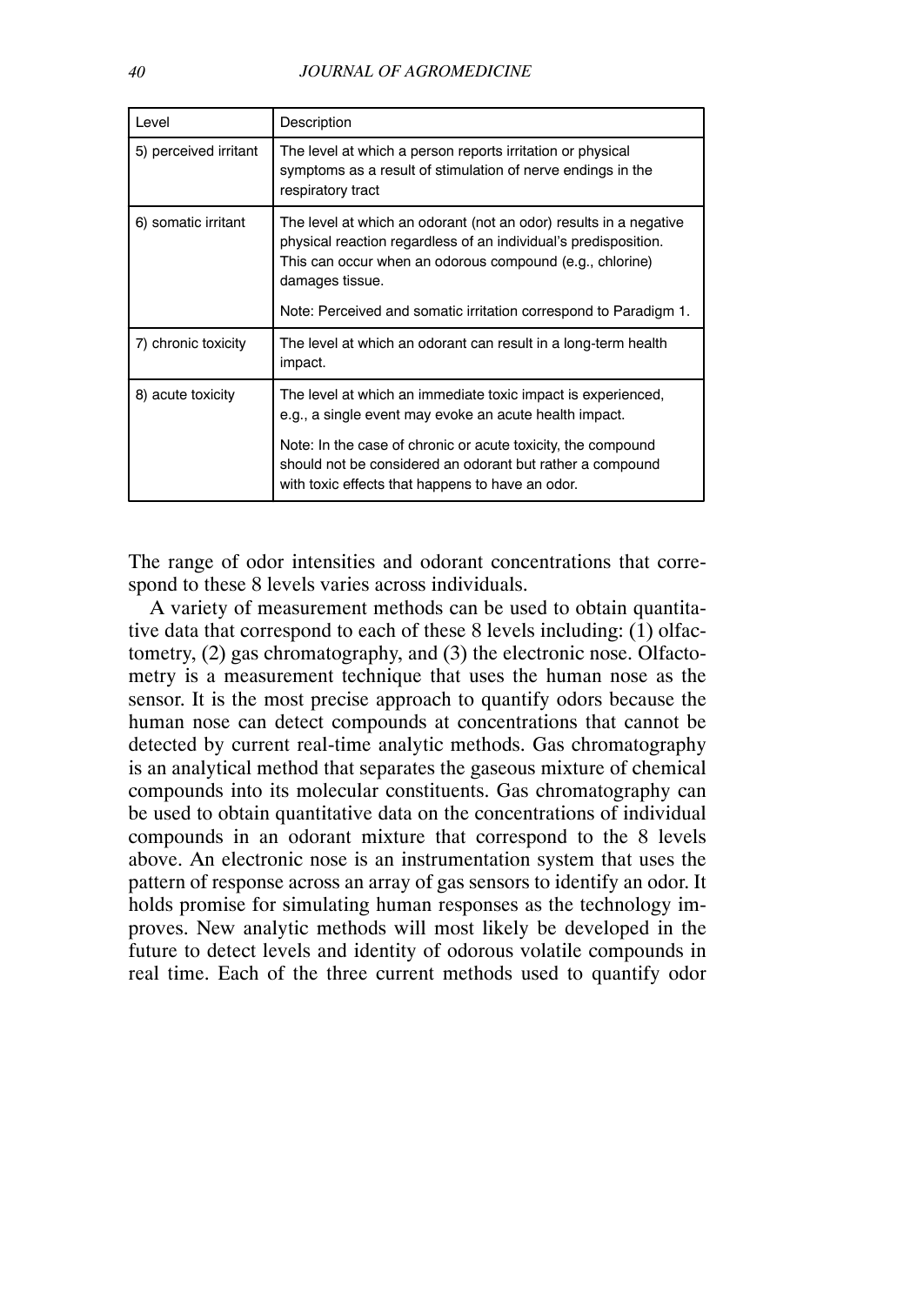(olfactometry, gas chromatography, and the electronic nose) are described in more detail below.

# *Olfactometry*

Human assessment of odors is performed by dynamic olfactometry or by static olfactometry. In dynamic olfactometry, an odorous stream of air is delivered continuously toward the nose by an olfactometer, a device that dilutes the odor vapor with odorless gas. In static olfactometry, odorous samples (such as lagoon water or pieces of cotton that have adsorbed odorants) are presented to the nose in an enclosed volume such as a sniff bottle.

Dynamic olfactometry is used to evaluate gaseous samples that are collected in Tedlar $^{\circledR}$  bags or canisters. For example, samples may be obtained from inside swine houses or at the exhaust fans.68 The dynamic olfactometer produces an odorous airstream that can be diluted to its detection threshold. The detection threshold for a given air sample is the concentration at which an odor is first detected. Dilution to threshold (D/T) measurements are used to measure detectability. The odor concentration at the detection limit is defined to be 1.0 odor unit/m<sup>3</sup> (OU). At about 4 OU (4 dilutions required to reach threshold), complaints about objectionable odors tend to escalate.78 At each serial dilution above detection threshold, the human panelist may also be asked to rate the odor on standard descriptive scales for odor quality (a measure of odor character), odor intensity (a measure of odor strength), and irritation intensity (a measure of irritation strength). The same types of ratings can be obtained using static olfactometry. Another method to quantify intensity is to match each concentration to a series of n-butanol standards according to ASTM E544-75.<sup>291</sup>

Odor quality or character is usually evaluated on a series of descriptive (adjective) scales. A standard series of 146 adjective descriptors was developed by the American Society for Testing and Materials. $8,291,292$  A subset of these descriptors most frequently used by panelists to describe odors from swine operations include: animal, fecal (like manure), sickening, musk-like, stale, sweaty, sewer-odor, ammonia, sour/acid/vinegar, chemical, burnt, smoky, yeasty, cheesy, etherish, anesthetic, like blood, raw meat, turpentine (pine oil), like ammonia, sharp, pungent, acid, camphor-like, wet wool, wet dog, sewer odor, black pepper-like, bean-like, cooked vegetables, urine-like, rancid, seminal, sperm-like, sulphidic, putrid, foul, and decayed.<sup>68</sup>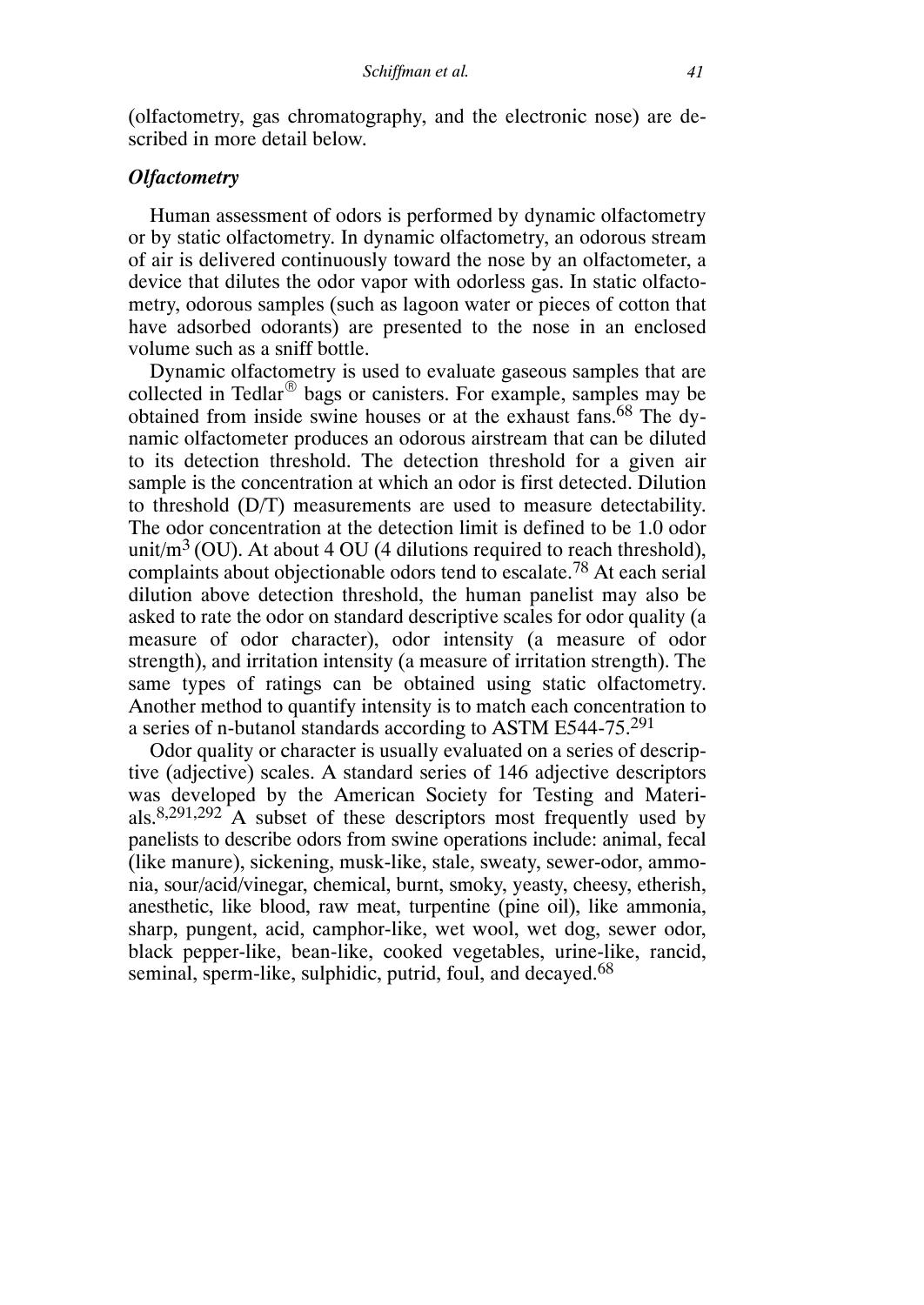Each odor dilution can also be evaluated for its acceptability or offensiveness. For example, ratings can be made along the following 9-point scale (extremely pleasant, very pleasant, moderately pleasant, slightly pleasant, neither pleasant nor unpleasant, slightly unpleasant, moderately unpleasant, very unpleasant, extremely unpleasant). While the acceptability of the odor of some VOCs depends on learned or cultural factors (experience), odors of other compounds such as  $H_2S$ , mercaptans, amines, and nitrogenous heterocylic compounds are considered offensive by most individuals.

Measurements of odor thresholds off-site of an odor source can sometimes be obtained using a portable olfactometer. Sweeten<sup>293</sup> used a Barnebey-Cheney Scentometer<sup>294</sup> to determine thresholds downwind from swine farms. He found the number of dilutions to threshold (D/T) could be as high as 170 at 3,000 feet and as high as 31 at 1 mile.<sup>293</sup> However, the average odor strength at 3,000 feet was about 10 odor units. Scentometer readings are generally interpreted as follows: 2 (a noticeable odor), 7 (an odor most people would find objectionable), 15 (most would declare it a nuisance), and 31 (extremely nauseating).

Quantification of odor off-site is often difficult to achieve, however, due to shifts in the odor plume, fluctuations in wind speed, and potential background odors. Because odor plumes are moving targets, tracer gases such as  $SF_6$  (sulfur hexafluoride) or helium balloons are potentially helpful in monitoring dispersion of odorants.295,296 Estimates of odor concentrations off-site are usually predicted from source data (e.g., livestock house or lagoon) using dispersion modeling.

# *Gas Chromatography/Mass Spectrometry*

The constituents in odor mixtures can be separated and identified by gas chromatography (GC) and mass spectrometry (MS), respectively. Volatile compounds identified in livestock manure include sulfides, disulfides, volatile organic acids, alcohols, aldehydes, amines, fixed gases, nitrogen heterocycles, mercaptans, carbonyls, and esters.33 The concentrations of individual components of the odor mixture are generally in the parts per billion (ppb) or even parts per trillion (ppt) range. For this reason, GC/MS generally requires some form of preconcentration to obtain enough mass for analysis. Thus, quantification of the constituents of an odor mixture cannot be performed in real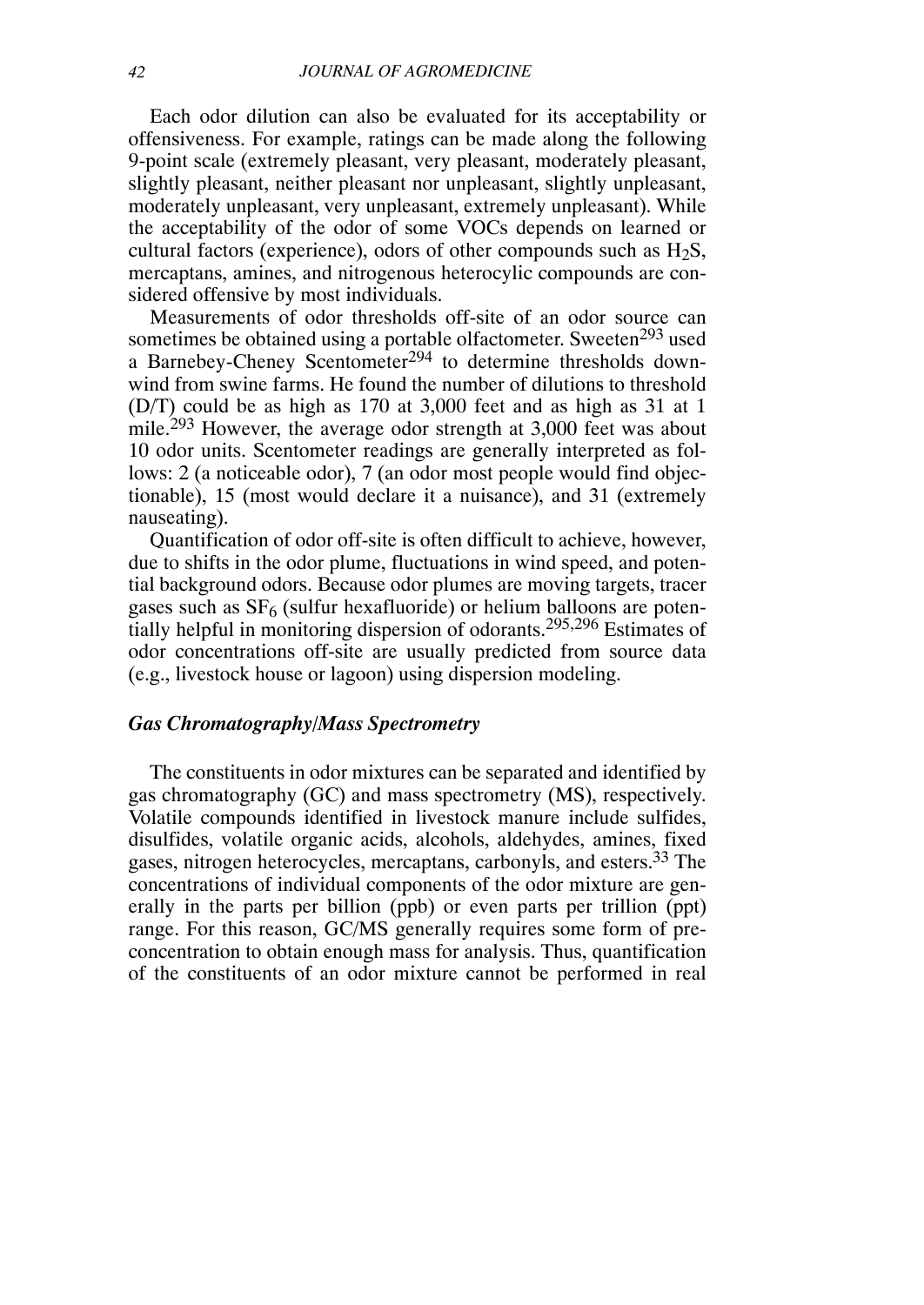time. Over 400 compounds have been found in volatile emissions from swine facilities.<sup>33</sup>

One limitation with using GC/MS to quantify odor is that the individual odorous compounds may not smell unpleasant at the concentrations in the mixture, yet the mixture (or combination of odorous compounds) may smell bad. Furthermore, the concentration of individual component compounds (or even concentration of total volatile organics) may not predict the level of odor potential.

## *Electronic Nose*

A device called an electronic nose (E-nose) has recently been developed that holds promise for quantifying odor. The purpose of the device is to mimic the operation of the human nose. The electronic nose consists of three functional components.297 The key component is an array of gas sensors that respond to volatile organic compounds (VOCs). Various types of sensors have been used in E-noses including metal oxide, conducting polymer, quartz crystal microbalance (QCM), surface acoustic wave (SAW), MOSFETs, and optical sensors. Next is the sample handler, a unit that transports the odorant from a sample collection device to the sensor array. Last, the signal processing system accepts the sensor array response waveforms for analysis. Signal processing may involve pattern recognition using artificial neural networks (ANN), principal component analysis (PCA), cluster analysis, and discriminant function analysis (DFA). The output of the electronic nose can be the identity of the odorant, an estimate of the concentration of the odorant, or the characteristic properties of the odor as might be perceived by a human sniffing the odorant. A drawback to current E-nose models, however, is that they are sensitive only in the high ppb or ppm range while the human nose has exquisite sensitivity in the ppt range.

## *Other Methods for Assessing Odorous Emissions*

Measurements of the number of particulates (as well as their odor quality) before, during, and after treatments can also be obtained in order to evaluate the amount of odor carried on particles (dust) compared to that carried in gaseous form. Dust can be collected simultaneously on the farmer's property and on the neighbor's property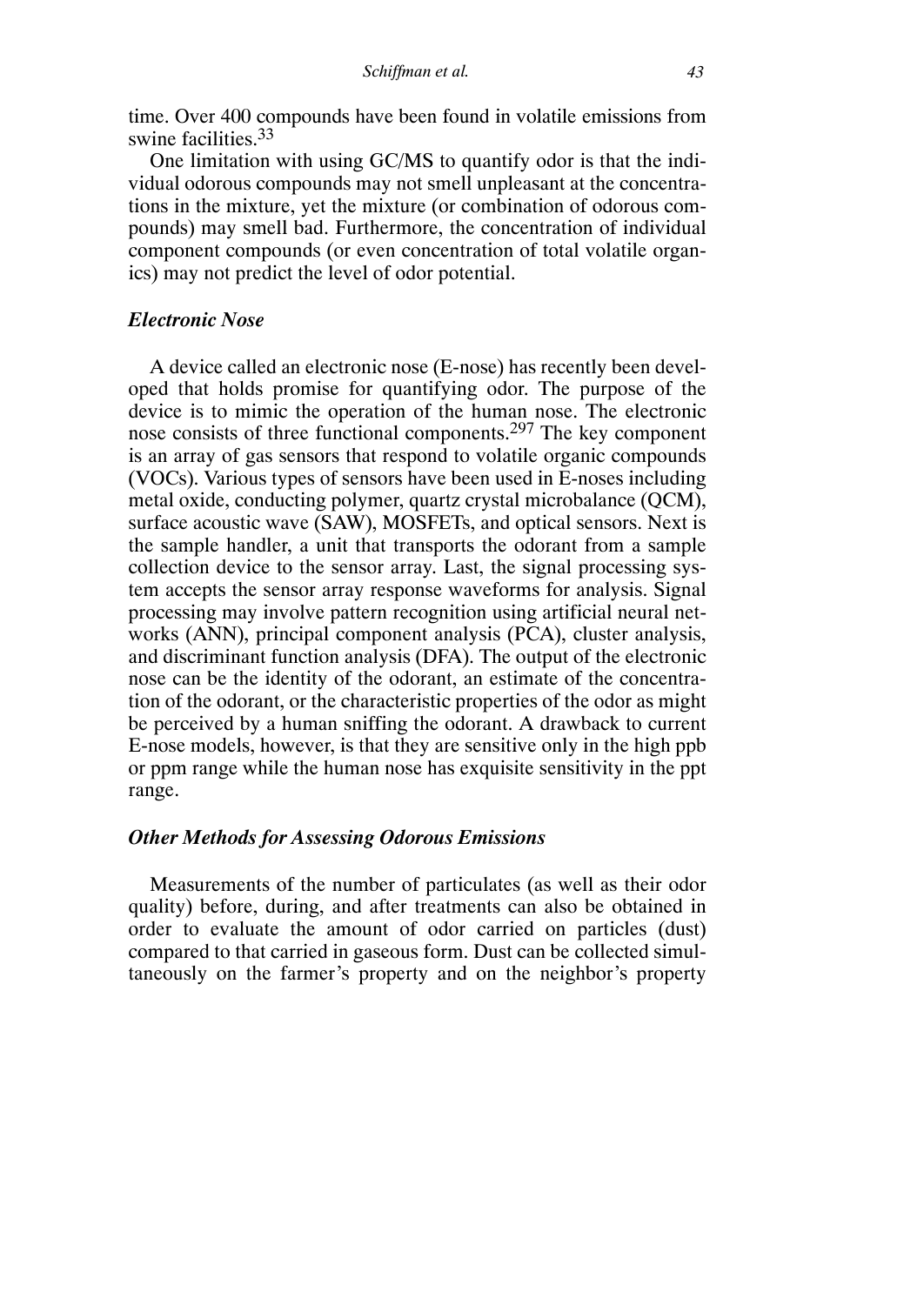using Andersen Non-Viable Eight-Stage Impactor Kits or other such devices. These dust samples can be dissolved in water or other diluent (e.g., just as dust dissolves in mucus) and evaluated for odor by the trained panel using static olfactometry. Any odors from dust on the farmer's property may be compared to odors from dust on the neighboring property to determine if they come from the same source. There are numerous designs for particle samplers including High Volume samplers (HiVol) which collect all the fine particles but only part of the coarse particles and the Wide Area Aerosol Classifier (WRAC) which collects the entire coarse mode.<sup>183</sup> Light scattering techniques (e.g., integrating nephelometer) are also used to sample fine particles.26

Levels of marker compounds such ammonia and hydrogen sulfide can also be obtained at the houses, lagoon, property line, and at the neighbor's home. However, correlations between odor intensity and levels of hydrogen sulfide or ammonia have been inconsistent.<sup>78</sup>

## *MANAGEMENT OF ODOR EMISSIONS*

Workshop participants determined that many health complaints associated with odorous emissions could be reduced or eliminated by use of odor remediation techniques. Odorous emissions, regardless of the source, often involve a complex set of biological and physical parameters. Research has shown, however, that it is possible to manage or mitigate odor emissions by a variety of approaches. Management practices at the odor source can often control odor to acceptable levels. In addition, various technology applications are available that can reduce the concentration of odor and/or improve its hedonic tone or ''acceptability.'' However, no odor abatement system, regardless of how advanced the technology, will operate efficiently without proper maintenance and management. Methods and technologies to control odor emissions include facility planning and siting of odor emitting operations.

There is currently much focus on odor emissions from animal operations. Odors generally originate from three points in an animal operation:

1. The production facility itself: When manure is allowed to collect on confinement floors, anaerobic conditions soon predominate and decomposition soon begins.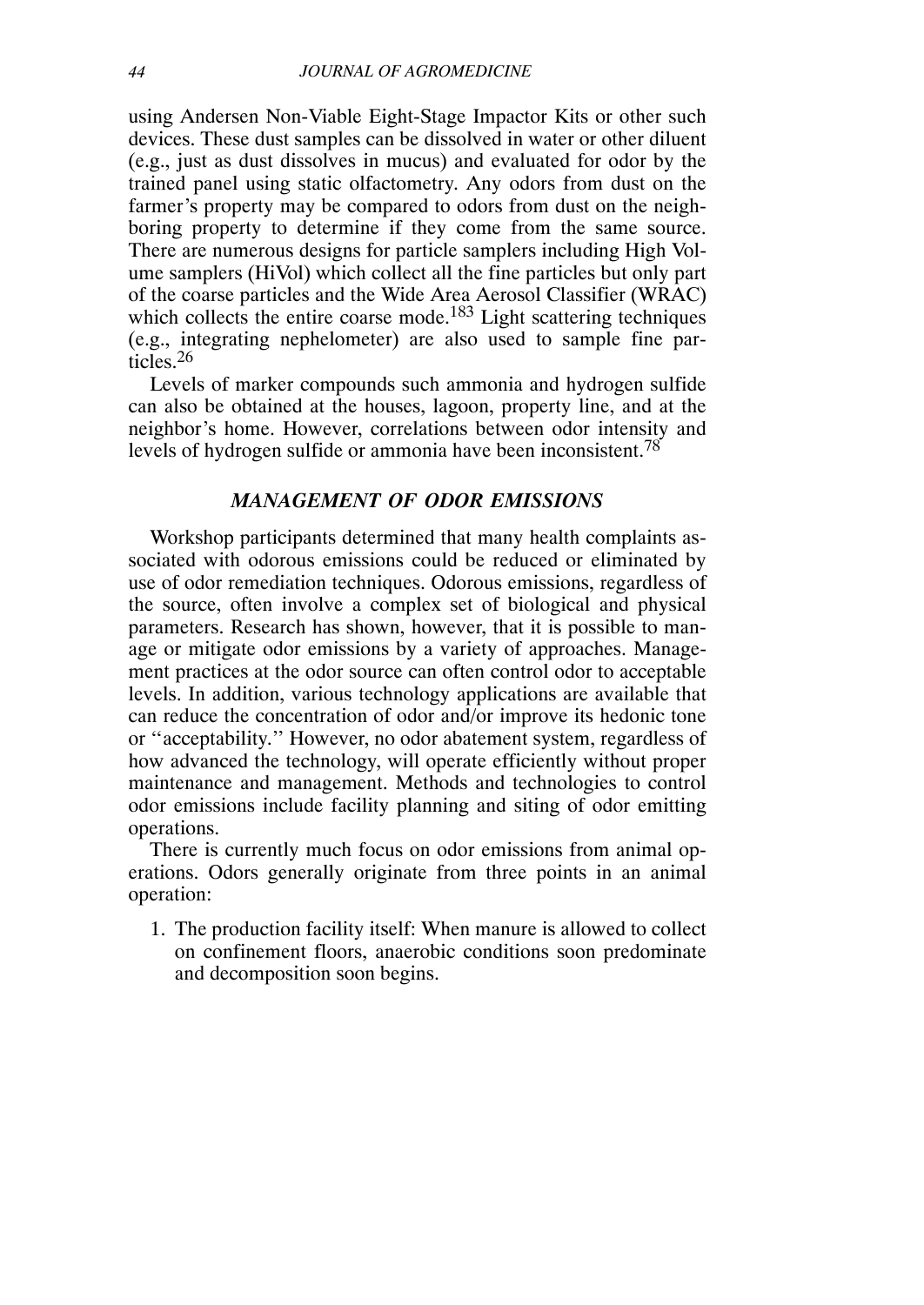#### *Schiffman et al. 45*

- 2. The waste treatment system: Anaerobic lagoons, even under the best of management, will produce some amounts of organic acids and reduced sulfur compounds and will be a source of odor.
- 3. Land application operations: Final disposal of the treated liquid involves application of the liquid to crop land. Whether this is by surface application or spray irrigation, the result is often release of offensive odors.

Specific technology applications to mitigate odor from animal operations include dietary manipulations, windbreak walls, wet scrubber walls, biofilters, solids separators, anaerobic treatment systems, aerated lagoons, aerobic upflow biofilters, activated sludge systems, sequencing batch reactors, ozonation, and various product additives that can be incorporated into waste treatment, handling or storage systems.298 Each of these applications has advantages and disadvantages depending on technical, economic, social, and political issues that also influence odor mitigation approaches.

In addition to animal operations, compost facilities are under increasing pressure to address odor emissions. Organic materials composted at such facilities include wastewater treatment residuals (biosolids/sludge), yard waste (grass, leaves, and brush), pre-consumer food wastes (restaurant and grocery store vegetables and fruits), food processing wastes (fruits, vegetables, sludges), animal wastes (manures and carcasses), municipal solid wastes (separated or unseparated), and industrial organics. Odor emissions have been a factor in closure of several expensive compost facilities and are a significant obstacle to implementation of composting as a waste management option in a number of locations.

Central to addressing odor emission issues will be requirements for (1) objective science-based defining of the health and environmental effects of odors emissions, (2) the development of national standardized protocols for measuring odor, (3) the development of portable, and durable technologies/methodologies for rapid odor measurement that highly correlates to sensory perception, (4) establishment of science-based and achievable performance standards relative to odor emissions, and (5) development of cost-effective technologies that enable odor emitting industries (animal operations and others) to meet these performance standards.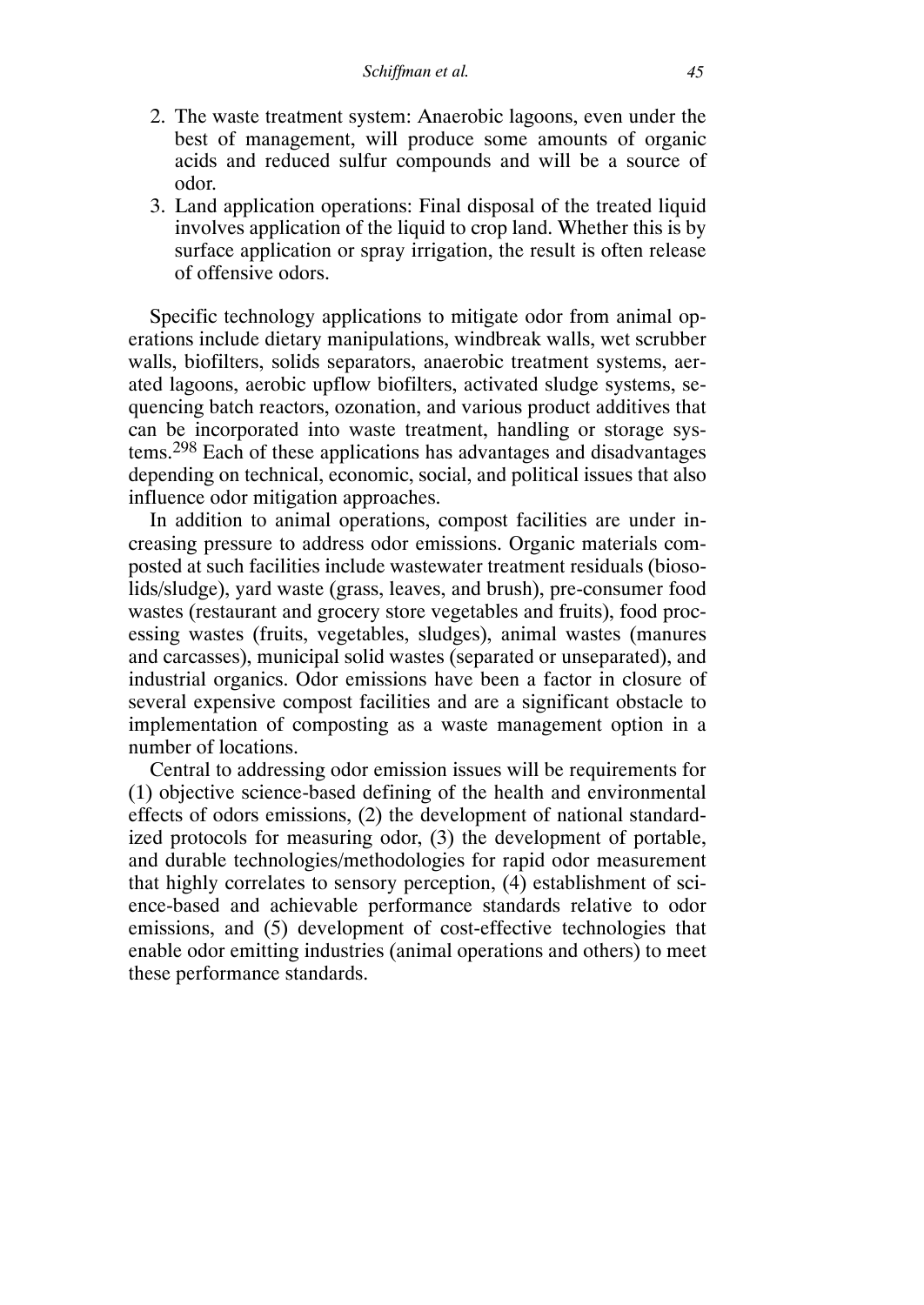## *Options for Addressing Odor Emissions from Animal Operations*

## *Dietary Manipulations*

The reduction of nutrients in animal excreta or alteration of the microbial population in an animal's digestive tract as a result of manipulation of the diet or from adding specific odor-reducing materials to the diet may have a positive impact on odor management.299,300 Nutrients such as nitrogen<sup>301,302</sup> as well as copper and zinc<sup>303</sup> can be reduced through dietary manipulation without impacting the growth performance and health of the animal. This alone is a positive impact on environmental parameters. Odor control through dietary manipulation holds much promise and may revolutionize animal feeding practices within the next few years. Experimental data suggest that dietary manipulations may reduce odor intensity by up to 16%, irritation intensity up to 31%, and improve odor quality by up to  $14\%$ .<sup>304</sup>

#### *Windbreak Walls*

Walls erected downwind from the fans that exhaust air from livestock buildings provide some blockage of the fan airflow in the horizontal direction and reduce the forward momentum of airflow from the fans. This process may reduce the amount of odorous dust that is transported off the farm, but primarily affects odorous plumes by enhancing dispersion.305 That is, the airflow from the fans is dispersed upward by windbreaks so that the odorous airflow becomes more dilute when leaving the farmstead and downwind. Objective measures suggest that windbreak walls may reduce irritation leeward of the walls by up to 92%.<sup>305</sup> Several researchers believe that measurement of the impact of windbreak walls on airflow and the dust and odor levels in the airflow at the wall location should be incorporated into dispersion models to predict the downwind impacts of those emissions. Operating cost of structurally sound windbreak walls is relatively low. Installation of windbreak walls is estimated to cost as little as \$1.00 per finishing pig space in a building. Windbreaks have been installed downwind of tunnel-ventilated swine and/or poultry buildings in North Carolina, Georgia, Missouri, North Dakota, China, and Taiwan for odor and dust control. The success of windbreak walls in some parts of the world along with the relatively low operating cost of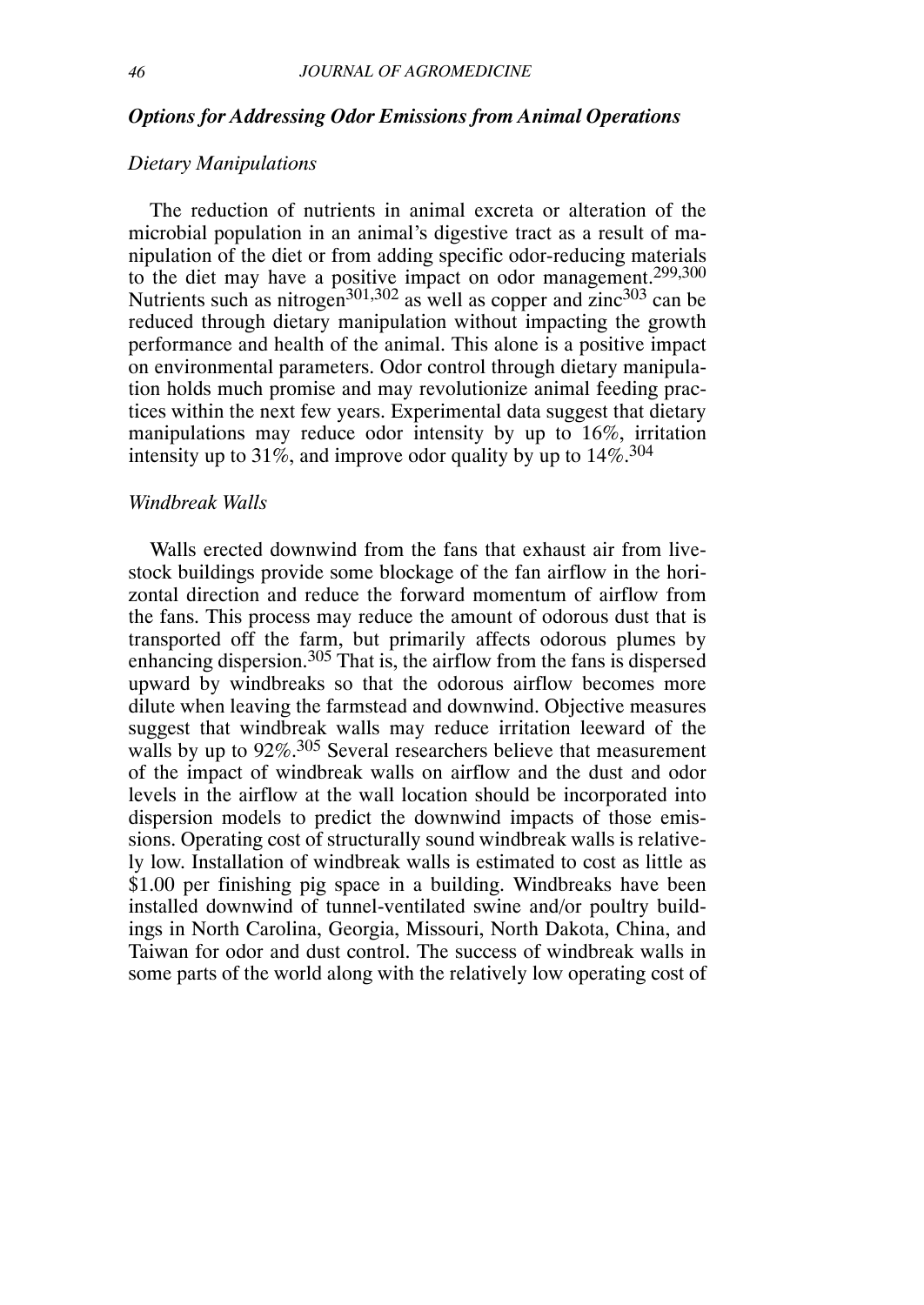windbreak walls are expected to stimulate further experimentation with airflow deflection devices.

## *Washing Walls or Wet Scrubbers*

Using water to scrub odorous dust and ammonia from the airflow from animal building ventilation fans can be an effective method of controlling odor. A wet scrubber design using an evaporative cooling pad installed in an indoor wall has been tested in North Carolina.<sup>306</sup> Measurements show that the system removes more than 60 percent of the dust at low (cool weather) ventilation rates but less than 20% of the dust at medium to high ventilation rates. This produced a 17% reduction in odor, an 18% reduction irritation, and an 8% improvement of odor quality at high ventilation rates.<sup>306</sup> As expected, the dust was found to carry odorous compounds; therefore, dust removal should reduce odors downwind. The system also reduced ammonia levels in the ventilation airflow by 50 percent at a low ventilation rate.

Wet scrubber wall installation costs were approximately \$5.70 per finishing pig space for an 880-head finishing building. The main operating cost was the 1 hp water pump, which will have an annual cost of about \$600. Most of the water is recycled, so water usage is very low. The system is beneficial in that it provides some removal of odorous dust and ammonia without imposing a significant airflow restriction on the building fans, unlike industrial air filters and scrubbers. However, higher cleaning efficiencies will presumably be needed for effective odor and dust control in warm weather.

#### *Biofilters*

Biofilters may also be used to treat ventilation airflow moving through and out of animal buildings.<sup>307</sup> Biofilters provide a medium for the growth of bacteria or other microbes that convert odorous compounds in the air to more benign products such as water, carbon dioxide and minerals. Air is forced through a biofilter at a slow enough rate that the odorous molecules are absorbed into the media on which the microbes are growing, and the microbes then metabolize the carbon substrate. Substances such as moist compost and wood chips serve as media in biofilters. Periodic moistening of the media is essential. Although they are widely regarded as an effective, low-cost meth-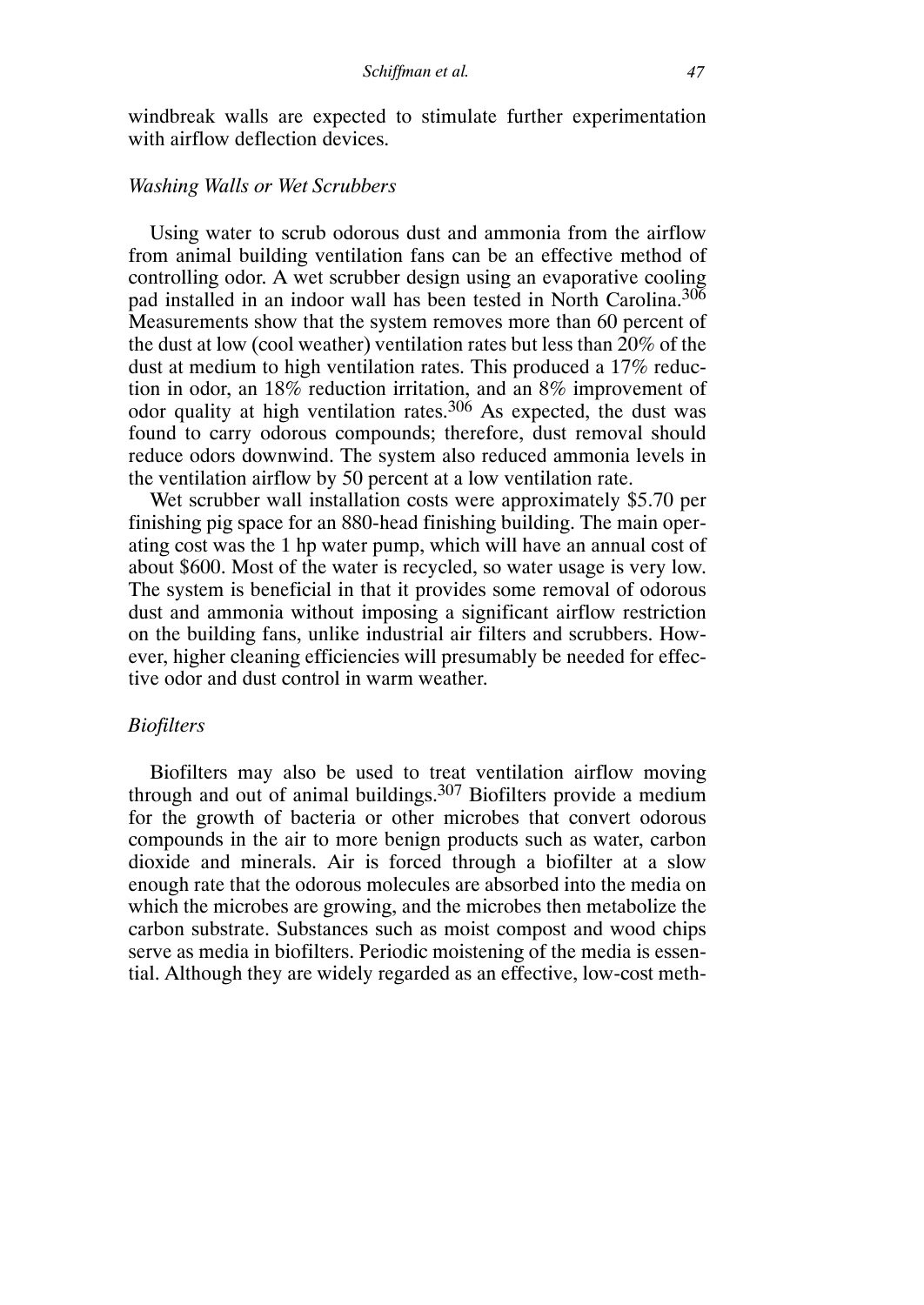od of cleaning industrial airflows, biofilters are considered an expensive odor control method for animal operations in some parts of the U.S. For example, biofilters properly sized for high summer ventilation rates (required in the Southeast) would be extremely expensive. Since biofilters work best with very odorous air (rather than the more dilute odorous air typical of high summer ventilation rates), biofilters can be used as a cool weather system, with a different system for treating odorous air in warm weather. In one study, biofilters reduced odor by 95%.<sup>307</sup>

## *Covers for Manure Collection and Treatment Structures*

The storage structures that waste management systems use to collect and hold manure can be an odor source. These structures may be used for temporary storage of manure and wastewater until the contents can be spread on land or processed further. In North Carolina, the predominant collection and holding structure is the earthen lagoon, which is designed for biological treatment and sometimes for biogas collection. Covering such structures can reduce odor and gas releases as well as reduce wind-induced volatilization of gases and odor. In one study, Cheng<sup>308</sup> reported that covers reduced odor intensity and irritation by 71% and 91%, respectively.

Covers may be geomembranes such as high-density polyethylene or reinforced polypropylene materials. Such covers may float on the liquid surface or they can be supported above the liquid, which requires extensive structural installation. Geomembranes are costly, especially when supported above the liquid. Covers can be advantageous from a rainwater exclusion standpoint, but floating covers must have a reliable means of removing the rainwater from the cover or else the cover can sink below the wastewater level. Membranes exposed to the sun's ultraviolet rays tend to deteriorate and become brittle after a few years. Covers less than 20 mils thick have generally been unsuccessful because of sunlight blistering, which produces holes in the cover, or because of gas pockets under the cover, which can lead to wind-induced ruptures and tears. Covers today generally have a thickness in the range of 40-60 mils. Geomembrane covers are sometimes used on larger surface area treatment lagoons to capture biogas, which is then used as an alternative fuel. Because of the large surface area of treatment lagoons, such covers are considered costly.

Biocovers, floating layers of slowly biodegradable materials, may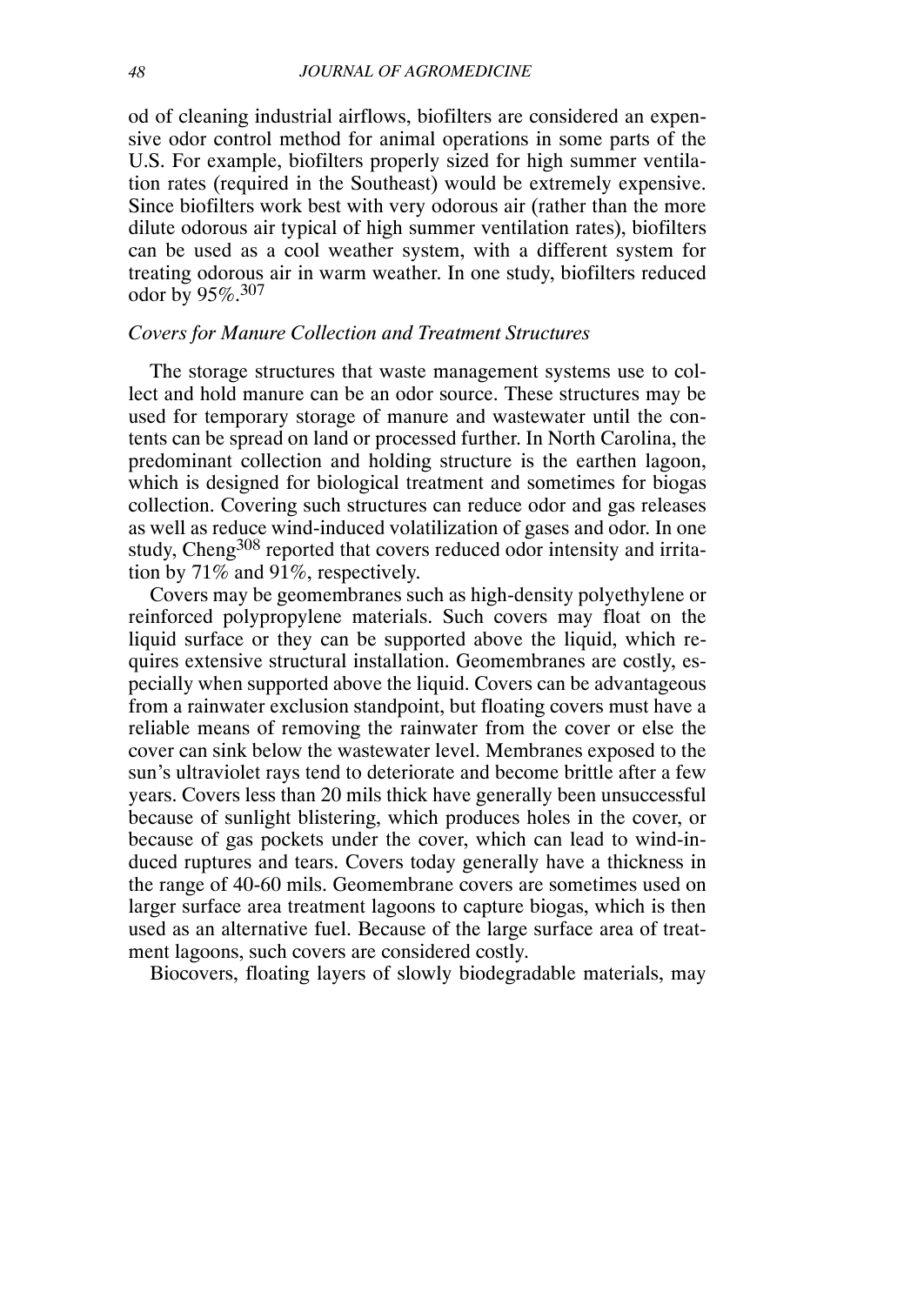also be used to cover manure storage structures and may be made of chopped barley, wheat, flax, brome straw, corn stalks or peat moss. Such covers serve to either limit the volatilization of gases and odors from the surface of the stored contents or to filter these gases, reducing their odor levels. However, the cover materials tend to become waterlogged and sink to the bottom of the storage tank and must be replaced every 4-6 months. When these materials sink, the rate of solids buildup tends to be increased, and it is much more difficult to pump manure solids and sludge from the structure.

#### *Anaerobic Digesters*

Anaerobic digesters are generally in the form of enclosures designed to be operated in the mesophilic temperature range (20 to  $44^{\circ}$ C) or in the thermophilic range (45 to  $60^{\circ}$ C). Some digesters systems operate at ambient temperature and may be comprised of a covered anaerobic earthen lagoon. An example of such a system is the EPA AgStar System.<sup>308</sup> Within each system, organic material is stabilized, and gaseous by-products, primarily methane and carbon dioxide, are formed. Considerable research has been devoted to recovery and reuse of biogas generated by anaerobic digesters as well as to the odor abatement potential of these systems; however, economics, equipment maintenance costs, erratic biogas production and increased managerial skill requirements have limited the adoption of this technology for manure utilization.

#### *Solids Separation*

The separation of the solid and liquid portions of the waste stream from animal housing buildings, known as solids separation, can reduce odor from lagoons by decreasing the organic load being treated by the lagoon. In the past, solid-liquid separation has been used to improve manure handling characteristics and for generation of solids for various purposes but has recently been investigated as a means of odor reduction and nutrient management.309 Separation of the manure into solid and liquid fractions not only produces a nutrient-rich solid material suitable for composting or land application, but also allows lower organic loading to subsequent treatment systems. Solid-liquid separation can typically remove 50-80% of the suspended matter in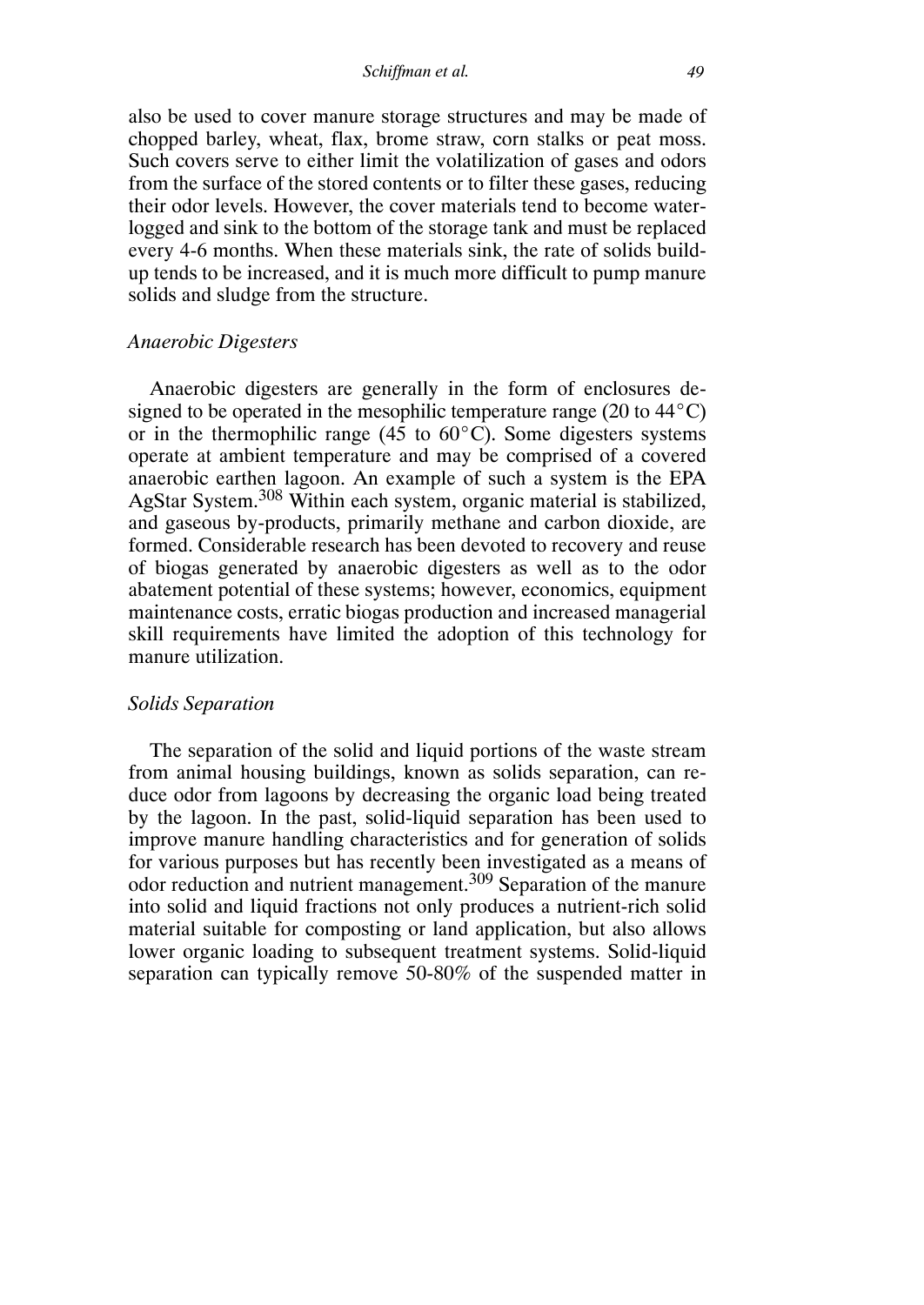manure streams. If the solid material is properly handled and not allowed to undergo anaerobic degradation, offensive odor can be avoided. If the same treatment practices are applied to raw and liquid manure, the lower organic load of the liquid manure produces lower levels of odor-causing compounds.309 However, the goals of odor reduction and nutrient management may not always be met by the same process. Liquid manure from a solid-liquid separation operation will have a reduced organic load. Aerobic treatment in this case may result in significant nitrate without sufficient carbon to support denitrification. The two processes must be carefully designed to balance all goals of the system. Solids separation was reported to reduce odor by 20-30% in one study.<sup>309</sup>

## *Composting*

Composting is the biological decomposition of organic material under controlled, aerobic, thermophilic conditions into a humus-like stable end product. The composting process has long been used on farms and nonagricultural industries to manage wastes such as municipal wastewater treatment plant biosolids. However, even though it is an aerobic process, a composting operation can generate significant odor. Crawford<sup>310</sup> classified the odors at compost facilities as related to the original substrates, as produced during the composting process, and as produced during the final processing steps. Inorganic compounds of concern include ammonia and hydrogen sulfide, and organic compounds are typically low-molecular weight organic acids, mercaptans, and amines. A comprehensive review of odor compounds associated with composting has been published by Miller.<sup>311</sup>

Odors at compost facilities arise from a variety of sources and locations around the site. In open-air facilities, these sources could be considered as area sources due to the size of the facilities. With enclosed facilities, it is possible to create one or more point sources, depending on the method of odor control. The strength and character of the compost-generated odors is a function of input feedstocks, method of composting (windrow versus aerated static pile), temperature of the compost pile (temperatures above  $60^{\circ}$ C generate a particularly malodorous smell), age of the compost pile, and C:N ratio of the pile.

Walker<sup>312</sup> described approaches to controlling compost odors by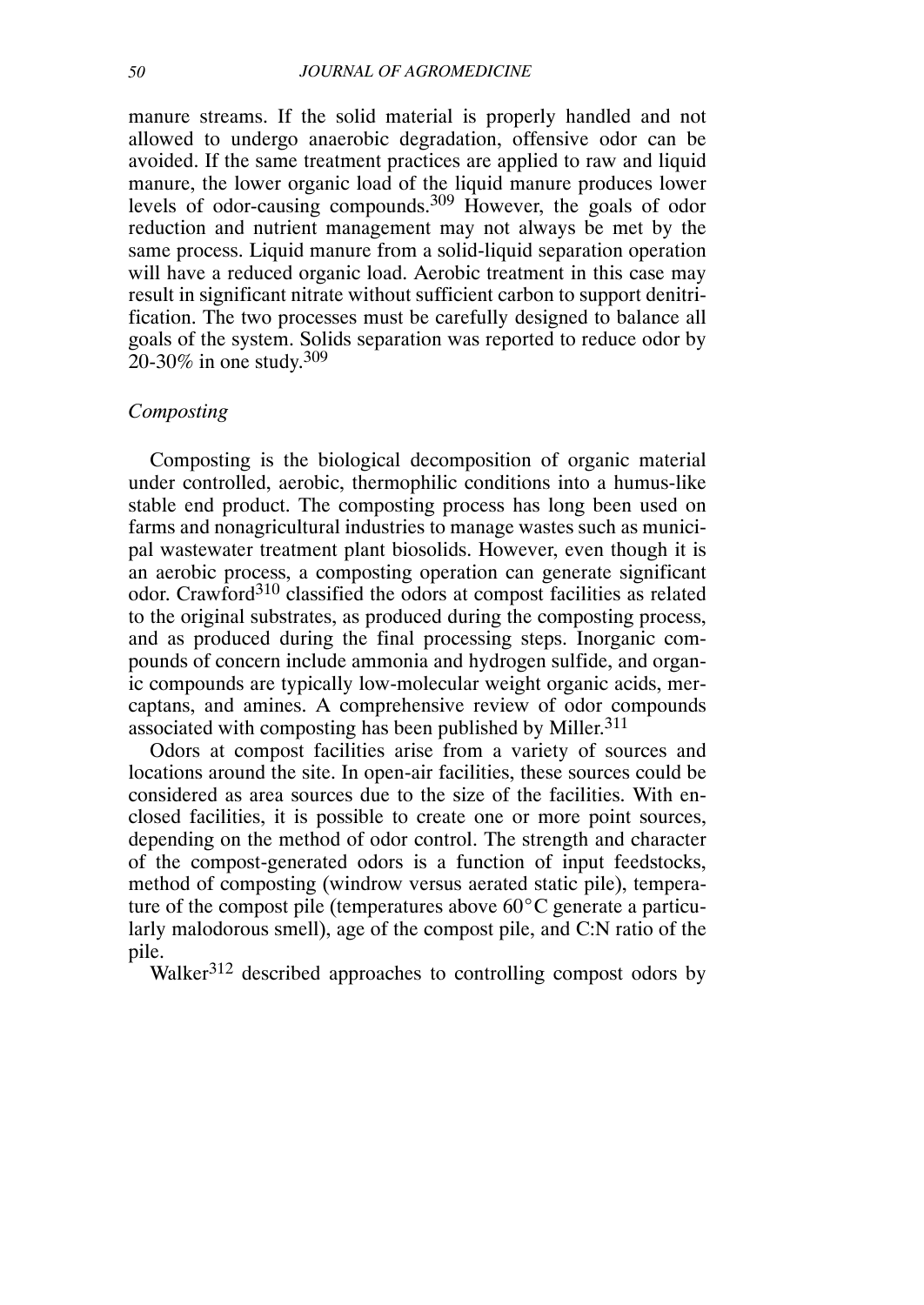operational techniques. In general, these approaches are summarized as follows:

- Maintain good housekeeping practices
- Mix materials as rapidly and thoroughly as possible
- Maintain aerobic conditions in piles
- Keep temperatures below  $60^{\circ}$ C
- Avoid ponding of water on-site
- Avoid stockpiling of large amounts of material
- Maintain odor control devices

Croteau et al.313 evaluated the changes in odor generation at a biosolids and yard waste compost facility in Washington State. This facility was undergoing severe odor problems and switched from a windrow to a static pile method of composting. In this case, a 63 percent reduction in odor generation was achieved by operational changes.

Cerenzio<sup>314</sup> described how a compost facility in New Jersey overcame their odor problems by increasing aeration, enclosing the facility, maintaining better temperature control, and improving compost mix. Alix<sup>315</sup> discussed modifications made to a facility in western Massachusetts, which also overcame odor problems and gained public acceptance by covering their compost operation and scrubbing the off-gases through a biofilter.

Williams<sup>316</sup> described the main methods utilized to scrub compost odors from point sources. The two most widely utilized methods include chemical wet scrubbers and biofilters. In general, odors from compost facilities are difficult to treat because they exhibit the following characteristics:

- 100 percent relatively humidity
- $\bullet$  Low energy value
- A complex mixture of nitrogen and sulfur compounds
- Above  $40^{\circ}$ C
- High levels of ammonia

To overcome the problems inherent in treating compost facilities offgases, a number of improvements in standard scrubbing treatment methods have been made. Ostojic and O'Brien, <sup>317</sup> Van Durme et al., <sup>318</sup> Hentz et al.,  $319$  Thompson et al.,  $320$  and Muirhead et al.,  $321$  all de-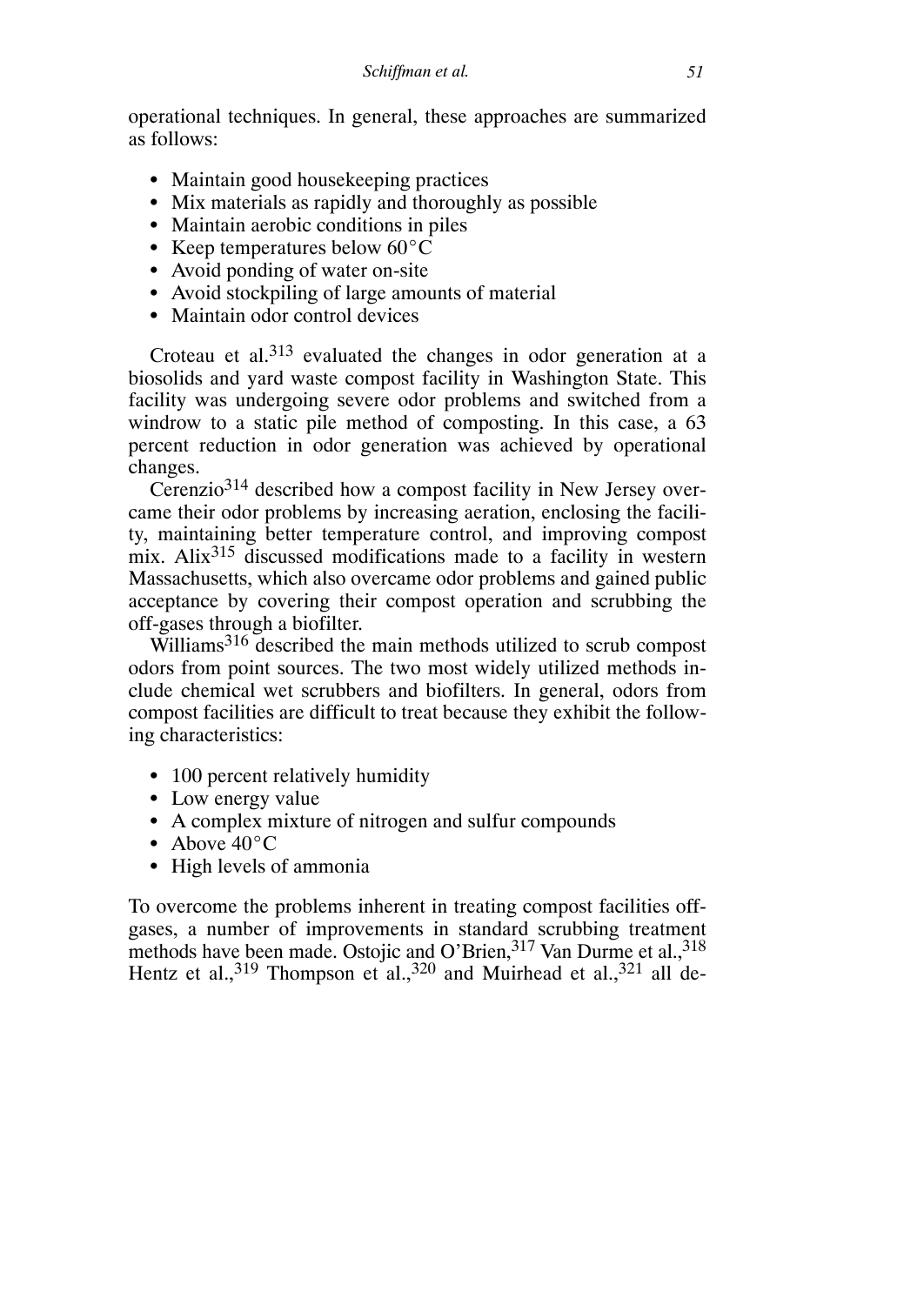scribe modifications made to wet scrubbers to treat compost off-gases. Table 2 illustrates the odor removal efficiency experienced at compost facilities that utilize wet chemical scrubber systems. Dunson<sup>322</sup> gives a good description of the control of odors by physical-chemical approaches.

Amirhor and Kuter,  $323$  Wheeler,  $324$  E&A Environmental Consultants,<sup>325</sup> Giggey et al.,<sup>326</sup> Ostojic and O'Brien,<sup>317</sup> Kuter et al.,<sup>327</sup> and Boyette,<sup>328</sup> to cite just a few, report on the performance of biofilters in controlling compost odors. Biofilters, described above, work by absorbing the odorous compounds in a water film surrounding organic matter and having the compounds biologically degraded, in contrast to chemical scrubbers, which utilize chemical reactions to neutralize and, thereby, remove odorous compounds. The challenges of biofiltration in treating compost off-gases include removal of excess ammonia, which can interfere with the biological processes, cooling the input air to below  $40^{\circ}$ C, and reducing the size of the biofilters. Table 3 shows the odor removal efficiency of biofilters at compost facilities. It should be noted here that complaints from nearby residents can still occur with 99% removal of VOCs. That is, 99% removal may not be adequate to eliminate odor complaints.

| Facility and<br>reference            | Date<br>of Test | D/T Inlet |       | D/T Outlet |      | Odor Removal % |      | TRS | <b>VOC</b><br>Removal Removal |
|--------------------------------------|-----------------|-----------|-------|------------|------|----------------|------|-----|-------------------------------|
|                                      |                 | Range     | Avg.  | Range      | Avg. | Range          | Avg. | %   | %                             |
| Akron, OH317                         | 3/93, 8/93      | 53-338    | 180   | 12-85      | 47   | 55-85          | 74   |     |                               |
| Hamilton, OH317                      | 9/91            | 158-289   | 223   | 84-158     | 127  | $0 - 47$       | 31   |     |                               |
| Hampton Roads,<br>VA <sup>318</sup>  | 6/90            |           | 1.700 |            | 200  |                | 88   |     |                               |
| Lancaster, PA <sup>317</sup>         | 9/88            | 130-380   | ۰     | 60-140     | ۰    | 55-67          |      |     |                               |
| Montgomery Co,<br>$10^{317}$         | 1/92            | 175-315   | 230   | 52-94      | 63   | 67-76          | 72   |     |                               |
| Montgomery Co,<br>IMD <sup>319</sup> | n/a             |           |       |            |      | 80-90          |      |     |                               |
| Montgomery Co,<br>MD <sup>320</sup>  | 10/93-1/94      |           |       |            |      |                |      | 87  | 90                            |
| Schenectady, NY317                   | 7/90            | 480-860   | 660   | 110-200    | 150  | 70-83          | 77   |     |                               |
| Schenectady, NY321                   | 9/90            |           | 558   |            | 21   |                | 96   |     |                               |

TABLE 2. Data on odor removal from several wet scrubber installations at composting facilities.316

 $D/T = D$ ilutions to Threshold  $n/a = Not$  Available TRS = Total Reduced Sulfur

VOC = Total Volatile Organic Compounds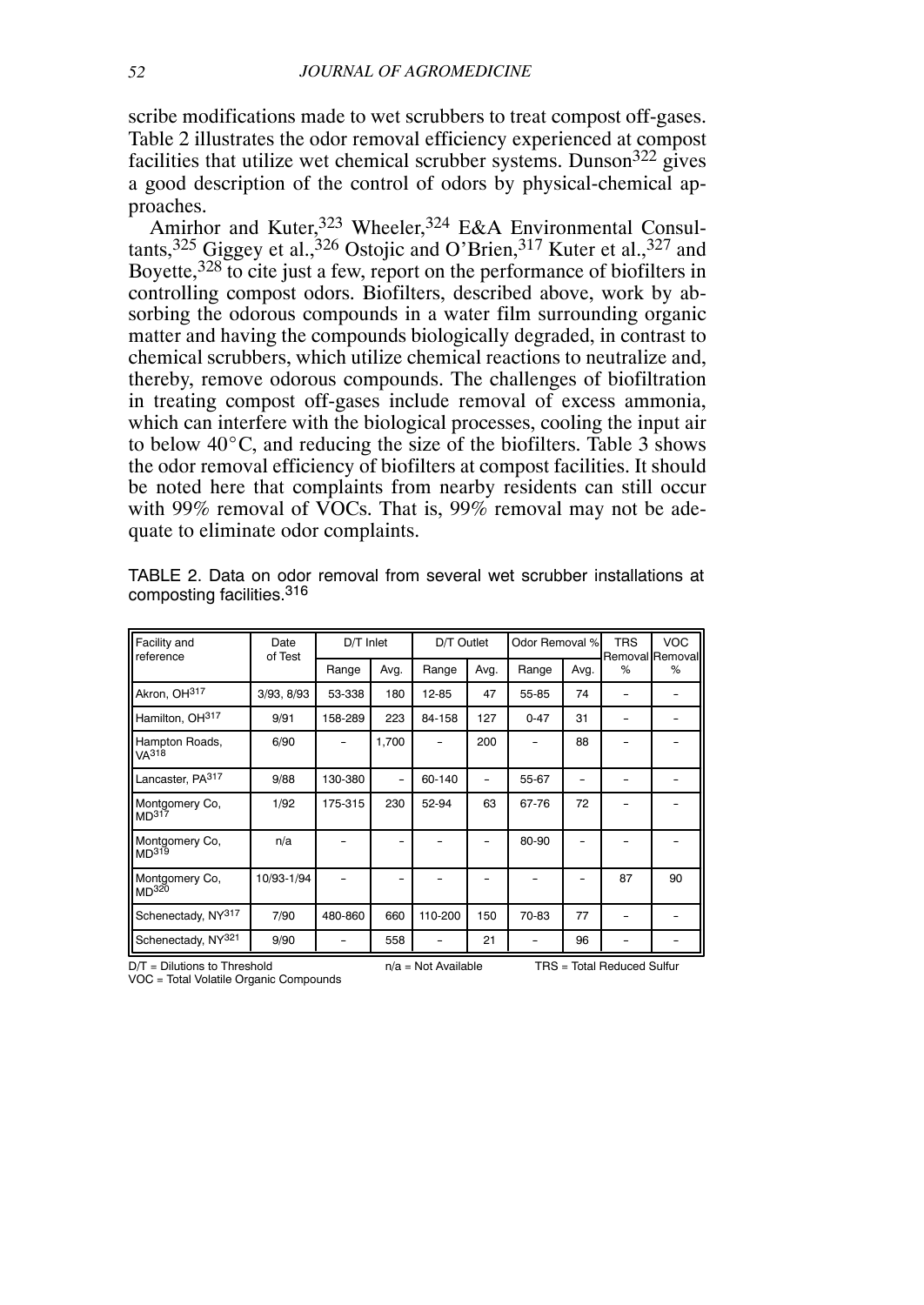| Facility and<br>reference          | Date<br>of Test | D/T Inlet |       | D/T Outlet  |     | <b>Odor Removal</b> |     | <b>TRS</b><br>Removal | <b>VOC</b><br>Removal |
|------------------------------------|-----------------|-----------|-------|-------------|-----|---------------------|-----|-----------------------|-----------------------|
|                                    |                 | Range     | Avg   | Range       | Avg | Range               | Avg | %                     | %                     |
| Dartmouth, MA323                   | 5/93, 12/93     |           |       |             |     | 76-97               | 86  | 81                    |                       |
| Hamilton, OH324                    | $9/91 - 3/92$   | 180-1,200 | 635   | $5 - 25$    | 19  | ۰                   | 97  | 99                    | 99                    |
| Williamstown,<br>MA <sup>325</sup> | 9/93            |           |       |             |     |                     | 95  | 99                    | 52                    |
| Lewiston-Auburn.<br>ME317,326      | 9/93            | 71-158    | 115   | $7 - 11$    | 8   | 90-94               | 93  |                       |                       |
| Plymouth, NH327                    | 4/92            | 170-318   | 227   | $< 10 - 35$ | 23  | 79-96               | 90  |                       |                       |
| Sevier, TN325                      | 11/93           |           | 1,020 |             | 22  | -                   | 99  | 93                    | 82                    |
| Yarmouth, MA326                    | 4/93            | 143-262   | 214   | $4 - 26$    | 12  | 88-98               | 95  | >90                   |                       |

TABLE 3. Data on odor and VOC removal from several biofilter installations at composting facilities.316

D/T = Dilutions to Threshold TRS = Total Reduced Sulfur VOC = Total Volatile Organic Compounds

Other methods utilized at compost facilities include use of neutralizing sprays at the periphery of the site. These sprays are claimed to neutralize the malodorous compounds or mask them with a pleasant scent, such as pine or citrus, but have had very limited successes, depending on the complexity of the odors produced, the strength of the odors, and the proximity of neighbors. Most applications have not found neutralizing sprays to be effective. The use of carbon filters and thermal oxidizers has not been particularly successful due to the high moisture content of the off-gases and the low heat value.

## *Aeration*

Waste treatment systems that utilize aerobic conditions can be effective in controlling odors. Although the energy cost of aerobic treatment is often cited as a deterrent to its use, these costs must be weighed against costs of providing some other treatment if a particular farm or facility is under pressure to reduce odors.

Complete aerobic treatment not only stabilizes the organic carbon of the waste stream but it also converts organic nitrogen compounds to ammonium and then to nitrite and nitrate. Sulfur compounds are converted to odorless sulfate instead of odorous sulfide and mercaptan compounds.<sup>329</sup> The recommended aeration capacity for such a system is twice the daily biochemical oxygen demand (BOD) load.<sup>329</sup> How-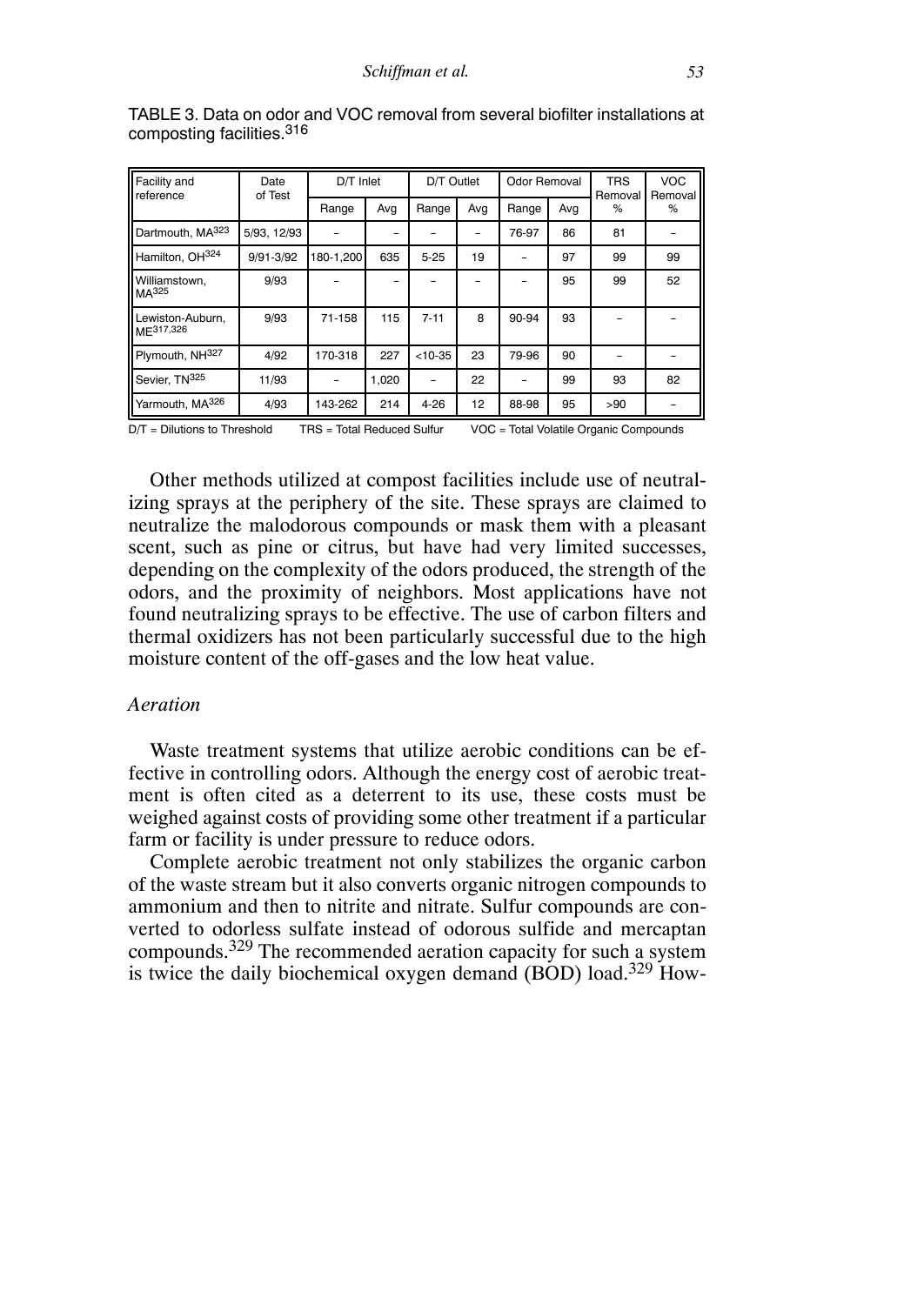ever, providing the oxygen necessary to maintain this level of aerobic activity can be expensive with current aeration equipment. This has led to research into partial aeration of various schemes to lower the cost of the system while providing some level of odor control.

Partial aeration has been studied by several investigators.330-332 This research showed that supplying oxygen such that the oxidationreduction potential (ORP) is controlled between 100 and 200 mV  $E<sub>h</sub>$ , where dissolved oxygen cannot be detected, can still provide significant odor reduction during treatment. Volatile fatty acids and other odor-causing compounds were not released from these treatment systems. However, some level of odor returned if wastes were applied to land or stored without aeration after only this minimal treatment. If the organic matter is not stabilized when aeration ceases, anaerobic degradation will occur and odorous compounds will be produced and released.329 Partial aeration can also be used to provide more complete treatment of wastewater, including nitrogen and phosphorus removal. Westerman and Zhang<sup>329</sup> found that aeration could reduce irritation by up to 55%.

## *Aerobic Upflow Biofilters/Activated Sludge, Extended Aeration*

As noted above, aeration is an effective method of reducing odor from manure or wastewater. Aerobic treatment of manure reduces or prevents the accumulation of volatile fatty acids and various other odorous compounds. Supplying oxygen to waste substrates generally requires considerable energy and is, therefore, expensive. If complete stabilization of the waste is desired, then the oxygenation capacity should be twice the total daily biochemical oxygen demand (BOD) of the waste with a hydraulic retention time of several days. Using a swine facility as an example and electrical energy cost of \$0.07 per kilowatt hour, the power cost for running an aeration system to treat the liquid manure continuously is about \$11 per year per finishing pig space (each space will grow approximately 2.6 pigs per year). Westerman and colleagues  $333$  found that the odor and irritation intensities were reduced by up to 75% and 86%, respectively. If partial odor control is desired, then the oxygen supplied could be less than twice the total daily BOD loading. For example, some odor reduction can be accomplished by supplying about a third of the BOD loading. This would cost about \$1.80 per year per finishing pig space. However, aeration to supply only partial BOD removal could result in promoting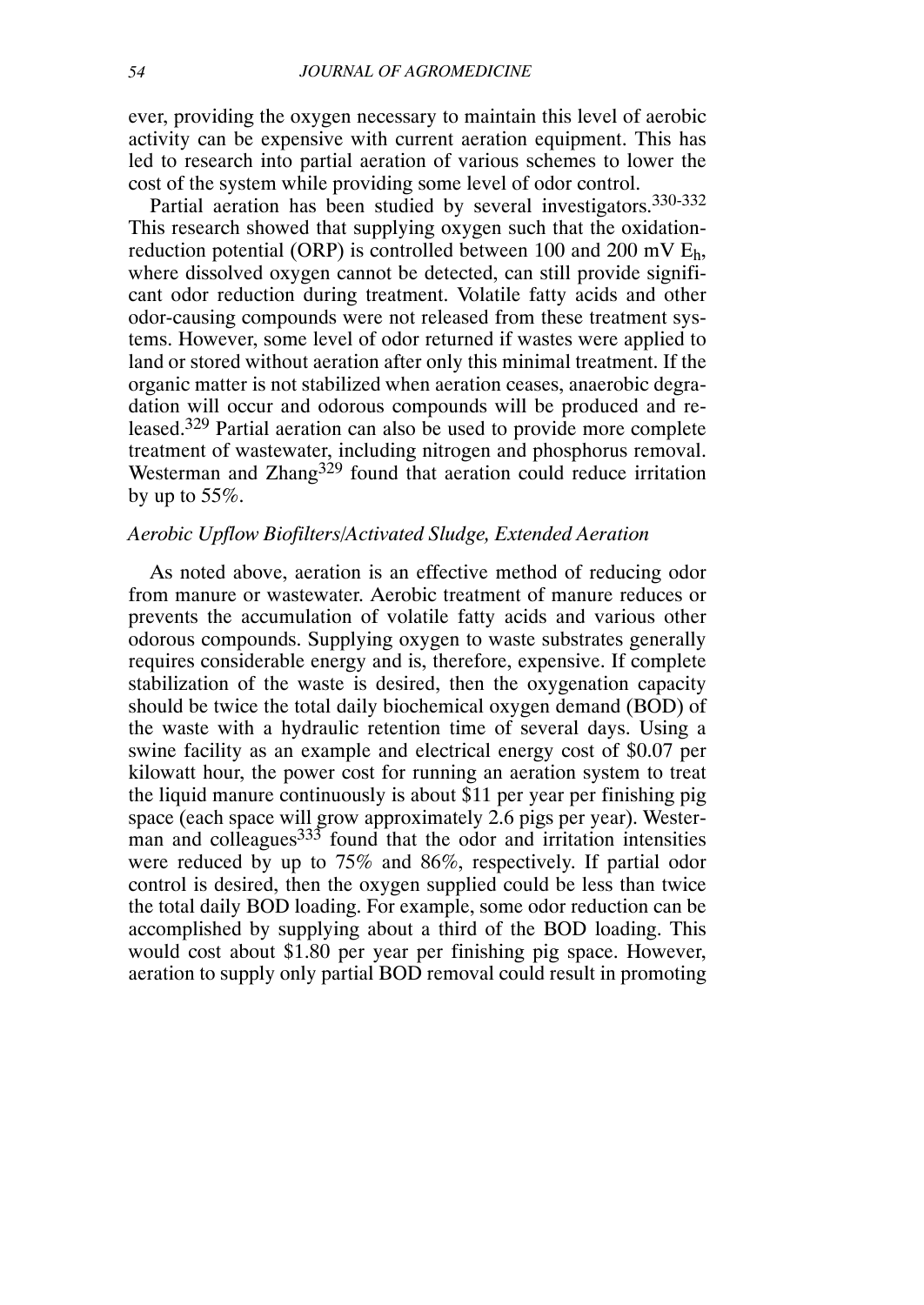ammonia volatilization, which may be an undesirable tradeoff. If nitrification/denitrification is also desired for reducing nitrogen (by releasing nitrogen gas to the air), then additional aeration above twice the BOD may be required.

Besides different methods to supply oxygen to the wastewater, there are various methods to promote retention of the bacteria responsible for waste treatment. Generally, these methods may be described as suspended media or fixed media. Examples of these two methods are an activated sludge treatment using recycled solids as a suspended media and a biofilter using fixed media to retain bacteria.

The activated sludge system has typically been used for municipal waste for complete stabilization, and thus would tend to have high energy costs for supplying twice the BOD loading. The biofilter system could be designed to satisfy all of the BOD or only part of the BOD, depending on the objectives. The operating costs and the odor of the effluent would depend on what degree of treatment is desired, and the energy costs would probably fall between the \$1.80 and \$11 per year per finishing pig space depending on degree of treatment (using the assumed energy cost of \$0.07 per kilowatt hour). It should be noted that either system would likely require screening or removing the larger solids in the manure before the aeration treatment and would also produce biosolids from the treatment system. Both of these byproducts would tend to have more odor than the liquid discharged from the treatment system and would likely require more treatment, such as lime stabilization to reduce odor.

#### *Sequencing Batch Reactors (SBR)*

Sequencing batch reactors (SBRs) have the potential to stabilize organic matter and reduce nitrogen from swine production effluent effectively and inexpensively.334 The sequence of batch operations in these reactors can be adjusted to suit the needs of the type of wastewater being treated. As applied to swine wastewater, the cycles include fill, react, settle, decant, and idle. The react cycle is the time during which waste is stabilized and nutrients are transformed and consumed. Nitrogen and phosphorus removal is accomplished by cycling the reactor between aerated and anoxic states during this period. Several researchers have investigated this system for swine wastewater treatment with good results.  $\overline{3}35,336,337$  There is considerable variability in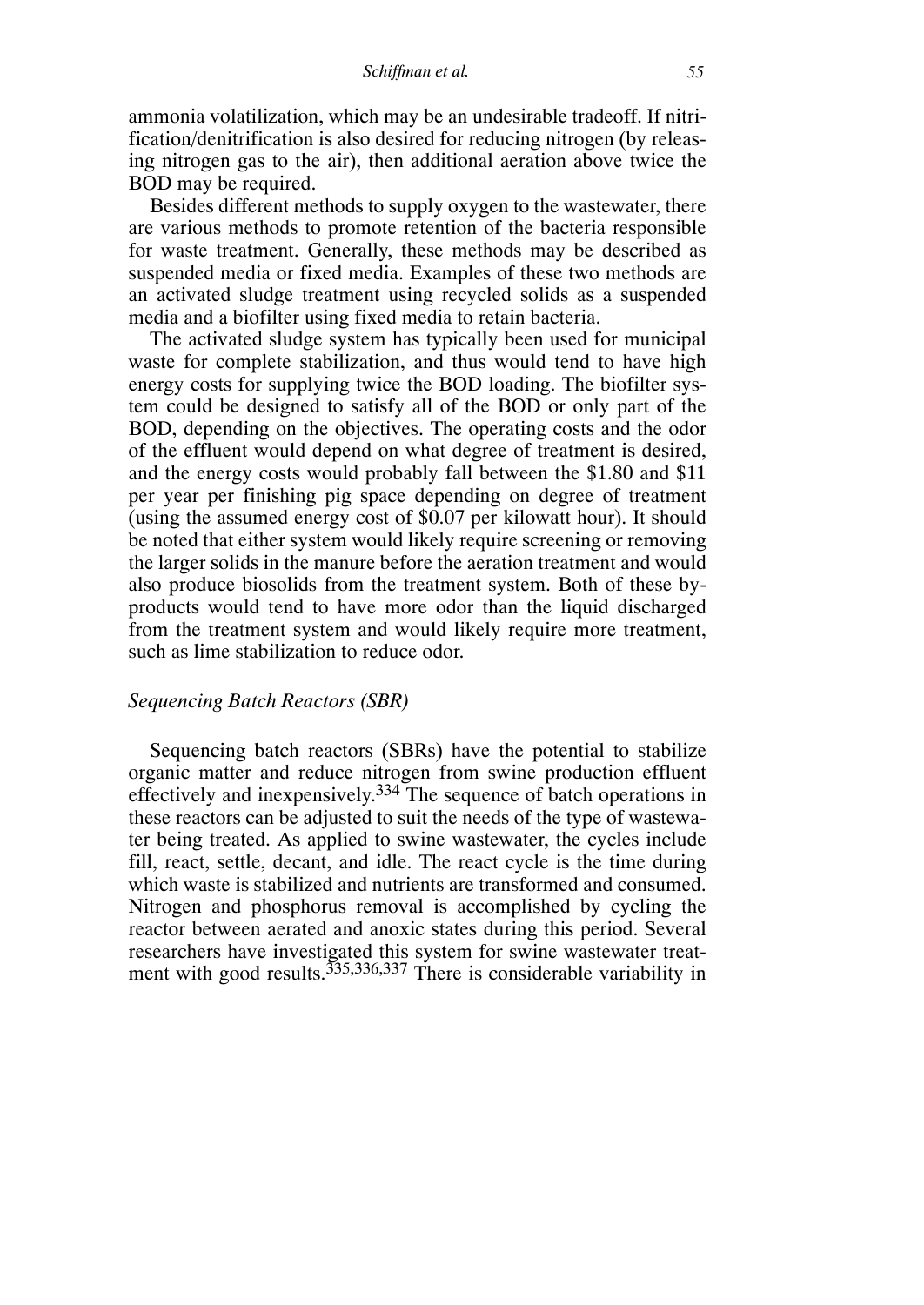the reduction of odor (35-89%) and irritation (39-99%) that has been reported.

## *Ozonation*

Ozone, a triatomic allotrope of oxygen has a large oxidation potential and has been widely investigated for its potential to improve air quality. Ozone has also been used as a disinfectant and deodorizing agent. Laboratory and field evaluations of ozone treatments to reduce livestock odors have been conducted or are ongoing.338,339 However, due to the toxic nature of ozone, there is some concern regarding its use to treat indoor air spaces. Several professional groups including the Occupational Safety and Health Administration and the American Lung Association have expressed concern that the levels of ozone required to effectively deodorize polluted indoor air often exceed recommended or permissible exposure limits for humans. There do not appear to be major objections to ozonating lagoon water from a human health standpoint, but health concerns with indoor ozone are likely to cause health and safety regulators to address lagoon ozonation as well. Nevertheless, the relatively high indoor odorant levels in some livestock buildings and the potential for ozone to be rapidly depleted, thus minimizing ozone emissions to outdoor air, continue to make ozonation of indoor air an attractive but somewhat controversial possibility.

## *Product Additives*

Product additives are generally described as compounds that can be added directly to freshly excreted or stored manure for purposes of odor abatement. There are hundreds of chemical and biological additives, masking agents and other commercial products that are being marketed to animal producers for odor management. In addition to odor management, many of these products are marketed as having other beneficial effects, including management of ammonia and hydrogen sulfide volatilization from stored manure; improved fertilizer value of the manure; fly control; improved animal health and feed conversion; and promotion of manure solids breakdown to enhance manure management and handling. Regarding odor abatement, these products can generally be grouped into several categories based on their mechanism of action.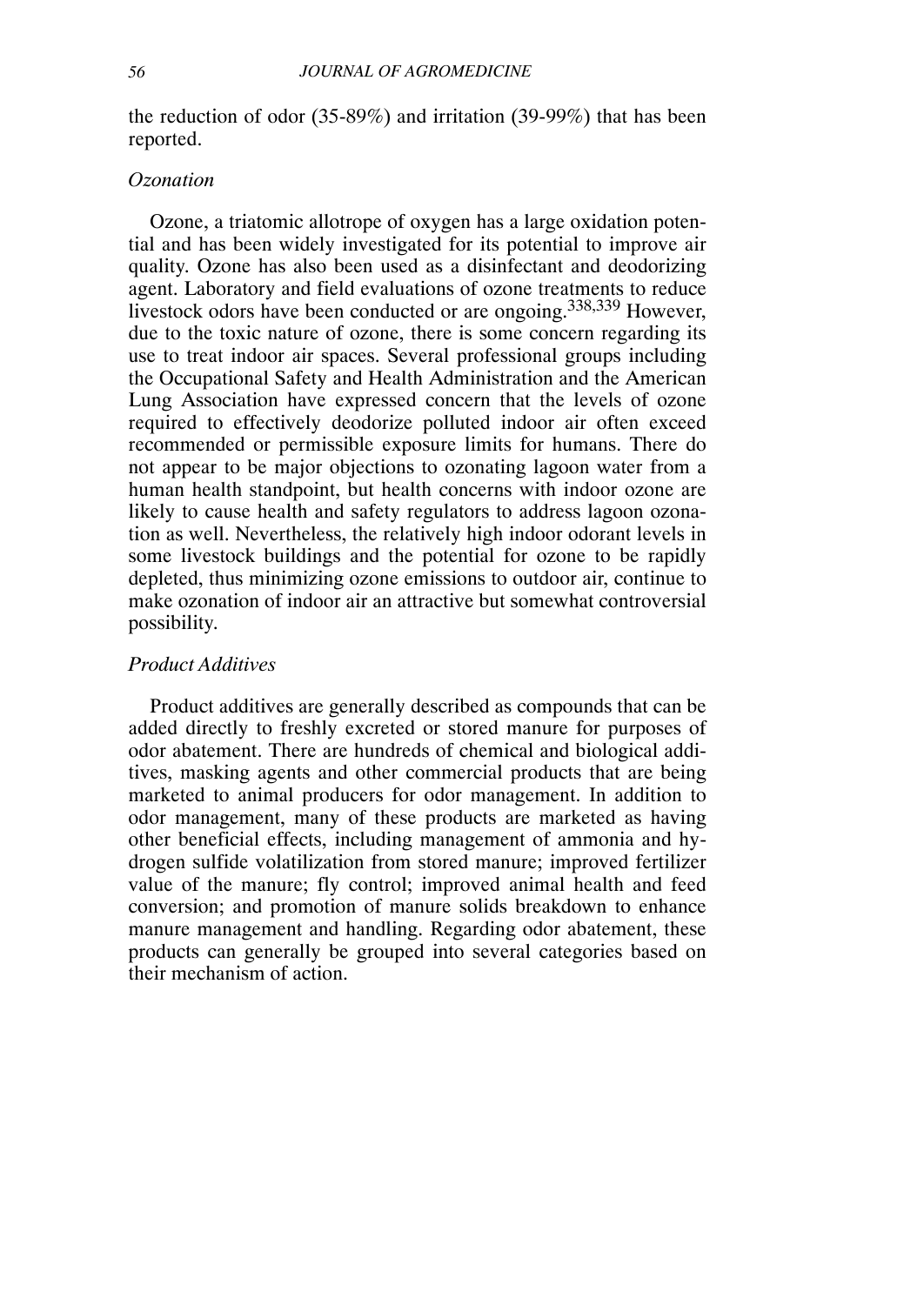- Masking Agents. These are mixtures of aromatic oils that have a strong characteristic odor of their own. They are designed to cover up, or mask, the targeted undesirable odor with a more desirable one;
- Counteractants. These are mixtures of aromatic oils that cancel or neutralize the targeted odor such that the intensity of the mixture is less than that of the constituents;
- Digestive Deodorants. These contain bacteria or enzymes that reduce undesirable odors through biochemical metabolic degradative processes;
- Adsorbents. These products have a large surface area that may be used to adsorb targeted odors before they are released, or volatilized, to the environment;
- Feed Additives. These are compounds incorporated into the animal's diet to improve animal performance and reduce targeted odors;
- Chemical Deodorants. These are strong oxidizing agents or germicides that alter or eliminate microbial action responsible for odor production or chemically oxidize compounds that make up the undesirable odor mixture.

During the past 2 years, approximately 2 dozen of these product types have been evaluated by the NC State University Animal and Poultry Waste Management Center.<sup>340</sup> In general, only a few of the products significantly improved odor parameters under the conditions tested.

Far more peer-reviewed research on management of odor emissions is necessary before conclusions about the efficacy of odor interventions can be made with certainty.

# *FINAL COMMENTS*

Our current state of knowledge clearly suggests that it is possible for odorous emissions from animal operations, wastewater treatment, and recycling of biosolids to have an impact on physical health. The most frequently reported symptoms attributed to odors include eye, nose, and throat irritation, headache, nausea, hoarseness, cough, nasal congestion, palpitations, shortness of breath, stress, drowsiness, and alterations in mood. Many of these symptoms (especially irritation,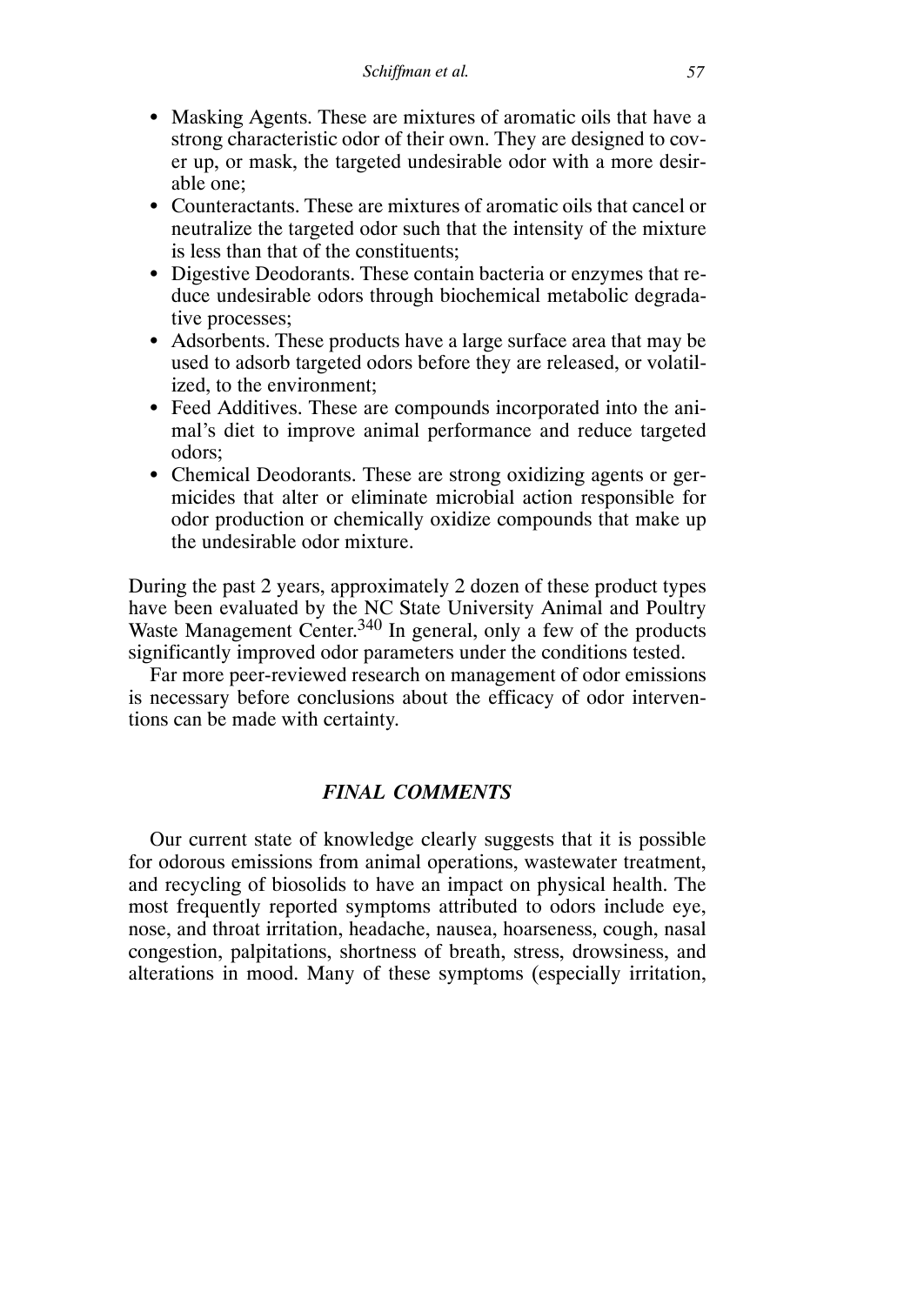headache, hoarseness, cough, nasal congestion, and shortness of breath) can be caused by stimulation of the trigeminal nerve in the nose at elevated levels of odorous VOCs. Co-pollutants in an odorous plume may also play a role. A genetic basis for some odor aversions may be the basis for complaints from unpleasant but nonirritating odors; unpleasant odors have been shown to activate different brain areas than pleasant ones.

Most published studies indicate that there are occupational health risks to workers in intensive livestock units who are exposed continuously to high concentrations of odorous VOCs, particulates, and microbes. However, more scientific data are necessary to quantify health symptoms from the types of exposures experienced by neighbors downwind of livestock or wastewater operations (e.g., continuous exposure to the lower levels of odorous emissions or intermittent exposures to high levels from temporary discharges). Objective scientific data must be obtained that relate specific concentrations of VOCs, particulates (including ammonium aerosols), and microorganisms alone and in combination to objective measures of health symptoms.

There are many potential study tools and biomarkers for the validation of odor-related health symptoms in clinical, epidemiologic, and research studies (see Table 1). These tools and biomarkers will be helpful in distinguishing between direct health effects (e.g., sensory irritation) and indirect effects (e.g., stress). Objective measures of health effects must then be related to the concentrations of odorous emissions as well as frequency and duration of exposure. A variety of methods are available to quantify odorous emissions including olfactometry, gas chromatography, and the electronic nose. However, there is still a need to develop portable, reliable, and sensitive sensors for field measurement of odorous emissions in real time.

Future studies will help establish minimal risk levels (MRLs) for odorous emissions analogous to those utilized by the Agency for Toxic Substances and Disease Registry (ATSDR), that is, substance-specific minimal risk levels (MRLs) to evaluate health effects. MRLs are defined as ''estimates of daily human exposure to a chemical that are likely to be without an appreciable risk of adverse noncancer health effects over a specified duration of exposure.'' In addition, knowledge of MRLs for odorous emission will assist in the development and implementation of cost-effective odor-abatement techniques that will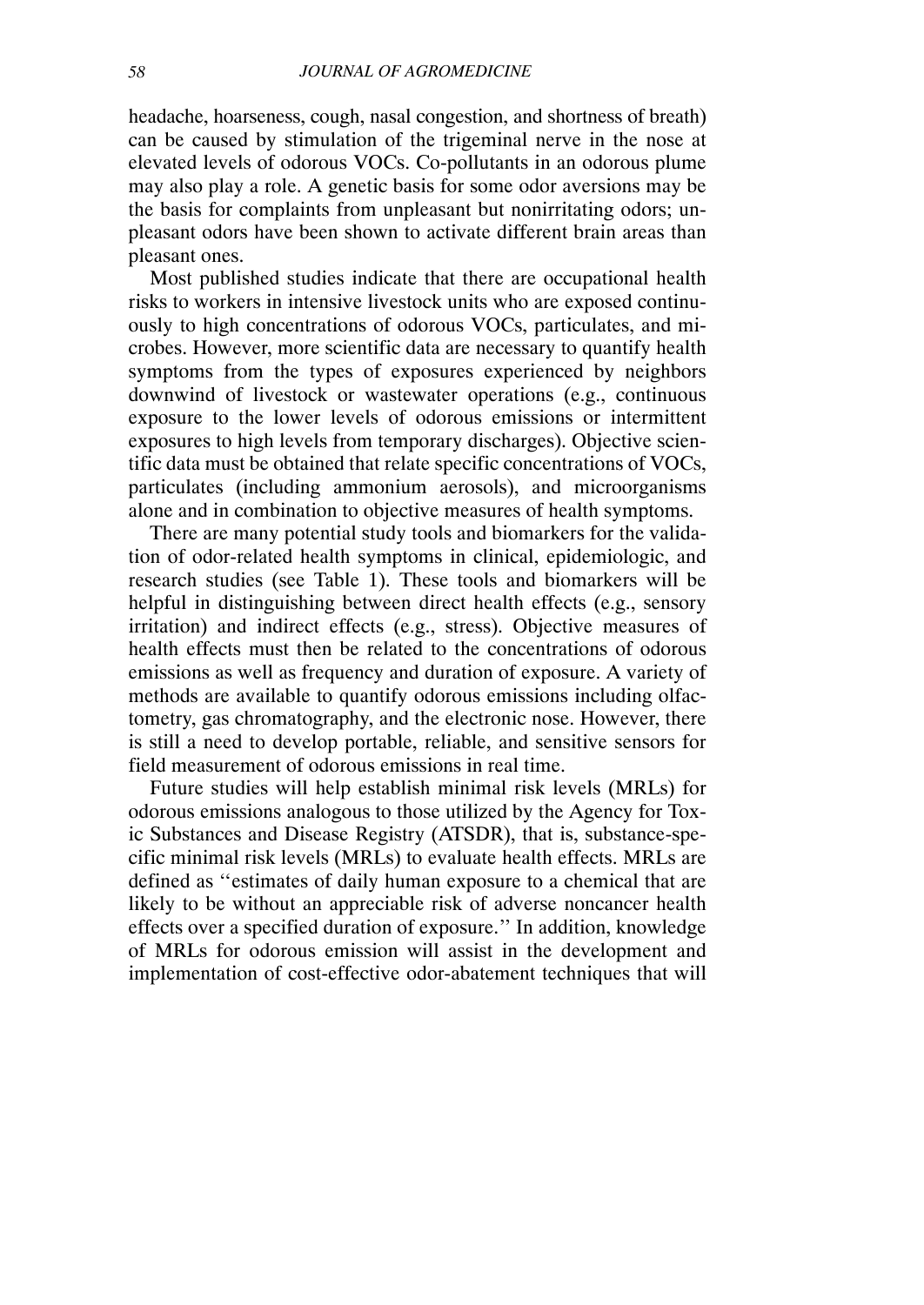enable operators of livestock and wastewater operations to meet performance standards.

#### *ACKNOWLEDGMENTS*

The workshop participants included experts in diverse fields including medicine, organic chemistry, biochemistry, psychology, engineering, biology, and other disciplines. Academic institutions, regulatory agencies, environmental groups, the swine industry, consulting firms, and odor remediation companies were represented. During the two day conference, formal presentations were made on a variety of topics including odor issues in North Carolina (Ron Levine, MD, Deputy Secretary, North Carolina Department of Health and Human Services), basic olfactory physiology (Donald Leopold, MD, Department of Otolaryngology, University of Nebraska Medical School), health symptoms from odors (Dennis Shusterman, MD, Division of Occupational Medicine, University of California, San Francisco), changes in the olfactory epithelium from VOCs (Kevin Morgan, PhD, Glaxo-Wellcome), effect of odors on the brain (Tyler Lorig, PhD, Washington & Lee University), psychoimmune aspects of asthma (Maria Boccia, PhD, University of North Carolina), psychological effects of odors (Pam Dalton, PhD, Monell Chemical Senses Center), and health effects of dust (Kelley Donham, DVM, Institute of Agricultural Medicine & Occupational Health, University of Iowa). The participants then assembled into five working groups devoted to the following topics: medical issues, irritation, dust, toxicology, odor measurement, psychology, odor management, and legal issues. The remainder of the workshop was spent in these working groups in which participants discussed and integrated information on each topic. The purpose of this paper is to provide a summary of some of the issues that were addressed at the workshop.

The workshop participants were Dr. Joel Alpert,  $E \& A$  Environmental Consultants, Inc.; Dr. Carol M. Baldwin, Veterans Affairs Medical Center, Tucson, AZ; Dr. Andy Baumert, National Pork Producers Council; Dr. Maria L. Boccia, University of North Carolina; Dr. Robert W. Bottcher, North Carolina State University; Dr. C. E. Buckley, III, Duke University Medical Center; Dr. Dwaine S. Bundy, Iowa State University; Mr. M. Steve Cavanaugh, Jr., Cavanaugh & Associates, Inc.; Dr. John Classen, North Carolina State University; Dr. Bill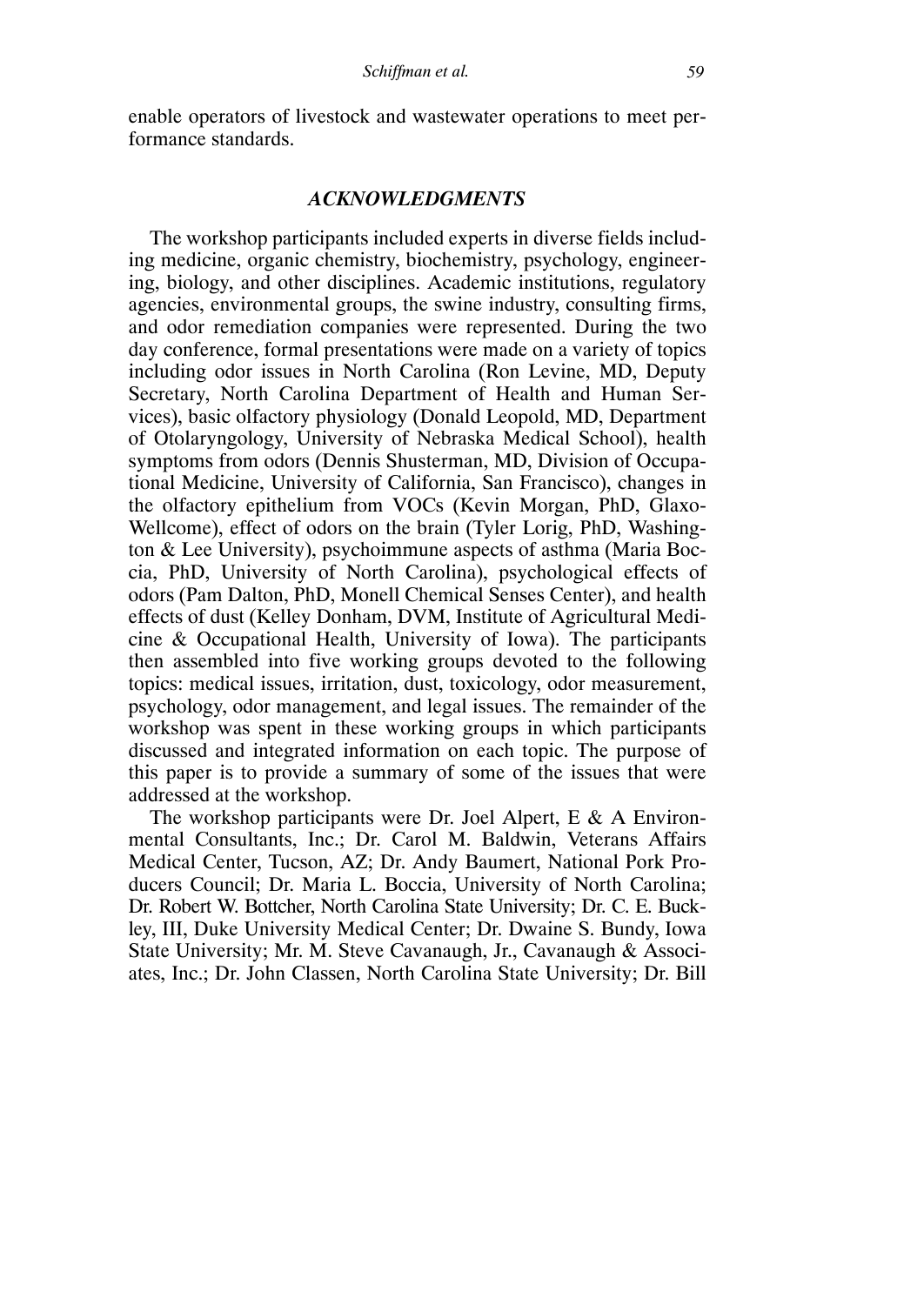Cure, Division of Air Quality, State of North Carolina; Dr. Pamela Dalton, Monell Chemical Senses Center; Dr. Kelley J. Donham, Institute of Agricultural Medicine & Occupational Health, University of Iowa; Dr. David Dorman, Chemical Industry Institute of Toxicology; Dr. Craig Farr, Elf--Atochem; Dr. Gary Foureman, US EPA National Center for Environmental Assessment; Dr. Jeff S. Gift, US EPA National Center for Environmental Assessment, Dr. Lowry A. Harper, US Department of Agriculture; Dr. Jonathan Jones, Silso Research Institute; Dr. Howard R. Kehrl, US EPA; Dr. Annette Kirshner, NIEHS; Dr. Ronald E. Lacey, Texas A & M University; Dr. James D. Lane, Duke University Medical Center, Dr. Donald A. Leopold, University of Nebraska Medical School; Dr. David Lipton, NC Department of Health and Human Services; Dr. Tyler W. Lorig, Washington & Lee University; Mr. Mike McGinley, St. Croix Sensory, Inc., Dr. Kevin Morgan, GlaxoWellcome, Inc.; Dr. Stanley I. Music, NC Department of Health and Human Services; Dr. Kevin P. Myers, Duke University Medical Center; Dr. Troy Nagle, North Carolina State University; Dr. Melva Okun, University of North Carolina School of Public Health; Dr. Bill Pate, NC Department of Health and Human Services; Dr. David Peden, US EPA Human Studies Facility; Dr. Naomie Poran, SemioChem Corporation; Dr. Jim Prah, US EPA; Dr. Jim Raymer, Research Triangle Institute; Dr. Carol Reiss, New York University; Dr. Ken Rudo; North Carolina OEES; Dr. Will Service, State of North Carolina Division of Epidemiology; Dr. Dennis Shusterman, University of California, San Francisco; Dr. Wayne Silver, Wake Forest University; Dr. Carr Smith, R J Reynolds Tobacco Co.; Dr. Robert Sneath, Silsoe Research Institute; Dr. Paul Sundberg, National Pork Producers Council; Dr. Kendall M. Thu, Northern Illinois University; Dr. Garrett L. Van Wicklen, University of Georgia; Dr. Jim Walker, Florida State University, Mr. Clyde Wilber, Greeley and Hansen, Engineers; Dr. Larry Williams, Duke University Medical Center; Dr. Luann Williams, North Carolina Department of Health and Human Services; Dr. Mike (C. M.) Williams, North Carolina State University; and Dr. Steven B. Wing; University of North Carolina School of Public Health.

The leaders of the breakout groups were Dr. Tyler Lorig, Dr. Pamela Dalton, Dr. C. M. Williams, Dr. Dennis Shusterman, and Dr. Jim Raymer.

The organizers of the workshop were Dr. Susan S. Schiffman, Duke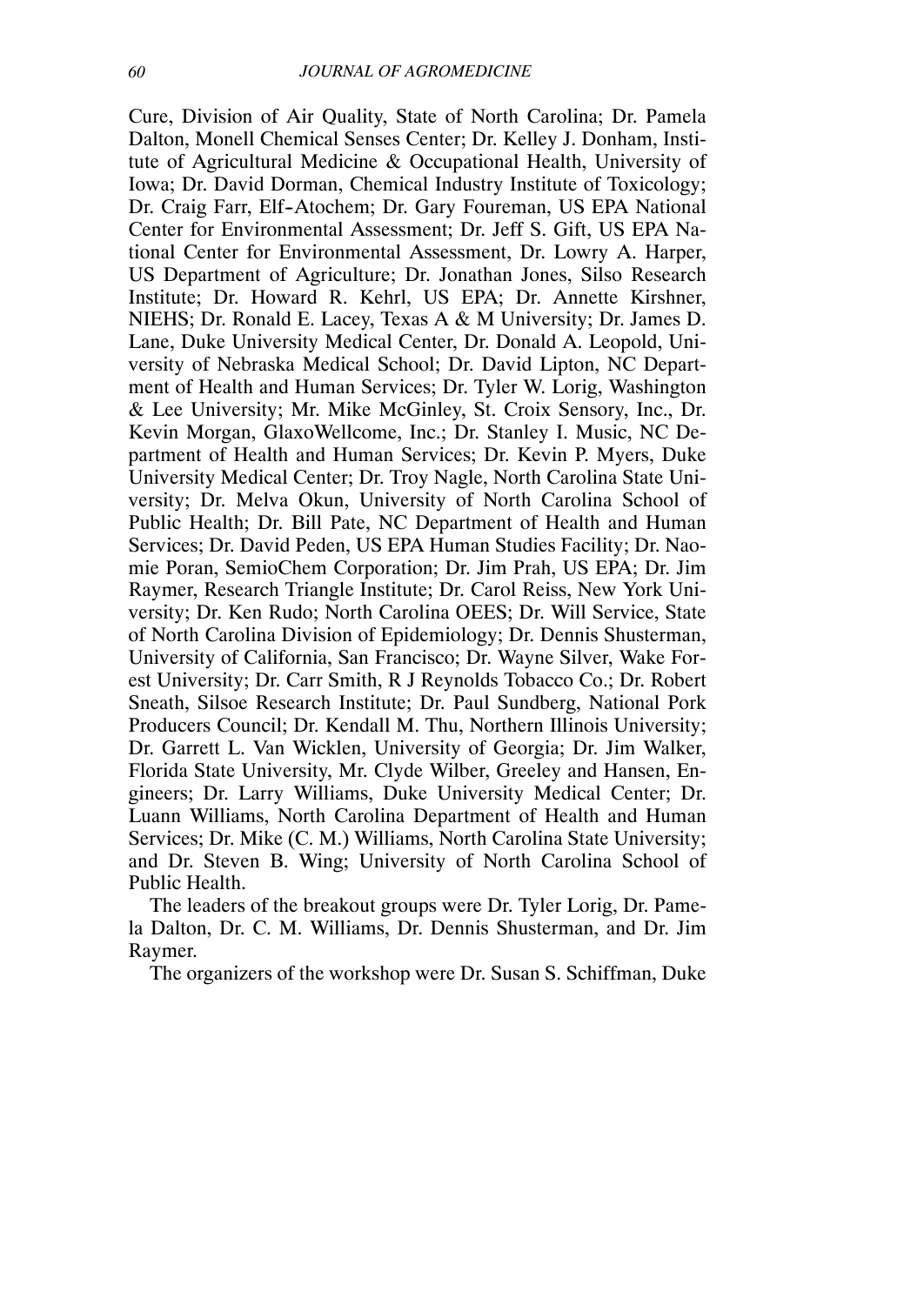University Medical Center, Dr. John Walker, US EPA; Dr. Patricia D. Millner, USDA-REE-ARS-BA-NRI-S-MS LAB, and Dr. Rochelle Small, NIDCD/DCSD.

#### REFERENCES

1. Taylor D. Innovations fresh from the farm. Environ Health Perspect 1999; 107:A154-A157.

2. Pate W. Odor: a public health practice viewpoint. In: Schiffman SS, Walker JM, Small R, Millner P (Organizing Committee). Participant Reviews and Opinions: Workshop on Health Effects of Odors, Duke University; 1998.

3. Thu K, Donham K, Ziegenhorn R, Reynolds S, Thorne PS, et al. A control study of the physical and mental health of residents living near a large-scale swine operation. J Agricult Safety Health 1997; 3:13-26.

4. Wing S, Wolf S. Intensive livestock operations, health, and quality of life among eastern North Carolina residents. Report to the North Carolina Department of Health and Human Services. Division of Public Health 1999.

5. Schiffman SS, Sattely-Miller EA, Suggs MS, Graham BG. The effect of environmental odors emanating from commercial swine operations on the mood of nearby residents. Brain Res Bull 1995; 37:369-375.

6. Schiffman SS. Livestock odors--implications for human health and well-being. J Anim Sci. 1998; 76:1343-1355.

7. Beach JR, Raven J, Ingram C, Bailey M, Johns D, et al. The effects on asthmatics of exposure to a conventional water-based and a volatile organic compoundfree paint. Eur Respir J 1997; 10:563-566.

8. American Society for Testing and Materials (ASTM). Atlas Of Odor Character Profiles. DS 61. Philadelphia: ASTM, 1992.

9. Silver WL. Neural and pharmacological basis for nasal irritation. Ann N Y Acad. Sci 1992; 641:152-163.

10. Spit BJ, Bretschneider F, Hendriksen EG, Kuper CF. Ultrastructure of free nerve endings in respiratory and squamous epithelium on the rat nasal septum. Cell Tissue Res 1993; 274:329-335.

11. Silver WL, Finger TE. The trigeminal system. In: Getchell TV, Doty RL, Bartoshuk LM, Snow JB Jr. (eds). Smell and taste in health and disease, New York: Raven Press; 1991: 97-108.

12. Cometto-Muñiz JE, Cain WS. Sensory irritation. Relation to indoor air pollution. Ann NY Acad Sci 1992; 641:137-151.

13. Cometto-Muñiz JE, Cain WS. Sensory reactions of nasal pungency and odor to volatile organic compounds: the alkylbenzenes. Am Ind Hyg Assoc J 1994; 55:811-817.

14. Kendal-Reed M, Walker JC, Morgan WT, LaMacchio M, Lutz RW. Human responses to propionic acid. I. Quantification of within- and between-participant variation in perception by normosmics and anosmics. Chem Senses 1998; 23:71-82.

15. Merck Index. Twelfth Edition. Whitehouse Station, NJ: Merck & Co., 1996.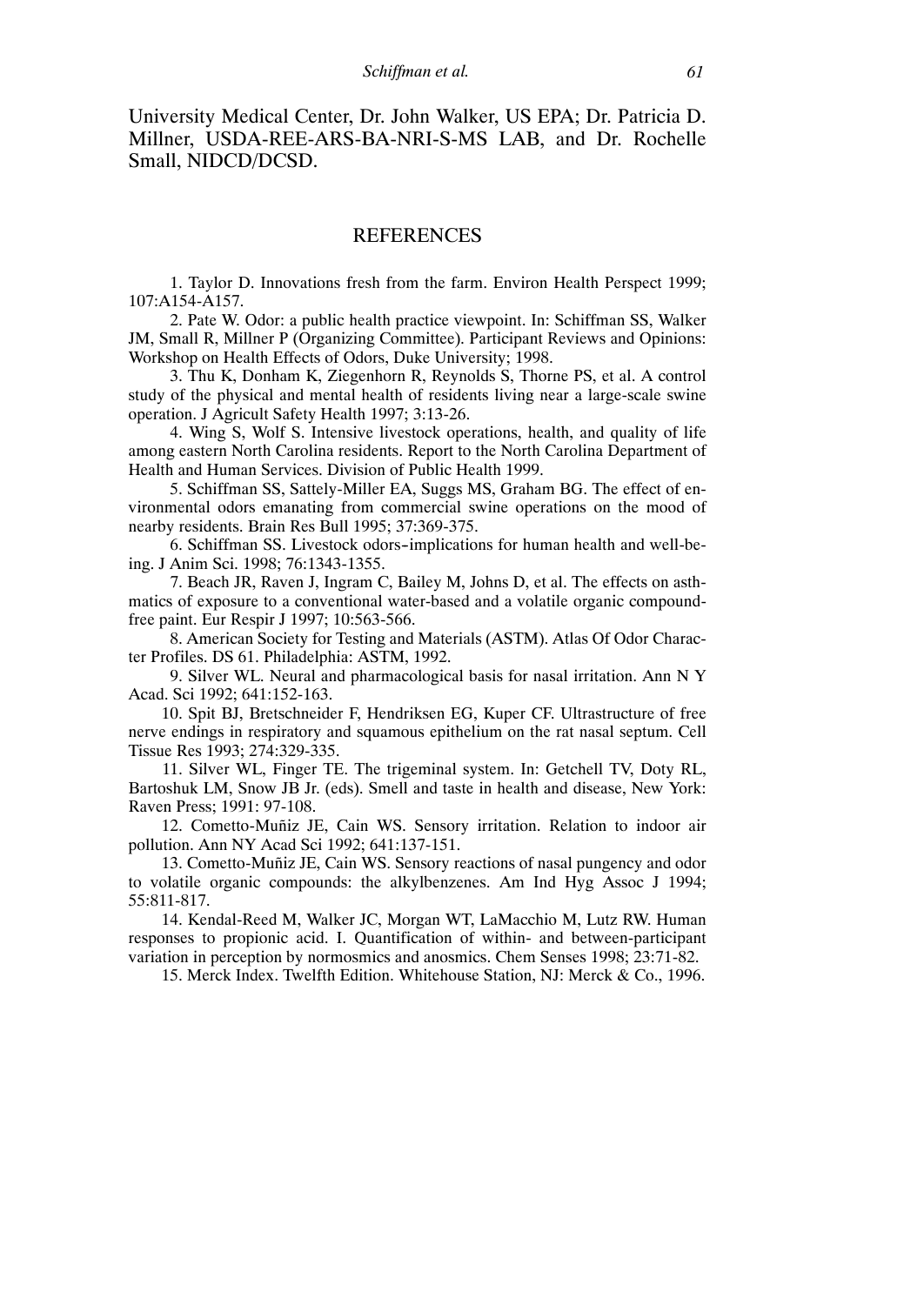16. Dick RB. Short duration exposures to organic solvents: the relationship between neurobehavioral test results and other indicators. Neurotoxicol Teratol 1988; 10:39-50.

17. Warren DW, Walker JC, Drake AF, Lutz RW. Effects of odorants and irritants on respiratory behavior. Laryngoscope 1994; 104:623-626.

18. Morgan WK, Reger RB, Tucker DM. Health effects of diesel emissions. Ann Occup Hyg 1997; 41:643-658.

19. Cometto-Muñiz JE, Cain WS, Hudnell HK. Agonistic sensory effects of airborne chemicals in mixtures: odor, nasal pungency, and eye irritation. Percept Psychophys 1997; 59:665-674.

20. Shusterman D. Acute health symptoms attributed to odorant exposures. In: Schiffman SS, Walker JM, Small R, Millner P (Organizing Committee). Participant Reviews and Opinions: Workshop on Health Effects of Odors, Duke University; 1998.

21. Ruth JH. Odor thresholds and irritation levels of several chemical substances: a review. Am Ind Hyg Assoc J 1986; 47:A142-A151.

22. Amoore JE, Hautala E. Odor as an aid to chemical safety: odor thresholds compared with threshold limit values and volatilities for 214 industrial chemicals in air and water dilution. J Appl Toxicol 1983; 3:272-290.

23. Watt MM, Watt SJ, Seaton A. Episode of toxic gas exposure in sewer workers. Occup Environ Med 1997; 54:277-280.

24. Alexeeff GV, Shusterman DJ, Howd RA, Jackson RJ. Dose-response assessment of airborne methyl isothiocyanate (MITC) following a metam sodium spill. Risk Anal 1994; 14:191-198.

25. Garcia-Medina MR, Cain WS. Bilateral integration in the common chemical sense. Physiol Behav 1982; 29:349-353.

26. EPA (United States Environmental Protection Agency). Air quality criteria for particulate matter. Volumes I, II, III. EPA/600/P-95/001a,b, cF. National Center for Environmental Assessment. Office of Research and Development. U. S. Environmental Protection Agency, Research Triangle Park, NC 27711, April, 1996.

27. Cometto-Muñiz JE, Cain WS, Abraham MH, Gola JMR. Chemosensory detectability of 1-butanol and 2-heptanone singly and in binary mixtures. Physiol Behav 1999; 67:269-276.

28. Korpi A, Kasanen JP, Alarie Y, Kosma VM, Pasanen AL. Sensory irritating potency of some microbial volatile organic compounds (MVOCs) and a mixture of five MVOCs. Archiv Environ Health 1999; 54:347-352.

29. Puente CL, Owens EJ, Gutentag PJ, Arsenal E. Exposures to ortho-chlorobenzylidene malononitrile. Controlled human exposures. Arch Environ Health 1963; 6: 72-80.

30. Shusterman DJ, Murphy MA, Balmes JR. Subjects with seasonal allergic rhinitis and nonrhinitic subjects react differentially to nasal provocation with chlorine gas. J Allergy Clin Immunol 1998; 101:732-740.

31. Schonhofer B, Voshaar T, Kohler D. Long-term lung sequelae following accidental chlorine gas exposure. Respiration 1996; 63:155-159.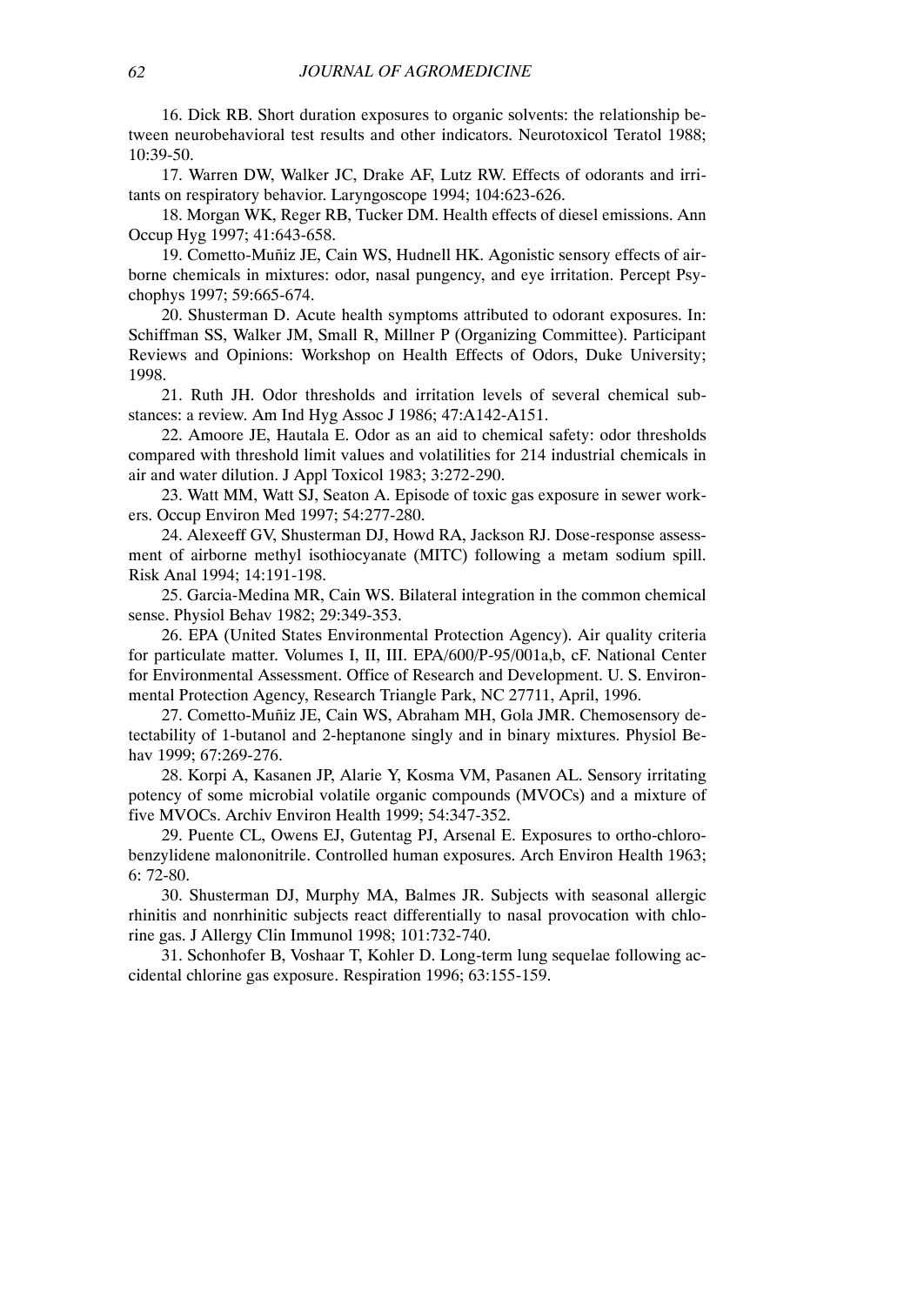32. Cometto-Muñiz JE, Cain WS. Physicochemical determinants and functional properties of the senses of irritation and smell. In: Gammage RB, Berven BA (eds) Indoor air and human health. CRC Lewis: Boca Raton; 1996: 53-63.

33. Schiffman SS. Characterization of odors from swine operations. Final report to the North Carolina Pork Council. October, 1996.

34. Alarie Y. Irritating properties of airborne materials to the upper respiratory tract. Arch Environ Health 1966; 13:433-449.

35. Allison DJ, Powis DA. Early and late hind-limb vascular responses to stimulation of receptors in the nose of the rabbit. J Physiol 1976;262:301-317.

36. Angell James JE, Daly M de B. Nasal reflexes. Proc R Soc Med 1969; 62:1287-1293.

37. Alarie Y. Sensory irritation by airborne chemicals. CRC Crit Rev Toxicol 1973; 2:299-363.

38. Alarie Y. Sensory irritation of the upper airways by airborne chemicals. Toxicol Appl Pharmacol 1973; 24:279-297.

39. Eccles R. Menthol and related cooling compounds. J Pharm Pharmacol 1994; 46:618-630.

40. Nielsen GD. Mechanisms of activation of the sensory irritant receptor by airborne chemicals. Crit Rev Toxicol 1991; 21:183-208.

41. Warren DW, Walker JC, Drake AF, Lutz RW. Assessing the effects of odorants on nasal airway size and breathing. Physiol Behav 1992; 51:425-430.

42. Allen WF. Effect of various inhaled vapors on respiration and blood pressure in anesthetized, unanesthetized, sleeping and anosmic subjects. Amer J Physiol 1929; 88:620-632.

43. Wolfe V, Cornell R, Palmer C. Acoustic correlates of pathologic voice types. J. Speech Hear Res 1991; 34:509-516.

44. Ryan CM, Morrow LA, Hodgson M. Cacosmia and neurobehavioral dysfunction associated with occupational exposure to mixtures of organic solvents. Am J Psychiatry 1988; 145:1442-1445.

45. Bos PM, Zwart A, Reuzel PG, Bragt PC. Evaluation of the sensory irritation test for the assessment of occupational health risk. Crit Rev Toxicol 1991; 21:423-450.

46. Hudnell HK, Otto DA, House DE, Molhave L. Exposure of humans to a volatile organic mixture. II. Sensory. Arch Environ Health 1992; 47:31-38.

47. Prah JD, Case MW, Goldstein GM. 1998 equivalence of sensory responses to single and mixed volatile organic compounds at equimolar concentrations. Environ Health Perspect 1998; 106: 739-744.

48. Peppel P, Anton F. Responses of rat medullary dorsal horn neurons following intranasal noxious chemical stimulation: effects of stimulus intensity, duration, and interstimulus interval. J Neurophysiol 1993; 70:2260-2275.

49. Sekizawa SI, Tsubone H. Nasal receptors responding to noxious chemical irritants. Respir Physiol 1994; 96:37-48.

50. Torebjörk HE, Hallin RG. Perceptual changes accompanying controlled preferential blocking of A and C fibre responses in intact human skin nerves. Exp Brain Res 1973; 16:321-332.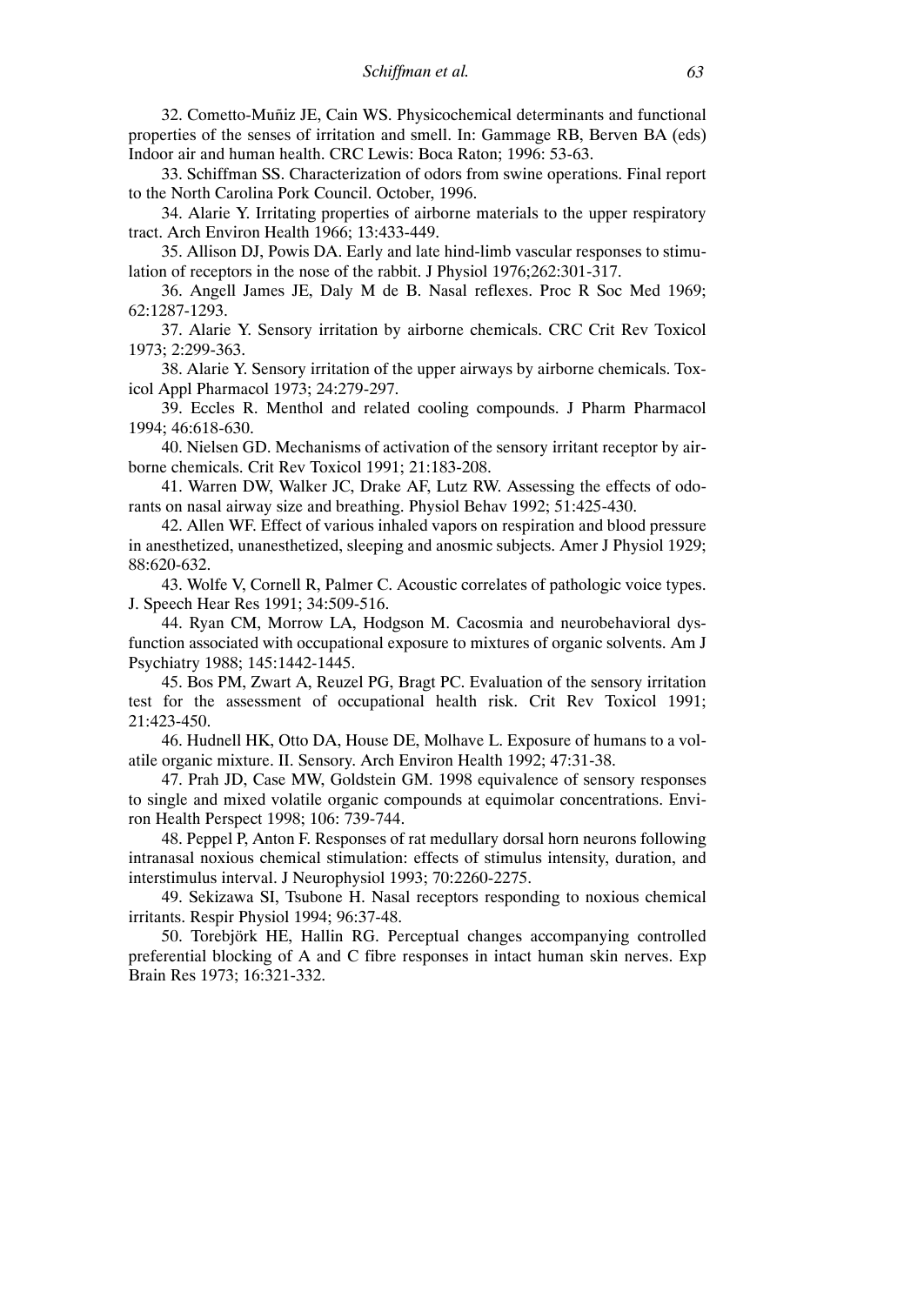51. Mackenzie RA, Burke D, Skuse NF, Lethlean AK. Fibre function and perception during cutaneous nerve block. J Neurol Neurosurg Psychiatry 1975; 38:865-873.

52. Hummel T, Gruber M, Pauli E, Kobal G. Chemo-somatosensory event-related potentials in response to repetitive painful chemical stimulation of the nasal mucosa. Electroencephalogr Clin Neurophysiol 1994; 92:426-432.

53. Koren HS, Devlin RB. Human upper respiratory tract responses to inhaled pollutants with emphasis on nasal lavage. Ann NY Acad Sci 1992; 641:215-224.

54. Koren HS, Graham DE, Devlin RB. Exposure of humans to a volatile organic mixture. III. Inflammatory response. Arch Environ Health 1992; 47:39-44.

55. Silver WL. Health effects of odors: Trigeminal chemoreception. In: Schiffman SS, Walker JM, Small R, Millner P (Organizing Committee). Participant Reviews and Opinions: Workshop on Health Effects of Odors, Duke University; 1998.

56. Cometto-Muñiz JE, Cain WS. Temporal integration of pungency. Chem Senses 1984; 8:315-327.

57. Wysocki CJ, Dalton P, Brody MJ, Lawley HJ. Acetone odor and irritation thresholds obtained from acetone-exposed factory workers and from control (occupationally unexposed) subjects. Am Ind Hyg Assoc J 1997; 58:704-712.

58. Dalton P, Wysocki CJ, Brody MJ, Lawley HJ. Perceived odor, irritation, and health symptoms following short-term exposure to acetone. Am J Ind Med 1997; 31:558-569.

59. Dalton P, Wysocki CJ, Brody MJ, Lawley HJ. The influence of cognitive bias on the perceived odor, irritation and health symptoms from chemical exposure. Int Arch Occup Environ Health 1997; 69:407-417.

60. Benignus VA, Muller KE, Graham JA, Barton CN. Toluene levels in blood and brain of rats as a function of toluene level in inspired air. Environ Res 1984; 33:39-46.

61. Maruniak JA, Silver WL, Moulton DG. Olfactory receptors respond to blood-borne odorants. Brain Res 1983; 265:312-316.

62. Cain WS. Perceptual characteristics of nasal irritation. In: Green BR, Mason JR, Kare MR (eds). Chemical Senses, Volume 2: Irritation, New York: Marcel Dekker; 1991:43-58.

63. Walker JC, Reynolds JH, Warren DW, Sidman JD. Responses of normal and anosmic subjects to odorants. In: Green BR, Mason JR, Kare MR (eds). Chemical Senses, Volume 2: Irritation, New York: Marcel Dekker; 1991: 95-118.

64. Doty RL. Intranasal trigeminal chemoreception: Anatomy, physiology, and psychophysics. In: Doty RL (ed). Handbook of olfaction and gustation, New York: Marcel Dekker; 1990: 821-834.

65. Abraham MH, Andonian-Haftvan J, Cometto-Muñiz JE, Cain WS. An analysis of nasal irritation thresholds using a new solvation equation. Fundam Appl Toxicol 1996; 31:71-76.

66. Abraham MH, Kumarsingh R, Cometto-Muñiz JE, Cain WS. An algorithm for nasal pungency thresholds in man. Arch Toxicol 1998; 72:227-232.

67. Stevens JC, Cain WS. Aging and the perception of nasal irritation. Physiol Behav 1986; 37:323-328.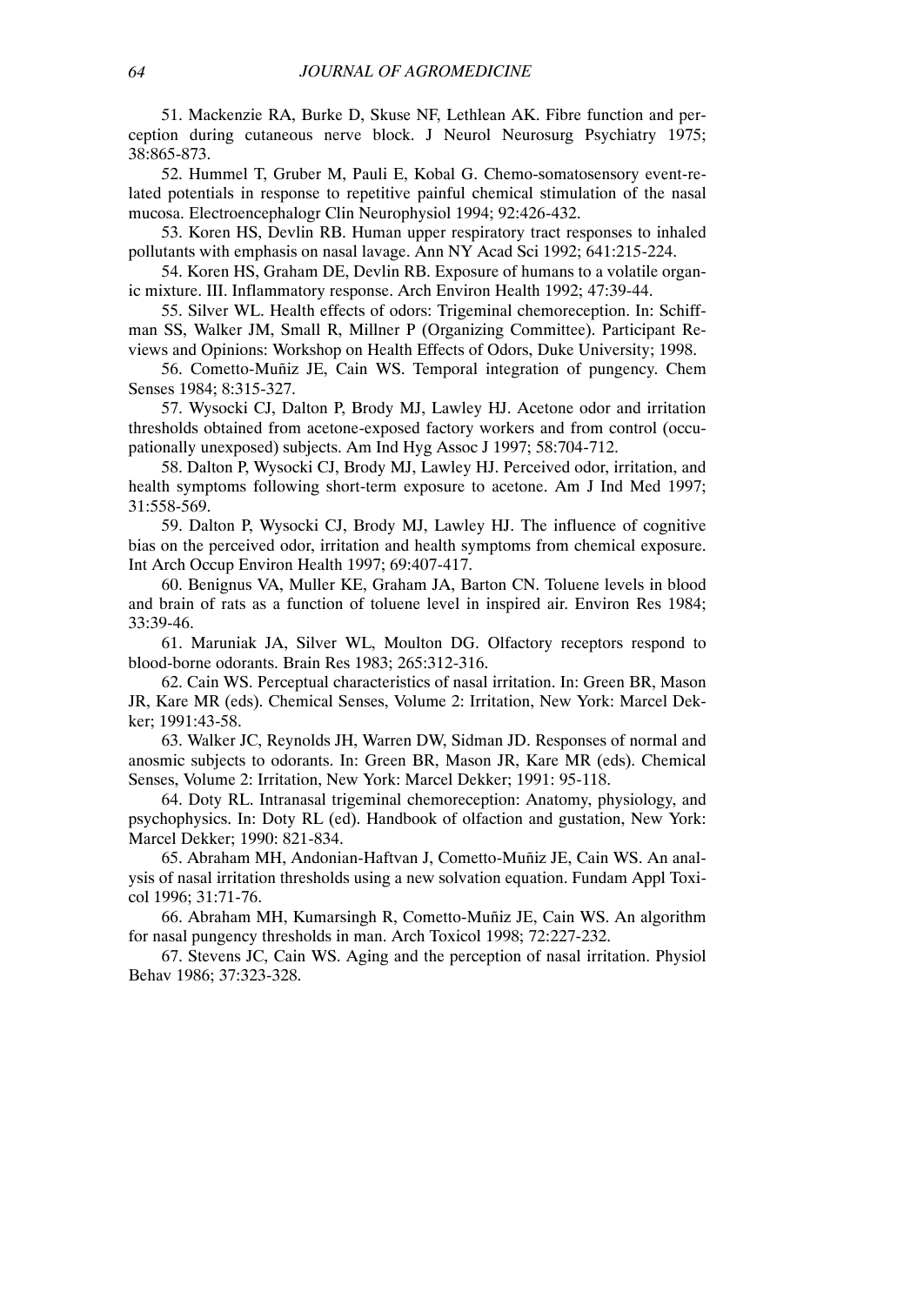68. Schiffman SS, Williams CM. Evaluation of swine odor control products using human odor panels. In: Animal Waste Management Symposium, Raleigh: NC State University; 1999: 110-118.

69. Doty RL. Intranasal trigeminal detection of chemical vapors by humans. Physiol Behav 1975; 14:855-859.

70. Doty RL, Brugger WE, Jurs PC, Orndorff MA, Snyder PJ, et al. Intranasal trigeminal stimulation from odorous volatiles: psychometric responses from anosmic and normal humans. Physiol Behav 1978; 20:175-185.

71. Cometto-Muñiz JE, Cain WS. Trigeminal and olfactory sensitivity: comparison of modalities and methods of measurement. Int Arch Occup Environ Health 1998; 71:105-110.

72. Hummel T, Barz S, Lötsch J, Roscher S, Kettenmann B, et al. Loss of olfactory function leads to a decrease of trigeminal sensitivity. Chem Senses 1996; 21:75-79.

73. Kobal G, Van Toller S, Hummel T. Is there directional smelling? Experientia 1989; 45:130-132.

74. Schneider RA, Schmidt CE. Dependency of olfactory localization on nonolfactory cues. Physiol Behav 1967; 2: 305-309.

75. Roscher S, Glaser C, Hummel T, Kobal G. An easy method for separating olfactory from trigeminal stimulation. Chem Senses 1996; 21: 492.

76. Cometto-Muñiz JE, Cain WS, Abraham MH, Kumarsingh R. Sensory properties of selected terpenes. Thresholds for odor, nasal pungency, nasal localization, and eye irritation. Ann N Y Acad Sci 1998; 855: 648-651.

77. Cometto-Muñiz JE, Cain WS. Relative sensitivity of the ocular trigeminal, nasal trigeminal and olfactory systems to airborne chemicals. Chem Senses 1995; 20:191-198.

78. Schiffman SS. Workshop on health effects of odors. Presented at North American Agromedicine Consortium. Raleigh, NC. September 28, 1999.

79. Kobal G. Pain-related electrical potentials of the human nasal mucosa elicited by chemical stimulation. Pain 1985; 22:151-163.

80. Thurauf N, Hummel T, Kettenmann B, Kobal G. Nociceptive and reflexive responses recorded from the human nasal mucosa. Brain Res 1993; 629:293-299.

81. Hummel T, Schiessl C, Wendler J, Kobal G. Peripheral electrophysiological responses decrease in response to repetitive painful stimulation of the human nasal mucosa. Neurosci Lett 1996; 212:37-40.

82. Hummel T, Kobal G. Differences in human evoked potentials related to olfactory or trigeminal chemosensory activation. Electroencephalogr Clin Neurophysiol 1992; 84:84-89.

83. Hari R, Portin K, Kettenmann B, Jousmaki V, Kobal G. Right-hemisphere preponderance of responses to painful CO2 stimulation of the human nasal mucosa. Pain 1997; 72:145-151.

84. Kulle TJ, Cooper GP. Effects of formaldehyde and ozone on the trigeminal nasal sensory system. Arch Environ Health 1975; 30:237-243.

85. Barrow CS, Alarie Y, Warrick JC, Stock MF. Comparison of the sensory irritation response in mice to chlorine and hydrogen chloride. Arch Environ Health 1977; 32:68-76.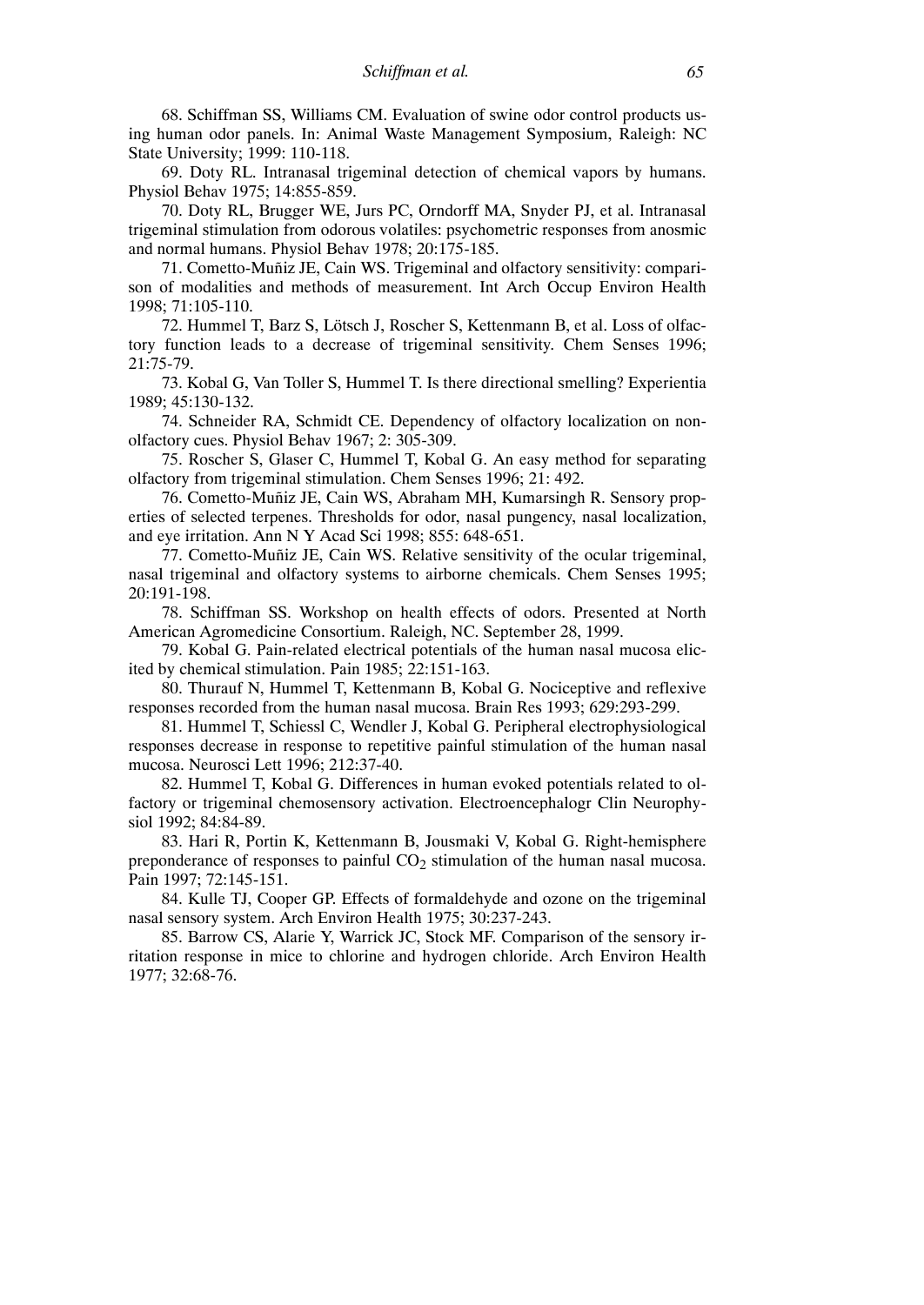86. Vijayaraghavan R, Schaper M, Thompson R, Stock MF, Alarie Y. Characteristic modifications of the breathing pattern of mice to evaluate the effects of airborne chemicals on the respiratory tract. Arch Toxicol 1993; 67:478-490.

87. Vijayaraghavan R, Schaper M, Thompson R, Stock MF, Boylstein LA, et al. Computer assisted recognition and quantitation of the effects of airborne chemicals acting at different areas of the respiratory tract in mice. Arch Toxicol 1994; 68:490-499.

88. Boylstein LA, Anderson SJ, Thompson RD, Aarie Y. Characterization of the effects of an airborne mixture of chemicals on the respiratory tract and smoothing polynomial spline analysis of the data. Arch Toxicol 1995; 69:579-589.

89. American Society for Testing And Materials. E981-84 (1996) e1 Standard Test Method for Estimating Sensory Irritancy of Airborne Chemicals. ASTM Subcommittee: E35.26. American Society for Testing and Materials: West Conshohocken, PA; 1996.

90. Anderson RC, Anderson JH. Acute toxic effects of fragrance products. Arch Environ Health 1998; 53:138-146.

91. Anderson RC, Anderson JH. Toxic effects of air freshener emissions. Arch Environ Health 1997; 52:433-441.

92. Chamberlin NL, Saper CB. A brainstem network mediating apneic reflexes in the rat. J Neurosci 1998; 18:6048-6056.

93. Shusterman DJ, Balmes JR. A comparison of two methods for determining nasal irritant sensitivity. Am J Rhinol 1997; 11:371-378.

94. Stoddart DM. The scented ape: The biology and culture of human odour. Cambridge: Cambridge University Press; 1991.

95. Classen C, Howes D, Synnott A. Aroma: The cultural history of smell. New York: Routledge; 1994.

96. LeGuerer A. Scent, The essential and mysterious powers of smell. New York: Kodansha America, Inc., 1992.

97. Shukla NP. Air pollution by odour--sources, identification and control. Rev Environ Health 1991; 9:239-244.

98. Stern K, McClintock MK. Regulation of ovulation by human pheromones. Nature 1998; 392:177-179.

99. Ames RG, Stratton JW. Acute health effects from community exposure to N-propyl mercaptan from an ethoprop (Mocap)-treated potato field in Siskiyou County, California. Archiv Environ Health 1991; 46:213-217.

100. Gift JS, Foureman GL. Regulatory aspects and concerns of the health effects of odors. In: Schiffman SS, Walker JM, Small R, Millner P (Organizing Committee). Participant Reviews and Opinions: Workshop on Health Effects of Odors, Durham, NC: Duke University; 1998.

101. Lorig TS, Roberts M. Odor and cognitive alteration of the contingent negative variation. Chem Senses 1990; 15:537-545.

102. Durand-Lagarde M, Kobal G. P300: a new technique of recording a cognitive component in olfactory evoked potential. Chem Senses 1991; 16:379.

103. Kobal G, Hummel T. Human electro-olfactograms and brain responses to olfactory stimulation. In: Laing DG, Doty RL, Breipohl W (eds.). The Human Sense of Smell, Berlin: Springer; 1991: 135-150.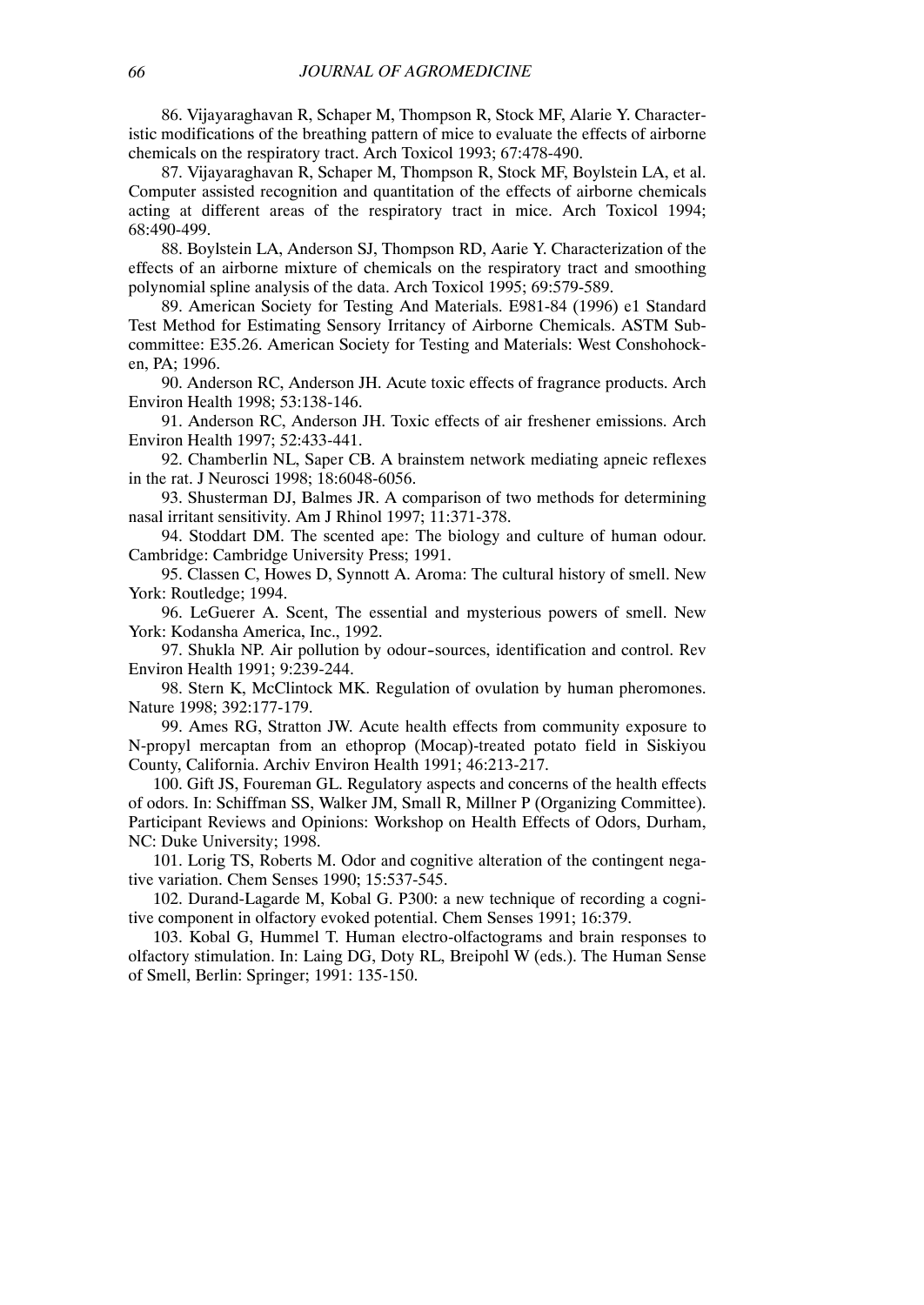104. Lorig TS. EEG and ERP studies of low-level odor exposure in normal subjects. Toxicol Ind Health 1994; 10:579-586.

105. Zald DH, Pardo JV. Emotion, olfaction and the human amygdala: Amygdala activation during aversive olfactory stimulation. Proc Natl Acad Sci USA 1997; 94:4119-24.

106. Lorig TS, Herman KB, Schwartz GE, Cain WS. EEG activity during administration of low-concentration odors. Bull Psychonom Soc 1990; 28: 405-408.

107. Schwartz GE, Bell IR, Dikman ZV, Fernandez M, Kline JP, et al. EEG responses to low-level chemicals in normals and cacosmics. Toxicol Ind Health 1994; 10:633-643.

108. Sobel N, Prabhakaran V, Hartley CA, Desmond JE, Glover GH, et al. Blind smell: brain activation induced by an undetected air-borne chemical. Brain 1999; 122:209-217.

109. Ehrlichman H, Bastone l. The use of odour in the study of emotions. In: Van Toller S, Dodd G (eds). The Psychology and Biology of Perfume, Amsterdam: Elsevier; 1992.

110. Ehrlichman H, Kuhl SB, Zhu J, Warrenburg S. Startle reflex modulation by pleasant and unpleasant odors in a between-subjects design. Psychophysiology 1997; 34:726-729.

111. Cohen S, Herbert TB. Health psychology: psychological factors and physical disease from the perspective of human psychoneuroimmunology. Annu Rev Psychol 1996; 47:113-142.

112. Shusterman D, Lipscomb J, Neutra R, Satin K. Symptom prevalence and odor-worry interaction near hazardous waste sites. Environ Health Perspect 1991; 94:25-30.

113. Baba S, Ozawa H, Nakamoto Y, Ueshima H, Omae T. Enhanced blood pressure response to regular daily stress in urban hypertensive men. J Hypertens 1990; 8:647-655.

114. Grossman E, Oren S, Garavaglia GE, Schmieder R, Messerli FH. Disparate hemodynamic and sympathoadrenergic responses to isometric and mental stress in essential hypertension. Am J Cardiol 1989; 64:42-44.

115. Langewitz W, Ruddel H, Von Eiff AW. Influence of perceived level of stress upon ambulatory blood pressure, heart rate, and respiratory frequency. J Clin Hypertens 1987; 3:743-748.

116. Shavit Y, Lewis JW, Terman GW, Gale RP, Liebeskind JC. Opioid peptides mediate the suppressive effect of stress on natural killer cell cytotoxicity. Science 1984; 223:188-190.

117. Rose RM. Psychoendocrinology. In: Wilson JD, Foster DW (eds). Textbook of Endocrinology, 7th edition, Philadelphia: W. B. Saunders company; 1985: 653-681.

118. Schimmer BP, Parker KL. Adrenocorticotropic hormone; adrenocortical steroids and their synthetic analogs; inhibitors of the synthesis and actions of adrenocortical hormones. Chapter 59. In: Hardman JG, Limbird LE, Molinoff PB, Ruddon RW, Gilman AG (eds), Goodman & Gilman's The Pharmacological Basis of Therapeutics, 9th edition, New York: McGraw-Hill, Health Professions Division; 1996: 1459-1485.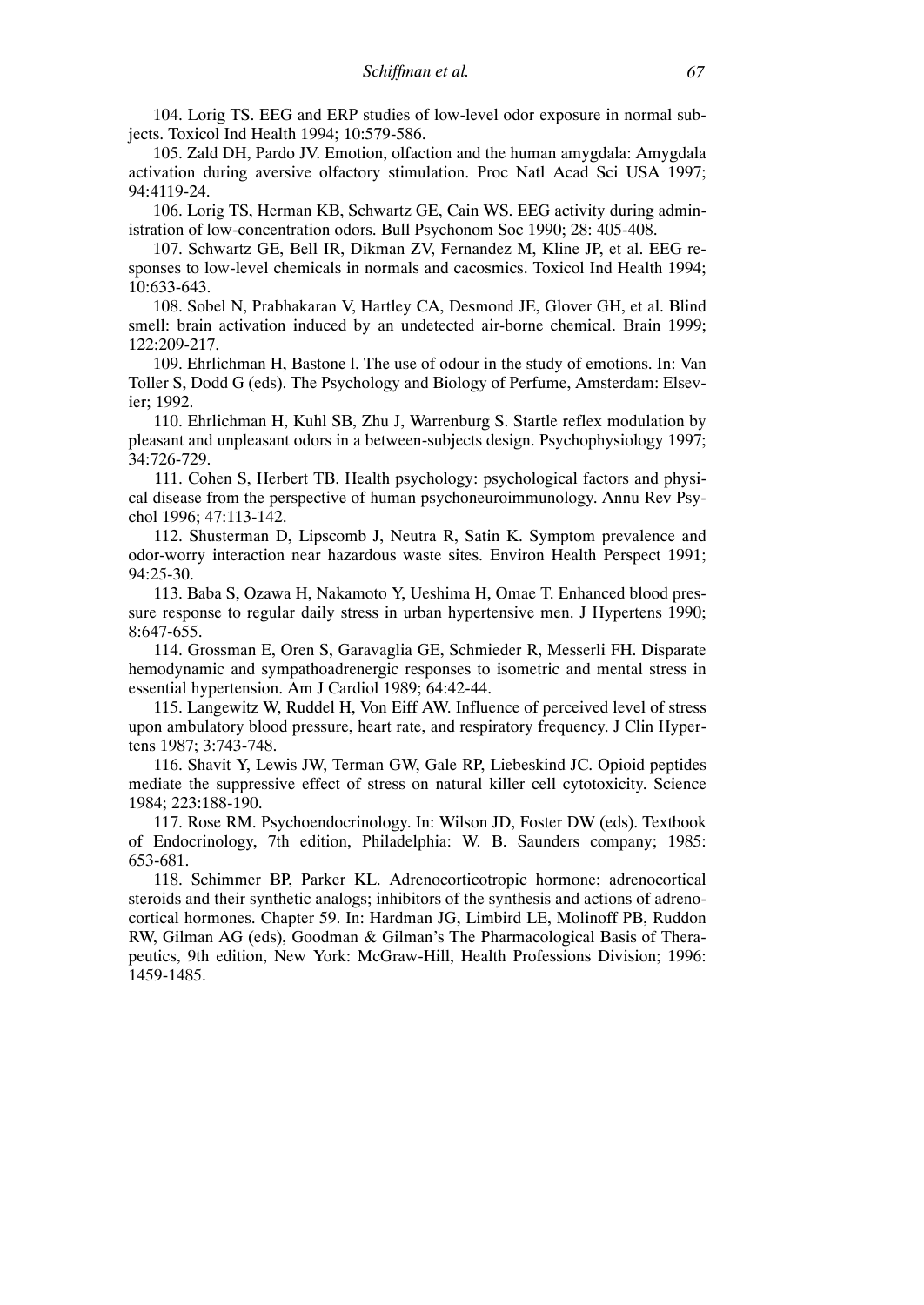119. Camilleri M, Malagelada JR, Kao PC, Zinsmeister AR. Gastric and autonomic responses to stress in functional dyspepsia. Dig Dis Sci 1986; 31:1169-1177.

120. Gannon LR, Haynes SN, Cuevas J, Chavez R. Psychophysiological correlates of induced headaches. J Behav Med 1987; 10:411-423.

121. Rugh JD, Hatch JP, Moore PJ, Cyr-Provost M, Boutros NN, Pellegrino CS. The effects of psychological stress on electromyographic activity and negative affect in ambulatory tension-type headache patients. Headache 1990; 30:216-219.

122. Sapolsky RM, Uno H, Rebert CS, Finch CE. Hippocampal damage associated with prolonged glucocorticoid exposure in primates. J Neurosci 1990; 10:2897-2902.

123. Karasek R, Baker D, Marxer F, Ahlbom A, Theorell T. Job decision latitude, job demands, and cardiovascular disease: a prospective study of Swedish men. Am J Public Health 1981; 71:694-705.

124. Johnson JV, Hall EM. Job strain, work place social support, and cardiovascular disease: a cross-sectional study of a random sample of the Swedish working population. Am J Public Health 1988; 78:1336-1342.

125. Schnall PL, Pieper C, Schwartz JE, Karasek RA, Schlussel Y, et al. The relationship between 'job strain,' workplace diastolic blood pressure, and left ventricular mass index. Results of a case-control study. JAMA 1990; 263:1929-1935.

126. McGoon MD (ed). Mayo Clinic Heart Book. New York: William Morrow and Company; 1993.

127. Smith CJ, Bombick DW, McKarns SC, Morton MJ, Morgan WT, Doolittle DJ. Environmental room human physiology study using fresh diluted sidestream cigarette smoke. Proceedings of the 1996 Coresta Congress, Yokahama, Japan, November 6, 1996: 18-36.

128. Smith CJ, Scott SM. Cardiovascular effects of odors. In: Schiffman SS, Walker JM, Small R, Millner P (Organizing Committee). Participant Reviews and Opinions: Workshop on Health Effects of Odors, Duke University; 1998.

129. Nikkila EA. HDL in relation to the metabolism of triglyceride-rich lipoproteins. In: Miller NE, Miller GJ (eds). Clinical and Metabolic Aspects of High-Density Lipoproteins, Amsterdam: Elsevier; 1984.

130. Steinheider B, Winneke G, Schlipkoter HW. Stomatische und psychische Wirkungen intensiver Geruchsimmissionen. Staub-Reinhaltung der Luft 1993; 53:425-431.

131. Steinheider B, Both R, Winneke G. Field studies on environmental odors inducing annoyance as well as gastric and general health-related symptoms. J Psychophysiol 1998; 12(Supplement 1):64-79.

132. Shusterman D, Balmes J, Cone J. Behavioral sensitization to irritants/odorants after acute overexposures. J Occup Med 1988; 30:565-567.

133. Bolla-Wilson K, Wilson RJ, Bleecker ML. Conditioning of physical symptoms after neurotoxic exposure. J Occup Med 1988; 30:684-686.

134. Simon GE, Katon WJ, Sparks PJ. Allergic to life: psychological factors in environmental illness. Am J Psychiatry 1990; 147:901-906.

135. Dalton P, Wysocki CJ. The nature and duration of adaptation following longterm odor exposure. Percept Psychophys 1996; 58:781-792.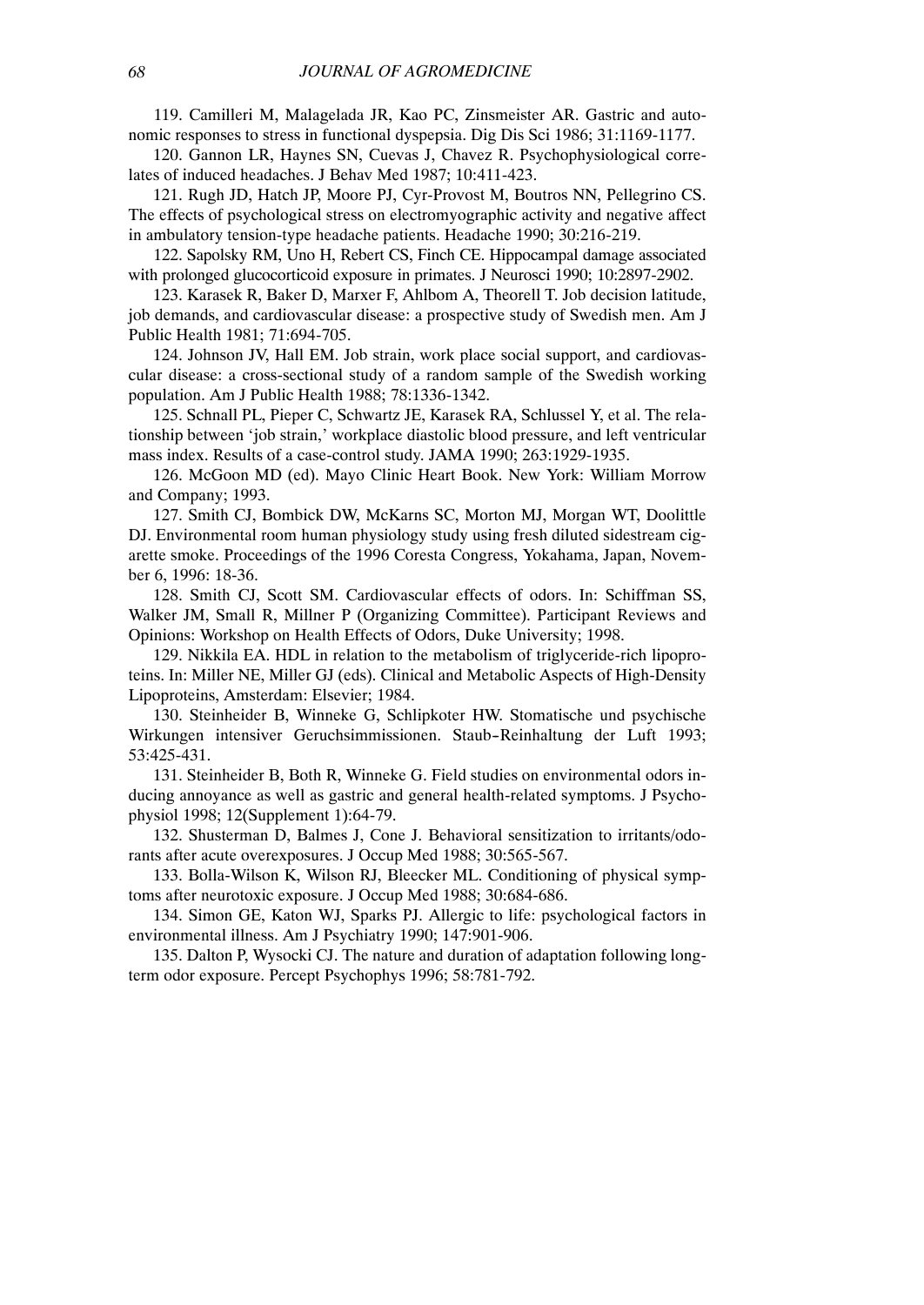136. Van den Bergh O, Stegen K, Van de Woestijne KP. Learning to have psychosomatic complaints: conditioning of respiratory behavior and somatic complaints in psychosomatic patients. Psychosom Med 1997; 59:13-23.

137. Russell M, Dark KA, Cummins RW, Ellman G, CallawayE, Peeke HV. Learned histamine release. Science 1984; 225:733-734.

138. Tabershaw IR, Cooper WC. Sequelae of acute organic phosphate poisoning. J Occup Med 1966; 8:5-20.

139. Schottenfeld RS, Cullen MR. Recognition of occupation-induced posttraumatic stress disorders. J Occup Med 1986; 28:365-369.

140. Gyntelberg F, Vesterhauge S, Fog P, Isager H, Zillstorff K. Acquired intolerance to organic solvents and results of vestibular testing. Am J Ind Med 1986; 9:363-370.

141. Dager SR, Holland JP, Cowley DS, Dunner DL. Panic disorder precipitated by exposure to organic solvents in the work place. Am J Psychiatry 1987; 144: 1056-1058.

142. Shusterman DJ, Dager SR. Prevention of psychological disability after occupational respiratory exposures. Occup Med 1991; 6:11-27.

143. Cann A, Ross D. Olfactory stimuli as context cues in human memory. Am J Psychol 1989; 102: 91-102.

144. Herz RS, Engen T. Odor memory: review and analysis. Psychonom Bull Rev 1996; 3:300-313.

145. Chaillan FA, Roman FS, Soumireu-Mourat B. Modulation of synaptic plasticity in the hippocampus and piriform cortex by physiologically meaningful olfactory cues in an olfactory association task. J Physiol Paris 1996; 90:343-347.

146. Siegel S, Kreutzer R. Pavlovian conditioning and multiple chemical sensitivity. Environ Health Perspect 1997; 105 (Suppl 2):521-526.

147. Siegel S. Multiple chemical sensitivity as a conditional response. Toxicol Indust Health 1999; 15:323-330.

148. Van den Bergh O, Stegen K, Van Diest I, Raes C, Stulens P, Eelen P, Veulemans H, Van de Woestijne KP, Nemery B. Acquisition and extinction of somatic symptoms in response to odours: a Pavlovian paradigm relevant to multiple chemical sensitivity. Occup Environ Med 1999; 56:295-301.

149. Esteban E. The confinement animal feeding operation workshop. Centers for Disease Control and Prevention. National Center for Environmental Health. Atlanta, GA, 30341-3724; 1998.

150. Frist MW. Appendix A. Public-health aspects: management of environmental odors. In: Odors from Stationary and Mobile Sources. National Research Council. Washington, DC: National Academy of Sciences; 1979: 441-459.

151. Mitchell RS, Judson FN, Moulding TS, Weiser P, Brock LL, et al. Health effects of urban air pollution. Special consideration of areas at 1,500 m and above. JAMA 1979; 242:1163-1168.

152. Morrell S, Taylor R, Lyle D. A review of health effects of aircraft noise. Aust N Z J Public Health 1997; 21:221-236.

153. Shusterman D. Critical review: the health significance of environmental odor pollution. Arch Environ Health 1992; 47:76-87.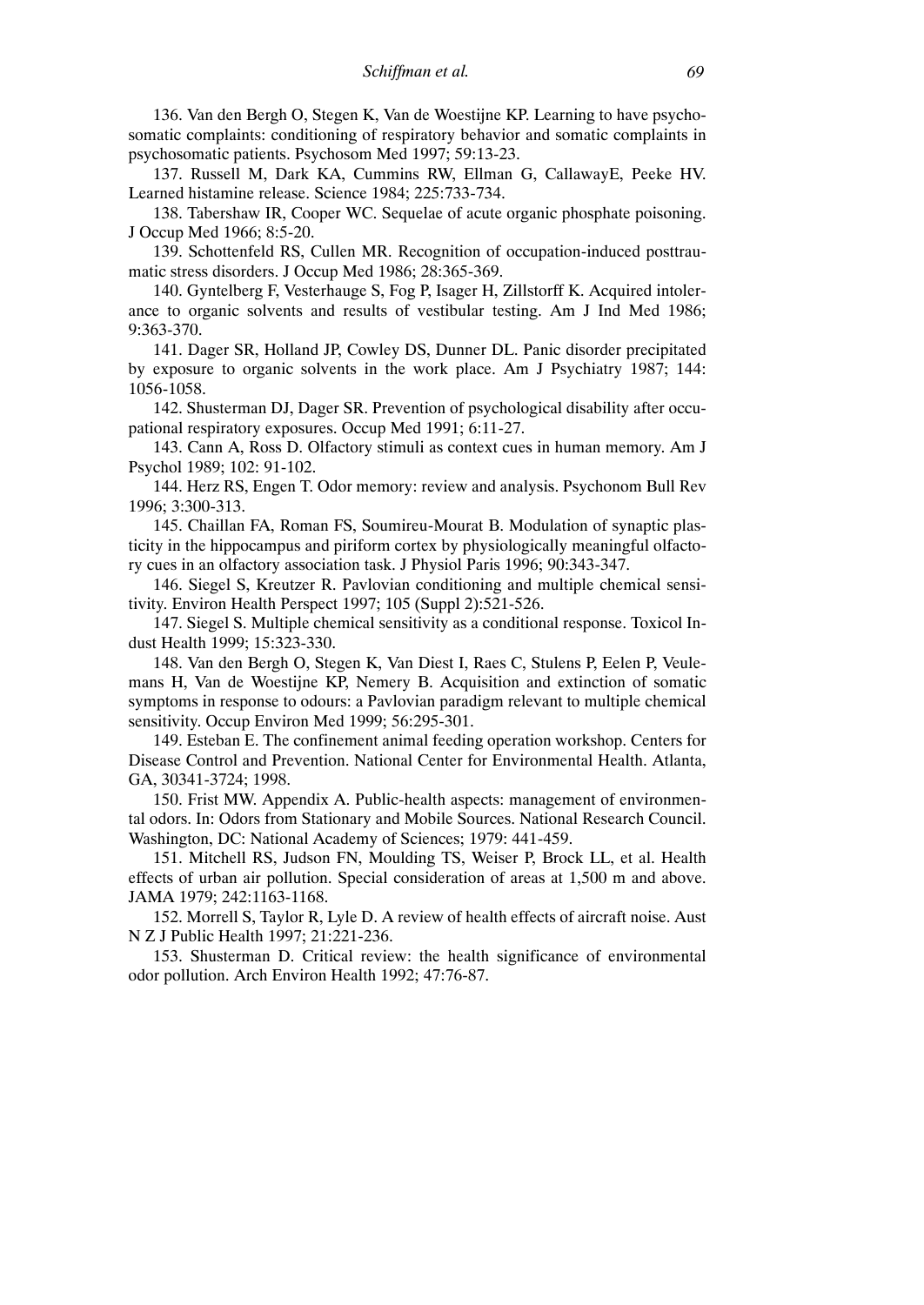154. Dalton P. Cognitive influence on odor perception. Aroma-Chology Review 1997; 6:2,8-9.

155. Dalton P. Odor perception and beliefs about risk. Chem Senses 1996; 21:447-458.

156. Smeets M, Dalton P. The nose of the beholder. Aroma-Chology Review 1999; 8(2):1,9,10.

157. Morgan KT. Has the mysterious world of odors been neglected by toxicology. In: Schiffman SS, Walker JM, Small R, Millner P (Organizing Committee). Participant Reviews and Opinions: Workshop on Health Effects of Odors, Duke University; 1998.

158. Bell IR, Schwartz GE, Peterson JM, Amend D. Self-reported illness from chemical odors in young adults without clinical syndromes or occupational exposures. Arch Environ Health 1993; 48:6-13.

159. Bell IR, Miller CS, Schwartz GE, Peterson JM, Amend D. Neuropsychiatric and somatic characteristics of young adults with and without self-reported chemical odor intolerance and chemical sensitivity. Arch Environ Health 1996; 51:9-21.

160. Bell IR, Schwartz GE, Bootzin RR, Wyatt JK. Time-dependent sensitization of heart rate and blood pressure over multiple laboratory sessions in elderly individuals with chemical odor intolerance. Arch Environ Health 1997; 52:6-17.

161. Baldwin CM, Bell IR, O'Rourke MK, Lebowitz MD. The association of respiratory problems in a community sample with self-reported chemical intolerance. Eur J Epidemiol 1997; 13:547-552.

162. Bell IR, Schwartz GE, Baldwin CM, Hardin EE, Klimas NG, et al. Individual differences in neural sensitization and the role of context in illness from low-level environmental chemical exposures. Environ Health Perspect 1997; 105 (Suppl 2): 457-466.

163. Baldwin CM, Bell IR. Increased cardiopulmonary disease risk in a community-based sample with chemical odor intolerance: implications for women's health and health-care utilization. Arch Environ Health 1998; 53:347-353.

164. Bell IR, Schwartz GE, Hardin EE, Baldwin CM, Kline JP. Differential resting quantitative electroencephalographic alpha patterns in women with environmental chemical intolerance, depressives, and normals. Biol Psychiatry 1998; 43:376-388.

165. Bell IR, Bootzin RR, Ritenbaugh C, Wyatt JK, DeGiovanni G, et al. A polysomnographic study of sleep disturbance in community elderly with self-reported environmental chemical odor intolerance. Biol Psychiatry 1996; 40:123-133.

166. Amundsen MA, Hanson NP, Bruce BK, Lantz TD, Schwartz MS, et al. Odor aversion of multiple chemical sensitivities: recommendation for a name change and description of successful behavioral medicine treatment. Regul Toxicol Pharmacol 1996; 24:S116-S118.

167. Doty RL, Deems DA, Frye RE, Pelberg R, Shapiro A. Olfactory sensitivity, nasal resistance, and autonomic function in patients with multiple chemical sensitivities. Arch Otolaryngol Head Neck Surg 1988; 114:1422-1427.

168. Hummel T, Roscher S, Jaumann MP, Kobal G. Intranasal chemoreception in patients with multiple chemical sensitivities: a double-blind investigation. Reg Toxicol Pharmacol 1996; 24:S79-S86.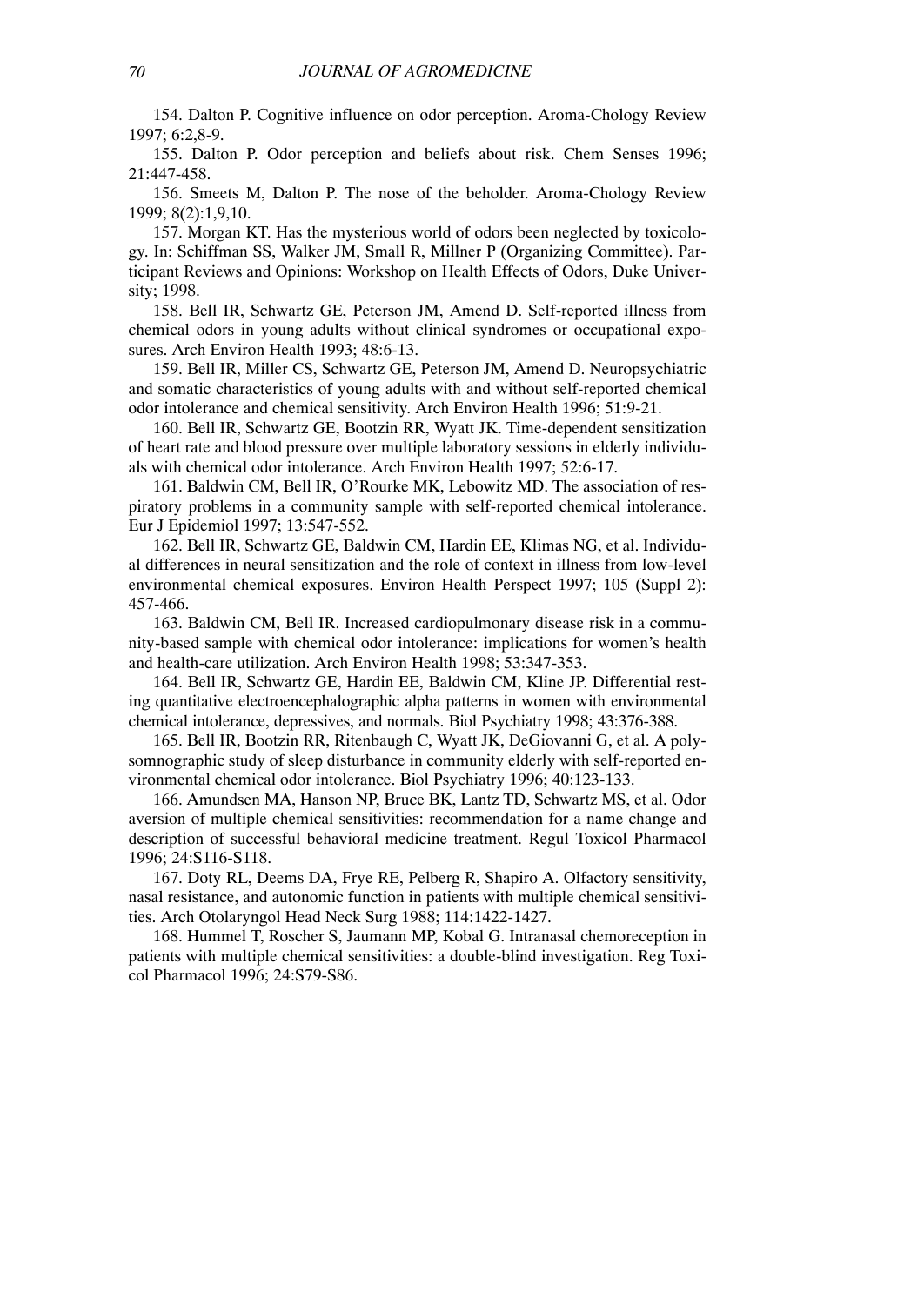169. Wysocki CJ, Dorries KM, Beauchamp GK. Ability to perceive androstenone can be acquired by ostensibly anosmic people. Proc Natl Acad Sci USA 1989; 86:7976-7978.

170. Wang HW, Wysocki CJ, Gold GH. Induction of olfactory receptor sensitivity in mice. Science 1993; 260:998-1000.

171. Karol MH. Allergic reactions to indoor air pollutants. Env Health Persp 1991; 95:45-51.

172. Bottcher RW. Dust in Livestock and Poultry Buildings: Health effects, interactions with odors, and control options. In: Schiffman SS, Walker JM, Small R, Millner P (Organizing Committee). Participant Reviews and Opinions: Workshop on Health Effects of Odors, Duke University; 1998.

173. Hammond EG, Fedler C, Smith RJ. Analysis of particle-borne swine house odors. Agric Environ 1981; 6:395-401.

174. Von Essen S, Donham K. Illness and injury in animal confinement workers. Occup Med 1999; 14: 337-350.

175. Laitinen S, Kangas J, Kotimaa M, Liesivuori J, Martikainen PJ. Workers' exposure to airborne bacteria and endotoxins at industrial wastewater treatment plants. Am Ind Hyg Assoc J 1994; 55:1055-1060.

176. Donham K, Cumro D. Synergistic health effects of ammonia and dust exposure. In: International Symposium on Dust Control in Animal Production Facilities. Danish Institute of Agricultural Sciences, Research Centre Bygholm, Schüttesvej 17 DK-8700 Horsens, Denmark. 1999: 166.

177. Oberdorster G, Ferin J, Gelein R, Soderholm SC, Finkelstein J. Role of the alveolar macrophage in lung injury: studies with ultrafine particles. Environ Health Perspect 1992; 97:193-199.

178. Oberdorster G, Ferin J, Lehnert BE. Correlation between particle size, in vivo particle persistence, and lung injury. Environ Health Perspect 1994; 102:173-179.

179. Oberdorster G, Gelein RM, Ferin J, Weiss, B. Association of particulate airpollution and acute mortality: involvement of ultrafine particles? Inhal Tox 1995; 7:111-124.

180. Oberdorster G, Finkelstein J, Ferin J, Godleski J, Chang LY, et al. Ultrafine particles as a potential environmental health hazard. Studies with model particles. Chest 1996; 109:68S-69S.

181. Peters A, Dockery DW, Heinrich J, Wichmann HE. Short-term effects of particulate air pollution on respiratory morbidity in asthmatic children. Eur Respir J 1997; 10:872-879.

182. Peters A, Wichmann HE, Tuch T, Heinrich J, Heyder J. Respiratory effects are associated with the number of ultrafine particles. Am J Respir Crit Care Med 1997; 155:1376-1383.

183. Wilson WE, Suh HH. Fine particles and coarse particles: Concentration relationships relevant to epidemiologic studies. J Air Waste Manage Assoc 1997; 47:1238-1249.

184. Erisman J-W, Vermetten AWM, Asman WAH. Vertical distribution of gases and aerosols: the behaviour of ammonia and related components in the lower atmosphere. Atmospheric Env 1988; 22:1153-1160.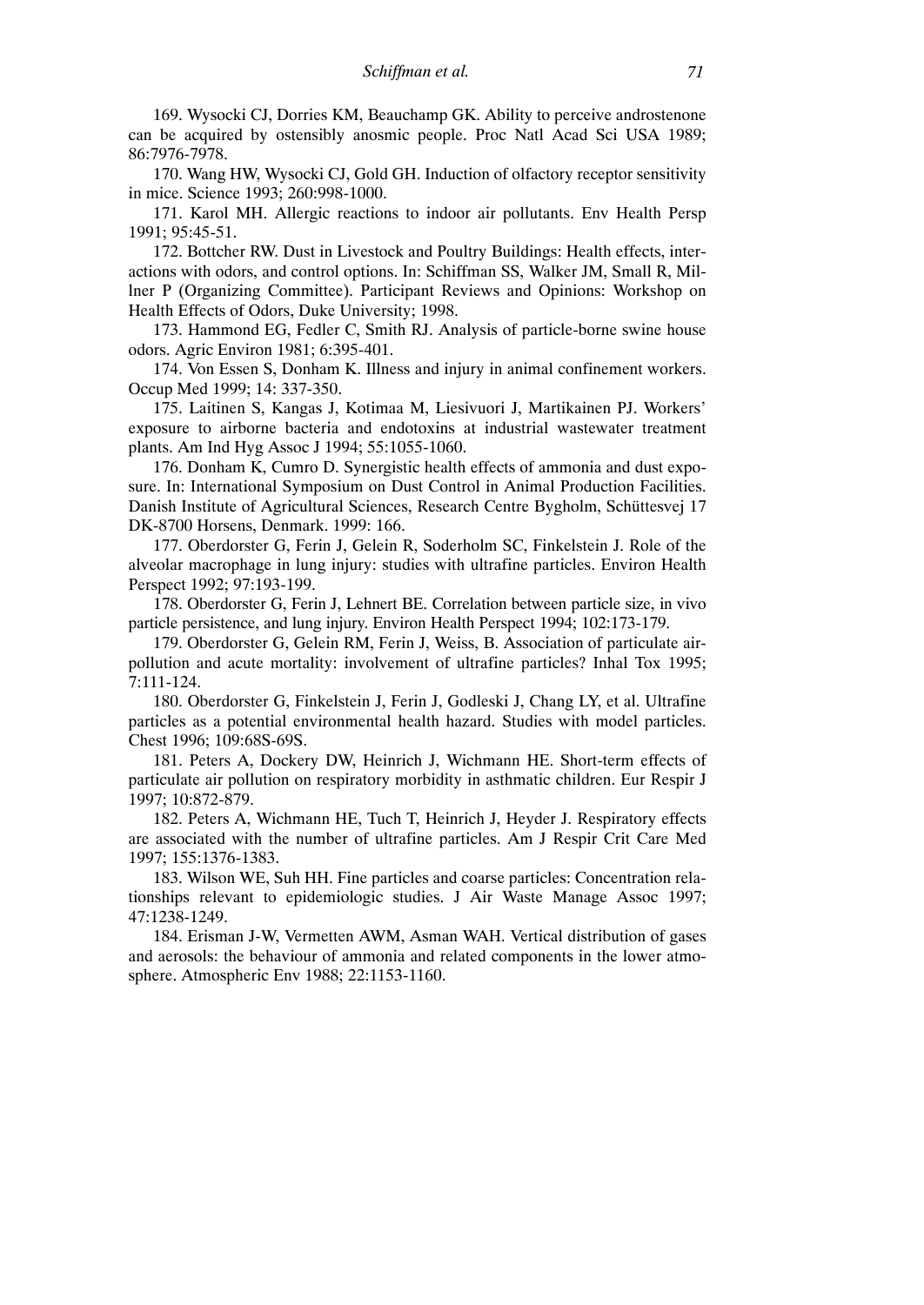185. Tu KW, Kanapilly GM. Generation and characterization of submicron ammonium sulfate and ammonium hydrogen sulfate aerosols. Atmospheric Env 1978; 12:1623-1629.

186. Allen AG, Harrison RM, Wake MT. A meso-scale study of the behaviour of atmospheric ammonia and ammonium. Atmospheric Env 1988; 22:1347-1353.

187. Behra P, Sigg L, Stumm W. Dominating influence of  $NH_3$  on the oxidation of aqueous SO2: the coupling of NH<sub>3</sub> and  $SO_2$  in atmospheric water. Atmospheric Env 1989; 23:2691-2707.

188. Huntzicker JJ, Cary RA, Ling C-S. Neutralization of sulfuric acid aerosol by ammonia. Environ Sci Technol 1980; 14: 819-824.

189. Committee of the Environmental and Occupational Health Assembly of the American Thoracic Society. Health effects of outdoor air pollution. Am J Respir Crit Care Med 1996; 153:3-50.

190. Donham KJ, Scallon LJ, Popendorf W, Treuhaft MW, Roberts RC. Characterization of dusts collected from swine confinement buildings. Am Ind Hyg Assoc J 1986; 47:404-410.

191. Cormier Y, Duchaine C, Israel-Assayag E, Bedard G, Laviolette M, Dosman J. Effects of repeated swine building exposures on normal naive subjects. Eur Respir J 1997; 10:1516-1522.

192. Wang Z, Manninen A, Malmberg P, Larsson K. Inhalation of swine-house dust increases the concentrations of interleukin-1 beta (IL-1 beta) and interleukin-1 receptor antagonist (IL-1ra) in peripheral blood. Respir Med 1988; 92:1022-1027.

193. Simpson JC, Niven RM, Pickering CA, Oldham LA, Fletcher AM, Francis HC. Comparative personal exposures to organic dusts and endotoxin. Ann Occup Hygiene 1999; 43:107-115.

194. Marks R, Jankowska K, Michalska M, Krolska M. The sea to air bacteria transfer from the coastal waters. Bull Inst Marit Trop Med Gdynia 1996; 47:93-103.

195. Thorne PS, Reynolds SJ, Milton DK, Bloebaum PD, Zhang X, et al. Field evaluation of endotoxin air sampling assay methods. Am Ind Hyg Assoc J 1997; 58:792-799.

196. Peden DB, Tucker K, Murphy P, Newlin-Clapp L, Boehlecke B, Hazucha M, Bromberg P, Reed W. Eosinophil influx to the nasal airway after local, low-level LPS challenge in humans. J Allergy Clin Immunol 1999; 104:388-394.

197. Eldridge MW, Peden DB. Allergen provocation augments endotoxin-induced nasal inflammation in atopic asthmatics. Unpublished manuscript, University of North Carolina, Chapel Hill, NC; 1999.

198. Baringer JR. The biology of herpes simplex virus infection in humans. Surv Ophthalmol 1976; 21:171-174.

199. Jackson RT, Tigges J, Arnold W. Subarachnoid space of the CNS, nasal mucosa, and lymphatic system. Arch Otolaryngol 1979; 105:180-184.

200. Shipley MT. Transport of molecules from nose to brain: transneuronal anterograde and retrograde labeling in the rat olfactory system by wheat germ agglutininhorseradish peroxidase applied to the nasal epithelium. Brain Res Bull 1985; 15:129-142.

201. Roberts E. Alzheimer's disease may begin in the nose and may be caused by aluminosilicates. Neurobiol Aging 1986; 7:561-567.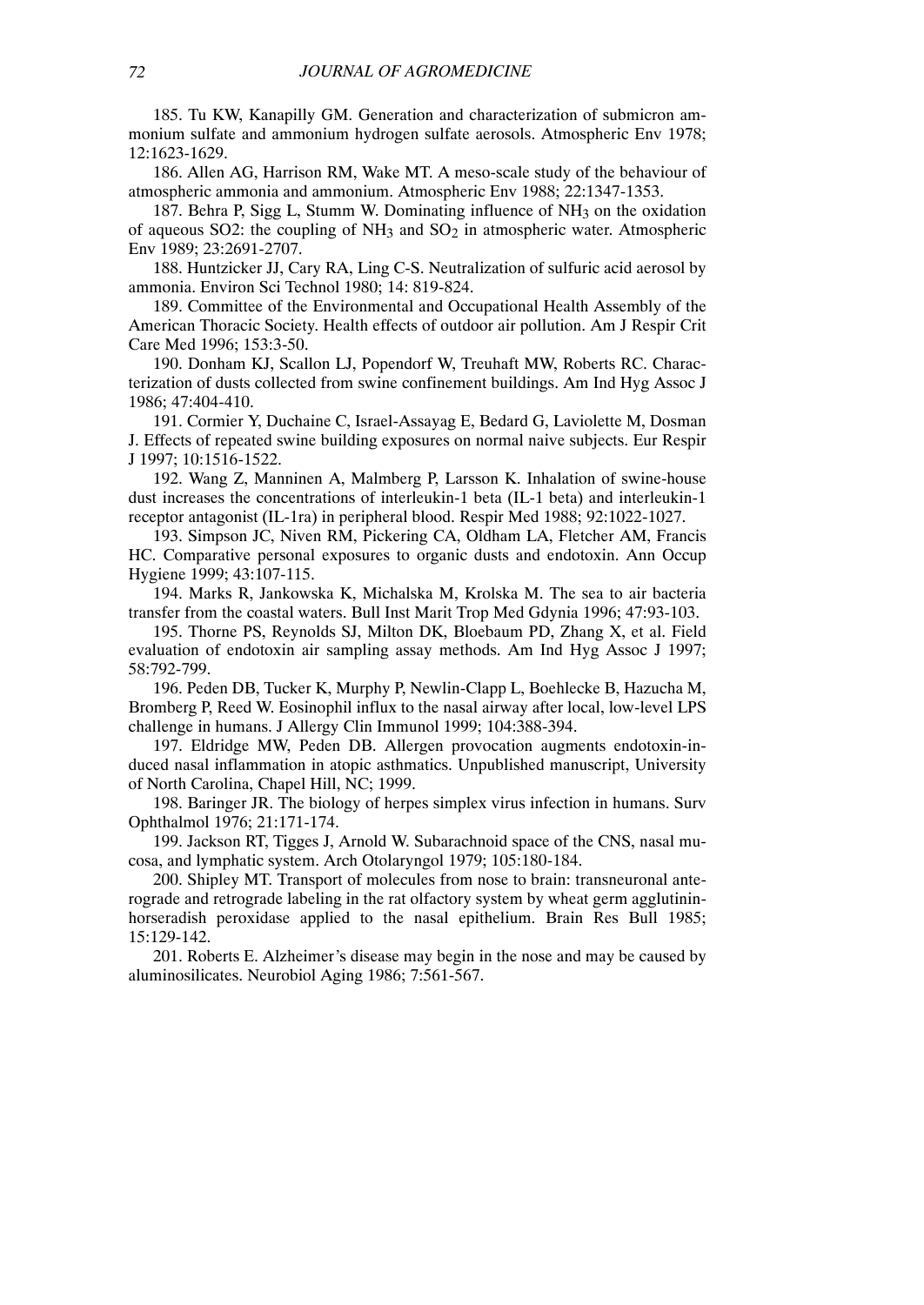202. Lach B, Atack E. Disseminated hemorrhagic leukoencephalomyelitis with localized herpes simplex brain stem infection. Acta Neuropathol 1988; 75:354-361.

203. Barnett EM, Jacobsen G, Evans G, Cassell M, Perlman S. Herpes simplex encephalitis in the temporal cortex and limbic system after trigeminal nerve inoculation. J Infect Dis 1994; 169:782-786.

204. Becker Y. HSV-1 brain infection by the olfactory nerve route and virus latency and reactivation may cause learning and behavioral deficiencies and violence in children and adults: a point of view. Virus Genes 1995; 10:217-226.

205. Kristensson K, Nennesmo L, Persson L, Lycke E. Neuron to neuron transmission of herpes simplex virus. Transport of virus from skin to brainstem nuclei. J Neurol Sci 1982; 54:149-156.

206. Plakhov IV, Arlund EE, Aoki C, Reiss CS. The earliest events in vesicular stomatitis virus infection of the murine olfactory neuroepithelium and entry of the central nervous system. Virology 1995; 209:257-262.

207. Morris MC, Joyce MA, Heath AC, Rabel B, Delisle GW. The responses of Lucilia cuprina to odours from sheep, offal and bacterial cultures. Med Vet Entomol 1997; 11:58-64.

208. Carde RT. Odour plumes and odour-mediated flight in insects. Ciba Found Symp 1996; 200:54-66; discussion 66-70.

209. Shim C, Williams MH Jr. Effect of odors in asthma. Am J Med 1986; 80:18-22.

210. Herbert M, Glick R, Black H. Olfactory precipitants of bronchial asthma. J Psychosom Res 1967; 11:195-202.

211. Eriksson NE, Lowhagen O, Nilsson JE, Norrlind K, Wihl JA. Flowers and other trigger factors in asthma and rhinitis--an inquiry study. Allergy 1987; 42:374-381.

212. Millqvist E, Lowhagen O. Placebo-controlled challenges with perfume in patients with asthma-like symptoms. Allergy 1996; 51:434-439.

213. Subiza J, Subiza JL, Valdivieso R, Escribano PM, Garcia R, et al. Toothpaste flavor-induced asthma. J Allergy Clin Immunol 1992; 90:1004-1006.

214. Horesh AJ. The role of odors and vapors in allergic disease. J Asthma Res 1966; 4:125-136.

215. McFadden ER Jr., Warren EL. Observations on asthma mortality. Ann Intern Med 1997; 127:142-147.

216. Marguet C, Jouen-Boedes F, Dean TP, Warner JO. Bronchoalveolar cell profiles in children with asthma, infantile wheeze, chronic cough, or cystic fibrosis. Am J Respir Crit Care Med 1999; 159:1533-1540.

217. Chanez P, Vignola AM, Vic P, Guddo F, Bonsignore G, et al. Comparison between nasal and bronchial inflammation in asthmatic and control subjects. Am J Respir Crit Care Med 1999; 159:588-595.

218. Watanabe K, Kiuna C. Epithelial damage of nasal mucosa in nasal allergy. Ann Otol Rhinol Laryngol 1998; 107:564-570.

219. Calderon-Garciduenas L, Rodriguez-Alcaraz A, Garcia R, Sanchez G, Barragan G, et al. Human nasal mucosal changes after exposure to urban pollution. Environ Health Perspect 1994; 102:1074-1080.

220. Barnes PJ. Effect of nedocromil sodium on airway sensory nerves. J Allergy Clin Immunol 1993; 92:182-186.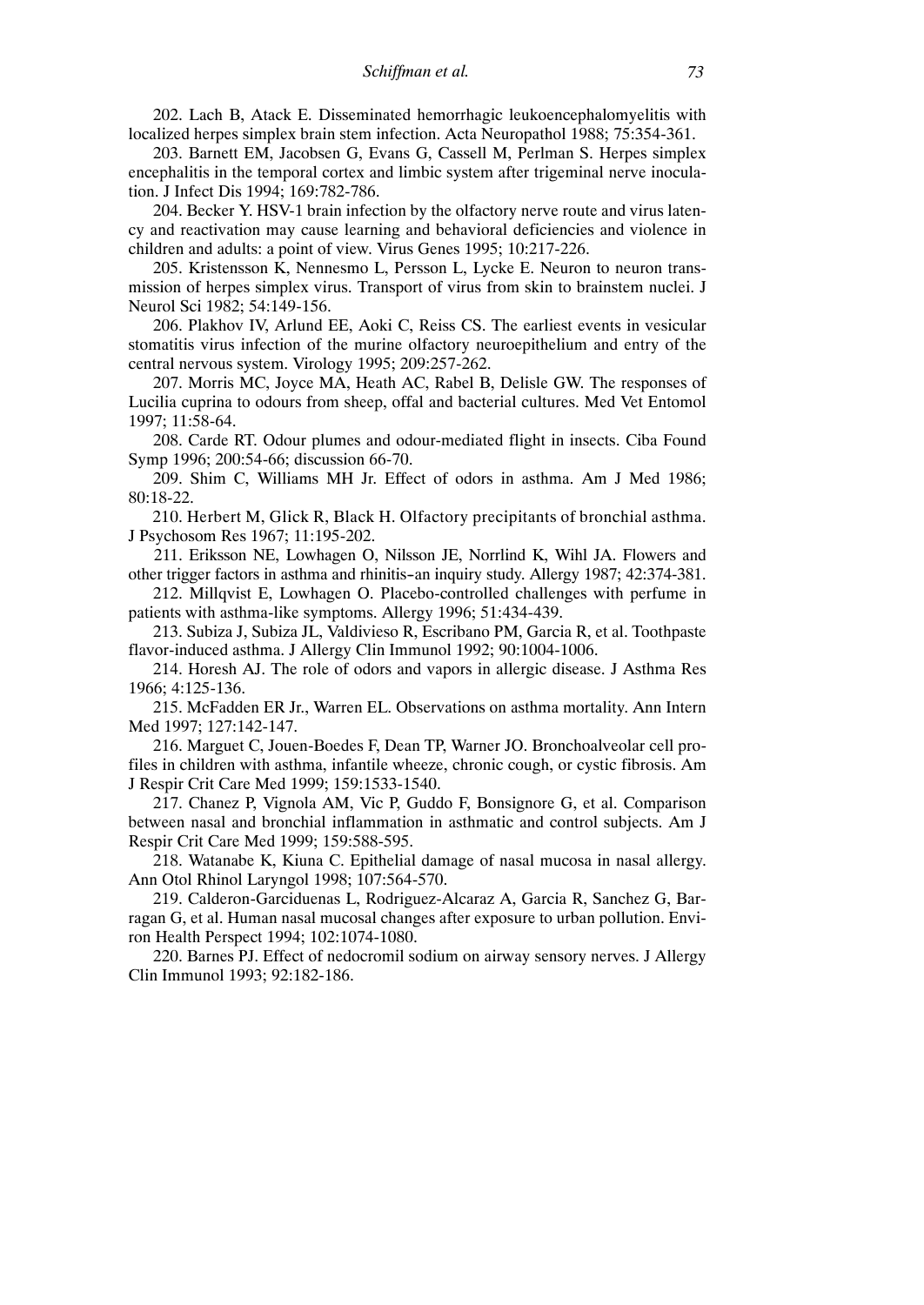221. Levin AS, Byers VS. Environmental illness: a disorder of immune regulation. Occup Med 1987; 2:669-681.

222. Marshall JS, Bienenstock J. The role of mast cells in inflammatory reactions of the airways, skin and intestine. Curr Opin Immunol 1994; 6:853-859.

223. Eccles R. Rhinitis as a mechanism of respiratory defense. Eur Arch Otorhinolaryngol Suppl 1995; 1:S2-S7.

224. Samet JM. Asthma and the environment: do environmental factors affect the incidence and prognosis of asthma? Toxicol Lett. 1995; 82-83:33-38.

225. Saunders Jr RL, Halpern GM, Gershwin ME. Odor-associated idiopathic anaphylaxis. A case report. Allergol Immunopathol (Madr) 1995; 23:35-37.

226. Donham KJ, Merchant JA, Lassise D, Popendorf WJ, Burmeister LF. Preventing respiratory disease in swine confinement workers: intervention through applied epidemiology, education, and consultation. Am J Ind Med 1990; 18:241-261.

227. Schiffman SS, Nagle HT. Effect of environmental pollutants on taste and smell. Otolaryngol Head Neck Surg 1992; 106:693-700.

228. Brooks SM, Weiss MA, Bernstein IL. Reactive airways dysfunction syndrome (RADS). Persistent asthma syndrome after high level irritant exposures. Chest 1985; 88:376-384.

229. Brooks SM, Weiss MA, Bernstein IL. Reactive airways dysfunction syndrome. Case reports of persistent airways hyperreactivity following high-level irritant exposures. J Occup Med 1985; 27:473-476.

230. Kern DG. Outbreak of the reactive airways dysfunction syndrome after a spill of glacial acetic acid. Am Rev Respir Dis 1991; 144:1058-1064.

231. Cormier Y, Coll B, Laviolette M, Boulet LP. Reactive airways dysfunction syndrome (RADS) following exposure to toxic gases of a swine confinement building. Eur Respir J 1996; 9:1090-1091.

232. Flury KE, Dines DE, Rodarte JR, Rodgers R. Airway obstruction due to inhalation of ammonia. Mayo Clin Proc 1983; 58:389-393.

233. Donham KJ, Rubino M, Thedell TD, Kammermeyer J. Potential health hazards to agricultural workers in swine confinement buildings. J Occup Med 1977; 19:383-387.

234. Donham K. A historical overview of research on the hazards of dust in livestock buildings. In: International Symposium on Dust Control in Animal Production Facilities. Danish Institute of Agricultural Sciences, Research Centre Bygholm, Schüttesvej 17 DK-8700 Horsens, Denmark. 1999: 13-21.

235. Bongers P, Houthuijs D, Remijn B, Brouwer R, Biersteker K. Lung function and respiratory symptoms in pig farmers. Br J Ind Med 1987; 44:819-823.

236. Cormier Y, Boulet LP, Bedard G, Tremblay G. Respiratory health of workers exposed to swine confinement buildings only or to both swine confinement buildings and dairy barns. Scand J Work Environ Health 1991; 17:269-275.

237. Reynolds SJ, Donham KJ, Whitten P, Merchant JA, Burmeister LF, et al. Longitudinal evaluation of dose-response relationships for environmental exposures and pulmonary function in swine production workers. Am J Ind Med 1996; 29:33-40.

238. Quinn TJ, Donham KJ, Merchant JA, Schwartz DA. Peak flow as a measure of airway dysfunction in swine confinement operators. Chest 1995; 107:1303-1308.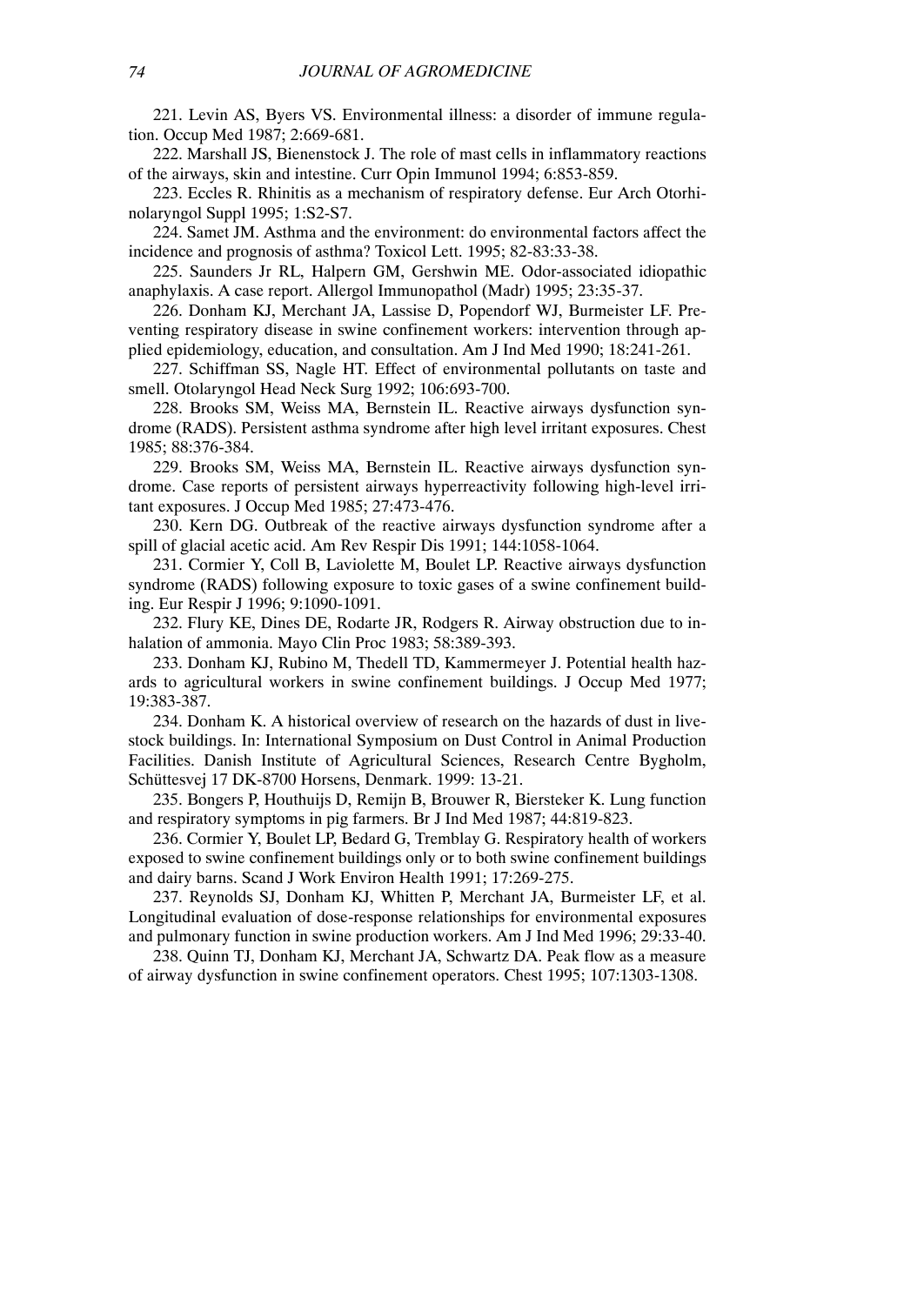239. Vogelzang PF, van der Gulden JW, Preller L, Heederik D, Tielen MJ, et al. Respiratory morbidity in relationship to farm characteristics in swine confinement work: possible preventive measures. Am J Ind Med 1996; 30:212-218.

240. Vogelzang PF, van der Gulden JW, Preller L, Tielen MJ, van Schayck CP, et al. Bronchial hyperresponsiveness and exposure in pig farmers. Int Arch Occup Environ Health 1997; 70:327-333.

241. Vogelzang PFJ, van der Gulden JW, Folgering H, Kolk JL, Heedrick D, et al. Endotoxin exposure as a major determinant of lung function decline in pig farm workers. American Journal of Respiratory & Critical Care Medicine. 1998; 157:15-18.

242. Vogelzang PF, van der Gulden JW, Folgering H, van Schayck CP. Longitudinal changes in lung function associated with aspects of swine-confinement exposure. J Occup Environ Med 1998; 40:1048-1052.

243. Vogelzang PF, van der Gulden JW, Folgering H, van Schayck CP. Organic dust toxic syndrome in swine confinement farming. Am J Ind Med 1999; 35:332-334.

244. Jolie R, Backstrom L, Thomas C. Health problems in veterinary students after visiting a commercial farm. Can J Vet Res 1998; 62:44-48.

245. Kennah HE 2d, Hignet S, Laux PE, Dorko JD, Barrow CS. An objective procedure for quantitating eye irritation based upon changes of corneal thickness. Fundam Appl Toxicol 1989; 12:258-268.

246. Freeberg FE, Nixon GA, Reer PJ, Weaver JE, Bruce RD, et al. Human and rabbit eye responses to chemical insult. Fundam Appl Toxicol 1986; 7:626-634.

247. Karson CN. Physiology of normal and abnormal blinking. Adv Neurol 1988; 49:25-37.

248. Madden RK, Paugh JR, Wang C. Comparative study of two non-invasive tear film stability techniques. Curr Eye Res 1994; 13:263-269.

249. Franck C. Fatty layer of the precorneal film in the 'office eye syndrome.' Acta Ophthalmol (Copenh) 1991; 69:737-743.

250. Kjaergaard S, Pedersen OF, Molhave L. Sensitivity of the eyes to airborne irritant stimuli: influence of individual characteristics. Arch Environ Health 1992; 47:45-50.

251. Rokicki LA, Holroyd KA, France CR, Lipchik GL, France JL, et al. Change mechanisms associated with combined relaxation/EMG biofeedback training for chronic tension headache. Appl Psychophysiol Biofeedback 1997; 22:21-41.

252. Pritchard D. EMG levels in children who suffer from severe headache. Headache 1995; 35:554-556.

253. Prager JM, Mikulis DJ. The radiology of headache. Med Clin North Am 1991; 75:525-544.

254. Phagoo SB, Watson RA, Pride NB. Use of nasal peak flow to assess nasal patency. Allergy 1997; 52:901-908.

255. Malm L. Assessment and staging of nasal polyposis. Acta Otolaryngol (Stockh) 1997; 117:465-467.

256. Hauser R, Elreedy S, Hoppin JA, Christiani DC. Upper airway response in workers exposed to fuel oil ash: nasal lavage analysis. Occup Environ Med 1995; 52:353-358.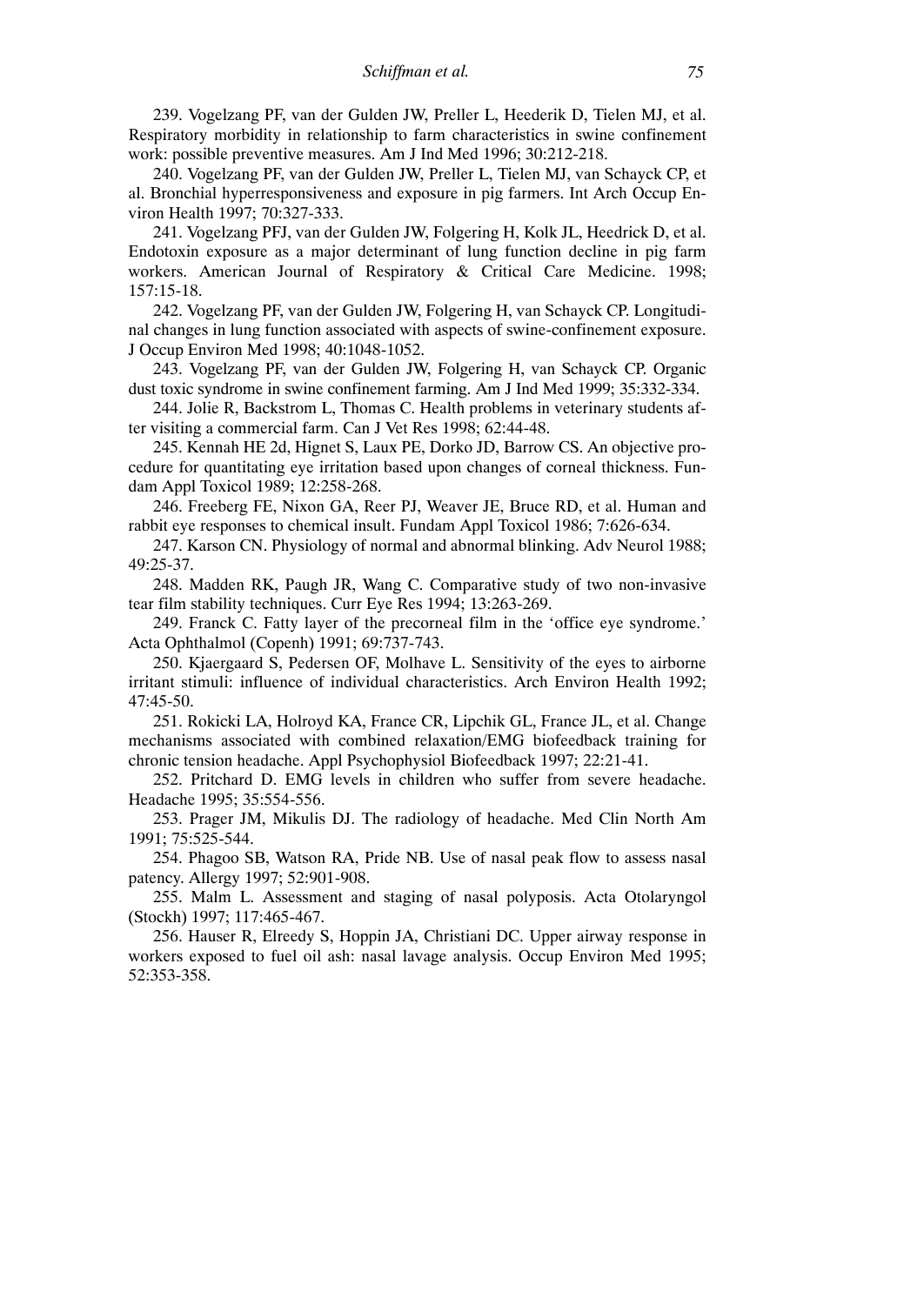257. Koltai PJ. Effects of air pollution on the upper respiratory tract of children. Otolaryngol Head Neck Surg 1994; 111:9-11.

258. Irander K, Stahlbom B, Welinder H, Akesson B. Metachromatic cells and eosinophils in the nasal mucosa and N,N-dimethylbenzylamine exposure. Acta Otolaryngol (Stockh) 1997; 117:433-436.

259. Peden DB. The use of nasal lavage for objective measurement of irritant-induced nasal inflammation. Regul Toxicol Pharmacol 1996; 24:S76-S78.

260. Druce HM. Nasal blood flow. Ann Allergy 1993; 71:288-291.

261. Corey GA, Rodney WM, Hocutt JE Jr. Rhinolaryngoscopy by family physicians. J Fam Pract 1990; 31:49-52.

262. Muta H, Baer T, Wagatsuma K, Muraoka T, Fukuda H. A pitch-synchronous analysis of hoarseness in running speech. J Acoust Soc Am 1988; 84:1292-1301.

263. Kinlay S, Leitch JW, Neil A, Chapman BL, Hardy DB, et al. Cardiac event recorders yield more diagnoses and are more cost-effective than 48-hour Holter monitoring in patients with palpitations. A controlled clinical trial. Ann Intern Med 1996; 124:16-20.

264. Martinez-Lopez JI. ECG of the month. On the fast or slow lane? Narrow-QRS tachycardia. J La State Med Soc 1997; 149:221-223.

265. Barsky AJ, Cleary PD, Brener J, Ruskin JN. The perception of cardiac activity in medical outpatients. Cardiology 1993; 83:304-315.

266. Barsky AJ, Cleary PD, Coeytaux RR, Ruskin JN. The clinical course of palpitations in medical outpatients. Arch Intern Med 1995; 155:1782-1788.

267. Linzer M, Yang EH, Estes NA 3rd, Wang P, Vorperian VR, et al. Diagnosing syncope. Part 2: Unexplained syncope. Clinical Efficacy Assessment Project of the American College of Physicians. Ann Intern Med 1997; 127:76-86.

268. Schiffman SS. Taste and smell losses in normal aging and disease. JAMA 1997; 278:1357-1362.

269. Stein RT, Holberg CJ, Morgan WJ, Wright AL, Lombardi E, Taussig L, Martinez FD. Peak flow variability, methacholine responsiveness and atopy as markers for detecting different wheezing phenotypes in childhood. Thorax 1997; 52:946-952.

270. Higgins BG, Francis HC, Yates CJ, Warburton CJ, Fletcher AM, et al. Effects of air pollution on symptoms and peak expiratory flow measurements in subjects with obstructive airways disease. Thorax 1995; 50:149-155.

271. Boezen HM, Schouten JP, Postma DS, Rijcken B. Relation between respiratory symptoms, pulmonary function and peak flow variability in adults. Thorax 1995; 50:121-126.

272. Lemiere C, Malo JL, Boutet M. Reactive airways dysfunction syndrome due to chlorine: sequential bronchial biopsies and functional assessment. Eur Respir J 1997; 10:241-244.

273. Wieslander G, Norback D, Bjornsson E, Janson C, Boman G. Asthma and the indoor environment: the significance of emission of formaldehyde and volatile organic compounds from newly painted indoor surfaces. Int Arch Occup Environ Health 1997; 69:115-124.

274. Tobias JD, Meyer DJ. Noninvasive monitoring of carbon dioxide during respiratory failure in toddlers and infants: end-tidal versus transcutaneous carbon dioxide. Anesth Analg 1997; 85:55-58.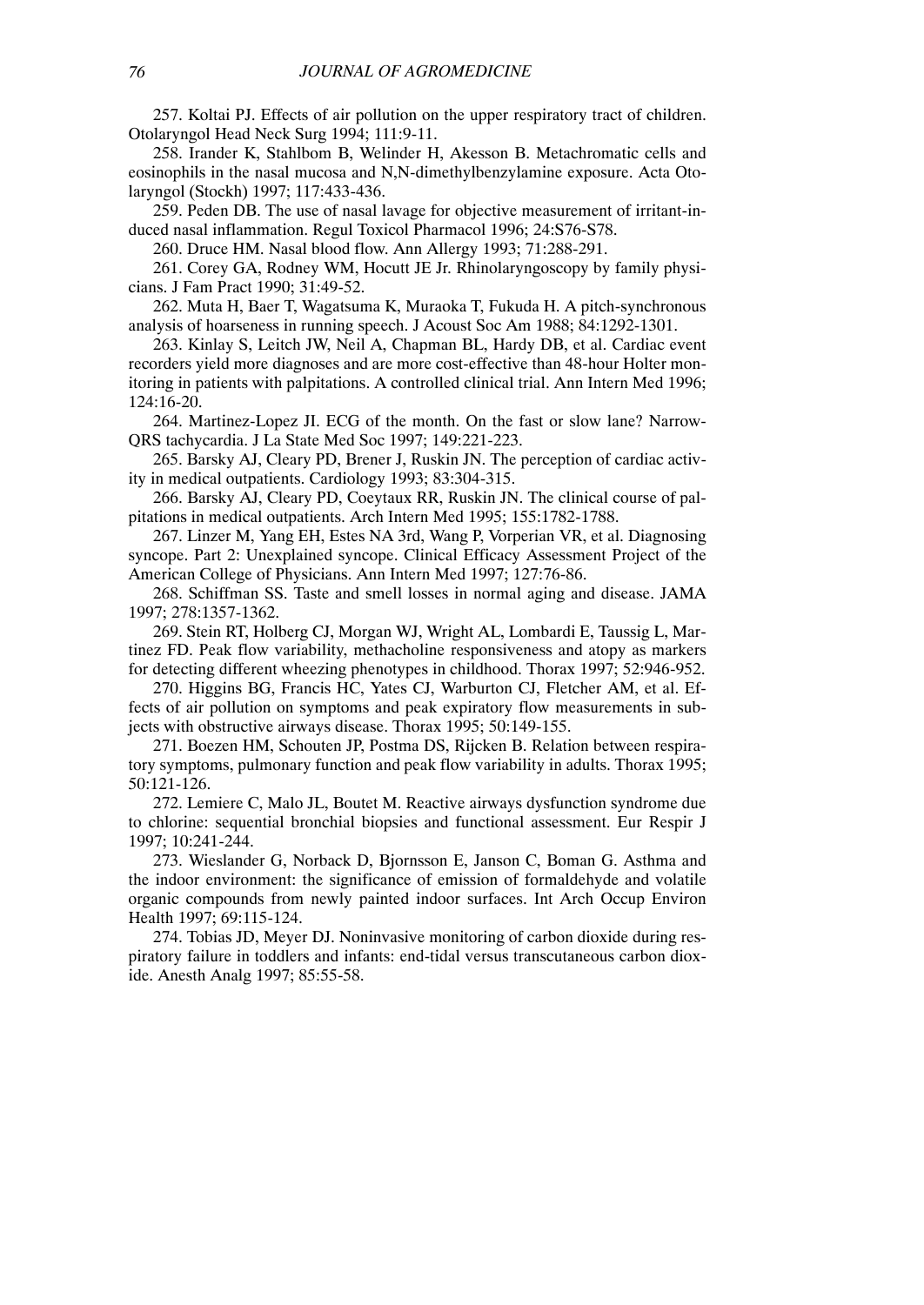275. Wiedemann HP, McCarthy K. Noninvasive monitoring of oxygen and carbon dioxide. Clin Chest Med 1989; 10:239-254.

276. Stock MC. Capnography for adults. Crit Care Clin 1995; 11:219-232.

277. Numa AH, Newth CJ. Assessment of lung function in the intensive care unit. Pediatr Pulmonol 1995; 19:118-128.

278. Peters A, Doring A, Wichmann HE, Koenig W. Increased plasma viscosity during an air pollution episode: a link to mortality? Lancet 1997; 349:1582-1587.

279. Hubert W, Moller M, Nieschlag E. Stress reactions in response to the procedure of LHRH tests as measured by salivary and serum cortisol and psychological variables. Horm Res 1989; 32:198-202.

280. Akyuz S, Pince S, Hekin N. Children's stress during a restorative dental treatment: assessment using salivary cortisol measurements. J Clin Pediatr Dent 1996; 20:219-223.

281. Obminski Z, Wojtkowiak M, Stupnicki R, Golec L, Hackney AC. Effect of acceleration stress on salivary cortisol and plasma cortisol and testosterone levels in cadet pilots. J Physiol Pharmacol 1997; 48:193-200.

282. Beerda B, Schilder MB, Janssen NS, Mol JA. The use of saliva cortisol, urinary cortisol, and catecholamine measurements for a noninvasive assessment of stress responses in dogs. Horm Behav 1996; 30:272-279.

283. Benschop RJ, Nieuwenhuis EE, Tromp EA, Godaert GL, Ballieux RE, et al. Effects of beta-adrenergic blockade on immunologic and cardiovascular changes induced by mental stress. Circulation 1994; 89:762-769.

284. Dekaris D, Sabioncello A, Mazuran R, Rabatic S.Svoboda-Beusan I, Racunica NL, et al. Multiple changes of immunologic parameters in prisoners of war. Assessments after release from a camp in Manjaca, Bosnia. JAMA 1993; 270:595-599.

285. Miletic ID, Schiffman SS, Miletic VD, Sattely-Miller EA. Salivary IgA secretion rate in young and elderly persons. Physiol Behav 1996; 60:243-248.

286. Saha S, Gandhi A, Das S, Kaur P, Singh SH. Effect of noise stress on some cardiovascular parameters and audiovisual reaction time. Indian J Physiol Pharmacol 1996; 40:35-40.

287. Malathi A, Parulkar VG. Evaluation of anxiety status in medical students prior to examination stress. Indian J Physiol Pharmacol 1992; 36:121-122.

288. Sharma VM, Sridharan K, Selvamurthy W, Mukherjee AK, Kumaria MM, et al. Personality traits and performance of military parachutist trainees. Ergonomics 1994; 37:1145-1155.

289. Suarez EC, Williams RB Jr, Kuhn CM, Zimmerman EH, Schanberg SM. Biobehavioral basis of coronary-prone behavior in middle-age men. Part II: Serum cholesterol, the Type A behavior pattern, and hostility as interactive modulators of physiological reactivity. Psychosom Med 1991; 53:528-537.

290. Wilber C. Levels of odor impact. In: Schiffman SS, Walker JM, Small R, Millner P (Organizing Committee). Participant Reviews and Opinions: Workshop on Health Effects of Odors, Duke University; 1998.

291. American Society for Testing and Materials (ASTM). Standard Practice for Referencing Suprathreshold Odor Intensity. E544-75. Philadelphia: ASTM; 1988.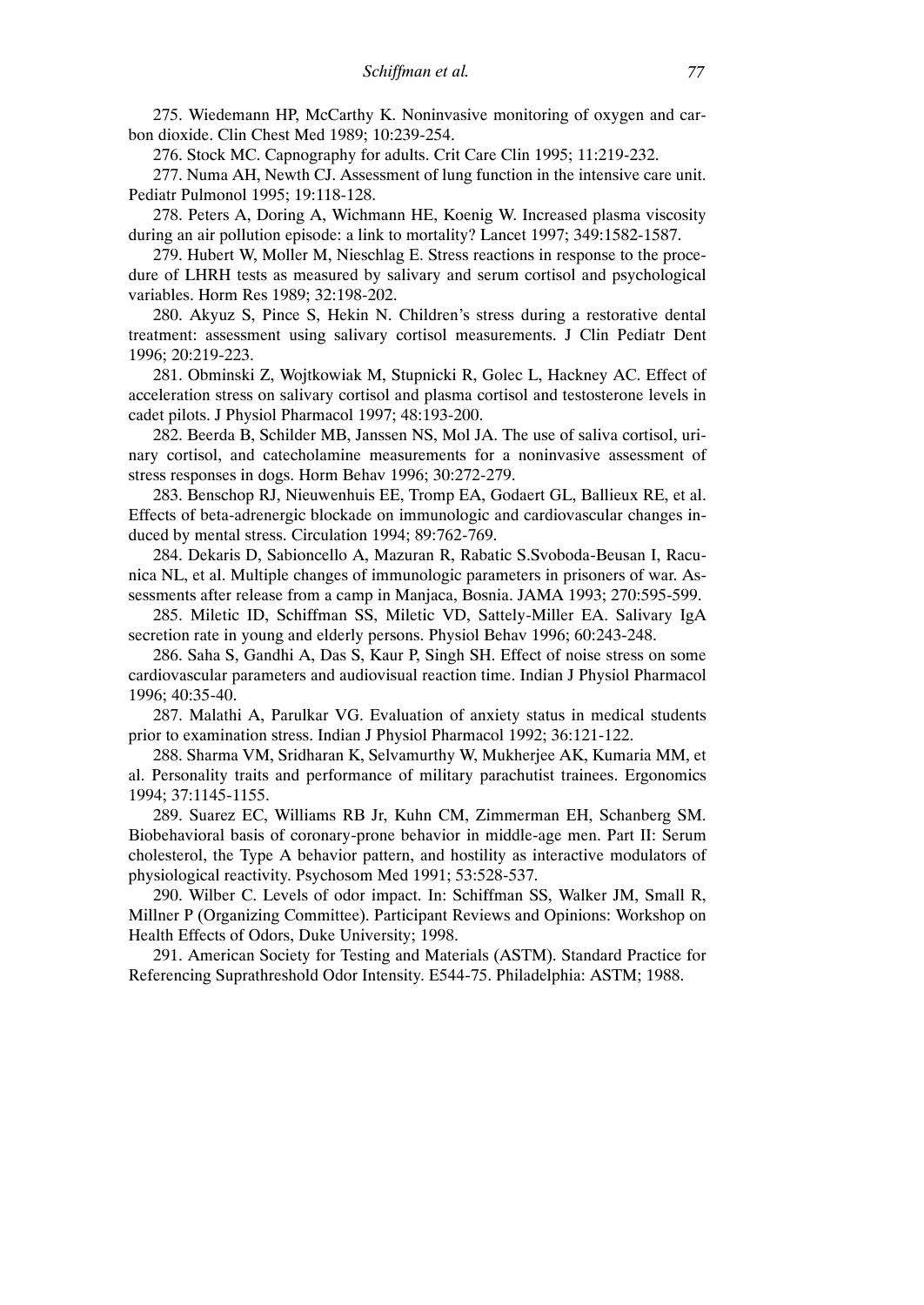292. American Society for Testing and Materials (ASTM). Correlation of Subjective-Objective Methods in the Study of Odors and Taste. STP 440. Philadelphia: ASTM, 1984.

293. Sweeten JM. Separation distances for swine odor control in relation to manure nutrient balances. Applied Eng Agric 1998; 14:543-549.

294. Barnebey-Cheney. Scentometer: An instrument for field odor measurement. Bulletin T-748. Columbus, Ohio: Barnebey-Cheney Activated Carbon and Air Purification Equipment Co; 1987.

295. Flyger H, Lewin E, Thomsen EL, Fenger J, Lyck E, et al. Physical and chemical processes of sulphur dioxide in the plume from an oil-fired power station. RISO Report 1977; (328):1-56.

296. Lehning M, Shonnard DR, Chang DP, Bell RL. An inversion algorithm for determining area-source emissions from downwind concentration measurements. Air Waste 1994; 44:1204-1213.

297. Nagle SS, Schiffman SS, Gutierrez R. The how and why of electronic noses. IEEE Spectrum September, 1998: 22-31.

298. North Carolina Agricultural Research Service-J.C. Wynne, director. Control of Odor Emissions from Animal Operations; 1998. (available at http:// www.cals. ncsu.edu/waste\_mgt/)

299. Howard MD, Gordon DT, Garleb KA, Kerley MS. Dietary fructooligosaccharide, xylooligosaccharide and gum arabic have variable effects on cecal and colonic microbiota and epithelial cell proliferation in mice and rats. J Nutr 1995; 125:2604-2609.

300. Canh TT, Aarnink AJA, Verstegen MWA, Schrama JW. Influence of dietary factors on the pH and ammonia emissions of slurry from growing-finishing pigs. Anim Sci 1998; 76:1123-1130.

301. Sutton AL, Kephart KB, Verstegen MWA, Canh TT, Hobbs PJ. Potential for reduction of odorous compounds in swine manure through diet modification. J Anim Sci 1999; 77:430-439.

302. Sutton AL, Patterson JA, Layi Adeola O, Richert BA, Kelly DT, et al. Reducing sulfur-containing odors through diet manipulation. Proceedings of Animal Production Systems and the Environment, Volume 1, July 19-22, 1998, Des Moines, IA: Iowa State University of Science and Technology; 1998: 125-130.

303. Spears JW, Creech BA, Flowers WL, Hill GM. Reducing zinc and copper in swine waste through dietary manipulations. Proceedings of Animal Production Systems and the Environment, Volume 1, July 19-22, 1998, Des Moines, IA: Iowa State University of Science and Technology; 1998: 115-119.

304. Armstrong TA, Williams CM, Spears JW, Schiffman SS. Effect of copper source and level on odor and performance in swine. In: Proceedings of 1999 Animal Waste Management Symposium. Raleigh: NC State University; Published by North Carolina State University Animal Waste Management Field Day Committee, College of Agriculture and Life Sciences: 1999: 239-242.

305. Bottcher RW, Keener KM, Baughman GR, Munilla RD, Parbst KE. Windbreak walls for modifying airflow and emissions from tunnel ventilated swine buildings. Proceedings of Animal Production Systems and the Environment, Volume II,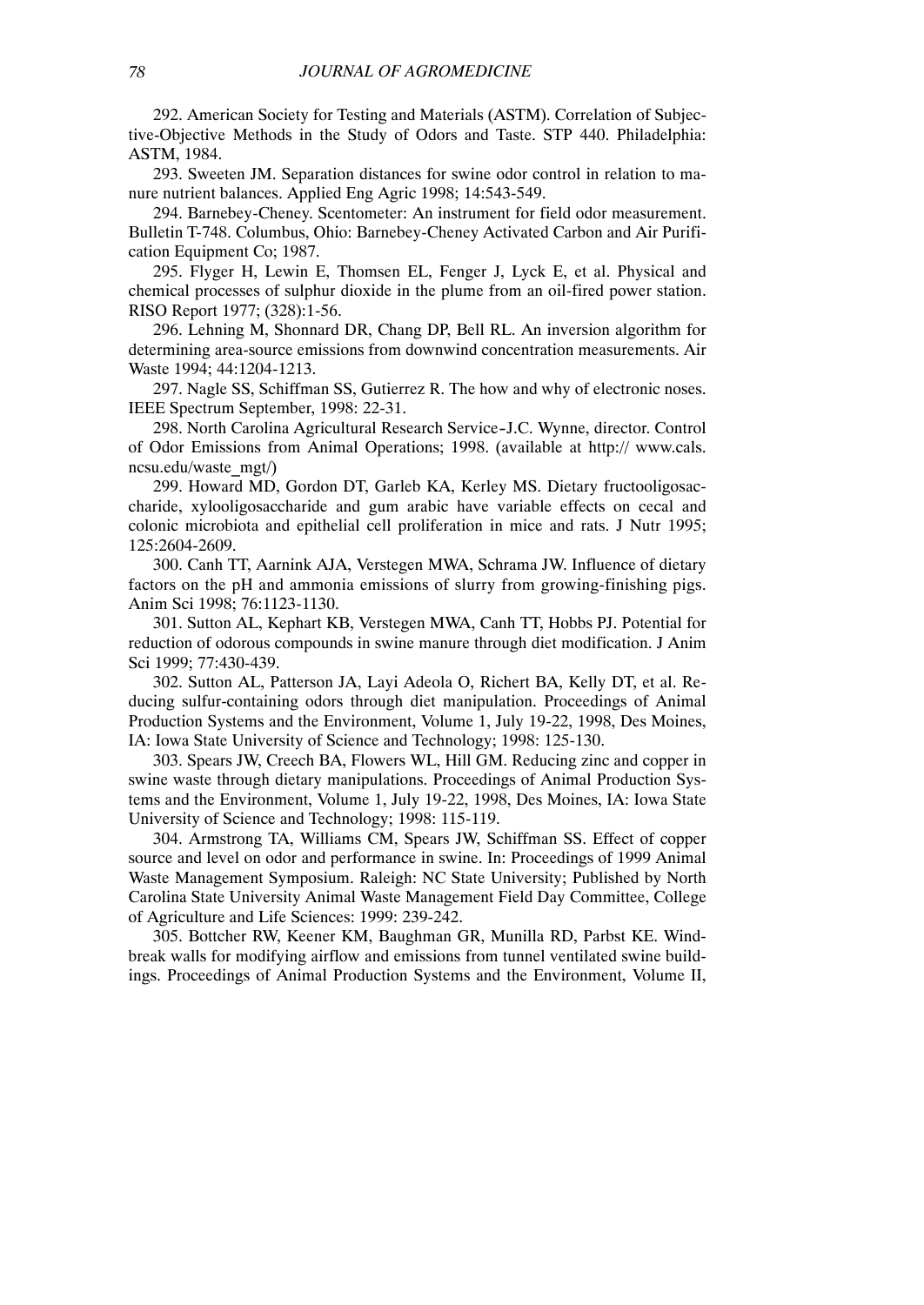July 19-22, 1998, Des Moines, IA: Iowa State University of Science and Technology; 1998: 639-644.

306. Bottcher RW, Keener KM, Munilla RD, Parbst KE, van Wicklen GL. Field evaluation of a wet pad scrubber for odor and dust control. In: Proceedings of 1999 Animal Waste Management Symposium. Raleigh: NC State University; Published by North Carolina State University Animal Waste Management Field Day Committee, College of Agriculture and Life Sciences: 1999: 243-246.

307. Nicolai R, Janni K. Biofiltration-technology for odor reduction from swine buildings. Proceedings of Animal Production Systems and the Environment, Volume I, July 19-22, 1998, Des Moines, IA. Published by Iowa State University of Science and Technology; 1998: 327-332.

308. Cheng J, Roos KF, Saele LM. Evaluation of covered anaerobic lagoon system for swine waste treatment and energy recovery. Proceedings of 1999 Animal Waste Management Symposium. January 27-28, 1999. Research Triangle Park, NC. Published by North Carolina State University Animal Waste Management Field Day Committee, College of Agriculture and Life Sciences: 1999: 261-264.

309. Zhang RH, Westerman PW. Solid-liquid separation of animal manure for odor control and nutrient management. Appl Eng Agr 1997; 13:657-664.

310. Crawford S. Odors and bioaerosols from composting facilities. Proceedings of the Eighth Annual Minnesota Solid Waste Seminar; 1991.

311. Miller FC. Minimizing odor generation. In: Hoitink HAJ, Keener HM (eds.). Science and Engineering of Composting: Design, Environmental, Microbiological and Utilization Aspects, Wooster, Ohio: Ohio State University, 1993: 219-241.

312. Walker J. Control of composting odors. In: Hoitink HAJ, Keener HM (eds.). Science and Engineering of Composting: Design, Environmental, Microbiological and Utilization Aspects, Wooster, Wooster, Ohio: Ohio State University; 1993: 185-218.

313. Croteau G, Sasser LW, Wu NT. Conducting an odor audit at a biosolids composting facility. WEF Biosolids Conference; 1998.

314. Cerenzio PF. Turnaround in Sussex County. BioCycle 1987; 28(4):26-28.

315. Alix CM. Retrofits curb biosolids composting odors. BioCycle 1998; 39(6):37-39.

316. Williams TO. Odors and VOC emissions control methods. BioCycle 1995; 36(5):49-56.

317. Ostojic N, O'Brien M. Control of odors from sludge composting using wet scrubbing biofiltration and activated sludge treatment. Presented at the Water Environment Federation Specialty Conference Series: Odor and Volatile Organic Compound Emission Control for Municipal and Industrial Wastewater Treatment Facilities, Jacksonville, Florida; April, 1994: 5/9-20,

318. VanDurme GP, McNamara BF, McGinley. Bench-scale removal of odor and volatile organic compounds at a composting facility. Water Environ Res 1992; 64:19-27.

319. Hentz LH, Murray CM, Thompson JL, Gasner LL, Dunson JB. Odor control research at the Montgomery County Regional Composting Facility. Water Environ Res 1992; 64:13-18.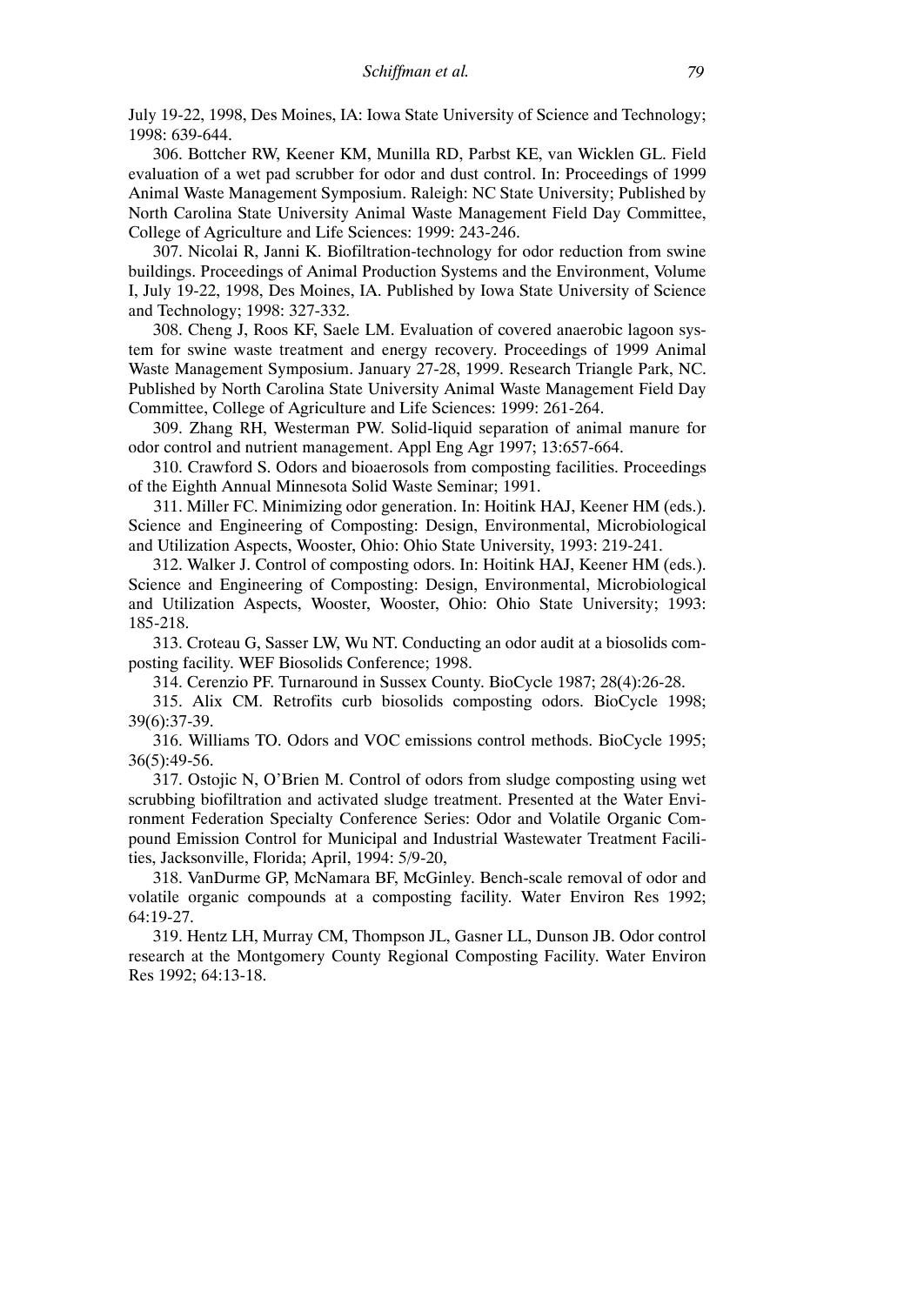320. Thompson JL, Murray CM, Grimes DK. Improving compost odor scrubbing performance. BioCycle 1995; 36(2):80-86.

321. Muirhead T, LaFond P, Dennis D. Air handling and scrubber retrofits optimize odor control. BioCycle 1993; 34(3):68-75.

322. Dunson JB. Control of odors by physical-chemical approaches. In: Hoitink HAJ, Keener HM (eds.). Science and Engineering of Composting: Design, Environmental, Microbiological and Utilization Aspects, Wooster, Ohio: Ohio State University, 1993: 242-261.

323. Amirhor P, Kuter GA. Performance evaluation of biofilter at Dartmouth, Massachusetts Biosolids Composting Facility. Presented at the New England Water Environment Association. Annual Meeting, Boston, Massachusetts. February, 1994.

324. Wheeler ML. Proactive odor management: the evolution of odor control strategies at the Hamilton, Ohio Wastewater Treatment and Sludge Composting Facility. Presented at the BioCycle National Conference, St. Louis, Missouri. May 1992.

325. E&A Environmental Consultants, Inc. Report Submitted to the Hoosac Water Quality District, Williamstown, Massachusetts: 1993, and Air sampling report for Sevier compost facility. Report submitted to Bedminster Bioconversion Corporation. Cherry Hill, New Jersey; 1994.

326. Giggey MD, Dwinal CA, Pinnette JR, O'Brien MA. Performance testing of biofilters in a cold climate. Presented at the Water Environment Federation Specialty Conference Series: Odor and Volatile Organic Compound Emission Control for Municipal and Industrial Wastewater Treatment Facilities, Jacksonville, Florida; April, 1994:4/29-39.

327. Kuter GA, Harper JE, Naylor LM, Gormsen PJ. Design, construction, and operation of biofilters for controlling odors at composting facilities. Presented at the 86th Annual Meeting and Exhibition of the Air and Waste Management Assoc., Denver, Colorado; June, 1993.

328. Boyette RA. Biofilter economics and performance. Presented at Composting in the Carolinas Conference and Exposition, Myrtle Beach, South Carolina, 1996.

329. Westerman PW, Zhang RH. Aeration of livestock manure slurry and lagoon liquid for odor control: a review. Appl Eng Agr 1997; 13:245-249.

330. Sneath RW. Centrifugation for separating piggery slurry. 3. Economic effects on aerobic methods of odor control. J Agr Eng Res 1988; 39:199-208.

331. Sneath RW, Burton CH, Williams AG. Continuous aerobic treatment of piggery slurry for odour control scaled up to a farm-size unit. J Agr Eng Res 1992; 53:81-92.

332. Williams AG, Shaw M, Selviah CM, Cumby RJ. The oxygen requirements for deodorizing and stabilizing pig slurry by aerobic treatment. J Agr Eng Res 1989; 43:291-311.

333. Westerman PW, Bicudo JR, Kantardjieff A. Aerobic fixed-media biofilter treatment of flush swine manure. ASAE Paper 98-4121, 1998 Annual International Meeting, Orlando, FL. American Society of Agricultural Engineers, 2950 Niles Rd., St. Joseph, MI 49085.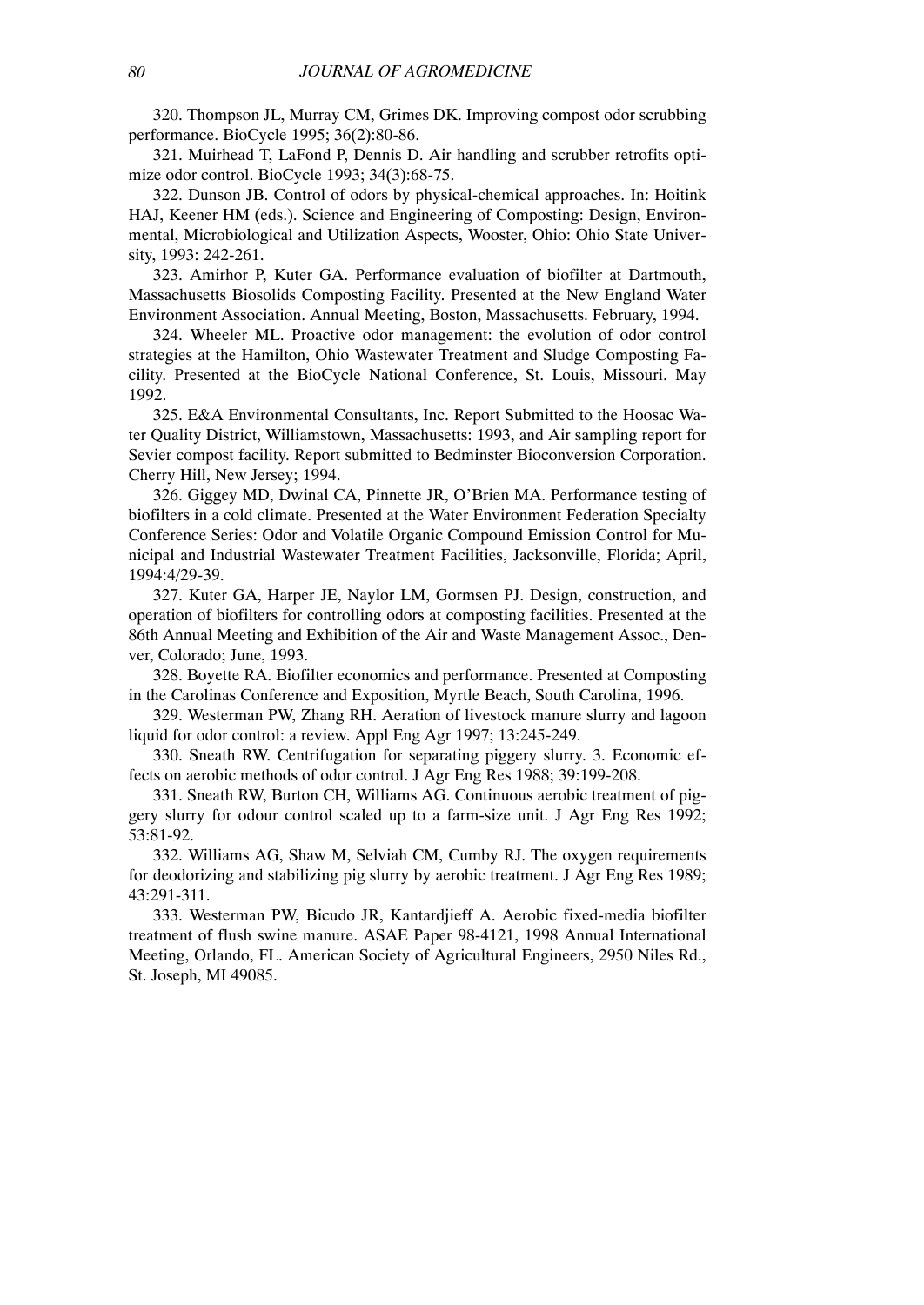334. Bortone G, Gemelli S, Rambaldi A, Tilche A. Nitrification, denitrification, and biological phosphorus removal in sequencing batch reactors treating piggery wastewater. Water Sci Technol 1992; 26:977-985.

335. Bicudo JR, Svoboda IF. Effect of intermittent-cycle extended-aeration treatment on the fate of carbonaceous material in pig slurry. Bioresource Technol 1995; 54:53-62.

336. Bicudo JR, Svoboda IF. Effects of intermittent-cycle extended-aeration treatment on the fate of nutrients, metals and bacterial indicators in pig slurry. Bioresource Technol 1995; 54:63-72.

337. Osada T, Haga K, Harada Y. Removal of nitrogen and phosphorus from swine wastewater by the activated sludge units with the intermittent aeration process. Water Res 1991; 25:1377-1388.

338. Wu JJ, Park SH, Hengemuehle SM, Yokoyama MT, Person HL, Masten SJ. The effect of storage and ozonation on the physical, chemical and biological characteristics of swine manure slurries. Ozone Sci Engin 1998; 20:35-50.

339. Keener KM, Bottcher RW, Munilla R, Parbst KE, Van Wicklen G. Field evaluation of an indoor ozonation system for odor control. ASAE Paper 98-4151, 1999 Annual International Meeting, Orlando, FL. American Society of Agricultural Engineers, 2950 Niles Rd., St. Joseph, MI 49085.

340. Williams CM. Alternative animal waste management technologies: A status report. Raleigh: Waste Management Programs, North Carolina State University: 1999: 1-9.